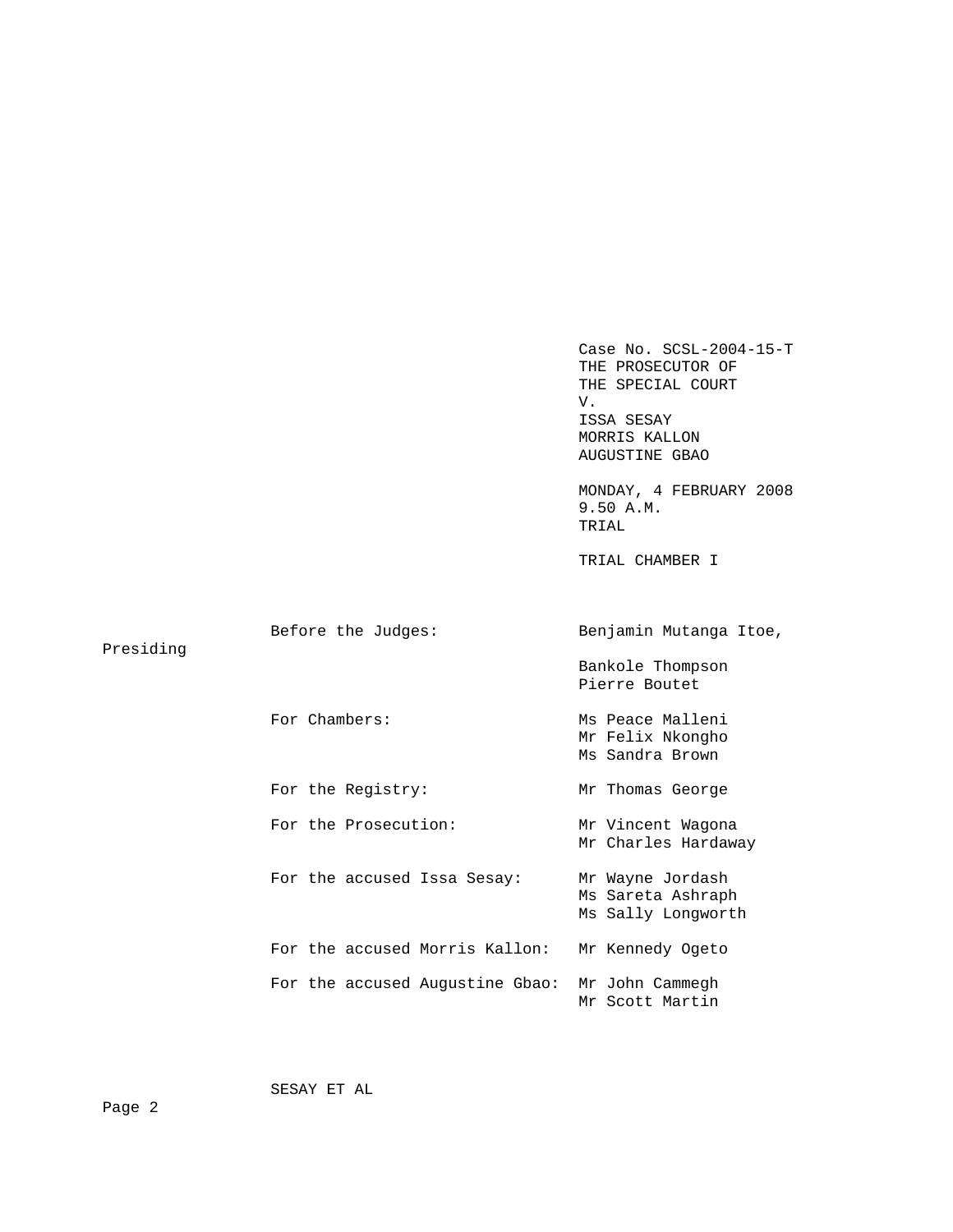```
1 [RUF1FEB08A - DG]
           2 [Monday, 4 Febuary 2008]
            3 [Open session] 
           4 1 [The accused not present]
           5 [Upon resuming at 9.50 a.m.] 
           6 [The witness entered Court]
            7 PRESIDING JUDGE: Good morning, learned counsel. We'll 
           8 resume with the proceedings. The Court observes that the 
accused 
            9 persons, or none of the accused persons, is in Court. 
   09:59:32 10 Incidentally, may the witness be taken please. 
          11 Intervalle The witness stood down
           12 PRESIDING JUDGE: Yes, as I was saying before -- we're 
in 
           13 an open session are we? I suppose we. 
          14 MR xxx: Sorry, My Lord.
   10:01:45 15 PRESIDING JUDGE: We are in an open session? 
           16 MR XXXXX: Yes, My Lord. 
           17 PRESIDING JUDGE: Yes, right. Yes, I was saying that it 
           18 is -- we observe that the three accused persons aren't in 
Court 
           19 today which is quite unusual. So is there any waiver on their 
   10:02:06 20 part to absent themselves from Court and for the proceedings 
to 
           21 go on in their absence. 
           22 MR JORDASH: The situation is a little less than clear 
at 
           23 the moment.
```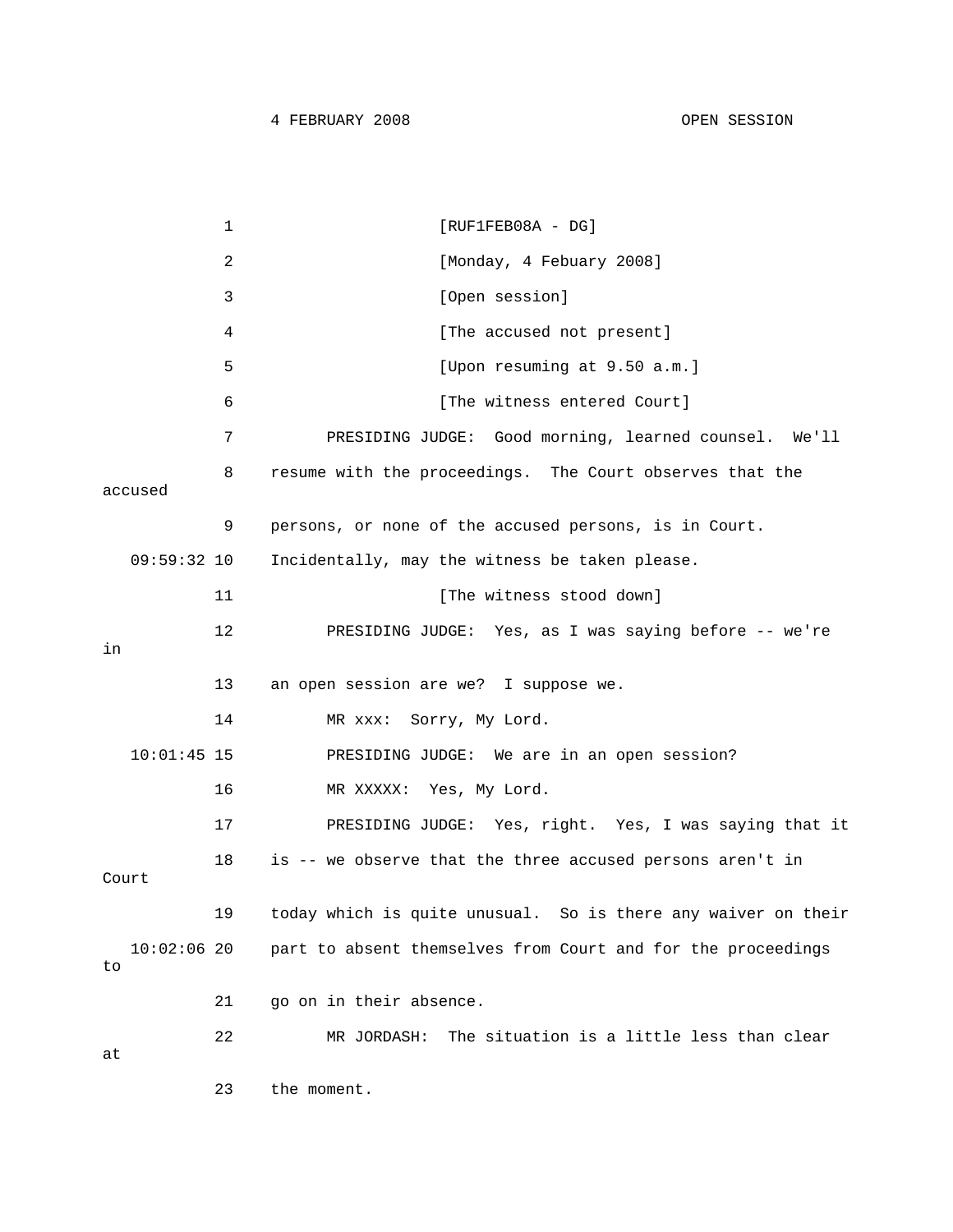24 PRESIDING JUDGE: Yes, Mr Jordash you were going to - you 10:03:40 25 were on your feet. Incidentally, I would just interrupt because 26 we have here the usual waivers, the forms or waivers you know, in 27 the event of an accused person deciding on his own not to attend 28 the session. He signs a waiver and says that the proceedings can 29 go on in his absence. But the three accused persons have refused

SCSL - TRIAL CHAMBER I

 SESAY ET AL Page 3 4 FEBRUARY 2008 OPEN SESSION

 1 to sign the waiver. That's the only indication I wanted to 2 you know, from the papers that we have before us. And I would 4 their counsel seen them? 10:06:53 5 Yes, have you -- have learned counsel seen the waivers, 6 three waivers? 7 MR JORDASH: Yes. 8 **PRESIDING JUDGE:** Unsigned anyway. 9 MR JORDASH: Yes. 10:07:03 10 PRESIDING JUDGE: Has the Prosecution seen them as well? give, 3 like that -- have you shown them to the counsel Mr -- Mr - have the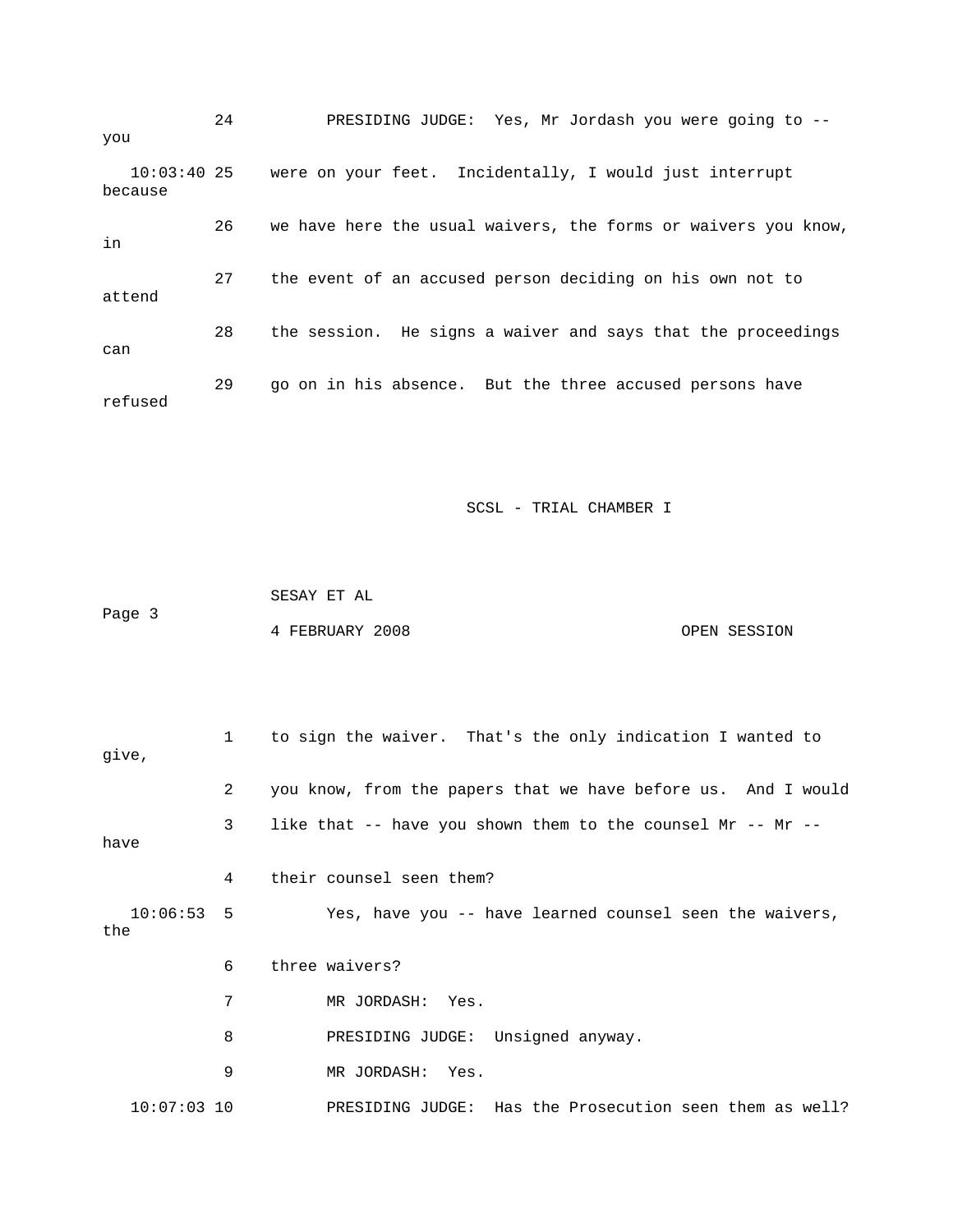|               | 11              | MR HARDAWAY: We have not, Your Honour.                   |
|---------------|-----------------|----------------------------------------------------------|
|               | 12 <sup>°</sup> | PRESIDING JUDGE: Has -- have Court Management?           |
|               | 13              | MR GEORGE: Yes, My Lord.                                 |
| documents?    | 14              | PRESIDING JUDGE: Has the Prosecution seen the            |
| $10:08:17$ 15 |                 | MR GEORGE: Yes, My Lord.                                 |
|               | 16              | PRESIDING JUDGE: Right. The Court intends to exhibit     |
|               | 17              | these documents and to have them on record. Is there any |
| documents.    | 18              | objection from any of the parties, please? The three     |
|               | 19              | MR JORDASH: No objections.                               |
| $10:08:35$ 20 |                 | PRESIDING JUDGE: No objection. Mr Ogeto.                 |
|               | 21              | MR OGETO: No objection, My Lords.                        |
|               | 22              | PRESIDING JUDGE: Mr Cammegh.                             |
|               | 23              | MR CAMMEGH: No objection.                                |
|               | 24              | PRESIDING JUDGE: The Prosecution.                        |
| $10:08:41$ 25 |                 | MR HARDAWAY: None, Your Honour.                          |
| admitted      | 26              | PRESIDING JUDGE: Right. The three documents are          |
|               | 27              | and marked as exhibits --                                |
|               | 28              | MR GEORGE: 282, My Lord.                                 |
|               | 29              | PRESIDING JUDGE:<br>282 A, B and C.                      |

SESAY ET AL

4 FEBRUARY 2008 OPEN SESSION

Page 4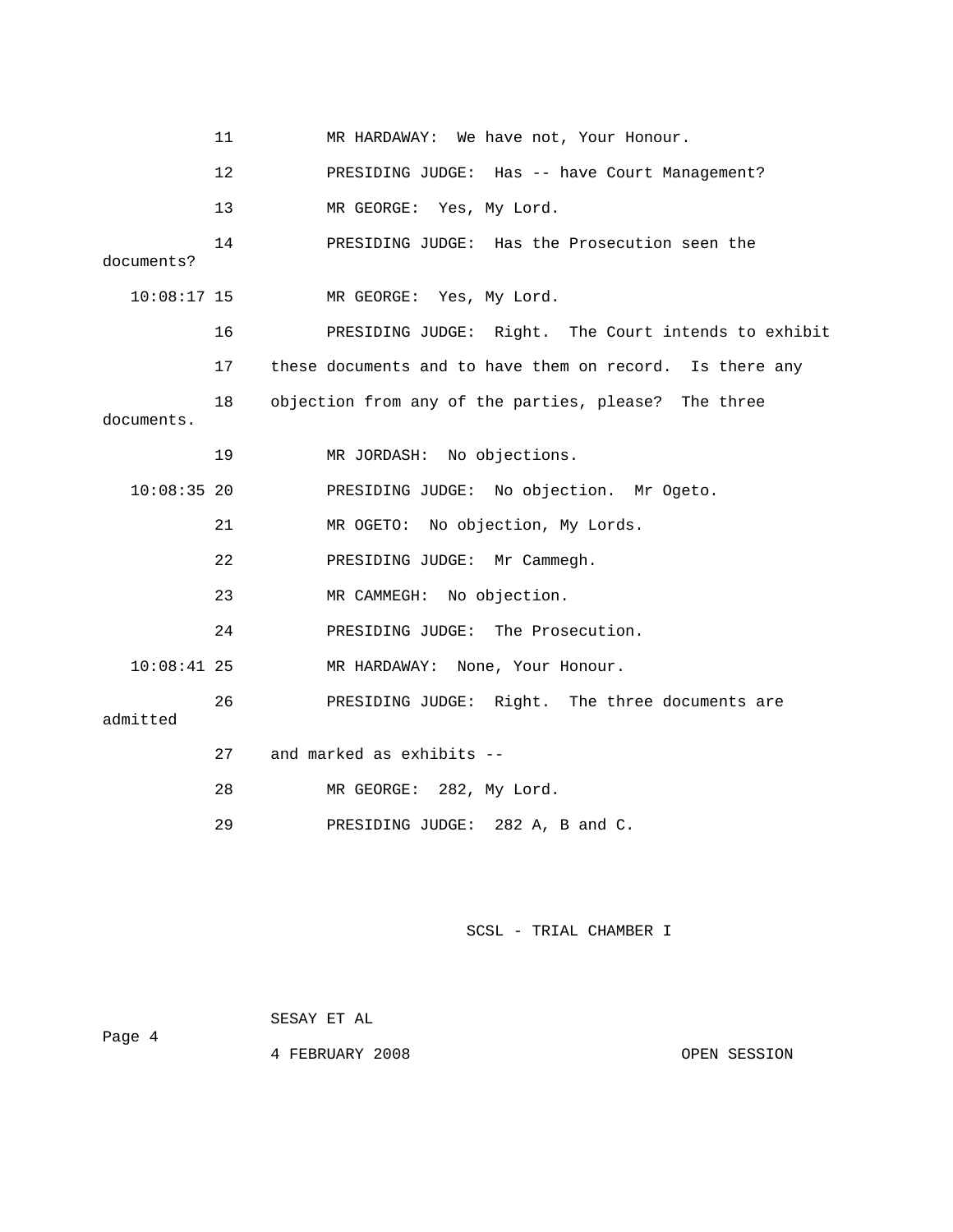1 MR GEORGE: Yes, My Lord. 3 Gbao. You said 283. 4 MR GEORGE: 282, My Lord. . 6 MR GEORGE: Yes, My Lord 7 **12A Exhibit No. 282A was admitted**] on your 10:10:06 10 PRESIDING JUDGE: Yes, Mr Jordash. You were feet. 11 Yes? MR JORDASH: I can assist to some degree concerning Mr received 14 a call this morning and Mr Sesay gave some indication as to why he wished to stay out of Court for the day. So I can assist 16 Your Honours wish. 17 PRESIDING JUDGE: Yes you may. 19 PRESIDING JUDGE: Did he express his wish to the 24 PRESIDING JUDGE: Is the detention office -- is the 2 PRESIDING JUDGE: In the serial order of Sesay, Kallon and 10:09:06 5 PRESIDING JUDGE: 282. 8 [Exhibit No. 282B was admitted] 9 **Exhibit No. 282C was admitted**] 12 13 Sesay's absence from the Court, if the Court wishes. We  $10:10:37$  15 if 18 MR JORDASH: Mr Sesay -- 10:10:58 20 detention -- to the detention officials? 21 MR JORDASH: That I do not know. 22 PRESIDING JUDGE: You do not know. 23 MR JORDASH: I don't know. 10:11:08 25 detention facility represented here.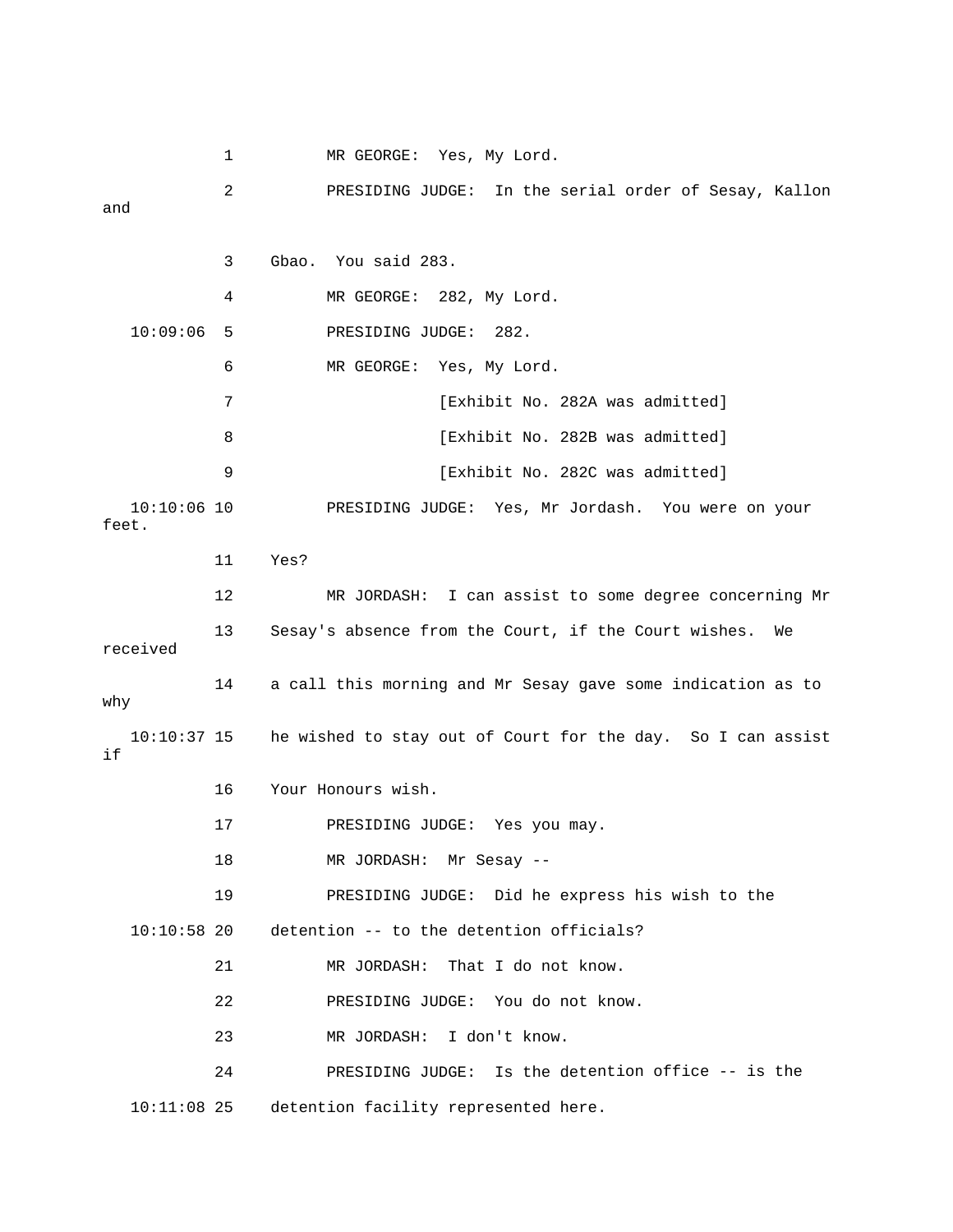26 MR JORDASH: No.

 27 PRESIDING JUDGE: No. Right. Yes, Mr -- it would have 29 might touch on what concerns them and if the accused persons are 28 been -- it is desirable, you know, that they are here because we

# SCSL - TRIAL CHAMBER I

|        | SESAY ET AL     |              |
|--------|-----------------|--------------|
| Page 5 |                 |              |
|        | 4 FEBRUARY 2008 | OPEN SESSION |

| leave.        | $\mathbf{1}$ | not here it's not just enough to tender the waivers and to     |
|---------------|--------------|----------------------------------------------------------------|
| to            | $\mathbf{2}$ | Well, with this said, Mr Jordash, you may proceed. We'd like   |
| say?          | 3            | hear from you as to why not intend to be here for today, you   |
|               | 4            | MR JORDASH: Yes. That was the indication he gave. I            |
| 10:12:05      | 5            | should caveat what I have to say with $-$ - that I do not have |
|               | 6            | chapter and verse. I just have some information from Mr Sesay  |
| Sesay         | 7            | today and information about the last two weeks, and what Mr    |
|               | 8            | has been saying to me concerning his perception.               |
| not           | 9            | In short, Mr Sesay perceives that his Defence case is          |
| $10:12:49$ 10 |              | being given fair consideration and, in particular, there have  |
| caused        | 11           | been incidents over the last two or three weeks which have     |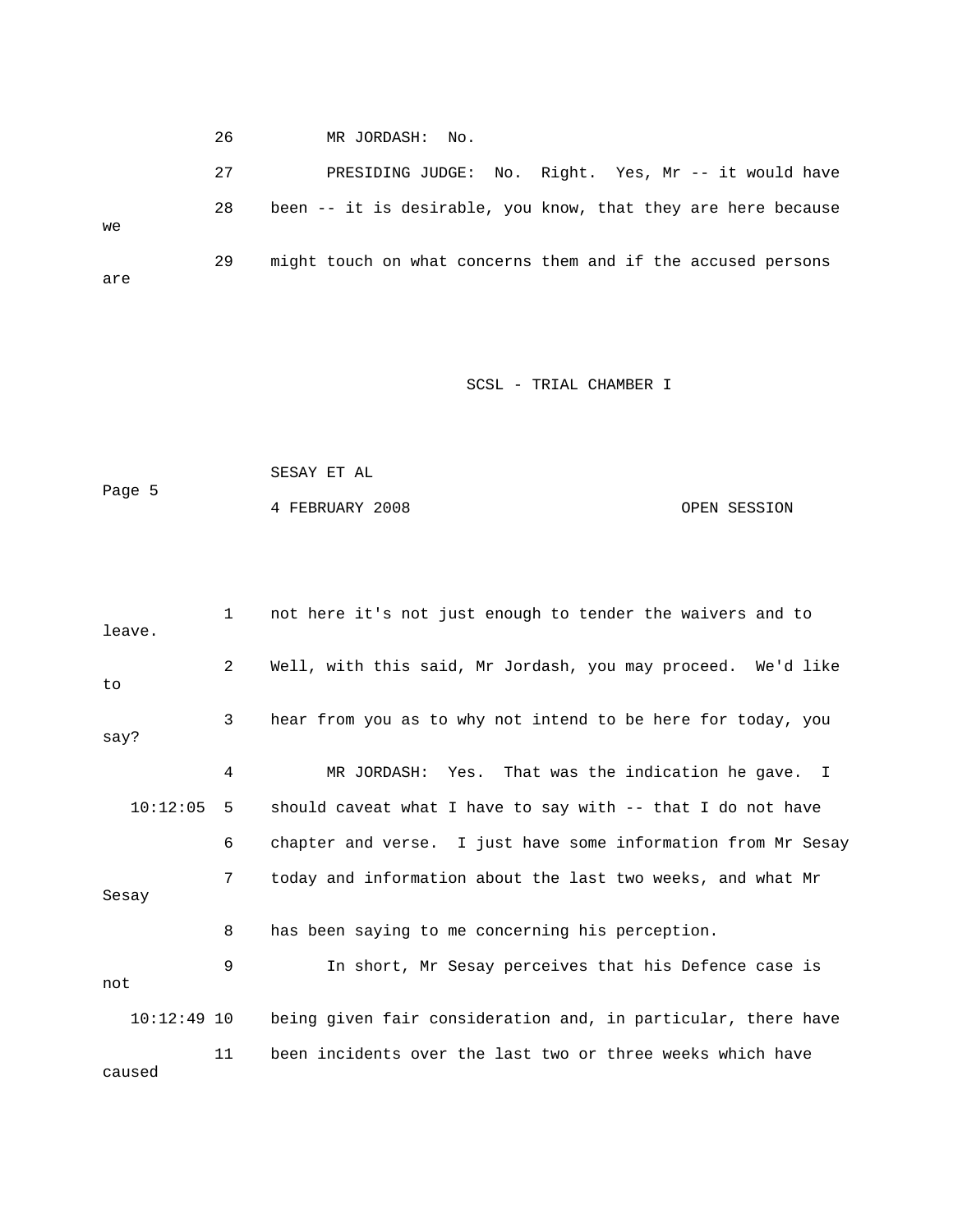| appeared      | 12 | him a deal of anxiety and disquiet which, to his mind,           |
|---------------|----|------------------------------------------------------------------|
|               | 13 | to show that the decision to convict had been made. And I, at    |
|               | 14 | this stage, cannot go much further than that because I am        |
| $10:13:29$ 15 |    | surmising part of what I've just said from the complaints he's   |
|               | 16 | made to me but I know that Friday particularly was of huge       |
|               | 17 | And what he expressed to me over the weekend was the<br>concern. |
|               | 18 | deep shame that he'd felt at the time when the Prosecution       |
|               | 19 | witness had claimed that he had, or he was responsible for the   |
| $10:14:03$ 20 |    | rape and killing of XXXXXXX and he remembered that at the time   |
| him           | 21 | the public gallery had been full and the public had peered at    |
|               | 22 | as if he was some kind of specimen in a zoo, and he had hoped    |
| witness,      | 23 | that on Friday, when the claimed deceased appeared as a          |
|               | 24 | that the Trial Chamber would in some way indicate their own      |
| $10:14:54$ 25 |    | anxiety about that allegation. And, in particular, I think Mr    |
| to            | 26 | Sesay was concerned that, despite the fact he'd had to listen    |
| to            | 27 | that allegation in the glare of the public that, when it came    |
| whether       | 28 | it, the Trial Chamber wouldn't ask the Prosecution to say        |
| Sesay,        | 29 | that allegation remained or not. And I think that, to Mr         |

 SESAY ET AL Page 6

4 FEBRUARY 2008 OPEN SESSION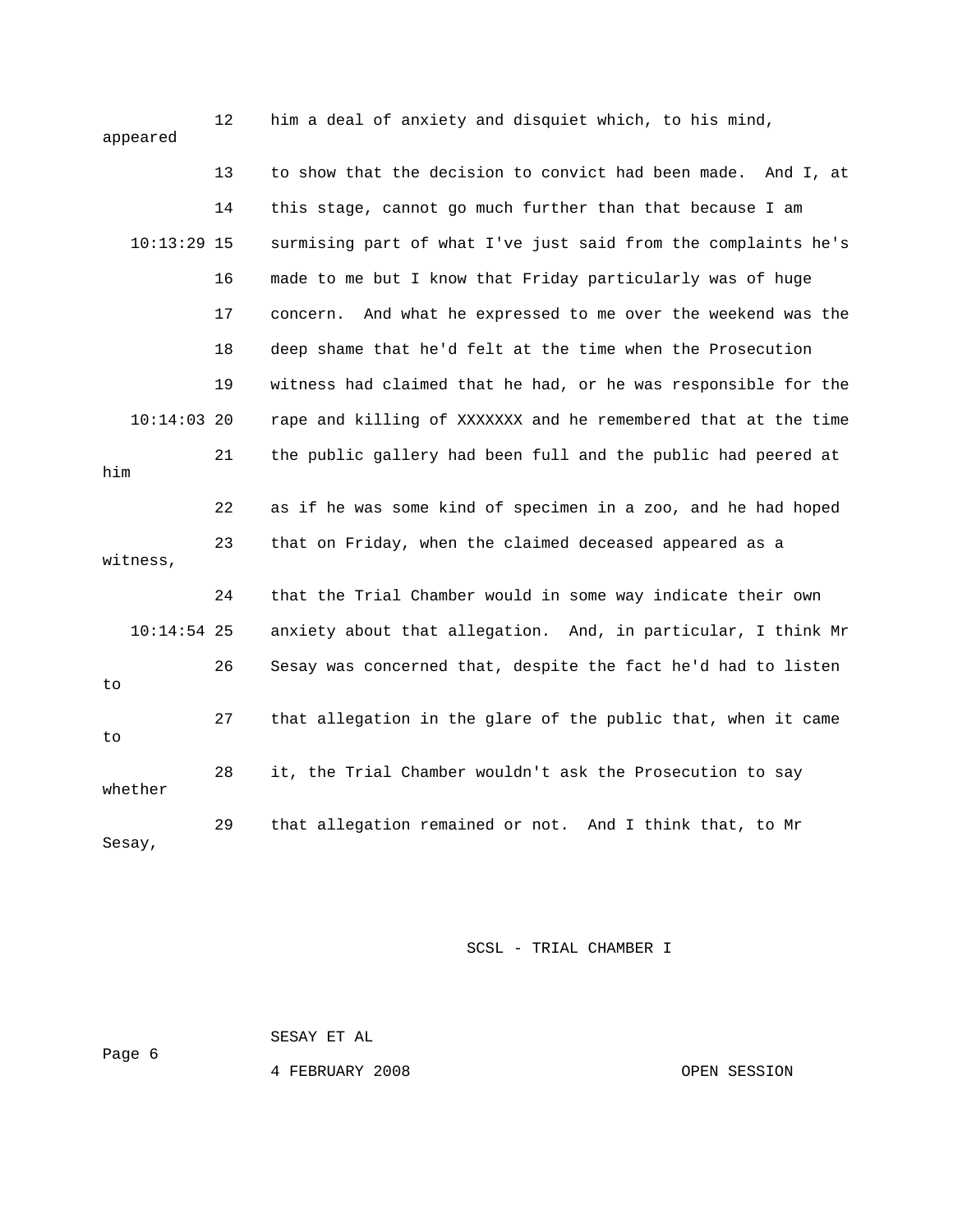1 was disturbing because it's a serious allegation, a shameful 2 and the Prosecution were not prepared nor asked to say whether 3 Sesay was still to be charged with that offence. And that, as 4 understand from what Mr Sesay said to me today, and has said 10:15:51 5 me previously, has led him to the conclusion that it doesn't 6 matter what he does during his Defence case, he will be 7 convicted. And so what he outlined in brief today was that he 10:16:16 10 protest at what he perceives to be an unfairness which has 11 descended in the Court. That is as far as I can assist the 12 with. PRESIDING JUDGE: Thank you. 14 MR OGETO: Thank you, My Lords. Now, over the last few 10:16:48 15 days, my client Mr Kallon has been expressing some form of 16 Fesentment regarding what he perceives to be unfairness in the 17 proceedings and this relates to the attempts that he has been 18 making to challenge the indictment against him. He thinks 19 the Trial Chamber is not fair to him -- has not been fair to 10:17:27 20 He filed a motion in December, last year, for leave to bring a 22 the ten-page limit. Now, that motion was dismissed and, one, Mr I to 8 wanted to stay out of Court, not to disrespect the Court, not to 9 withdraw cooperation from the proceedings, but to indicate his Court 13 that him. 21 motion challenging defeats in the indictment which would exceed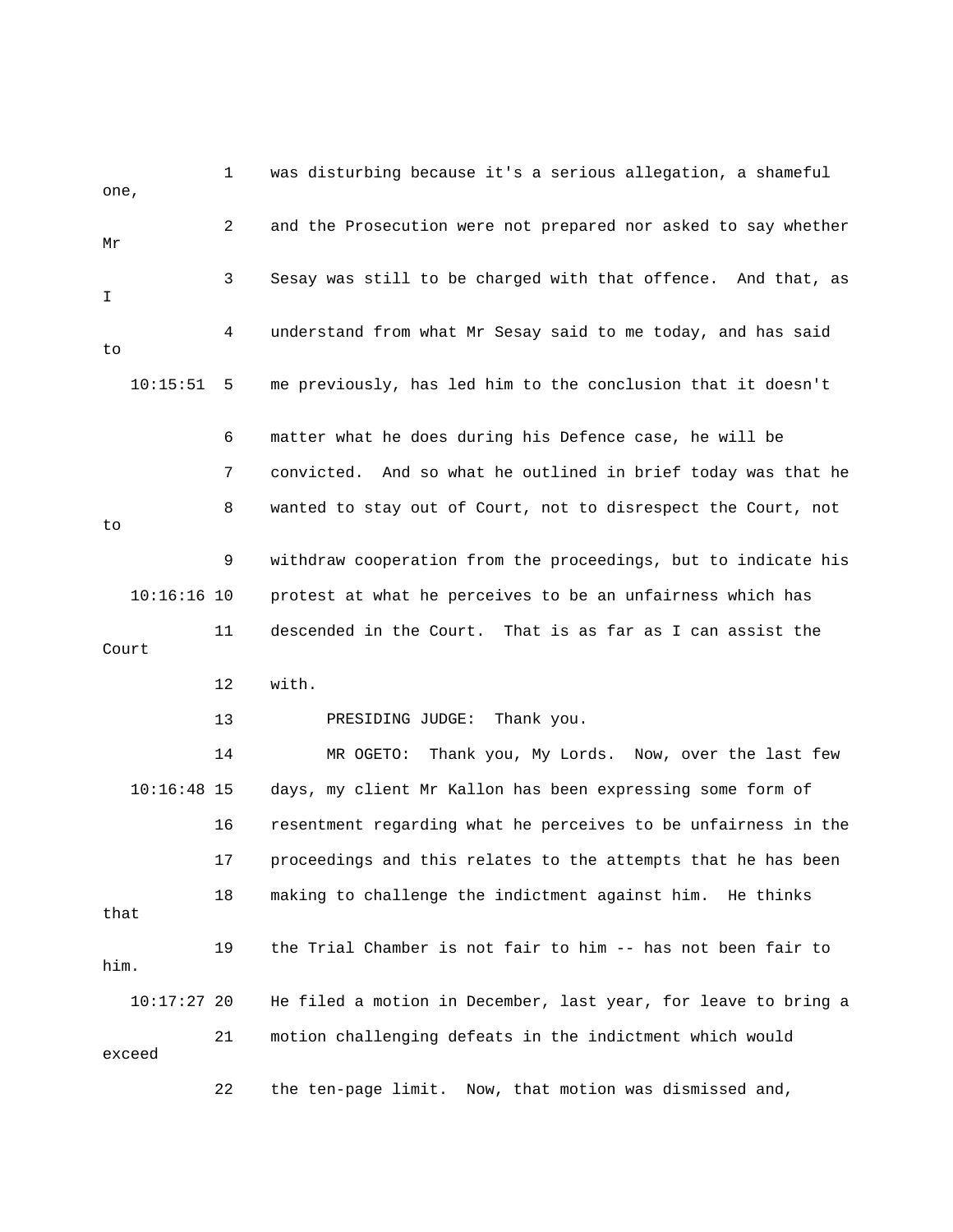23 according to Mr Kallon, he perceives that to be extremely 24 because, as far as he's concerned, that decision is a 10:18:06 25 of his rights under the Statute. 26 Last week, we filed another motion challenging defects 27 the indictment. Upon filing that motion, the Prosecution 28 another motion in which motion they requested that Mr Kallon's unfair violation in filed 29 motion be struck out. They also requested that the defence of Mr

SCSL - TRIAL CHAMBER I

 SESAY ET AL 4 FEBRUARY 2008 OPEN SESSION Page 7

 1 Kallon be sanctioned for bringing a motion that was, in their 2 view, an abuse of process and also it was frivolous. 3 We were not given an opportunity to respond to the 4 Prosecution motion, and the Chamber went ahead and struck out motion and also sanctioned the Kallon defence. Now, Mr Kallon 6 considers this an indication of unfairness, serious unfairness, 7 in the process and, this morning, he summoned me to the 8 facility. I had a 20-minutes chat with him and he indicated our  $10:19:15$  5 detention that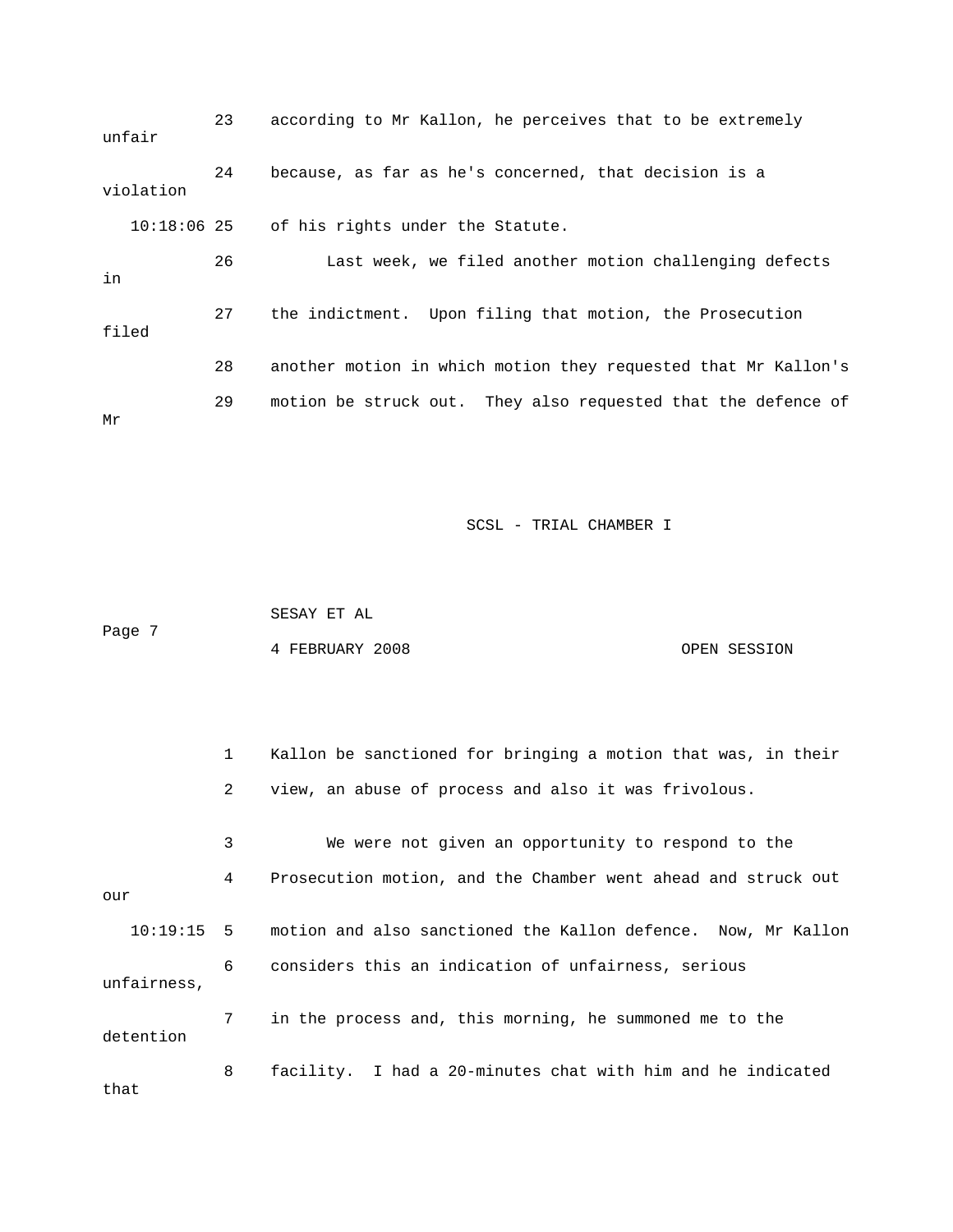9 he does not intend to be present in today's proceedings, and that 10:20:00 10 he is doing so in order to protest what he perceives to be 11 fundamental unfairness of the process. t so that I go and 12 He asked me to seek an adjournmen 14 regarding what he intends to do and also explain to me  $10:20:40$  15 and give me details of why he thinks these proceedings have 18 regarding the fears and apprehension that he has so far 10:21:15 20 JUDGE BOUTET: So you are saying that in protest he is 26 attending and you say we would like to have an adjournment to 29 MR OGETO: Well, I must tell that over the weekend I had discuss 13 with him and so that he's able to give me full instructions further, been 16 unfair. So I'm asking for an adjournment to go and discuss with 17 Mr Kallon so that he's able to give me full instructions 19 expressed. not 21 coming to Court but yet he's asking an adjournment. I must say 22 that I have some difficulties to understand the logic of all of 23 that. On this Monday morning, if he had reasons to speak to you, 24 why wasn't it possible to do that during the weekend? Now he's 10:21:34 25 coming through you this morning so say: I protest. I'm not 27 have further discussion. I must say that I need some explanation 28 because I do not understand.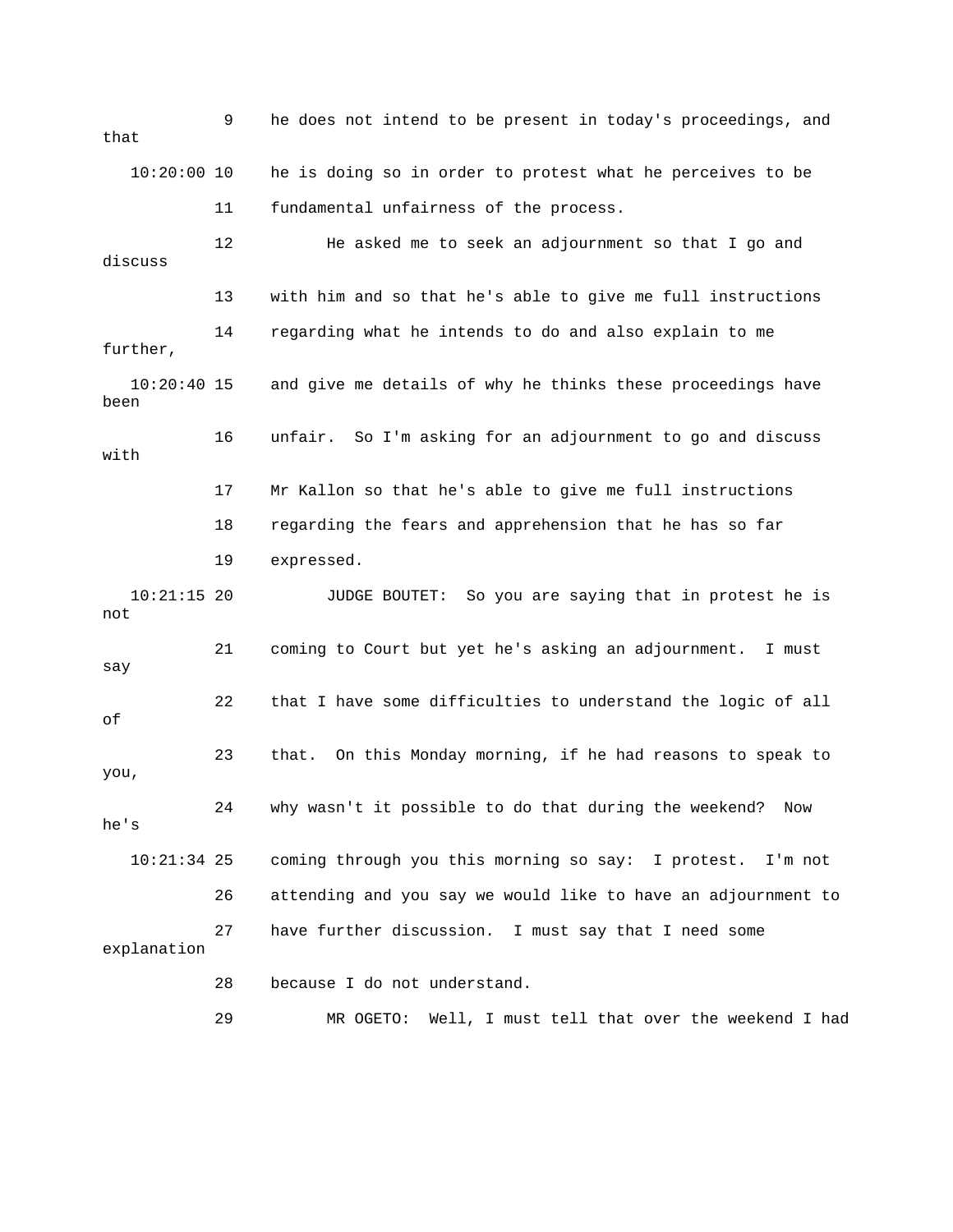| Page 8 | SESAY ET AL     |              |
|--------|-----------------|--------------|
|        | 4 FEBRUARY 2008 | OPEN SESSION |

 1 several meetings with Mr Kallon, and we discussed several aspects 2 of the case. Of course he was grumbling about the unfairness 7 didn't get full details and full instructions regarding why he 8 doesn't intend to be in Court. Of course, I could not force that I could go and discuss with him so that he can give me 13 delay the proceedings so you can have a discussion to justify 10:22:50 15 MR OGETO: It is not according to me; it is what I'm . 16 expressing to the Court what Mr Kallon told me this morning of 3 the proceedings but, at that time when I spoke to him, he did not 4 express his intention not to be in Court this morning. It's only 10:22:10 5 when I went to see him, I had a 20-minute chat with him, when he 6 told me that he does not intend to be present today. But I him 9 to come to Court, and so he asked me to seek an adjournment so  $10:22:34$  10 full 11 details and explanations as to why he thinks he should stay out. 12 **JUDGE BOUTET:** So, according to you and to him, we should why 14 he is protesting today and not coming to Court? And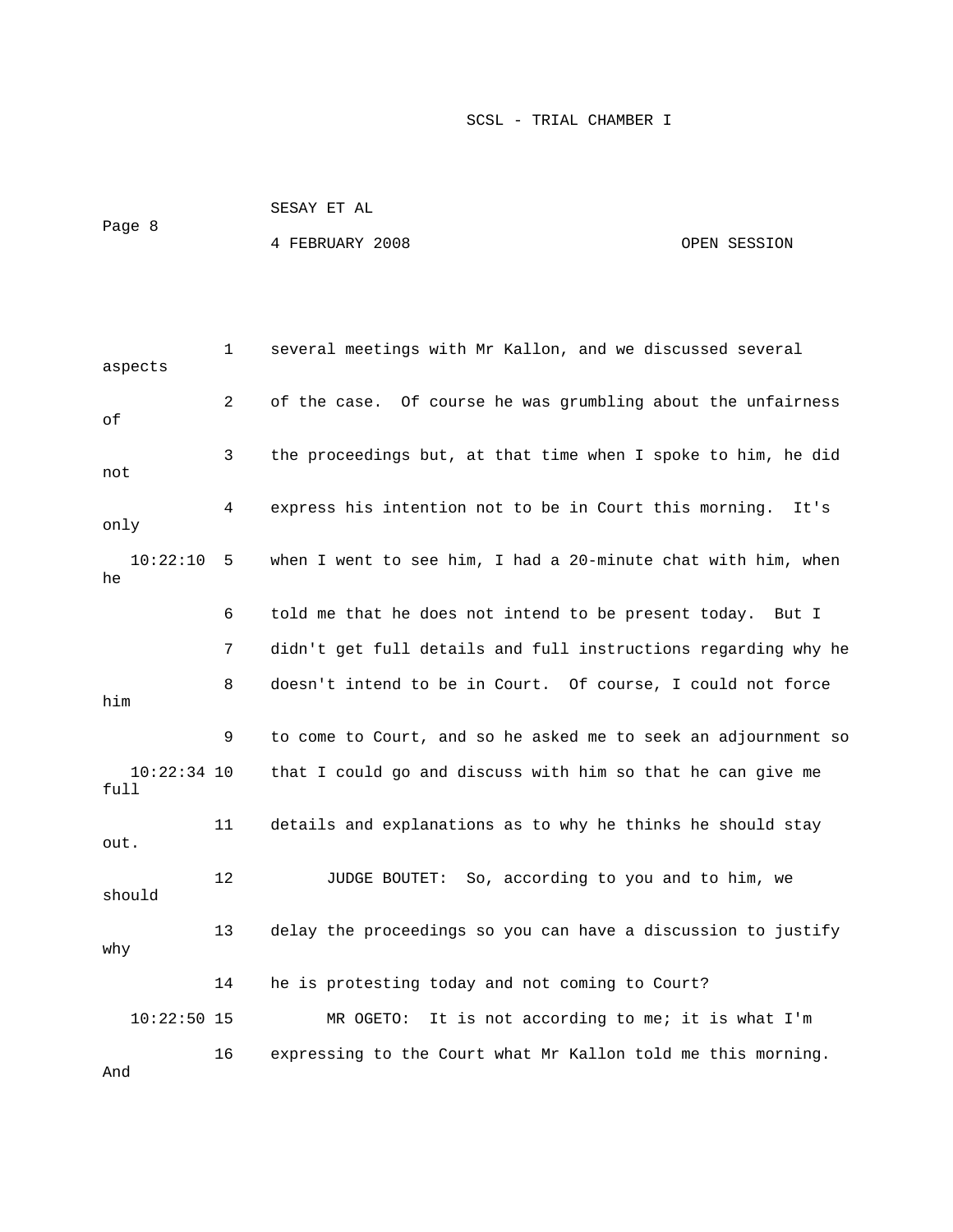| regarding     | 17 | what I'm saying is that I do not have full instructions       |
|---------------|----|---------------------------------------------------------------|
|               | 18 | his failure to be in Court today. We only discussed for       |
|               | 19 | 20 minutes this morning, so I did not get the full story; the |
| $10:23:08$ 20 |    | implications of the story that he gave me.                    |
|               | 21 | That's why I'm saying that I'll probably need an              |
|               | 22 | adjournment to go and sit down with him so that I really      |
|               | 23 | understand the nature of his grievances and so that I'm in a  |
|               | 24 | position to come and explain to the Court in a much more      |
| $10:23:25$ 25 |    | intelligible fashion.                                         |
|               | 26 | PRESIDING JUDGE: Thank you, Mr Ogeto. Mr Cammegh?             |
| from          | 27 | MR CAMMEGH: Your Honours, I received a telephone call         |
|               | 28 | Mr Gbao from detention on Saturday afternoon, late Saturday   |
| ongoing       | 29 | afternoon, in which he informed me that discussions were      |

|        | SESAY ET AL     |              |
|--------|-----------------|--------------|
| Page 9 |                 |              |
|        | 4 FEBRUARY 2008 | OPEN SESSION |

 1 amongst the three detainees as to the possibility of making a 2 single day's protest today. I should emphasise, I think this is 3 in common with my two learned friends, there's no question of 4 this action being taken upon advice, it is something which has 10:24:22 5 been arisen independently and it's been something which I have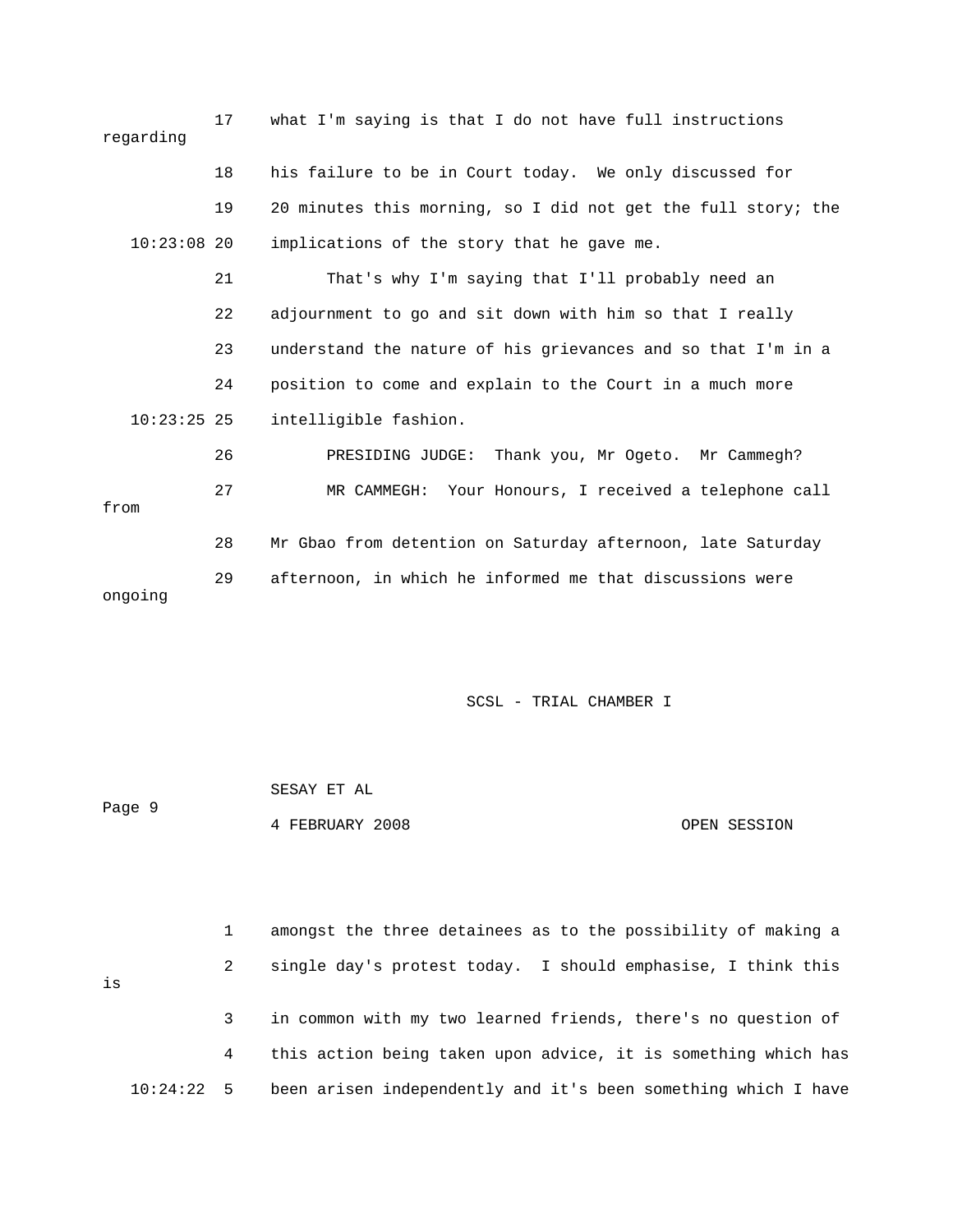6 found very difficult to advise my client on. 7 I was summoned to the detention centre again at 9 8 this morning, where I spoke to Mr Gbao for about 15 minutes. 9 Whilst it appeared on Saturday that he was wavering as to what 11 unequivocally that he wanted to stay outside of Court. 12 He didn't really illuminate any reasons why this 14 grievances that he raised with me concerned nothing to do with 10:25:07 15 motions, nothing to do with anything that has been lying 17 witness TF1-108 and the witness XXXXXXXX. 18 Mr Gbao alluded, it's something that escapes my memory 10:25:35 20 witness box of 108 at a particular time when he broke down in 21 tears relating the death of his wife. And, as I think this 23 room, Mr Gbao, I remember at that time, was affected by the 24 content of that testimony, and was particularly upset by it. 10:25:57 25 The entry into the fray of XXXXX last week appears, if 26 Saturday's conversation is anything to go by, to have reopened 27 those wounds. Mr Gbao's concern is perhaps less with the 29 PRESIDING JUDGE: TF1-108 is the alleged ex-husband of o'clock he 10:24:45 10 wanted to do, this morning he seemed to have made his mind up morning, 13 but I have to say that on Saturday the concerns, or the before 16 the Court in paper form for some time, it's to do with the but 19 he may well remember better than me, the performance in the was 22 one of the first witnesses who testified with Mr Gbao in the Chamber 28 than with the Prosecution.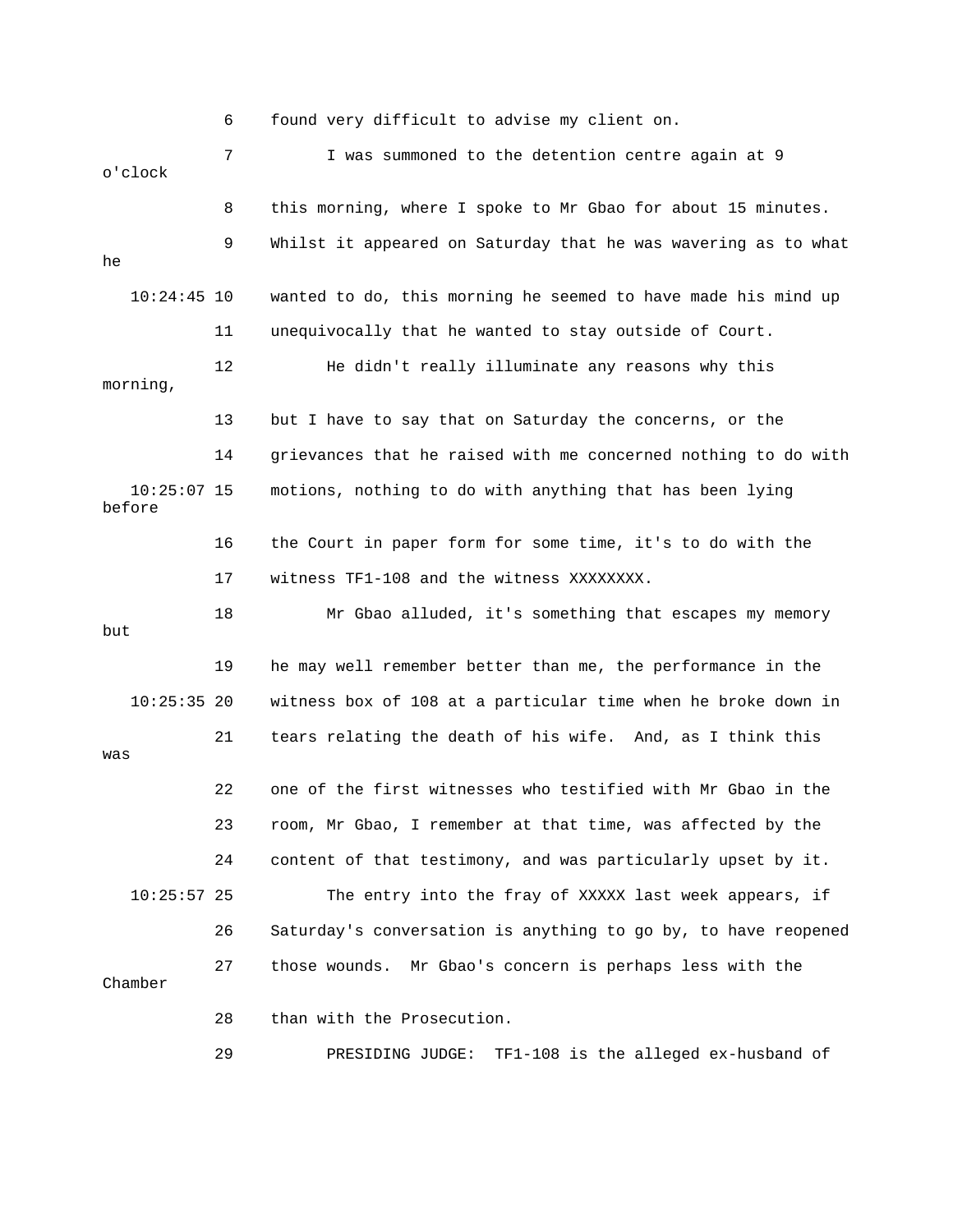| Page 10 | SESAY ET AL     |              |  |
|---------|-----------------|--------------|--|
|         | 4 FEBRUARY 2008 | OPEN SESSION |  |
|         |                 |              |  |

|               | 1  | Monjama?                                                        |
|---------------|----|-----------------------------------------------------------------|
|               | 2  | MR CAMMEGH: Yes, that's right.                                  |
|               | 3  | PRESIDING JUDGE:<br>Yes.                                        |
|               | 4  | MR CAMMEGH: Your Honour, Mr Jordash rose on Friday --           |
| 10:26:59      | 5  | PRESIDING JUDGE: Please continue.                               |
|               | 6  | MR CAMMEGH:<br>If I have overstepped the mark in saying         |
|               | 7  | anything I apologise; perhaps it should be redacted.            |
|               | 8  | PRESIDING JUDGE: No, no, that's okay. It was a Chamber          |
| witness.      | 9  | exchange. We were just saying that 108 is a protected           |
| $10:27:19$ 10 |    | MR CAMMEGH:<br>Yes.                                             |
|               | 11 | PRESIDING JUDGE: And that was why he didn't call him by         |
|               | 12 | He is known in this Court by his name.<br>Whether he's<br>name. |
| husband       | 13 | protected, I just said the former husband, or an alleged        |
|               | 14 | of XXXXXXX.                                                     |
| $10:27:36$ 15 |    | Yes. Mr Jordash rose and was overruled by<br>MR CAMMEGH:        |
| afternoon,    | 16 | Your Honour, as Your Honours will remember on Friday            |
| Prosecution   | 17 | when he really made an inquiry via the Chamber of the           |
|               | 18 | as to whether or not there was any Rule 68 potentially          |
|               | 19 | exculpatory material in relation to this issue, the XXXXXXX     |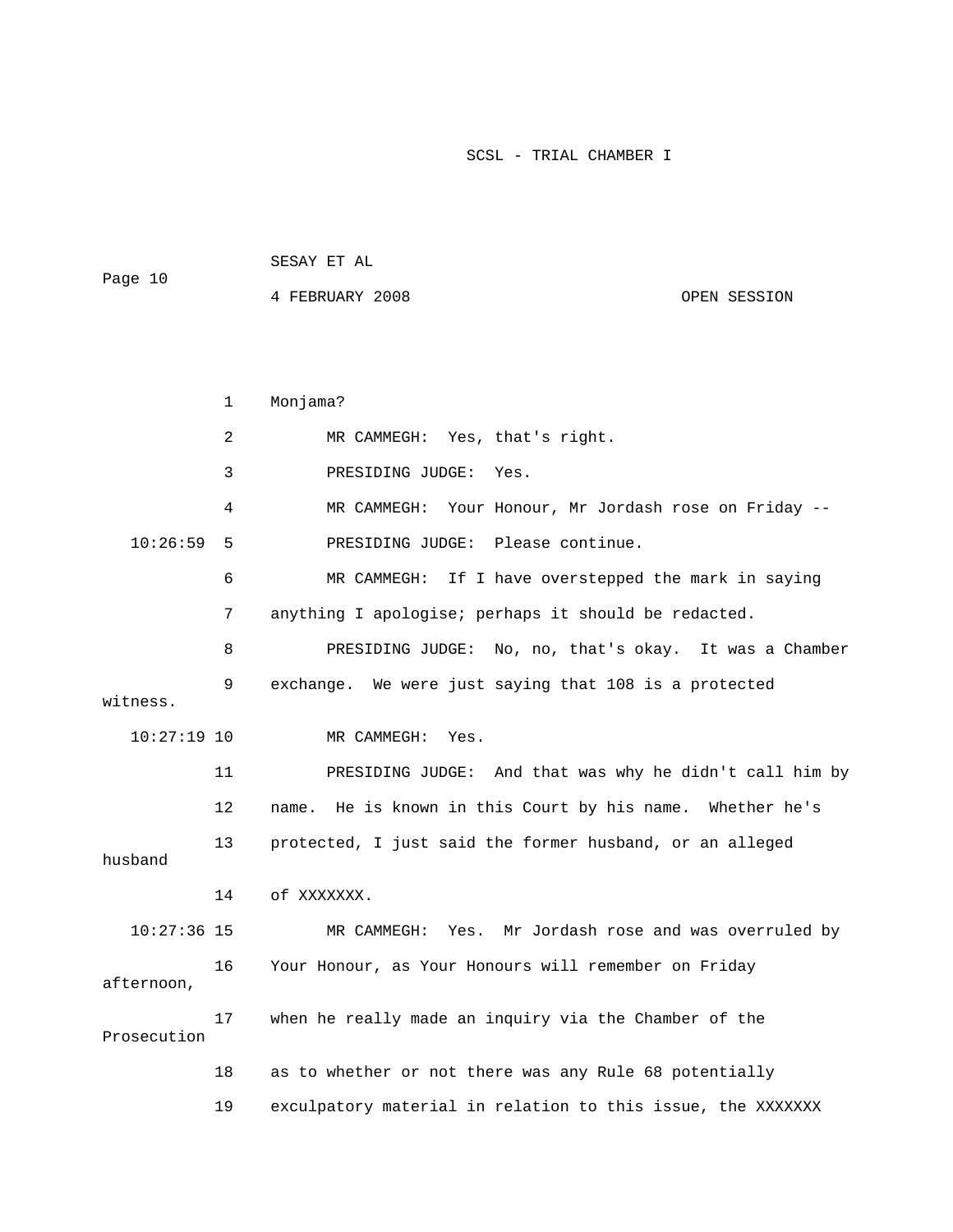| $10:27:56$ 20 |    | issue. Your Honour overruled him on that.                      |
|---------------|----|----------------------------------------------------------------|
|               | 21 | This is a difficult situation for us to be in because it       |
|               | 22 | appears that we're being critical of the Chamber and, if it    |
|               | 23 | appears so, I want to emphasise I make these comments with the |
|               | 24 | greatest of respect. But I don't think Mr Gbao was happy with  |
| $10:28:20$ 25 |    | the preemptory way in which I was told that the Chamber was    |
|               | 26 | ruled.                                                         |
| this          | 27 | I, with the greatest of respect, simply want to make           |
| was,          | 28 | point: The matter I was trying to raise on Friday afternoon    |
| ask           | 29 | in fact, unrelated to Rule 68 application; it was simply to    |

| Page 11 | SESAY ET AL     |              |  |  |  |
|---------|-----------------|--------------|--|--|--|
|         | 4 FEBRUARY 2008 | OPEN SESSION |  |  |  |
|         |                 |              |  |  |  |
|         |                 |              |  |  |  |
|         |                 |              |  |  |  |

 1 via the Chamber whether the Prosecution would now be in a 2 position, bearing in mind, in the light of the evidence that 3 XXXXXXXXX gave, as to whether they were going to continue to 4 108 as against Gbao on two separate allegations within 108's testimony, both of which referred to unlawful killings. use  $10:28:57$  5 6 Number one, the alleged killing of 108's brother on a forced 7 labour march from Kailahun to Pendembu and, secondly, the alleged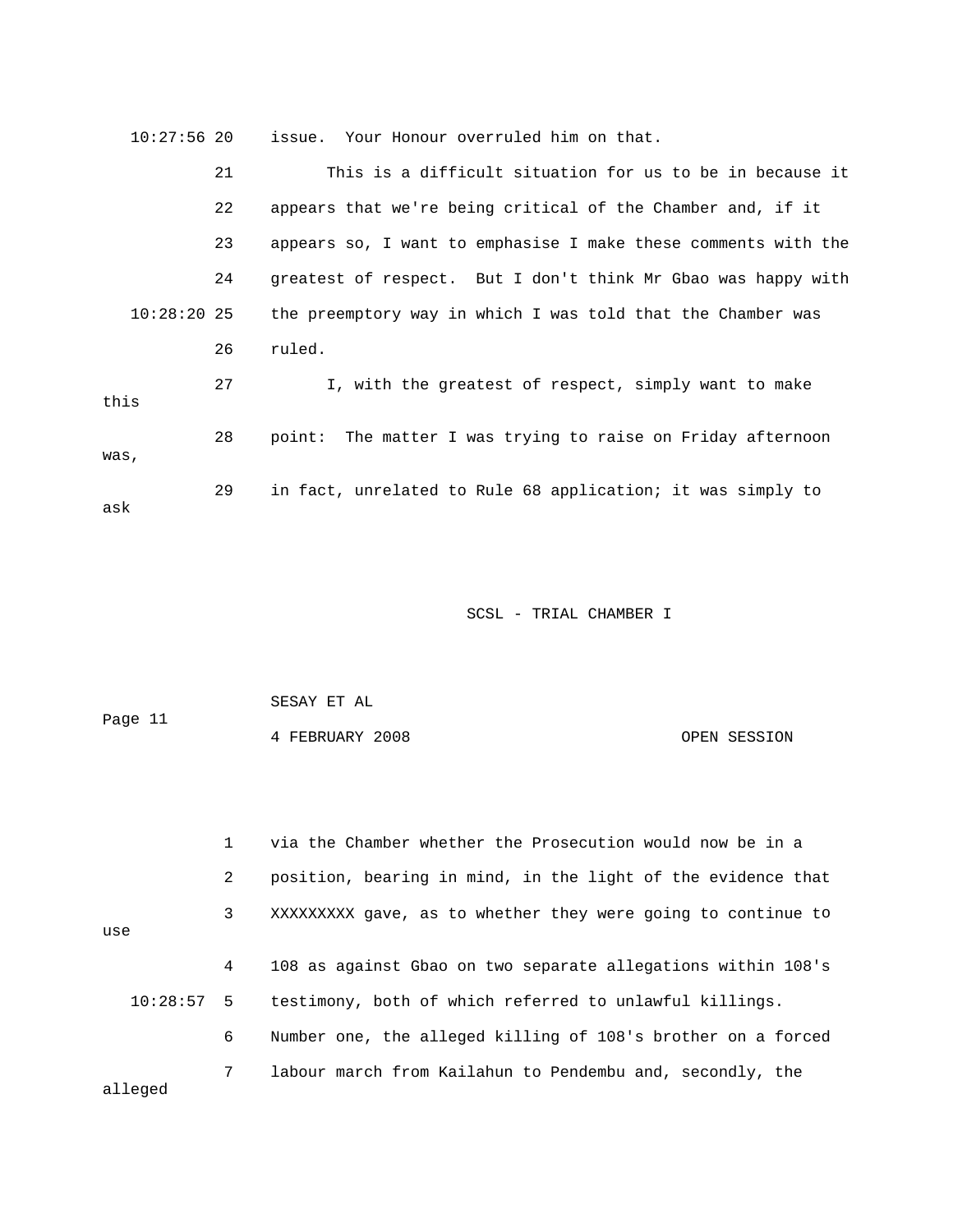8 killing of four civilians at the Kailahun Town court barri at 9 which Augustine Gbao, according to 108, was the senior-most 10:29:20 10 present.

 12 if I was to apply rules which apply in English courts, and 13 are two cases in particular, called Galbraith and one called 14 Shippey, which basically refer to scenarios where a Prosecution 10:29:40 15 witness, his testimony has been so badly impugned by 6 cross-examination, that it may often be the duty of the 17 Prosecution, if they don't withdraw that witness, it's the 18 of the judge to withdraw that evidence. That is -- 19 JUDGE BOUTET: Mr Cammegh, I thought on Friday we told you 10:29:57 20 that we were quite prepared to receive this. All you had to 21 is put it in a motion. I don't see why we are hearing all 22 argument this morning. 23 MR CAMMEGH: I'm simply illustrating what the argument was 24 going to be and the fact that it was different from Mr and Your Honour -- 26 JUDGE BOUTET: Well, Mr Jordash raised that issue in 27 He was arguing 68 plus -- 28 MR CAMMEGH: I'm not seeking to argue it here, I'm simply 29 saying what the argument is going to be. I'm not going behind 11 It seemed to me, just thinking off the top of my head, that there 1 duty do this Jordash,  $10:30:10$  25 part.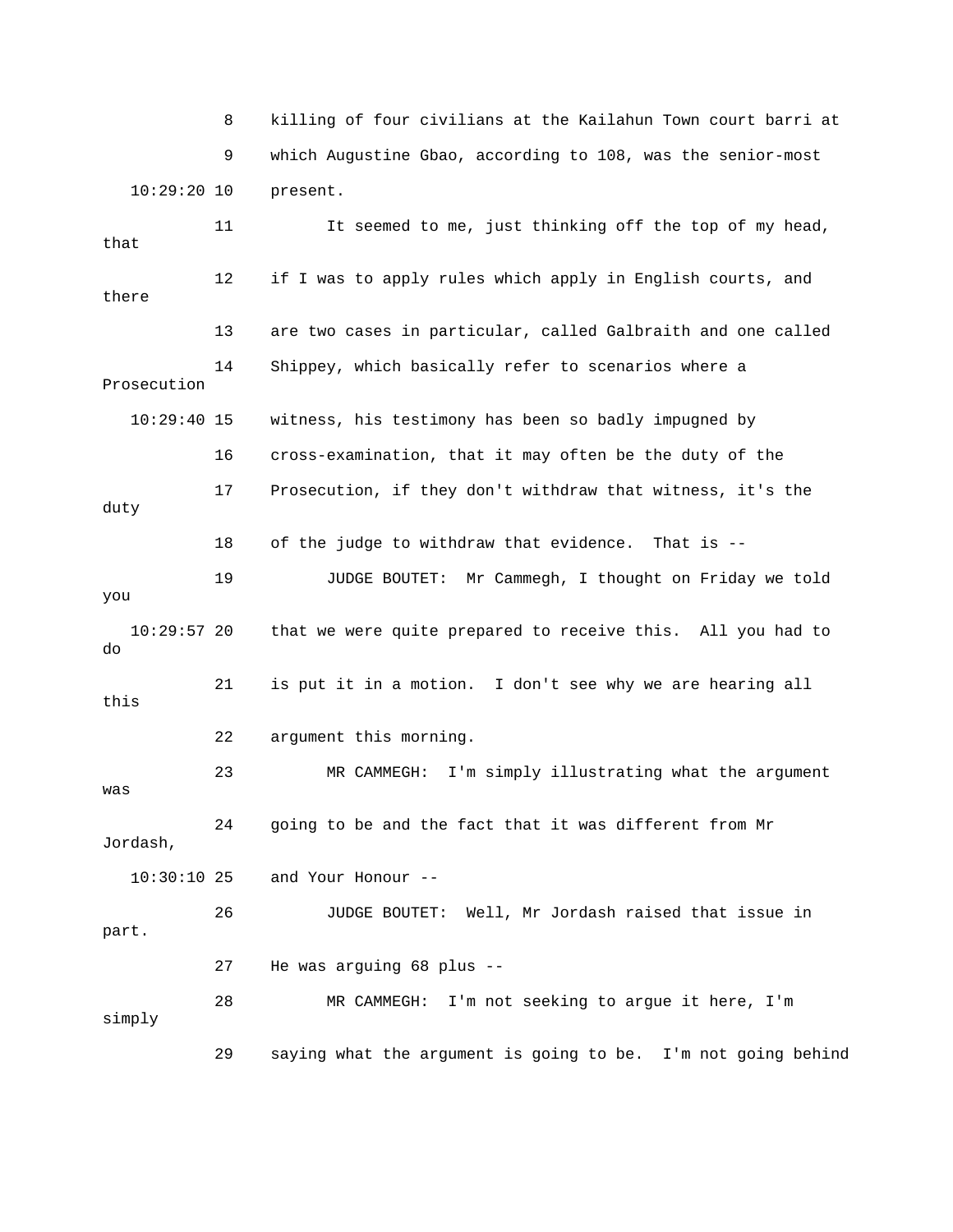|         | SESAY ET AL     |              |  |
|---------|-----------------|--------------|--|
| Page 12 | 4 FEBRUARY 2008 | OPEN SESSION |  |
|         |                 |              |  |

 1 Your Honours' decision on that at all. I'm simply trying to 2 explain what it was I was trying to do and the fact that Mr Gbao 3 felt that I was shut off quickly. 4 He was clearly, on Saturday, aggrieved not so much with the 6 unwillingness of the Prosecution to approach the Defence in 7 relation to stating their case. This will be the subject of a potential 11 detriment of not coming into Court. He said that he would 12 consider it with his fellow detainees over the next 24 hours. 14 What I do know is that there is no intention on his part 10:31:26 15 make this last for more than one day, but I have to say that 16 is, in a measured way, not -- it's not like he's gone off the 17 wall, or anything like that, he is in a measured way very upset 10:30:40 5 Chamber's action on Friday, but with what he sees as an 8 motion; that is a motion that I will see to this week. 9 Now, on Saturday evening, Mr Gbao was quite calm, quite 10:31:04 10 measured in what he was saying. I explained to him the 13 This morning I was summoned into detention to be told his answer. to he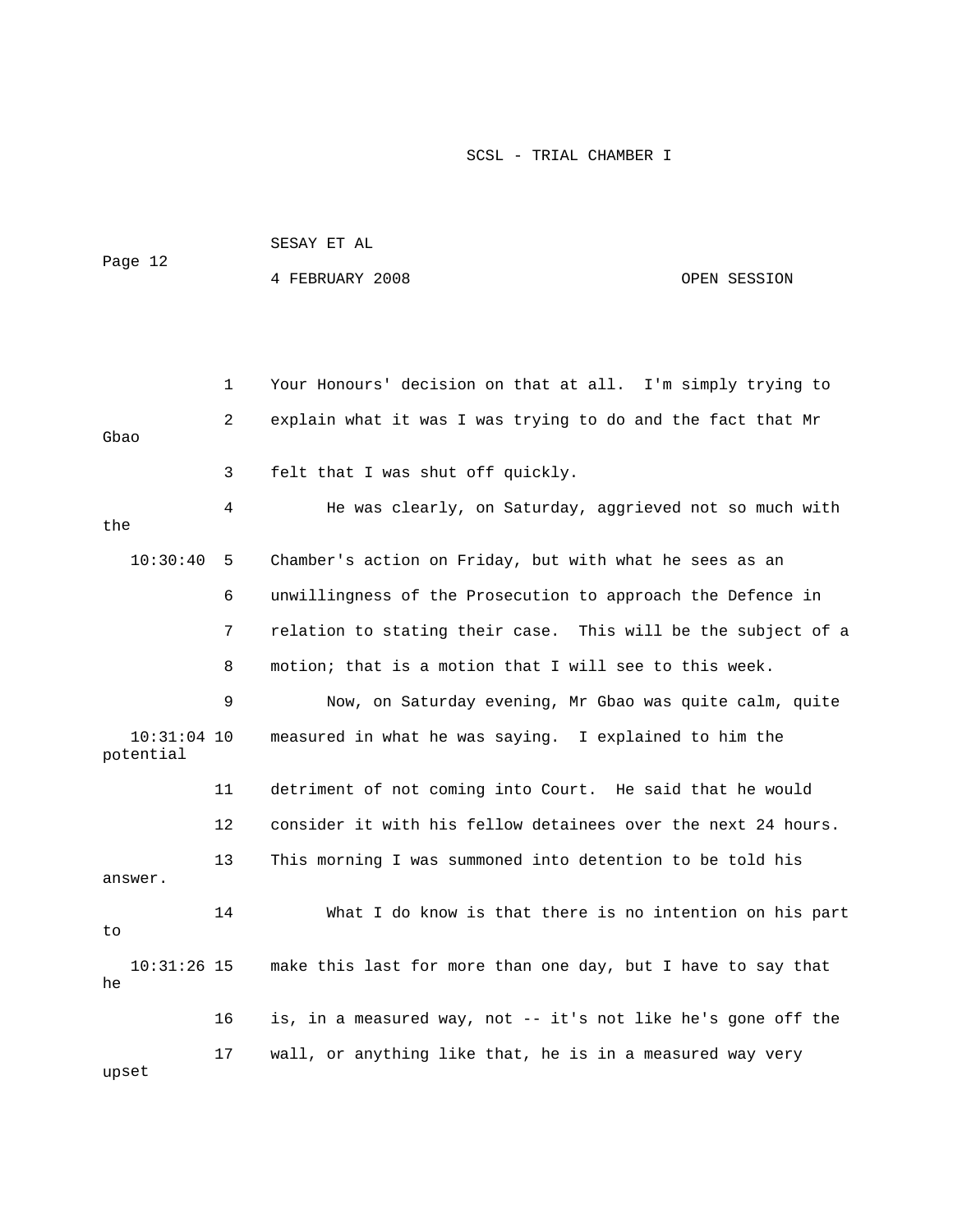| fight |               | 18 | and very concerned about -- about how he is to be able to     |
|-------|---------------|----|---------------------------------------------------------------|
|       |               | 19 | his case when he's not quite sure what the Prosecution are    |
|       | $10:31:56$ 20 |    | saying.                                                       |
|       |               | 21 | In short, his complaint is: How on earth do we meet the       |
|       |               | 22 | Prosecution case when we don't know for sure what it is? And, |
| I     |               | 23 | Your Honour, there it is. I don't think there's anything else |
|       |               | 24 | could say on the issue.                                       |
|       | $10:32:16$ 25 |    | PRESIDING JUDGE: You may sit down.                            |
|       |               | 26 | MR CAMMEGH: Thank you.                                        |
| I'm   |               | 27 | PRESIDING JUDGE: Okay. Thank you. I, for my part and          |
| of    |               | 28 | taken aback by this protest, and I fail to perceive the role  |
|       | myself        | 29 | the Tribunal in circumstances like this. And I'm asking       |

|         | SESAY ET AL     |              |
|---------|-----------------|--------------|
| Page 13 |                 |              |
|         | 4 FEBRUARY 2008 | OPEN SESSION |

 1 the question whether the Defense Counsel, or the Prosecution, 2 expects this Bench at any time to pronounce on the validity of 10:33:22 5 Otherwise, I wouldn't go to -- I wouldn't like to go too far. a 3 particular count, or the credibility of a certain witness at all 4 stages of these proceedings. That is where my doubt is.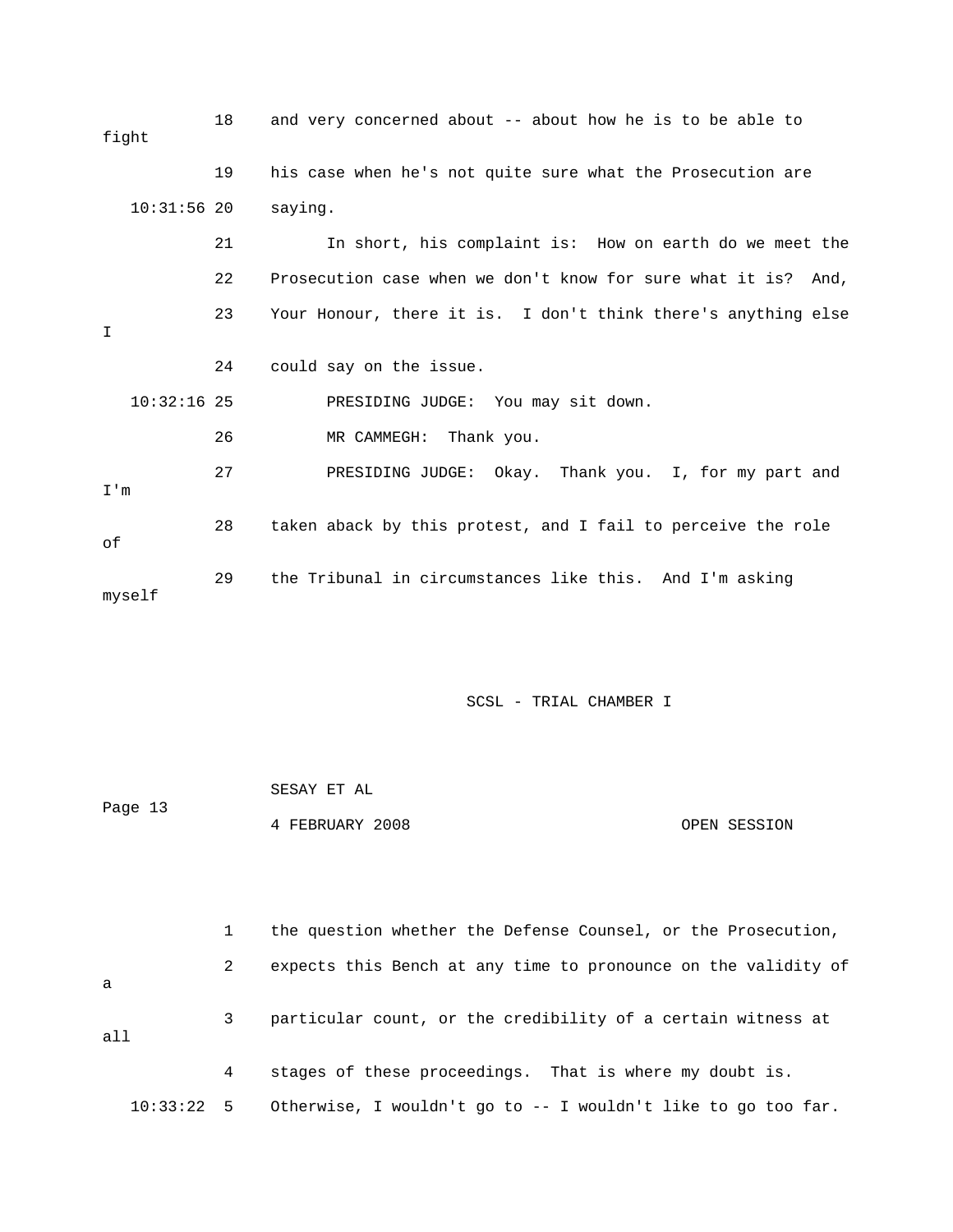6 What is the purpose, what is the purport of Rule 98 which 7 is -- I mean, we have come to that and we are beyond that. And 11 the accused persons are guilty. It doesn't. It does not, at 12 least as far as my understanding goes. 13 At the end of the case I think all the parties have 14 right to present arguments on the strength and weaknesses of enlighten 17 me. I mean, is it that it should now become the practice that 18 where there is a perceived defect in the case for the 19 Prosecution: Oh, they should withdraw the charge or withdraw 21 point in time? Or is it that upon reflection you would agree 22 with me that these are matters that have to be addressed at listen to what the parties are saying. And we are taking our 26 pains to do just that, in order to arrive at a basis for 27 determining the credibility of certain witnesses which has a 8 if it is the purport of Rule 98, that the fact that we have found 9 that there is an indicia, you know, of the elements of the 10:34:03 10 offence having been established, it does not go to confirm that their the 10:34:29 15 Prosecution witnesses or the Defence witnesses. That is the way 16 we perceive it and I do not understand. Maybe you may the 10:34:51 20 case against X, Y, Z, is that what they should be doing at this the 23 end of the proceedings, when final submissions will be called in. 24 Because we are here to listen to the evidence. We are here to  $10:35:17$  25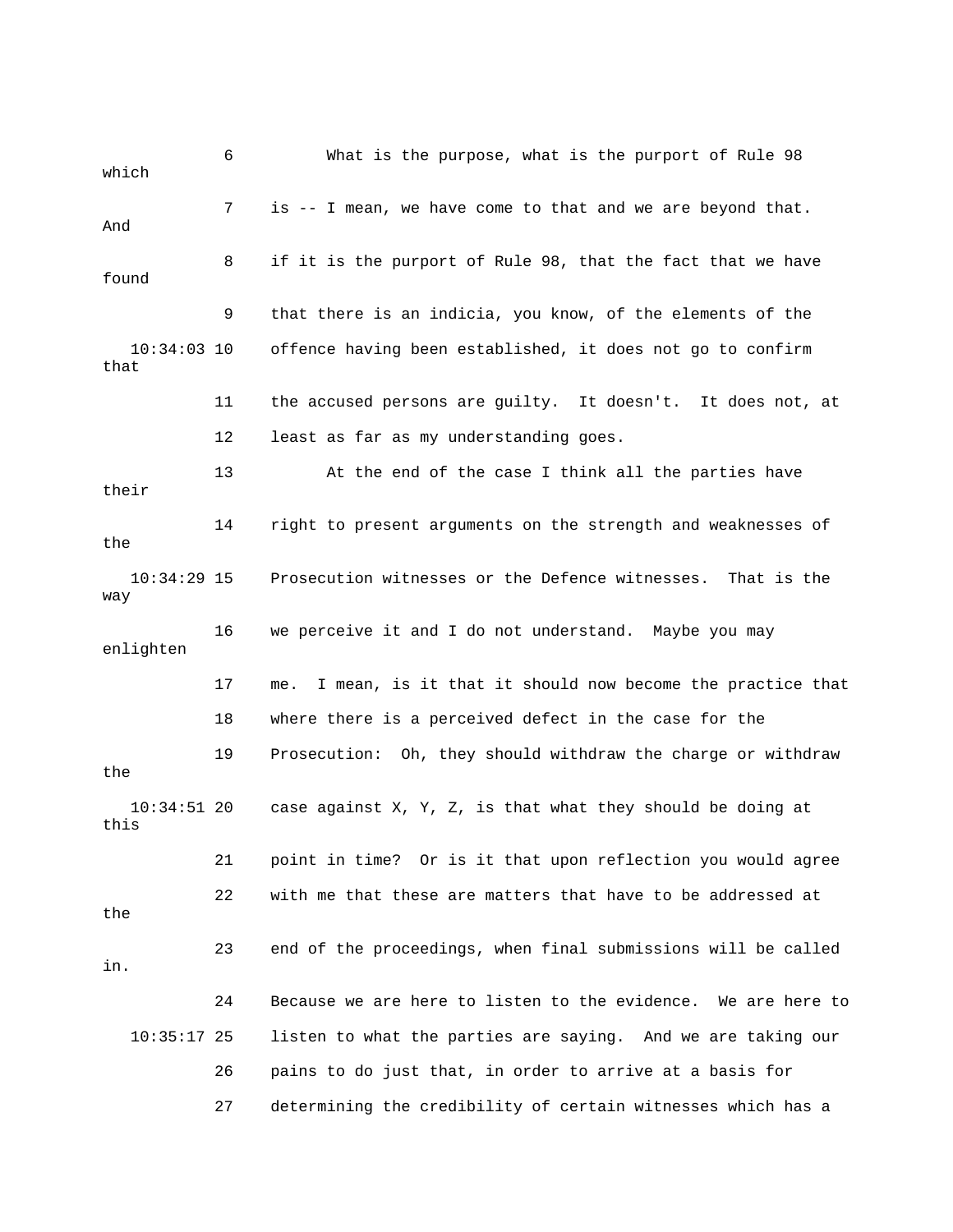28 nexus with determining the guilt or the innocence of the accused 29 persons. This is what we are doing and I say, you know, t hat I

SCSL - TRIAL CHAMBER I

|         | SESAY ET AL     |              |
|---------|-----------------|--------------|
| Page 14 |                 |              |
|         | 4 FEBRUARY 2008 | OPEN SESSION |

 1 find it very difficult to see myself determining at all stages 2 and saying: Oh well, you know, this witness must be this; he interventions; My duty is to listen to the evidence, to make whatever 6 meaning I can make out of the evidence and, having done that, 9 particular case, to be able to determine the guilt or the 12 against the accused persons beyond reasonable doubt. That is 13 what it is. is 3 wrong; he is this and that. We are not for those 4 I don't think that I would like to go that far. 10:35:57 5 I 7 will be in a better position, having regard to the generality of 8 all the evidence, of the evidence that has been adduced in a 10:36:19 10 innocence of the accused person. To be able to determine whether 11 the Prosecution has fulfilled its obligations to prove the case

14 If the Defence has questions about the evidence of XXX,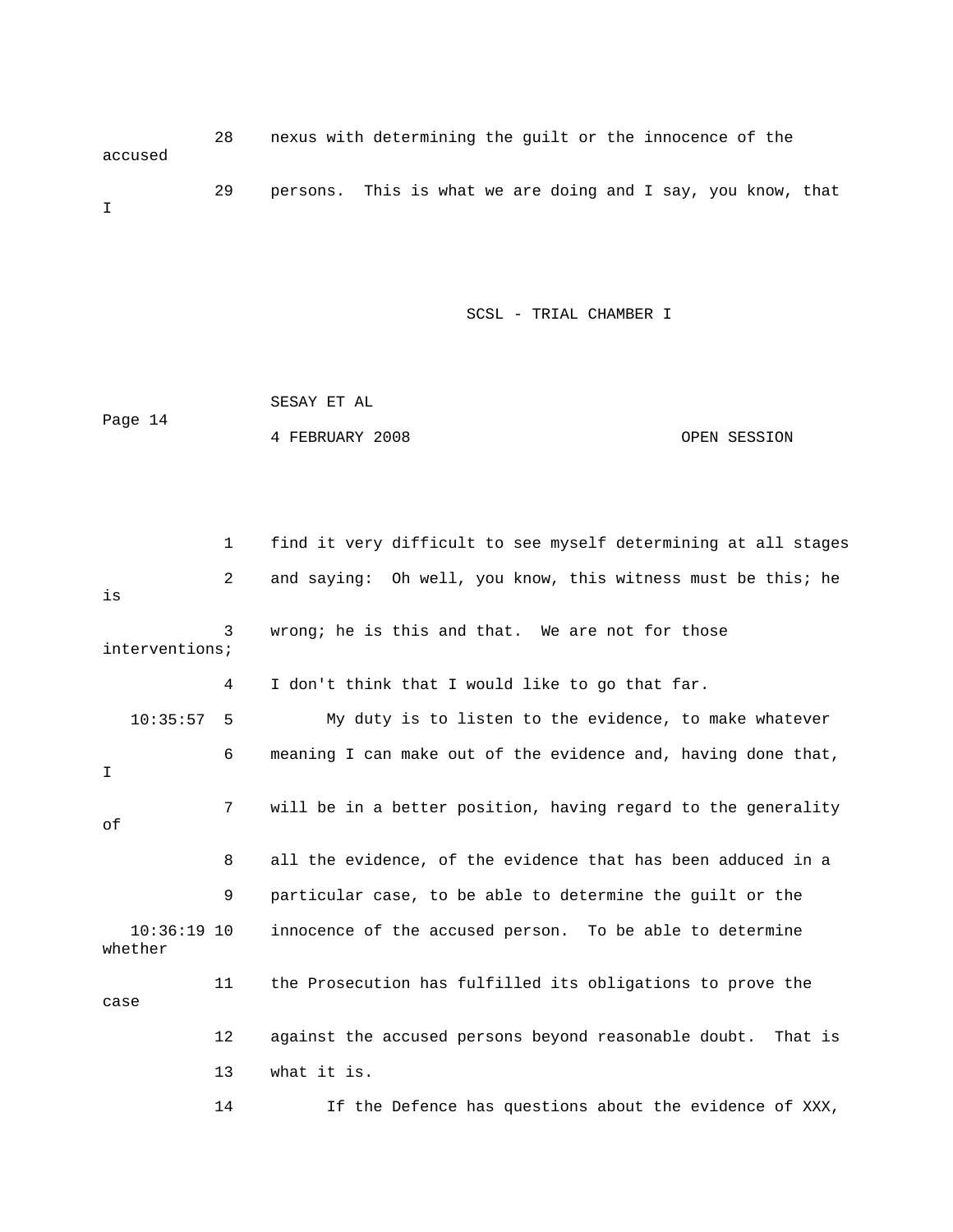10:36:43 15 and the photographs and so on and so forth, these are all valid 16 issues which have been raised, and I did make a statement that 17 well, if the Prosecution decides to limit its cross-18 on this issue, that is their call. The Chamber will take its 19 stand at the appropriate time, and I think that this is the 21 everything, but I know you are there to represent the accused 23 as their legal counsel, as their legal advisers, to tell them, 24 you know, that it is not right for them to start questioning 10:37:37 25 certain stance taken by the Court in this case because we 26 that we are holding the balance and that at the end of the day exercise 29 That is my stand on this matter and I don't know if my examination right 10:37:10 20 way to proceed and I do not think, you know, that the -- I heard 22 persons at their will, but I thought that it is also your place, think we 27 would do just what we are here to do as a Chamber in the 28 of its judicial functions.

SCSL - TRIAL CHAMBER I

 SESAY ET AL Page 15 4 FEBRUARY 2008 OPEN SESSION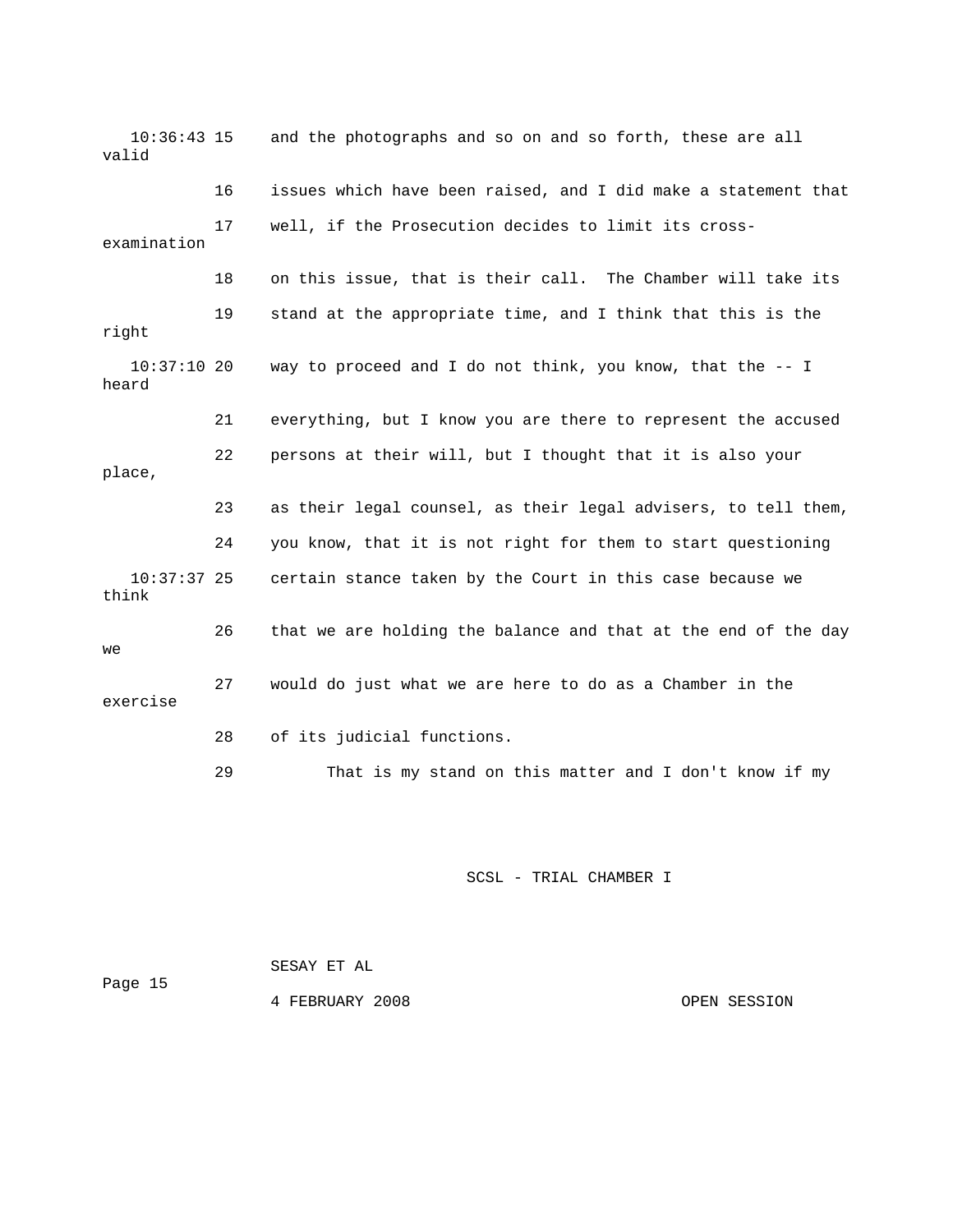1 colleagues have something to add to what I've said. This is 3 JUDGE THOMPSON: I make a short point: That my 4 of my judicial role is that judges do not descend into the 6 JUDGE BOUTET: In the -- to supplement what Justice Itoe 7 just said, I'm also -- I have some difficulty to understand 9 obligation because you don't know, from the Defence 11 The case that you have to meet is, to me, quite clear. 12 It's based on the indictment, coupled with the decision we 13 rendered on the Rule 98, and this is fundamentally the case credibility of witnesses. This is an issue that did not come 16 into consideration at that time. But why should we, the 17 rule after each witnesses or have to consider each witnesses 18 because all of a sudden it may or may not contradict some of That's not the way trials are conducted. And we have to look 22 the trial, after having heard all the evidence. 23 Now, if the Prosecution, based on some of the evidence my 2 personal position on this. perception arena 10:38:35 5 in adversarial proceedings. what 8 the Defence is saying about the Prosecution now having some perspective, 10:39:06 10 what your case and which case you have to meet. you 14 have to meet. Now, as you know, Rule 98 doesn't address  $10:39:22$  15 Bench, the 19 evidence for the Prosecution -- I don't think it's our role.  $10:39:39$  20 at 21 that in due course with a full picture, and this at the end of that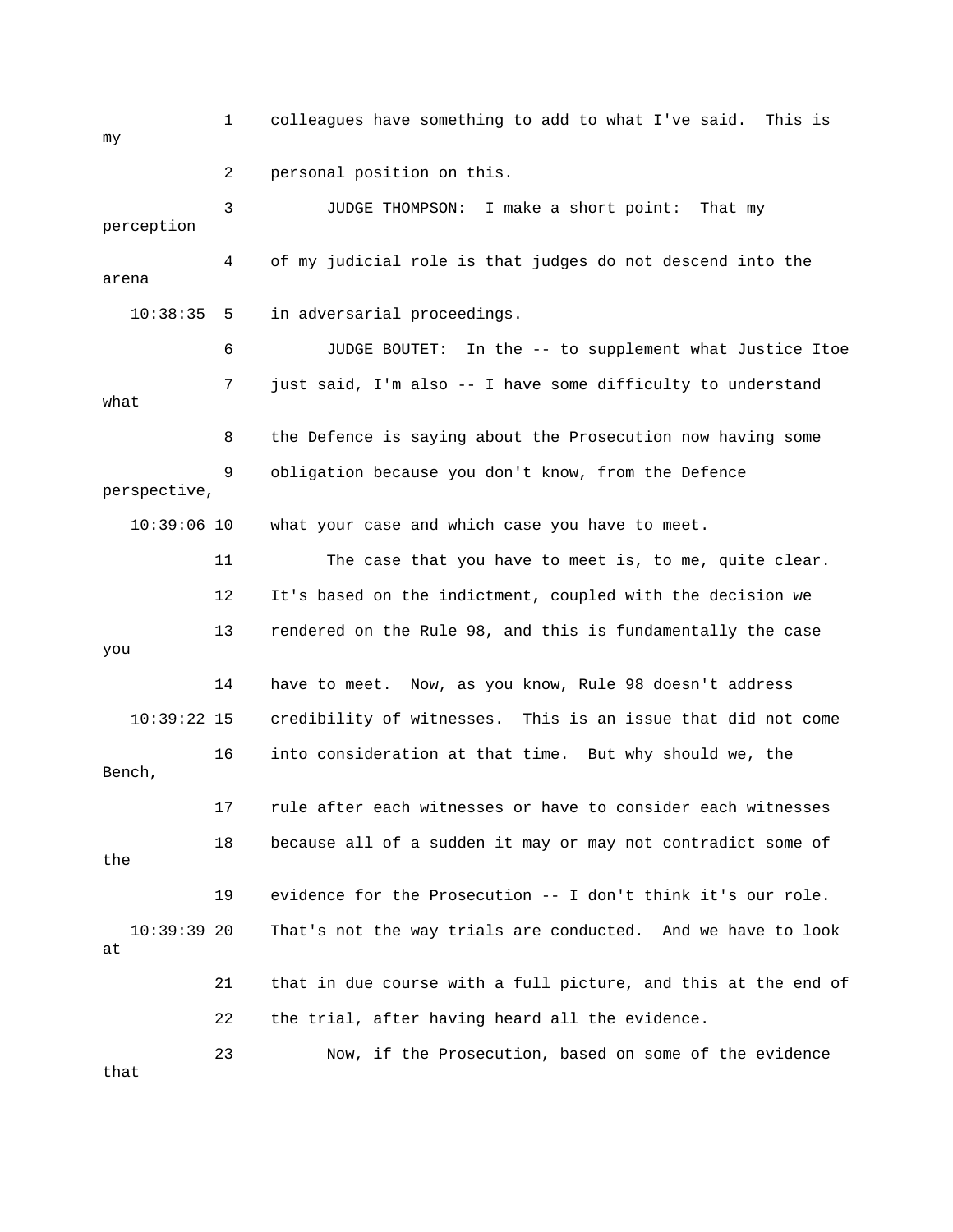24 has been adduced, why they are taking this particular position or 27 That's their case. We have no way to interfere. Not 28 in the way they conduct their case. I mean, that is -- the 10:39:56 25 not, in fact, when the case on issue here, to my knowledge, have 26 taken no position except to just carry on the way they have. intervening

29 independence of the Prosecution is also part of the judicial

SCSL - TRIAL CHAMBER I

 SESAY ET AL Page 16 4 FEBRUARY 2008 OPEN SESSION

 1 process. So, why is it that they are taking this position 2 vis-a-vis their particular witness or not? We don't know. We 3 are in the same position that you are in this respect. So, 4 should we intervene? Well, you are saying that we should. We ee 10:40:26 5 will wait until we hear your motion, Mr Cammegh, and we'll s 6 what it is you are alleging at that particular moment. 7 MR CAMMEGH: Your Honour, I feel that I might have put asking 11 JUDGE BOUTET: No, no, I understood that, Mr Cammegh. - 8 expressed myself quite badly. I wasn't asking, or I'm not 9 for the Chamber to rule on the admissibility of certain evidence 10:40:43 10 at all. I was simply trying to ask the Prosecution --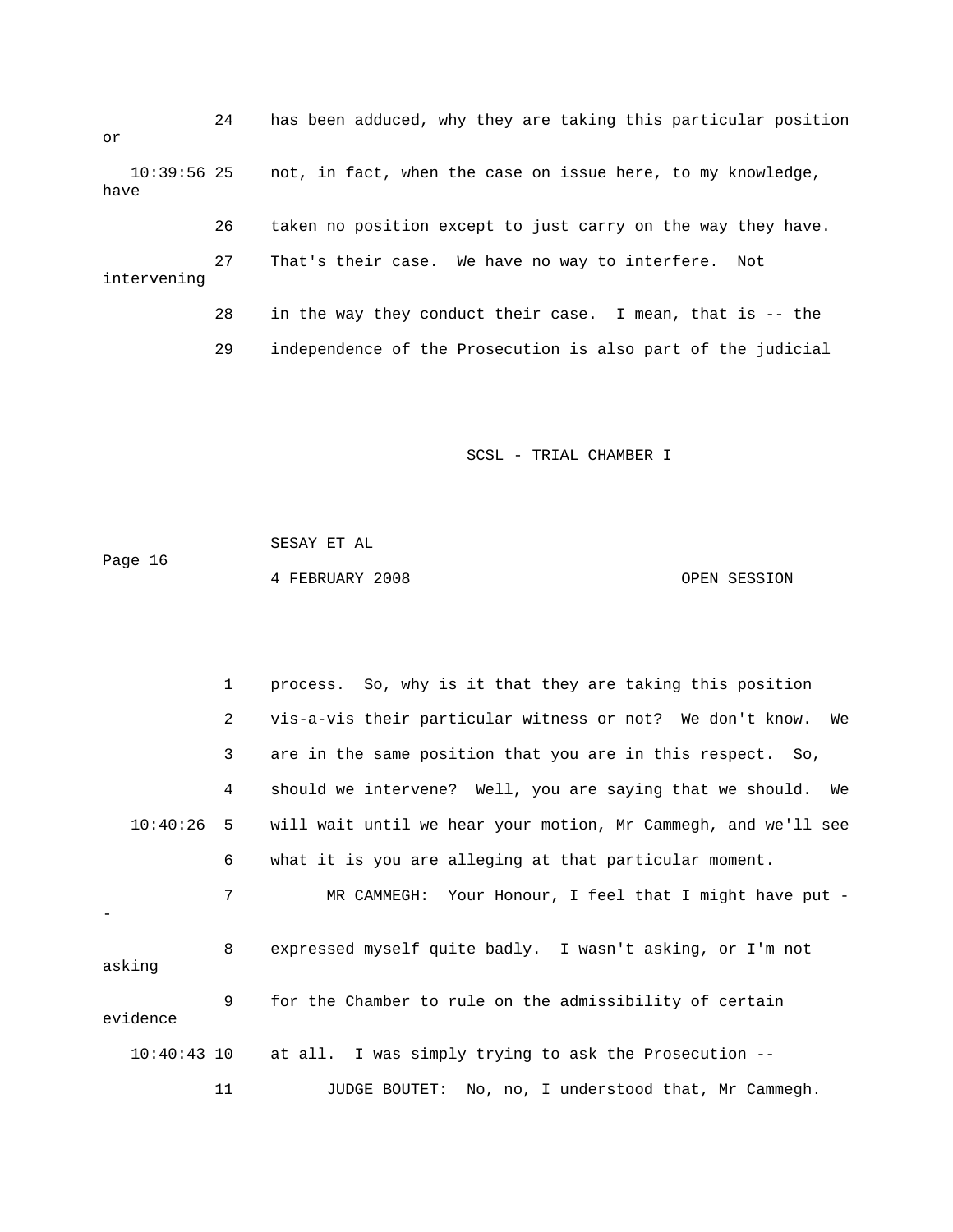12 That's why I say, on that aspect, we'll have to wait to see 13 motion and then we will decide what, once we have seen all the 14 parties, what it is. 10:40:55 15 MR CAMMEGH: Yes. Just so I can, if Your Honour will 16 forgive me, just express because I didn't completely -- I 18 The point I was making was that in the area of 19 uncorroborated allegations, it would assist if the Prosecution 10:41:13 20 would be able to inform us, bearing in mind the cross- 21 of 108 et cetera, of XXXXXXX, are they prepared to make any 22 concessions in relation to uncorroborated stuff because if 24 JUDGE BOUTET: I understood that, Mr Cammegh. 10:41:26 25 MR CAMMEGH: -- reduce the amount of work. That's my 26 point. 27 PRESIDING JUDGE: If they don't, Mr Cammegh, let us come your didn't 17 put it well. examination they 23 were it would - to 28 that extreme. If they don't, what do you expect the Chamber to 29 do?

SCSL - TRIAL CHAMBER I

|         | SESAY ET AL     |
|---------|-----------------|
| Page 17 |                 |
|         | 4 FEBRUARY 2008 |

OPEN SESSION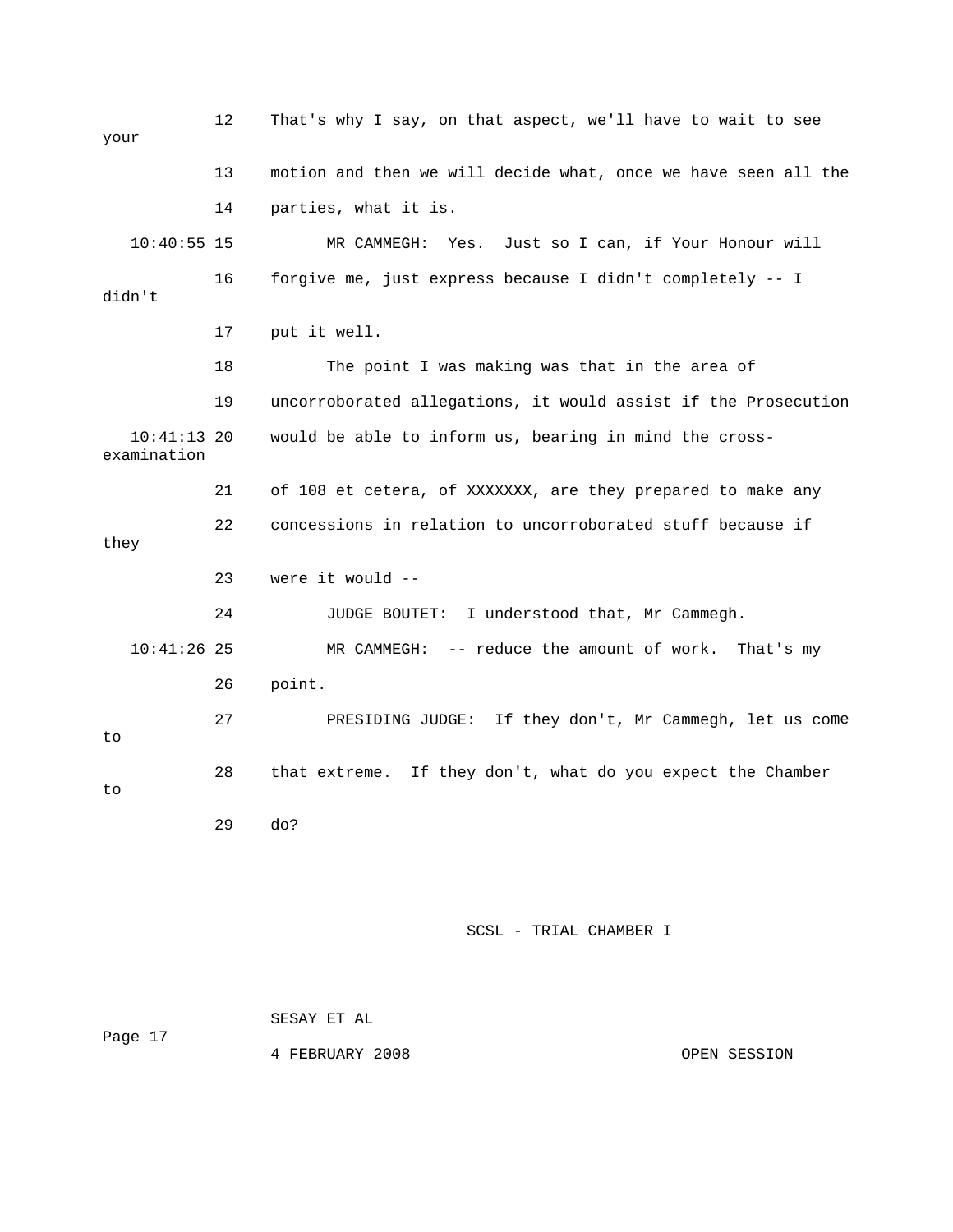1 MR CAMMEGH: Nothing.

2 PRESIDING JUDGE: Isn't it.

 3 JUDGE BOUTET: Well, that's what we're saying. I mean, 6 MR CAMMEGH: Yes, and I accept the blame for putting 8 JUDGE BOUTET: And I accept as well that if that is the 9 case, and they are prepared to tell you this is -- we're not 10:41:53 10 pursuing this well fine, that would facilitate your case and 12 That's why I say well, wait to see what you have to argue on 14 MR CAMMEGH: Your Honour, there's no disagreement 16 PRESIDING JUDGE: Mr Cammegh, I will give you a very 17 concrete example from the Prosecution. It's not in this case, 19 stand of the Prosecution, made certain concessions and said Kamajors 21 were fighting for the restoration of the ousted democratically 22 elected government. I mean, he made those -- I don't want to we 4 have certain obligations. We have no authority to impose on the 10:41:44 5 Prosecution to do this or not to do this. I understand that. myself 7 [overlapping speakers] -- 11 everybody's case but we are more or less without much authority. this 13 and take it from there. between 10:42:07 15 us on that issue. very in 18 the CDF case, the Prosecutor, Mr De Silva himself, taking the that 10:42:28 20 he admits -- the Prosecution admits or admitted that the

go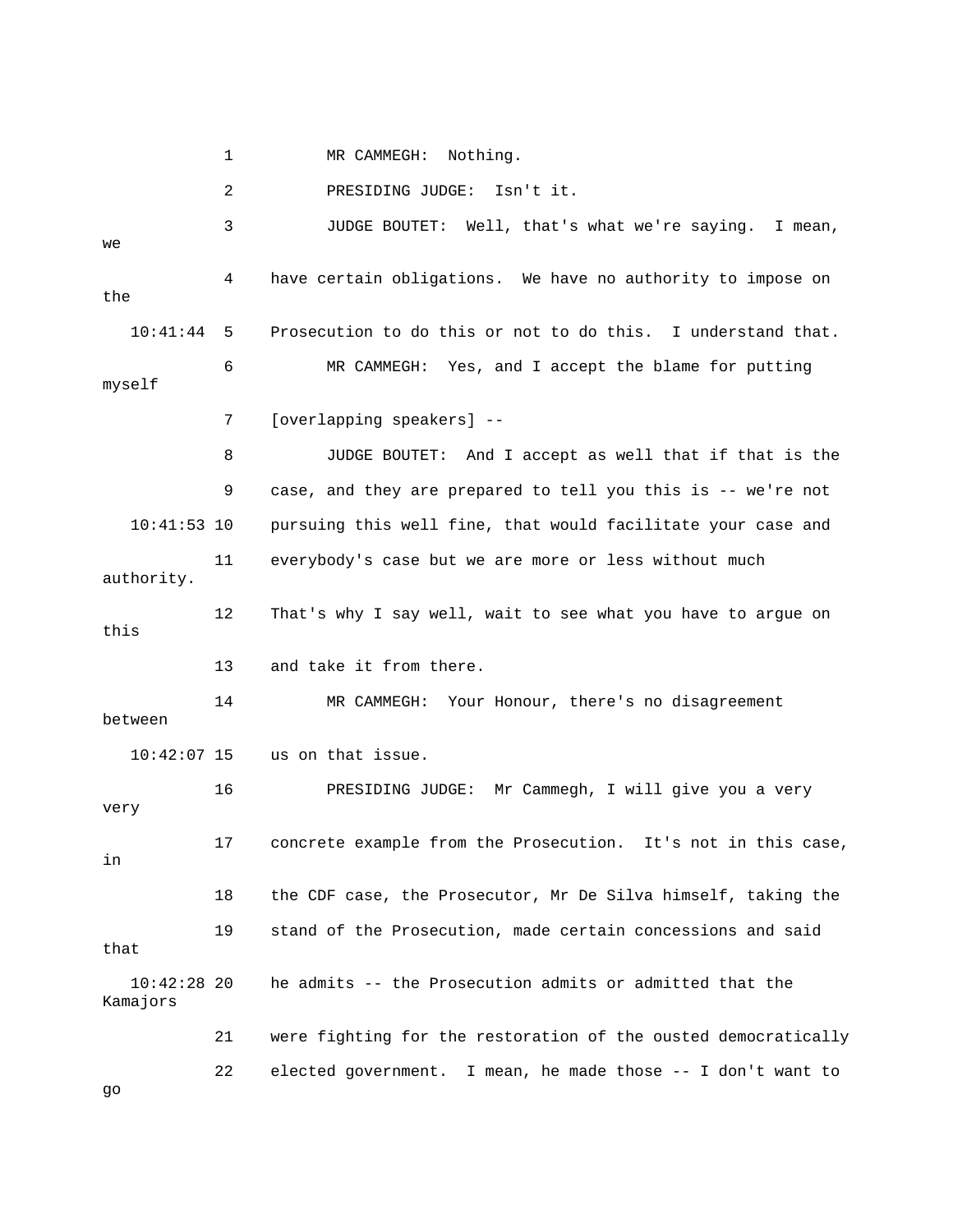23 into the details but, you know, he went further, you know, by 24 saying that they were fighting alongside ECOMOG in order to 10:42:54 25 restore the constitutionally elected government that had been 26 ousted. These were clear admissions from the Prosecution. We 27 did not ask for them. If the Prosecution is prepared, throughout 28 these proceedings, to make certain concessions and some

29 admissions, they are welcome to do that.

SCSL - TRIAL CHAMBER I

 SESAY ET AL Page 18 4 FEBRUARY 2008 OPEN SESSION

1 MR CAMMEGH: Yes, indeed. 2 PRESIDING JUDGE: They are welcome to do that. If they 3 don't, it is not, like Justice Thompson has said, it is not 6 MR CAMMEGH: Your Honour, I entirely accept your words, 8 PRESIDING JUDGE: Thank you. Yes, Mr Jordash. 9 MR JORDASH: If I may, I think I might have perhaps not 10:43:45 10 conveyed what Mr Sesay's complaint is properly, in that his 11 complaint is not that he expects issues of credibility to be for 4 the Bench to interfere unnecessarily in an adversarial system to 10:43:32 5 force them to make concessions. 7 entirely.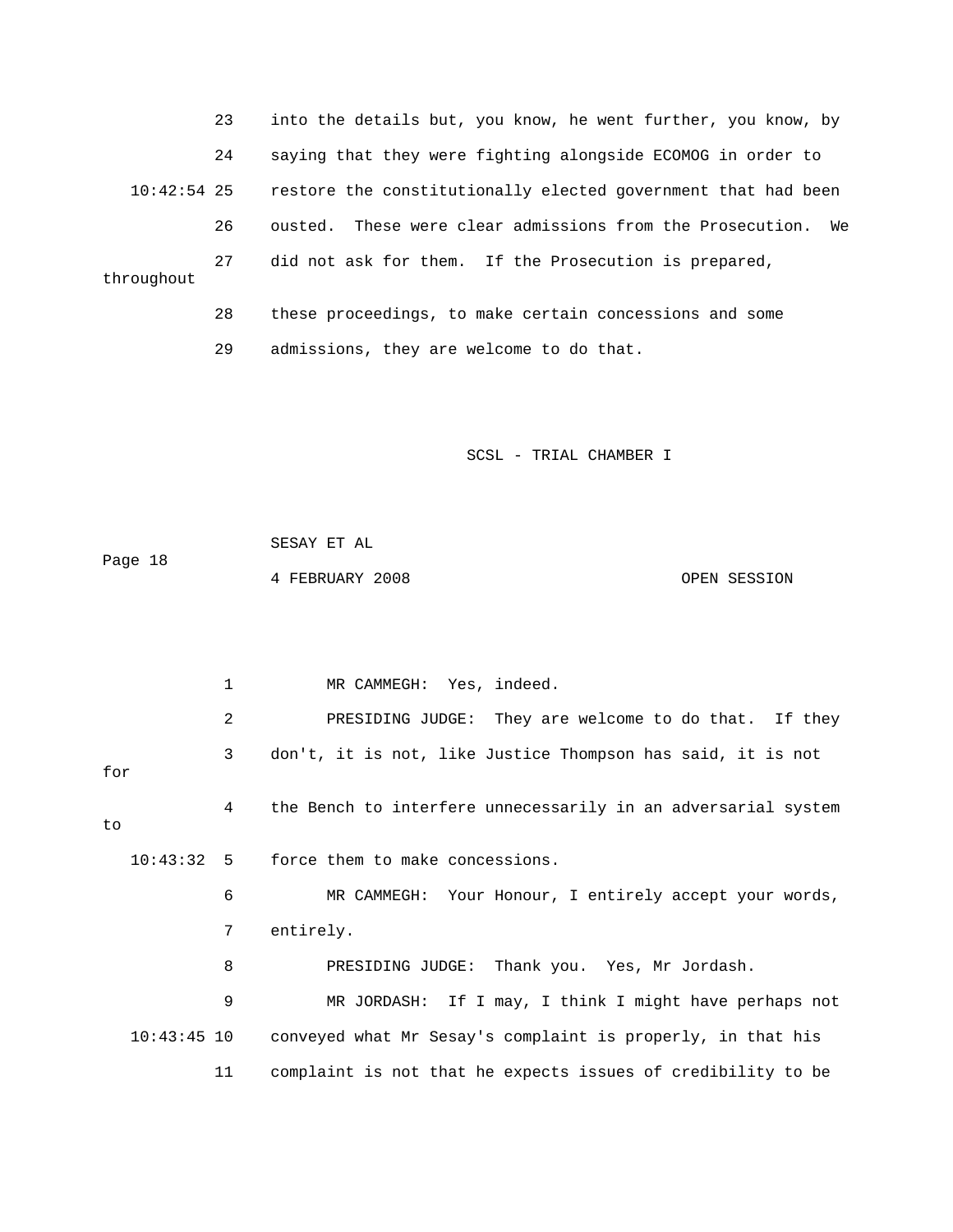| the  |               | 12 | decided at this stage. What he expects is that he will know      |
|------|---------------|----|------------------------------------------------------------------|
|      |               | 13 | specific allegations which the Prosecution --                    |
| he   |               | 14 | But, Mr Jordash, if I may cut in:<br>Ιf<br>PRESIDING JUDGE:      |
|      | $10:44:06$ 15 |    | does not expect issues of credibility to be decided at this      |
|      |               | 16 | stage, why should a stand be taken on the evidence of XXXXXX?    |
|      |               | 17 | Isn't it to put into question the credibility of TF1-108?        |
|      |               | 18 | MR JORDASH:<br>$It's --$                                         |
|      |               | 19 | PRESIDING JUDGE: But that is precisely what he's asking          |
|      | $10:44:28$ 20 |    | That's why he's annoyed, that the credibility of TF1-108<br>for. |
|      |               | 21 | has not been put into question by this Tribunal. Nor has the     |
| he   |               | 22 | Defence or, rather, the Prosecution considered, you know, that   |
| them |               | 23 | must have lied by refusing to make -- well, and you expect       |
|      |               | 24 | to make some disclosures which are exculpatory in nature under   |
|      | $10:44:53$ 25 |    | Rule 68.                                                         |
|      |               | 26 | MR JORDASH: Well, what Mr Sesay expects, and to this             |
| on   |               | 27 | extent I'm completely at one with Mr Sesay, I make no comment    |
|      |               | 28 | his protest at all but, in terms of what he wants, in terms of   |
| are  |               | 29 | wanting the Prosecution to say whether particular allegations    |

 SESAY ET AL ge 19 Pa 4 FEBRUARY 2008 CPEN SESSION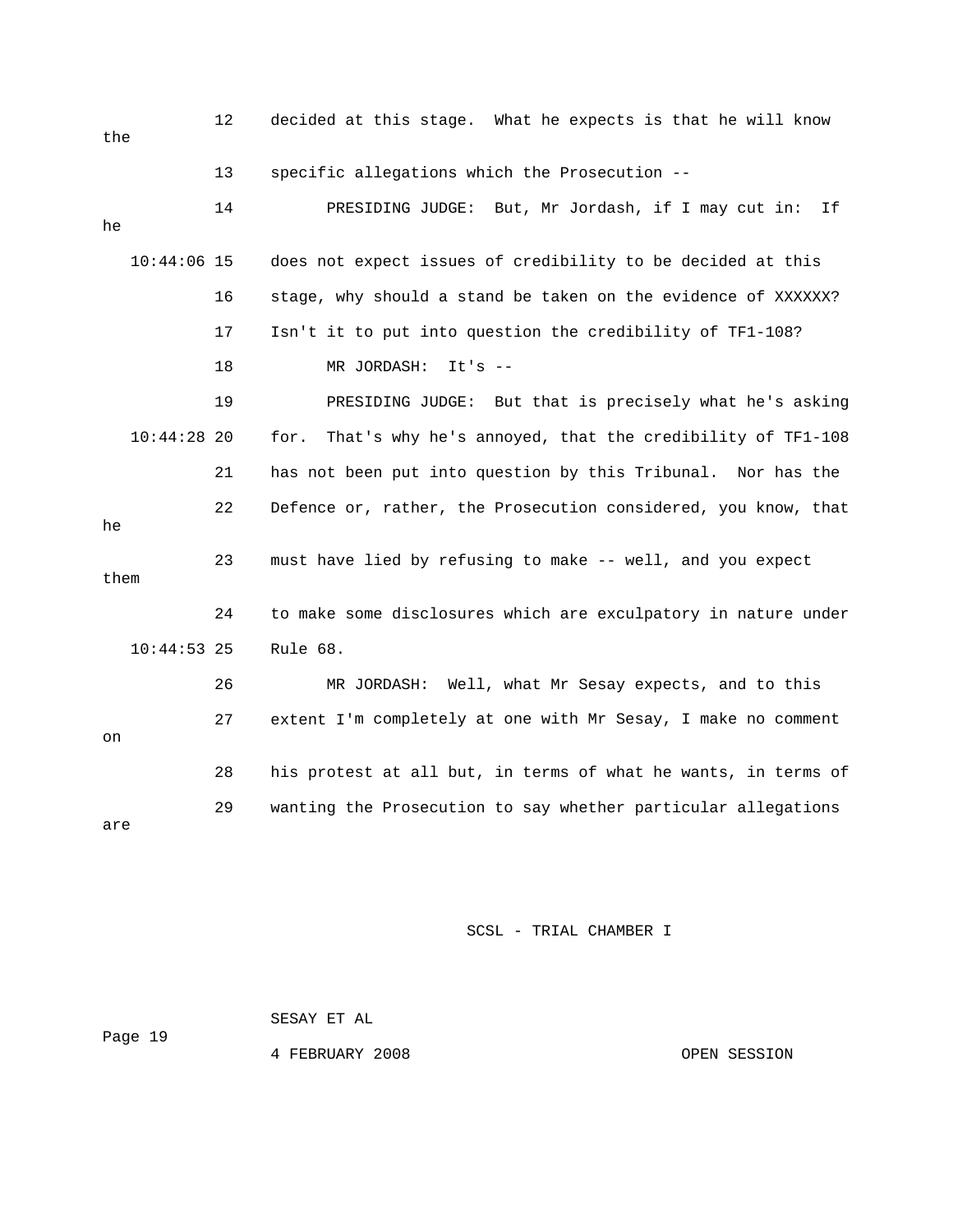1 being pursued, I'm completely at one with him. If the 2 Prosecution had indicated by cross-examination that they want 4 Your Honours: Please decide this issue between the parties n 10:45:32 5 but what he can do, and what Your Honours are enjoined, and i 6 fact I would respectfully submit obliged to do, is to require 10:45:56 10 allegation of rape and killing to a non-challenge to Defence 11 evidence, then it is left unclear. 10:46:22 15 Prosecution do not challenge it, but refuse to say why, why 16 should I sit there and listen to that allegation and allow -- 19 or falls by the evidence? Whether they do anything about it 21 MR JORDASH: But the evidence has judged against their 22 case, and if they do not clarify their case, the evidence just to 3 pursue that allegation, then of course Mr Sesay cannot say to now the 7 Prosecution to make it clear what allegations are or are not 8 being pursued. And, in the face of what happened on Friday, when 9 we had a complete volte-face, a complete change from a direct 12 And if I may go back to Mr Sesay's position, and if I put 13 myself in his position, to sit in a courtroom and be accused of 14 rape and killing, and then when Defence evidence comes and the 17 PRESIDING JUDGE: Don't you think that they stand or fall 18 by their evidence? Don't you think that the Prosecution stands or 10:46:38 20 not. 23 sits there with nothing to be compared against.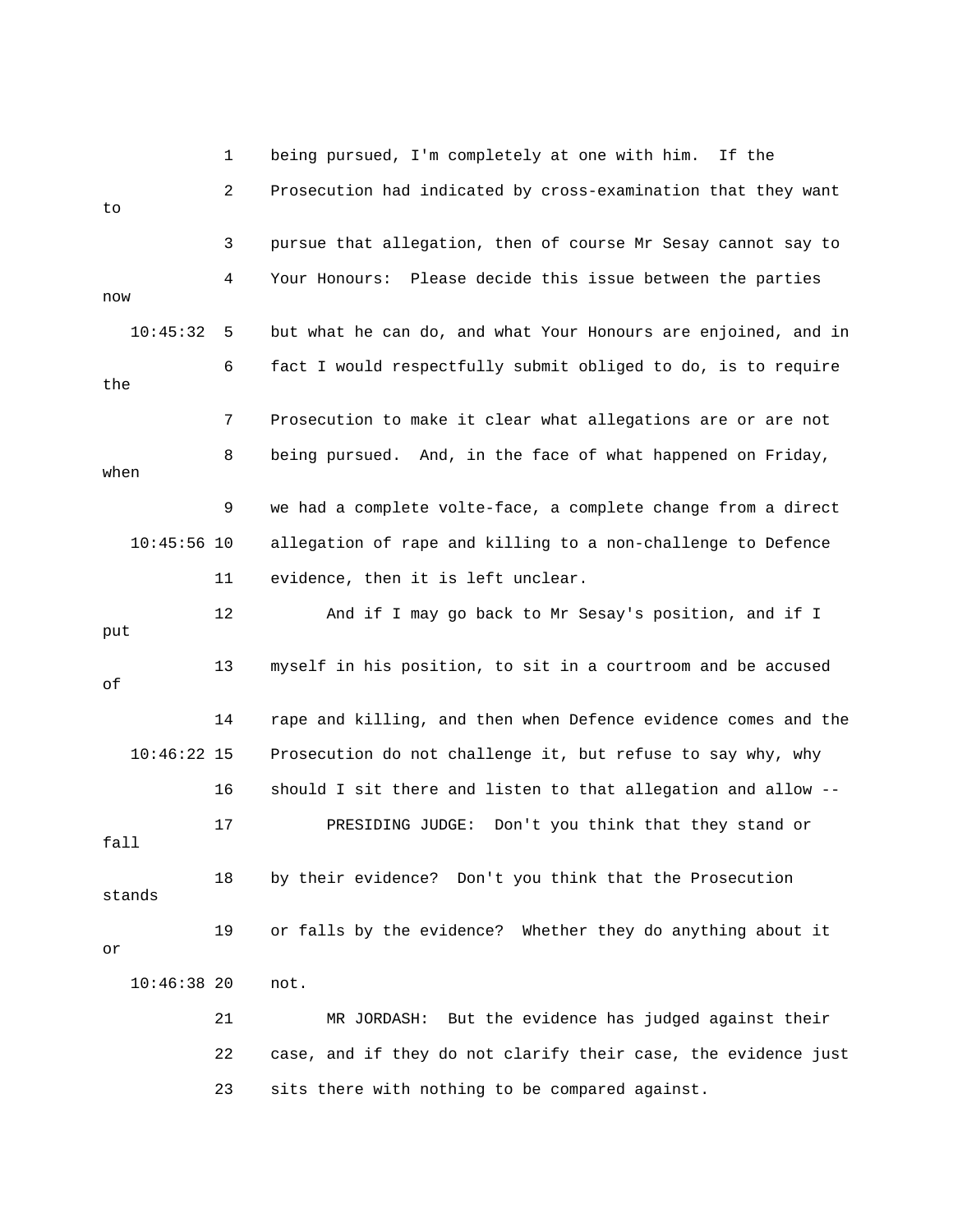24 JUDGE BOUTET: But that's what we said, Mr Jordash. 26 Prosecution at this stage. If what you say is supported, and 28 whatever decision is appropriate in due course. But we are This 10:46:52 25 is not for this Chamber to intervene in the case for the 27 this is what the evidence is all about, fine. We'll make not 29 prepared to intervene at this stage to say, in fact, the

SCSL - TRIAL CHAMBER I

 SESAY ET AL Page 20 4 FEBRUARY 2008 OPEN SESSION

 1 allegation by the Prosecution on this particular count as such 3 prepared to do this at this stage; absolutely not. 4 MR JORDASH: But I go back to the point I'm making on Mr  $10:47:22$  5 Sesay's behalf; we're not asking that. We are asking the ? charged 7 JUDGE BOUTET: But it's the same thing. I mean, it's 10:47:35 10 discussed that. I am not prepared to do that. is 2 not founded and therefore I disregard. I mean, we are not Trial 6 Chamber to turn to the Prosecution and say: Is Mr Sesay the 8 same thing said differently. We are not prepared to do that. I 9 am not. I will not speak on behalf of the Bench. We have not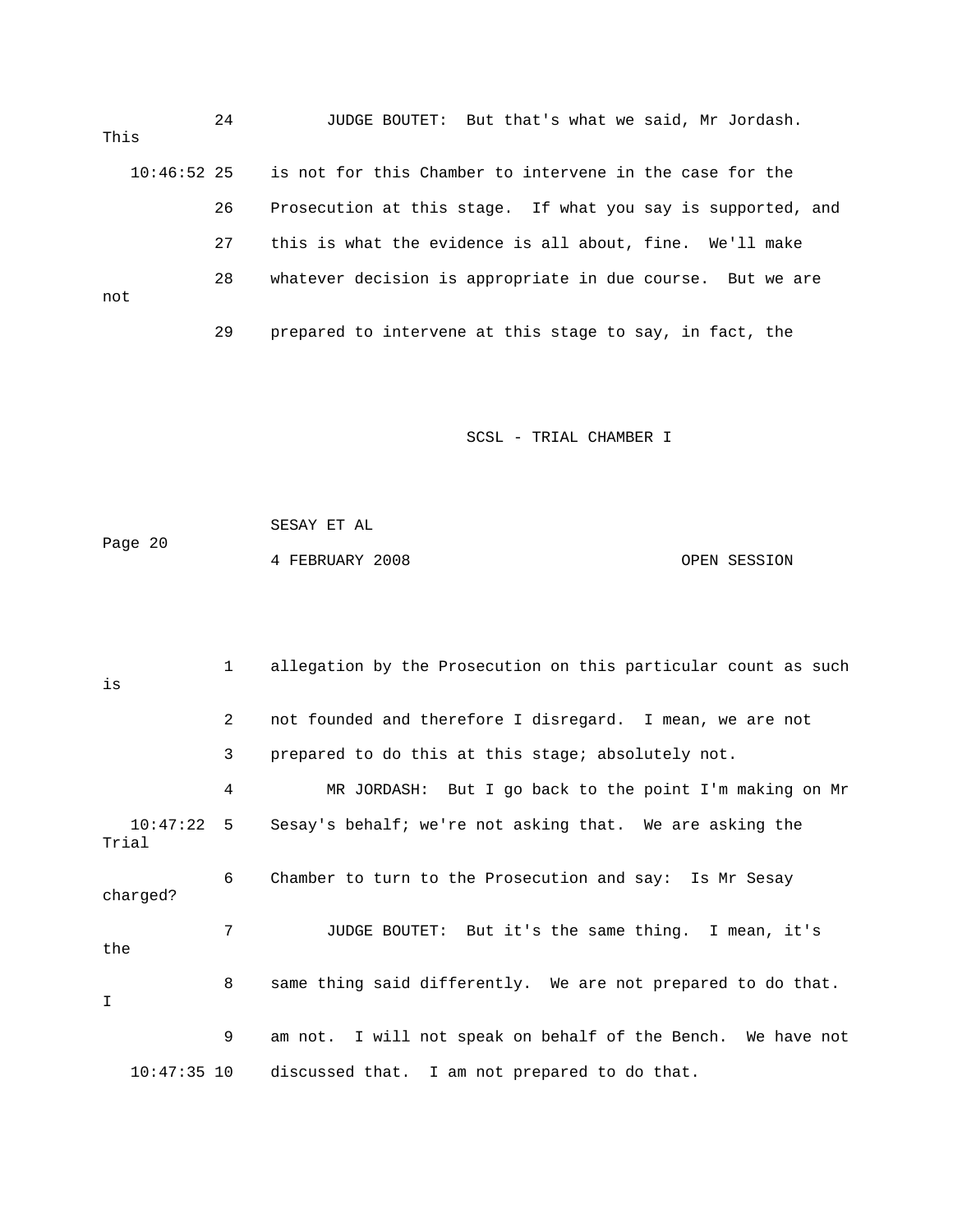11 MR JORDASH: Well, if I understand Your Honours 12 then Your Honours are not prepared to ask the Prosecution to 14 JUDGE BOUTET: Their case is detailed, their case is 10:47:48 15 detailed in the indictment. It's detailed in every document, think 18 we're going to resolve this issue this morning again because keep coming back with the same fundamental issue. 21 MR JORDASH: Well, I leave it at that. No one in this submission from you. 26 MR JORDASH: Except the Prosecution. tual -- that will 27 PRESIDING JUDGE: That will be an even 28 the final submission, which we are expecting from you. 29 JUDGE BOUTET: As far as the Bench is concerned, your correctly 13 detail their case and if that's -- 16 they have submitted a pre-trial brief, I don't know how many 17 times we've discussed that Mr Sesay -- Mr Jordash. I don't 19 obviously our decisions have not convinced you of that, and you  $10:48:04$  20 22 Courtroom except the Prosecution knows whether the accused are 23 still charged with the murder and rape of XXXXXX. No one. 24 PRESIDING JUDGE: And that should be an eventual 10:48:19 be

SCSL - TRIAL CHAMBER I

 SESAY ET AL Page 21

4 FEBRUARY 2008 OPEN SESSION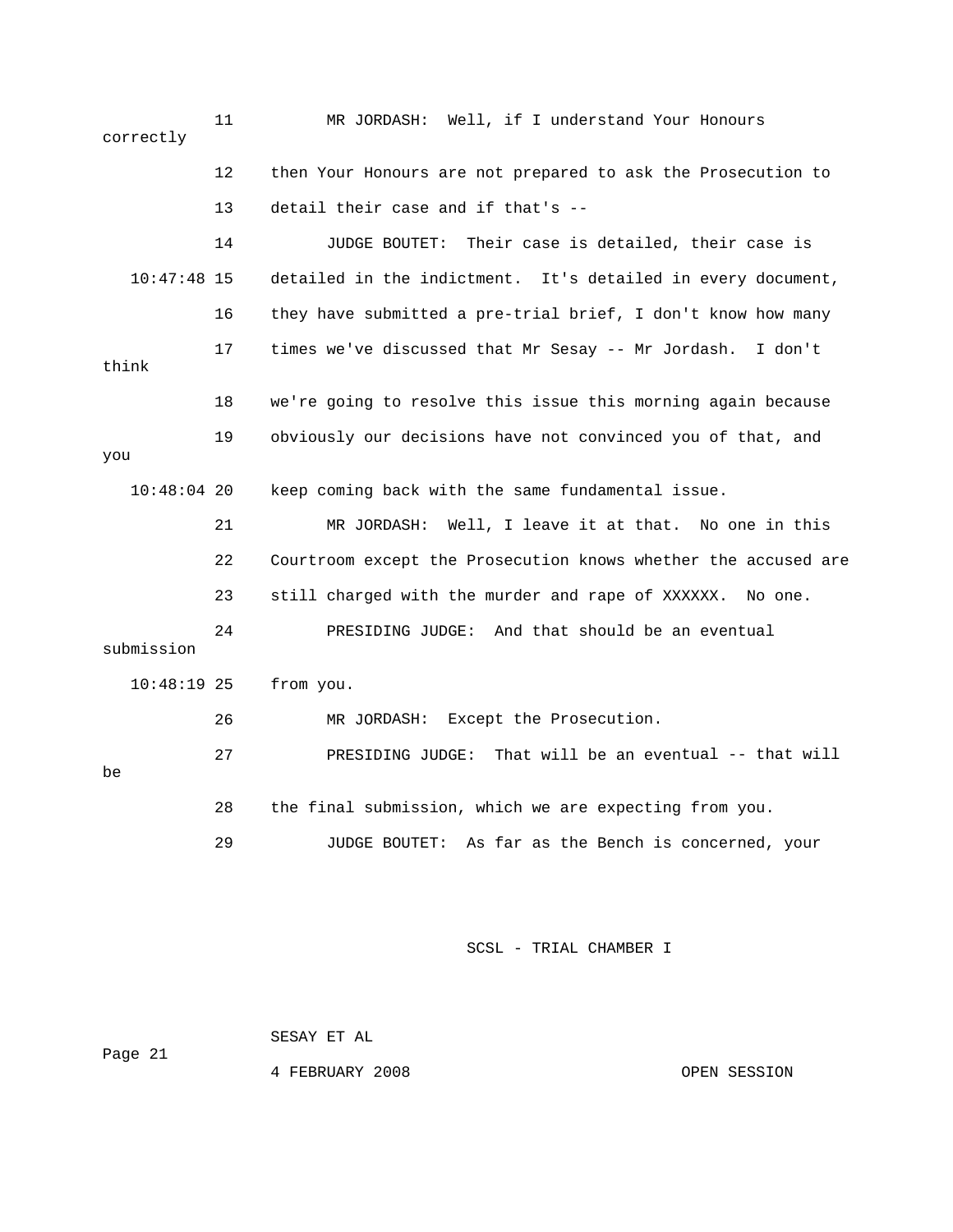1 accused is still facing that charge.

3 JUDGE BOUTET: I mean, we have not disposed of that. I answer is "yes." The counts are still there; the indictment 6 there; we have not ruled out on the Rule 98 decision, and 7 therefore it's all there. How it will be disposed of at the end 8 of the trial is a different issue. As we speak it is there. pursuing it it's not, unless the Trial Chamber is pursuing the charge 12 JUDGE THOMPSON: Well, Mr Jordash, are you saying --13 PRESIDING JUDGE: You mean the Trial Chamber is pursuing 10:49:05 15 MR JORDASH: Well, if the Prosecution are not, and the 18 JUDGE BOUTET: Well, the indictment is there, Mr Jordash. 19 As far as I know the indictment has not been amended. It is 21 MR JORDASH: But this allegation is not specifically on 22 indictment. It's not specifically in the pre-trial brief. 24 MR JORDASH: [Overlapping speakers] witness's statement. 2 JUDGE THOMPSON: Yes. 4 mean, if your question is whether or not he is facing that, the  $10:48:36$  5 is 9 MR JORDASH: Well, not if the Prosecution are not 10:48:5 11 itself. 14 the charge itself? 16 Trial Chamber says it still exists, then it must be the Trial 17 Chamber -- 10:49:16 20 still there. the 23 JUDGE BOUTET: I don't want to go there. I mean --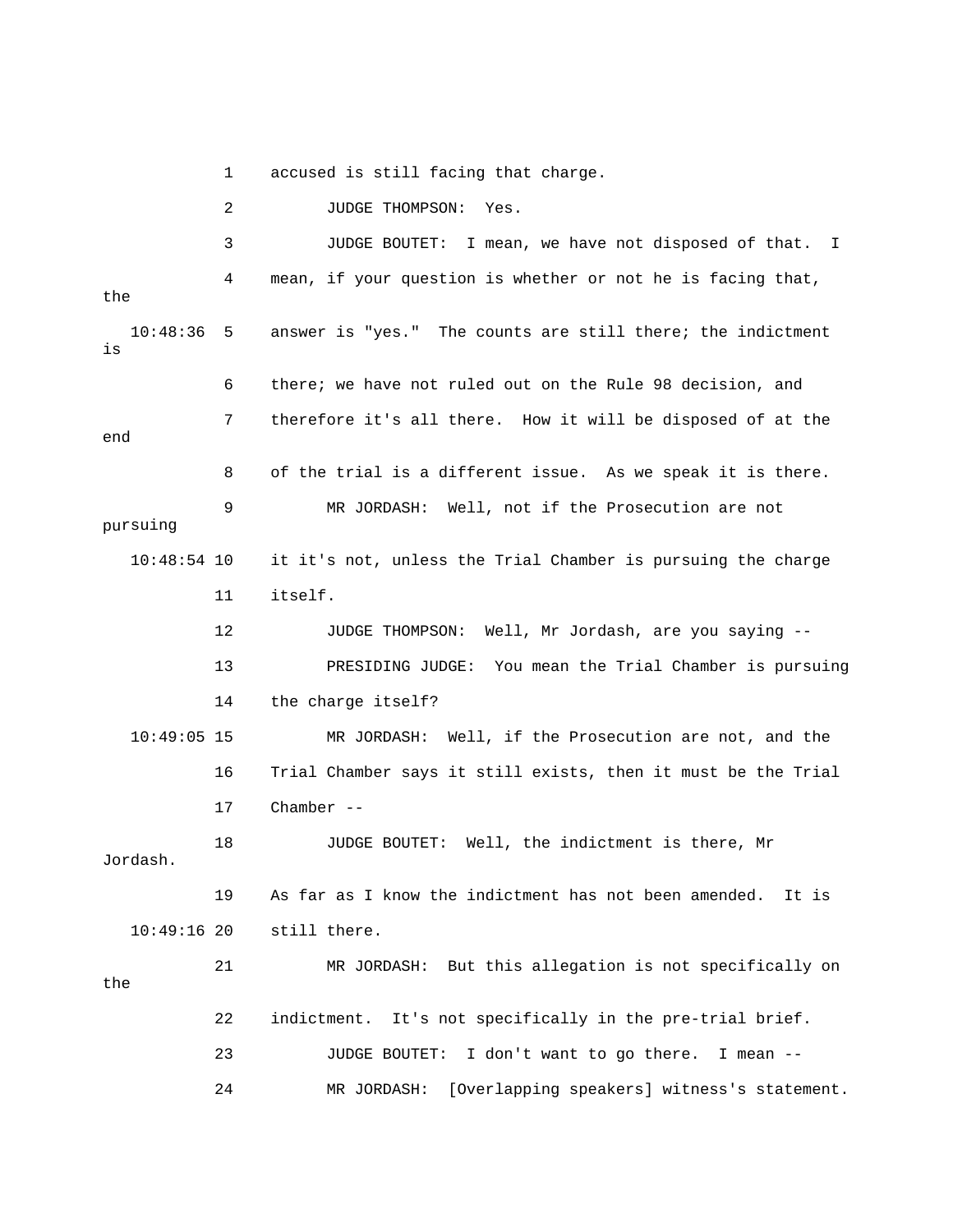10:49:24 25 It's in a supplementary statement. So, it's for the Prosecution 26 to indicate at each step of the way whether they wish to rely

> 27 upon evidence or not. Else we have to deal with all evidence 28 without an indication from whether we have --

29 JUDGE BOUTET: Well, this is what trials are all about. To

## SCSL - TRIAL CHAMBER I

 SESAY ET AL Page 22

4 FEBRUARY 2008 OPEN SESSION

 1 my knowledge, as such may be in the British system, in the UK, 2 after each witness called by the Defence, then the Prosecution 3 stands up and say: We are not pursuing this because and 6 MR JORDASH: It's not foreign to any international 8 particularise and specify -- 9 JUDGE BOUTET: It has been done. 10:50:04 10 MR JORDASH: Well, it hasn't been done in relation to because, 4 this is not known to me. It's a concept that you are advancing 10:49:52 5 this morning that is foreign to me. tribunal 7 for the judges to intervene to for the Prosecution to this 11 allegation.

12 JUDGE BOUTET: It may not be to your satisfaction, Mr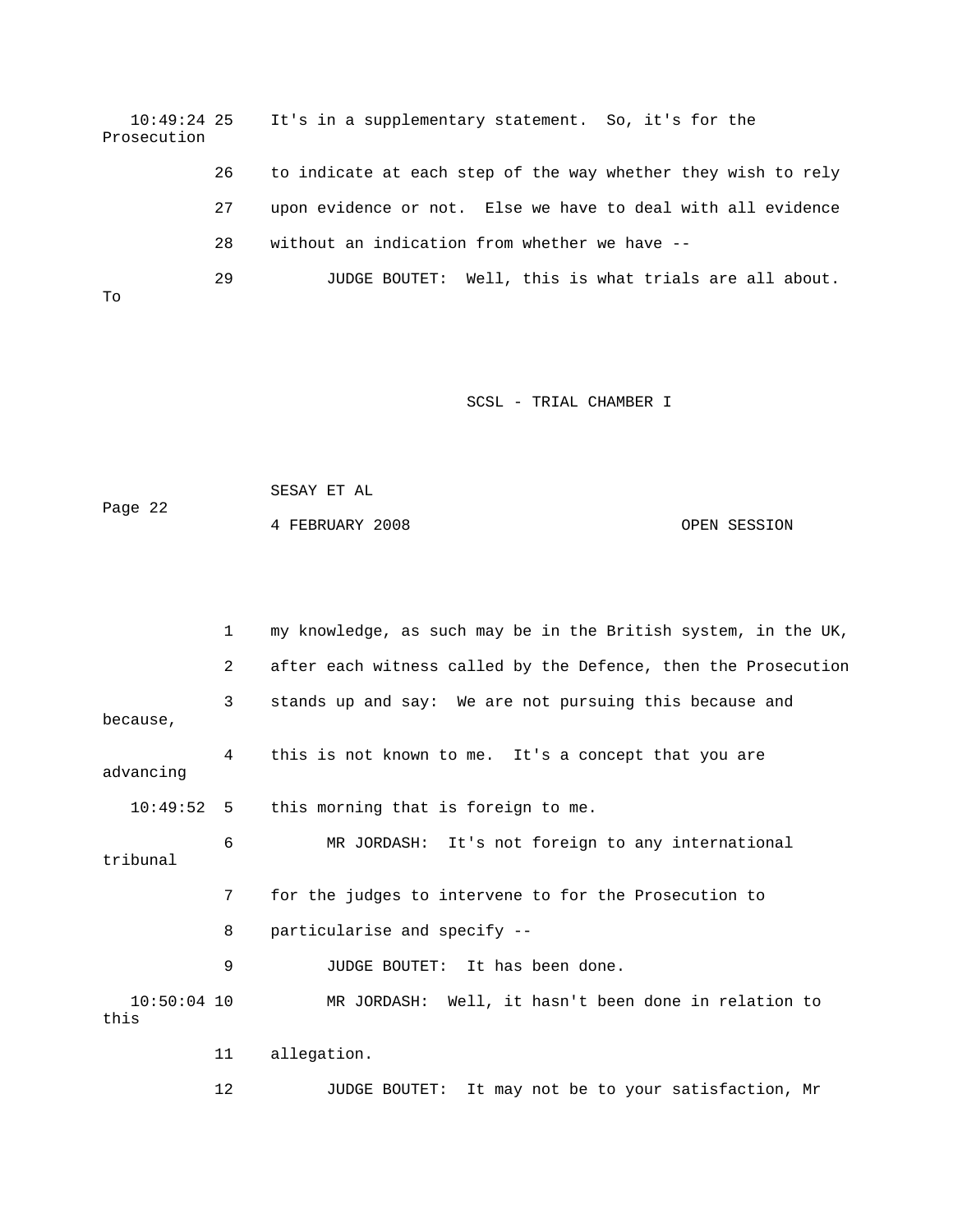13 Jordash, but it has been done. We've ruled upon that. 14 PRESIDING JUDGE: It may have flaws, from your  $10:50:13$  15 but that is how they've done it, and they will stand or fall indictment 18 JUDGE THOMPSON: Mr Jordash, let me seek one 19 Is this evidence that is being led not related to a specific 10:50:34 20 charge in the indictment? 21 MR JORDASH: We don't know. 22 JUDGE THOMPSON: That's the point. 23 MR JORDASH: We don't know. 24 JUDGE THOMPSON: So, in other words, we're in an area of 10:50:41 25 some kind of nebulousness as to whether this particular piece 27 MR JORDASH: Well, we know that we are -- Mr Sesay's 28 accused of unlawful killings and sexual violence in Kailahun. responsible perception, by 16 the way they are doing it and they are pursuing their 17 in all its compartments. clarification: of 26 evidence does relate to the indictment. We 29 know that. We know that a witness said that he was

## SCSL - TRIAL CHAMBER I

|         | SESAY ET AL     |              |
|---------|-----------------|--------------|
| Page 23 |                 |              |
|         | 4 FEBRUARY 2008 | OPEN SESSION |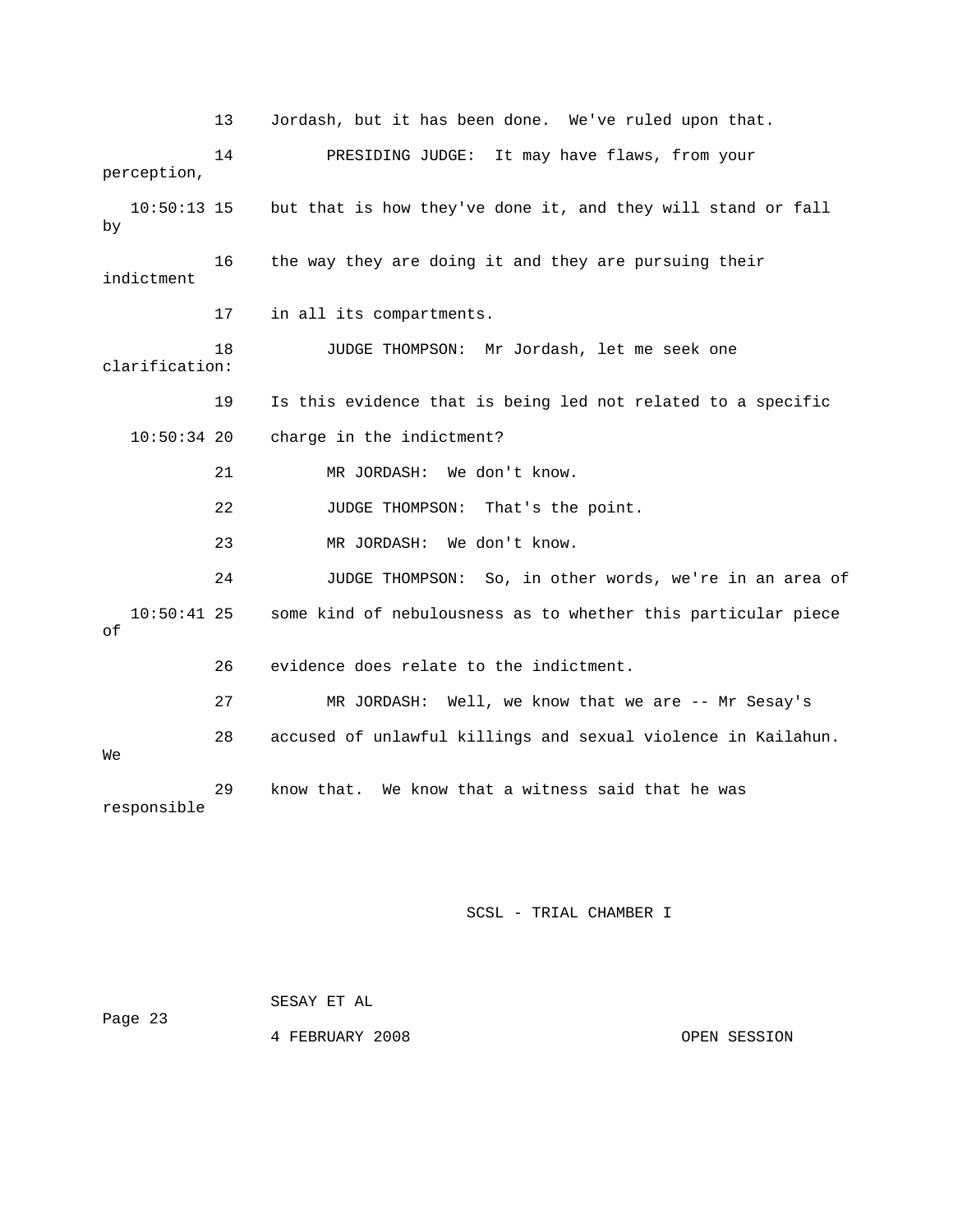|                        | 1  | some way for the rape and killing of XXXXXX. Apart from that,  |
|------------------------|----|----------------------------------------------------------------|
|                        | 2  | we don't know whether the Prosecution intend to rely upon it.  |
|                        | 3  | We've never known that it's never been in the indictment, it's |
| been                   | 4  | never been in the pre-trial brief, and it wasn't -- there's    |
| 10:51:20<br>material   | 5  | no proclamation from the Prosecution as to their precise       |
| never                  | 6  | facts which underpin the alleged responsibility. So we've      |
|                        | 7  | had an indication of that in any document.                     |
| killing                | 8  | We can, I suppose, guess that because it's unlawful            |
| it                     | 9  | and rape, and it's happened, it's also they say in Kailahun,   |
| $10:51:42$ 10          |    | must relate to the unlawful killing and sexual [overlapping    |
|                        | 11 | speakers] in the indictment.                                   |
| presupposition.        | 12 | JUDGE THOMPSON:<br>In other words, a kind of                   |
|                        | 13 | MR JORDASH: But we're guessing.                                |
| οf                     | 14 | JUDGE THOMPSON:<br>Yes.<br>Wouldn't it be really a subject     |
| $10:51:53$ 15<br>Bench |    | some intense legal argument that can seek to persuade the      |
| the                    | 16 | that what the Prosecution has done here does not accord with   |
|                        | 17 | interests of justice?                                          |
|                        | 18 | MR JORDASH: Well, that as $I$ -- in a layperson's --           |
|                        | 19 | PRESIDING JUDGE: Not necessarily at this stage.                |
| $10:52:12$ 20<br>about |    | JUDGE THOMPSON: No, not at this stage. I'm talking             |
|                        | 21 | the -- at the end of the day.                                  |
|                        | 22 | MR JORDASH: But, you see, that is Mr Sesay's complaint.        |
| the                    | 23 | Yes, not at this stage, at the end of<br>JUDGE THOMPSON:       |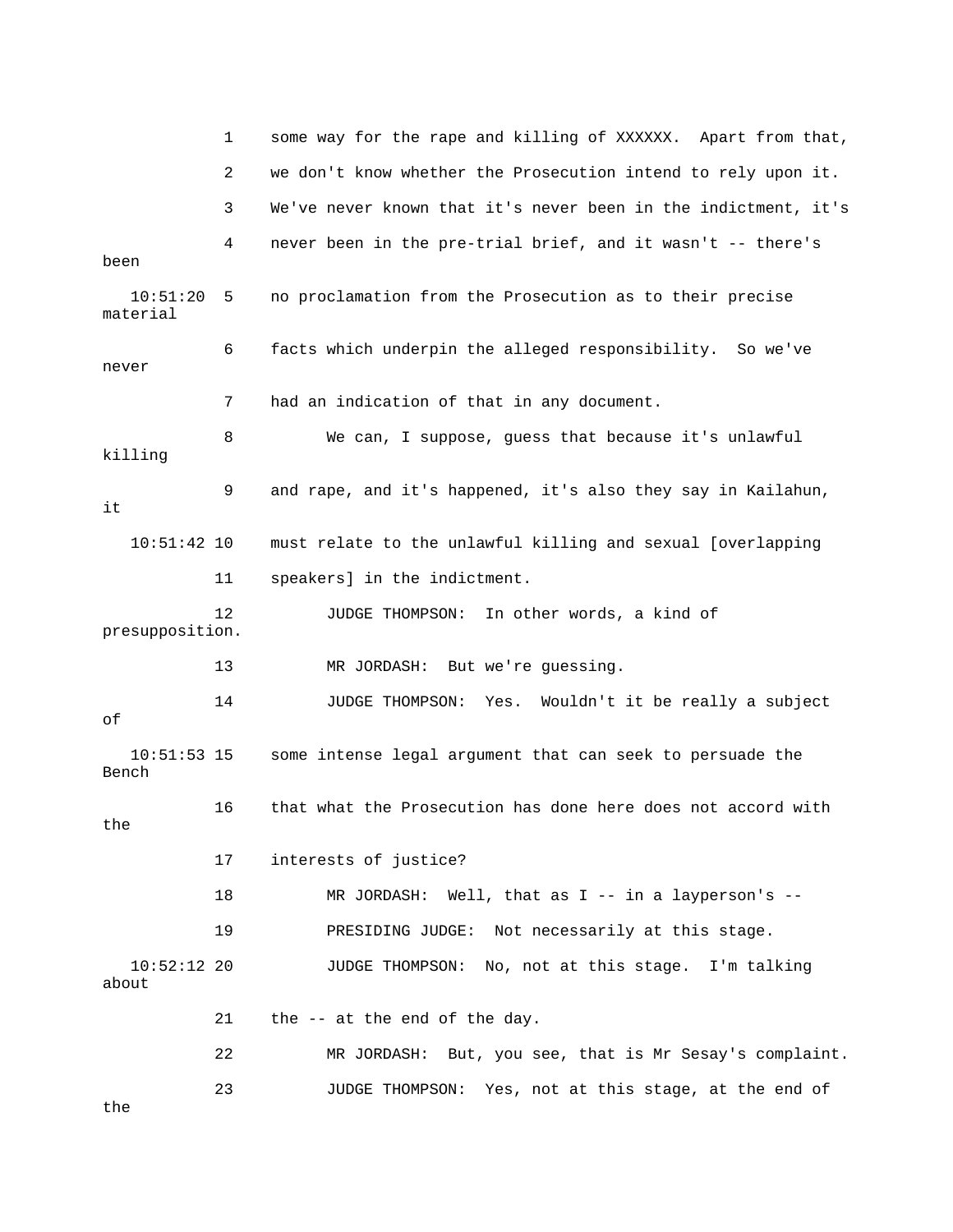24 day. 10:52:20 25 MR JORDASH: If an allegation is made by the 26 and yet they seem not to pursue it, the Defence still have to 27 deal with it through evidence which appears to, on one view, which Prosecution, Mr 28 Sesay's view, place the burden on him to fight allegations 29 may or may not be made in the final stage.

SCSL - TRIAL CHAMBER I

 SESAY ET AL Page 24 4 FEBRUARY 2008 OPEN SESSION

 1 JUDGE THOMPSON: But if the Prosecution equivocate on an 2 issue, ought they to take the benefit of the equivocation? 4 MR JORDASH: Well, do we, the Defence, continue to 10:52:58 5 energy and resources to rebut the allegation or do we take a 6 guess? 8 Jordash. 9 MR JORDASH: I am not paid to guess. JUDGE BOUTET: Yes, you are paid to exercise this kind 3 Wouldn't this be a matter of argument? expend 7 JUDGE BOUTET: Well, that's what you are paid for, Mr  $10:53:12$  10 of 11 judgment. You are paid to advise your client accordingly, and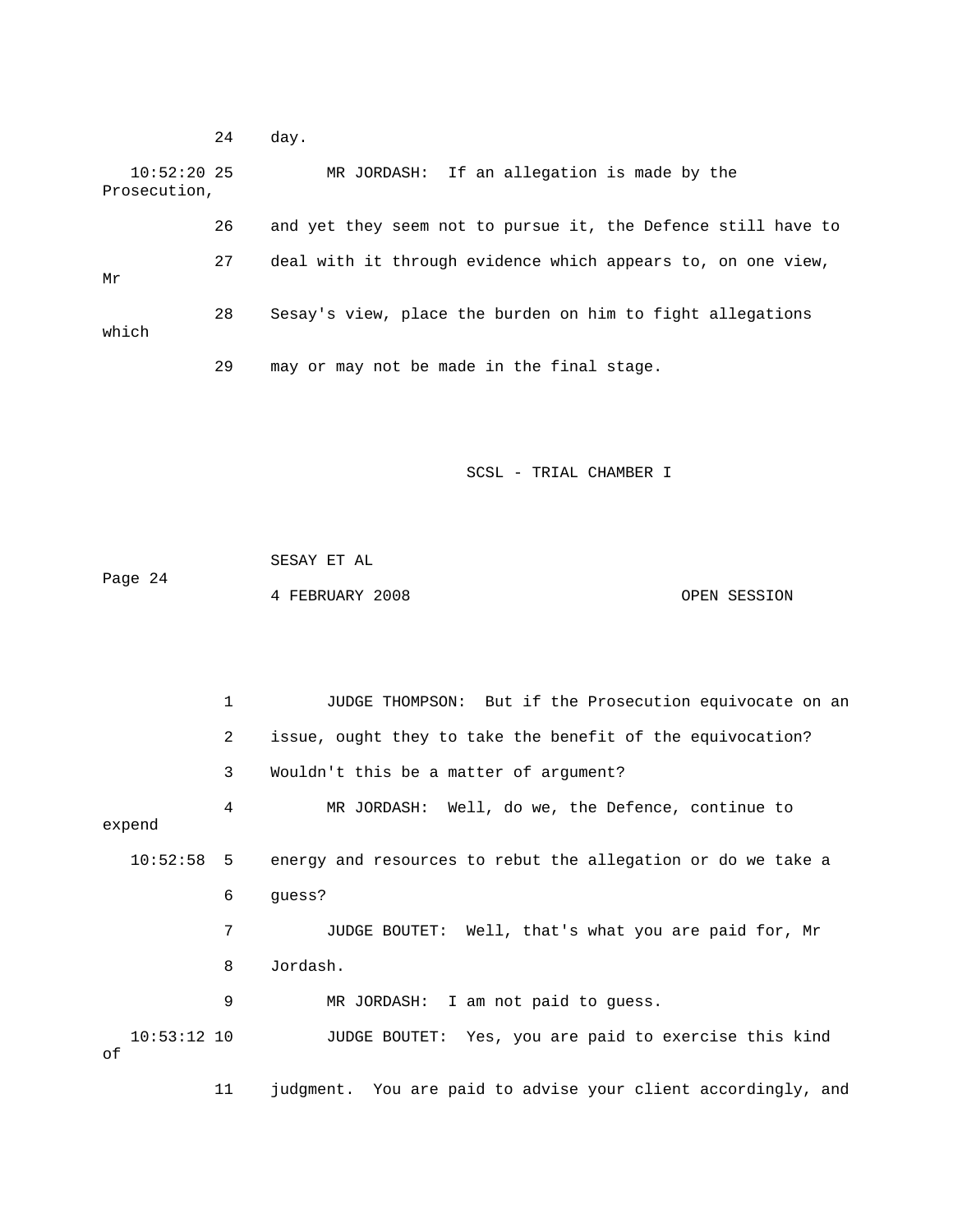12 you are paid to assess the evidence and to give proper advice 14 MR JORDASH: Based on -- 10:53:25 15 JUDGE BOUTET: I mean, don't ask the Bench to do your . 17 is your call as to whether or not you cross-examine a witness 18 This is your call as to whether you address this issue or not. 19 It is not for the Bench to do it. If the evidence is there, 21 MR JORDASH: Well, I can make those decisions only in 22 relation to the charges if I'm simply looking at evidence but 24 PRESIDING JUDGE: The charges are there. 26 PRESIDING JUDGE: You may say -- the charges are there 27 the indictment. You may say, at the end of the day, during 28 final submissions, after we close this trial, that all what 29 Prosecution is talking on this or that count, or on the entire to 13 your client. That is what you are paid for. work 16 in your place in determining what you should do or not do. This you 10:53:40 20 don't want to deal with it, that's fine. do 23 not know the charges, then I am being asked to guess. 10:53:53 25 JUDGE BOUTET: Exactly. on your the

SCSL - TRIAL CHAMBER I

Page 25

4 FEBRUARY 2008 OPEN SESSION

SESAY ET AL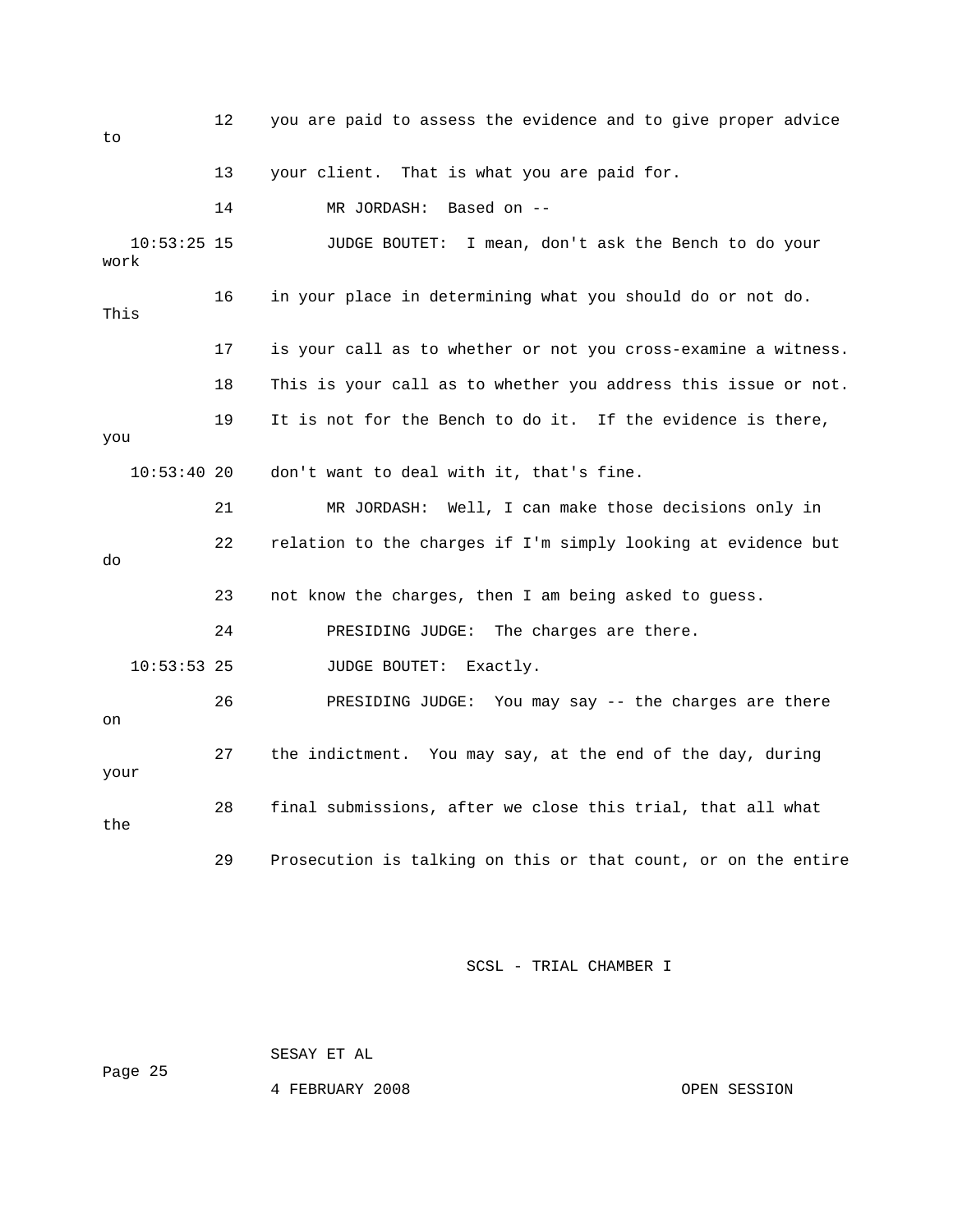1 indictment, is nonsense because it is not supported by their 2 evidence. And you will add, you know, that the evidence that was final 6 brief, Mr Jordash? 10:54:50 10 that they intend to pursue all the counts, unless they 12 some admissions and some corrections to the indictment, or 13 withdraw the entire, or part of the indictment. They are free 14 do that, you know, before the end of these proceedings. It is 16 MR JORDASH: What we're saying is that if the 17 do not cross-examine and put a challenge to a witness like that, us 19 PRESIDING JUDGE: That is their call, Mr Jordash, let 10:55:19 20 agree on this, please. Let us really agree on this, if they 3 adduced from TF1-108 is highly and fundamentally flawed and 4 cannot be used to sustain a conviction against your client. Are 10:54:34 5 these not the arguments which we expect you to make in your 7 MR JORDASH: On charges that the Prosecution still wish to 8 pursue. 9 PRESIDING JUDGE: We're presuming regularity in this and indicate 11 to us, you know, in the course of these proceedings, and make to 10:55:09 15 possible. Prosecution 18 they are effectively - do 21 not, as a lawyer -- 22 JUDGE BOUTET: And furthermore --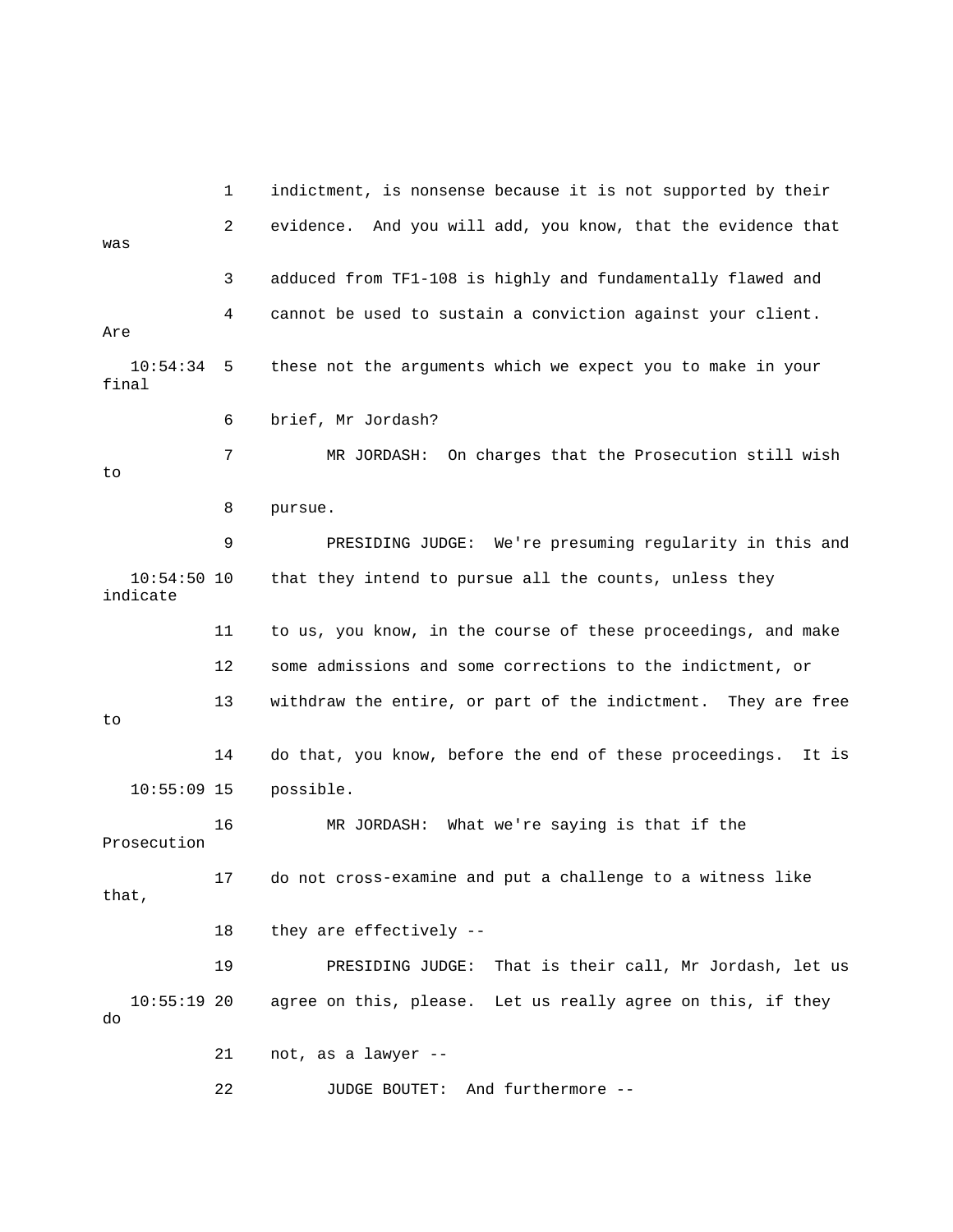23 PRESIDING JUDGE: We have all been where you are 24 there. As a lawyer, what would be your conclusion? What be your solution? Mine would be that I keep quiet about it 26 I'll raise it at the proper time. 28 the fact that we've told you on Friday, if you have such a motion 29 to make, make it in writing, as such. And now you are coming standing would 10:55:3 and 27 JUDGE BOUTET: I must say, too, that I am a bit upset with

SCSL - TRIAL CHAMBER I

Page 26 4 FEBRUARY 2008 OPEN SESSION SESAY ET AL

| such.        | 1 | this morning through the back door to arque your motion as    |
|--------------|---|---------------------------------------------------------------|
|              | 2 | MR JORDASH: I was answering --                                |
| mean,        | 3 | JUDGE BOUTET: I'm -- yeah, but you were asked -- I            |
|              | 4 | you are saying Mr Sesay says this. This is not Mr Sesay who's |
| $10:56:00$ 5 |   | speaking, it's Mr Jordash who's speaking to the Bench this    |
|              | 6 | morning. All of these arguments we've told you, if you have   |
|              | 7 | them, put them in writing and we'll deal with them.           |
| answered.    | 8 | MR JORDASH: Your Honours raised the issue and I               |
| don't        | 9 | JUDGE BOUTET: Well, I raised the issue, I mean, we            |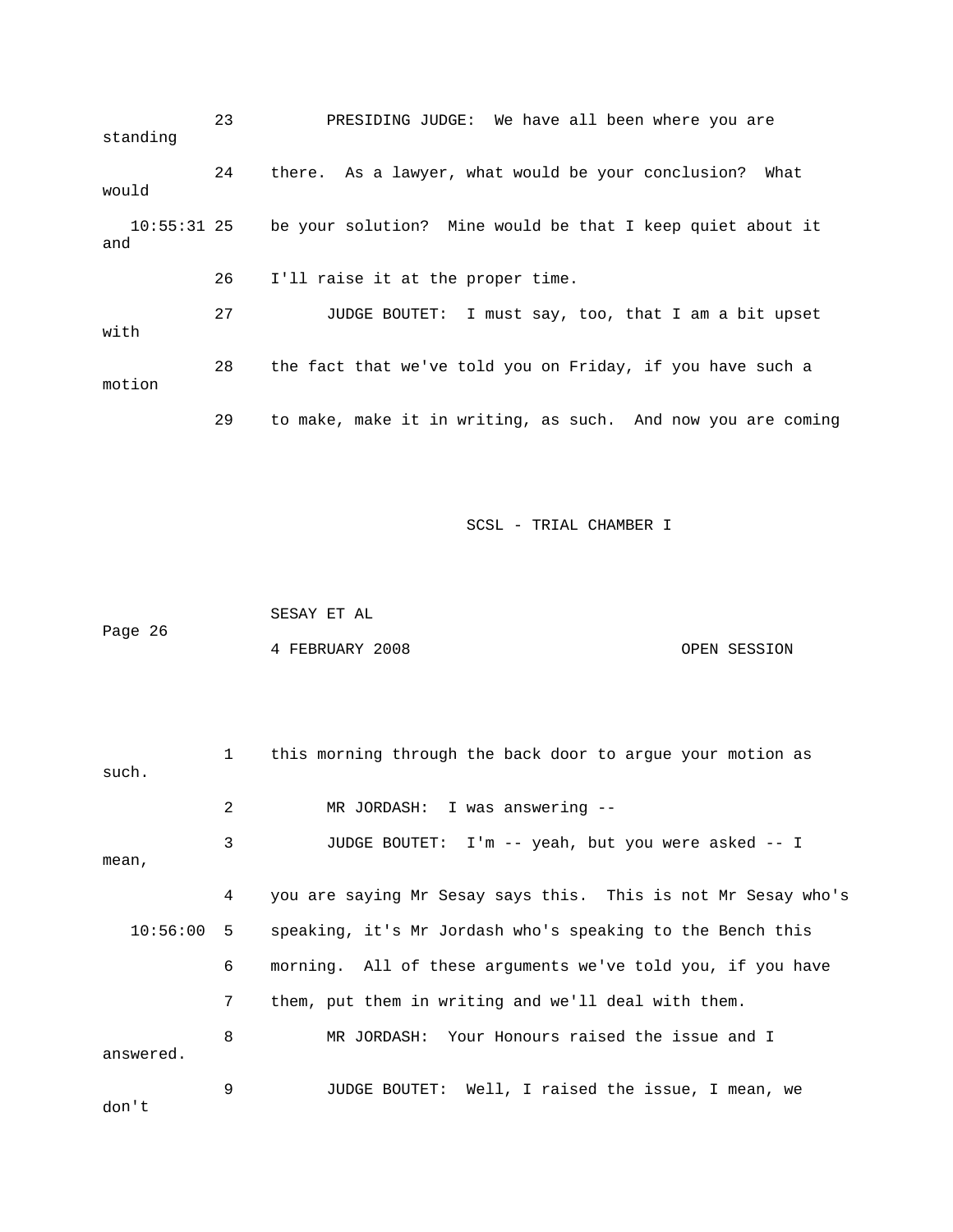10:56:12 10 raise the issues, you raised the issue because your client is not

11 here this morning.

didn't 13 have the right to intervene and I disagreed with that 10:56:32 15 PRESIDING JUDGE: Yes. The Prosecution, you know, do 16 have any admissions to make? If you have any admissions, please, 17 you know, get us out of this rubble. 19 no admissions. However, the Prosecution would agree with the submissions.as it the Chamber has rightfully said that they need to -- 10:57:10 25 fundamentally important issue which the Prosecution has to 26 address. 28 will address it, as the Court says, at the appropriate time. 29 However, the Prosecution would want to move on to the over -- 12 MR JORDASH: Well, Your Honours suggested that you 14 proposition. you 18 MR HARDAWAY: I can, Your Honour, but the Prosecution has 10:56:50 20 Bench that this is an issue that is meant for final 22 relates to TF1-108 and that is an issue of credibility which 23 24 PRESIDING JUDGE: But you do appreciate that it is a 27 MR HARDAWAY: That's true, Your Honour, and the Prosecution to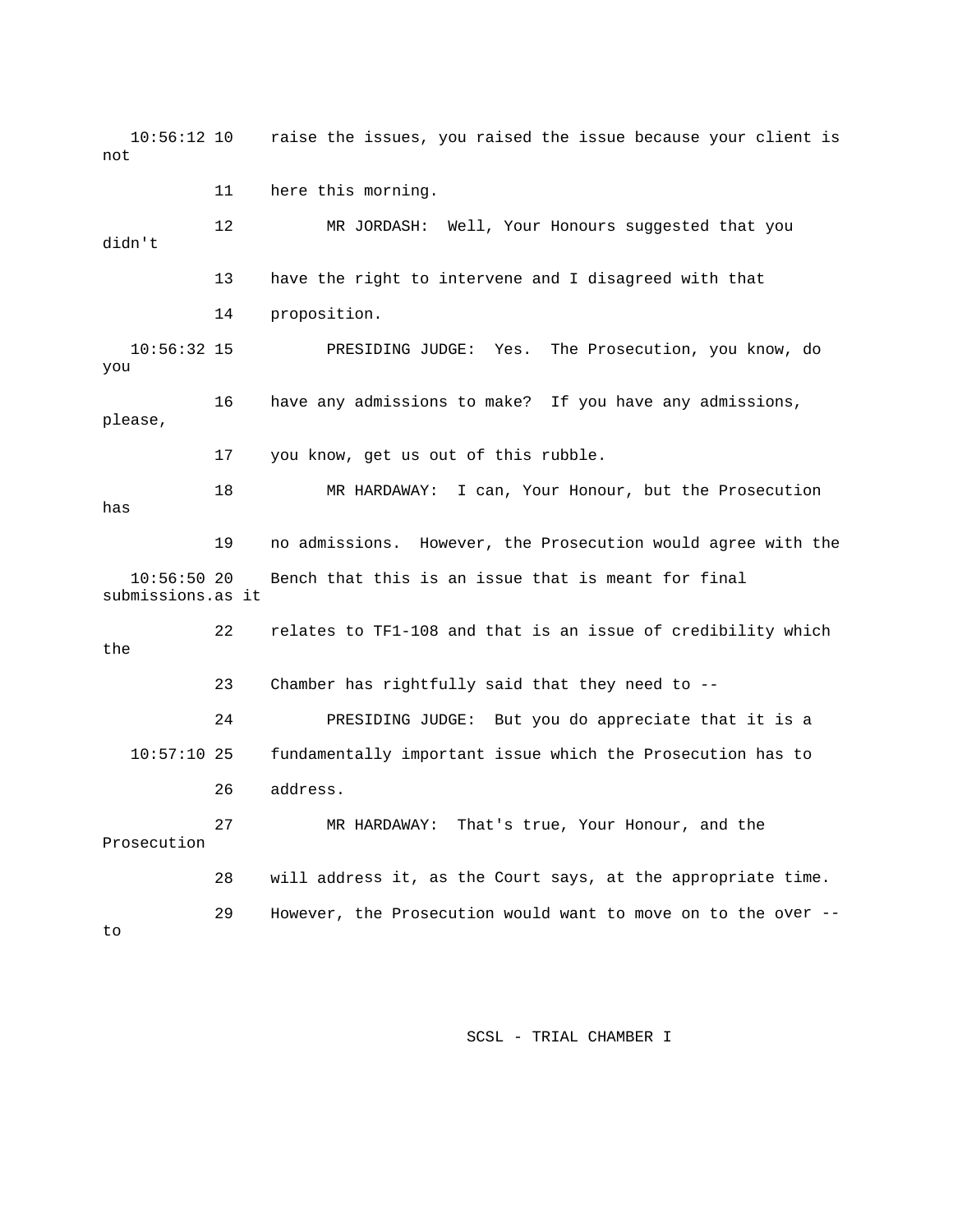| Page 27 | SESAY ET AL     |              |
|---------|-----------------|--------------|
|         | 4 FEBRUARY 2008 | OPEN SESSION |

 1 the issue that brought us here, which is the accused not being 2 present. 3 The Prosecution submits that, based upon what the 4 has heard of their failure to appear is wilful and as such the y 7 Also, as it relates to the request for adjournment b 10:57:58 10 accused who can address these issues and there is no, the 11 Prosecution believes, legal basis for such an adjournment to 12 delay the proceedings. 13 PRESIDING JUDGE: Yes. This brings the Chamber to -- we 18 has been afforded the right to appear at his own trial but 19 refuses to do so, or (2), or the accused, having made his 21 your interpretation of these Rules? The Prosecution, please. Chamber 10:57:39 5 Prosecution would ask that the Court deem that they have waived 6 their presence so that we may continue with the proceedings. the 8 second accused, the Prosecution would object to such an 9 adjournment. There are other counsel present for the second 14 would like learned counsel on both sides to address the Court on 10:58:25 15 the applicability of Rule 60 of the Rules of Procedure and 16 Evidence. These Rules say: "An accused may not be tried in his 17 absence unless (1): The accused has made his initial appearance, initial 10:58:50 20 appearance is at large or refuses to appear in Court." What is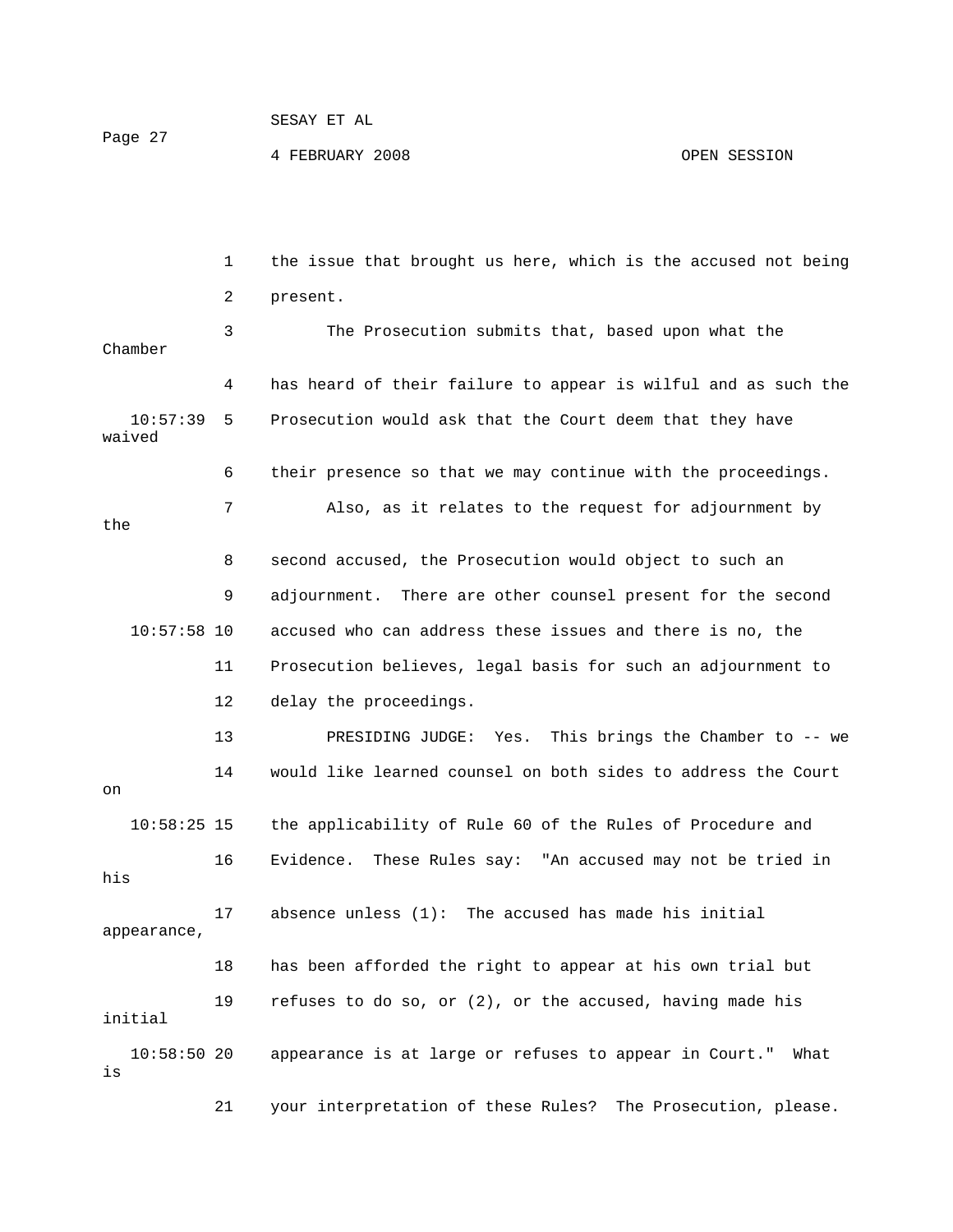|                          | 22 | MR HARDAWAY: Your Honour, the Prosecution believes that        |
|--------------------------|----|----------------------------------------------------------------|
|                          | 23 | Rule $60(A)(i)$ that he has been afforded the right to appear, |
|                          | 24 | which has been evident by the exhibits of their waivers which  |
| $10:59:19$ 25<br>medical |    | they refuse to sign. They were aware of it. There's no         |
| based                    | 26 | reason given as to why they cannot physically appear, and,     |
| оf                       | 27 | upon the words of the Defence, they are not here as a result   |
|                          | 28 | protest, so that can be easily interpreted as that they have   |
| in                       | 29 | refused to do so, and, as such, that they can be tried today   |

| Page 28 | SESAY ET AL     |              |
|---------|-----------------|--------------|
|         | 4 FEBRUARY 2008 | OPEN SESSION |

|       |                | their absence.                                                            |
|-------|----------------|---------------------------------------------------------------------------|
|       | 2              | PRESIDING JUDGE: Thank you. Mr Jordash, please.                           |
| way,  | 3              | MR JORDASH: Well, could I perhaps answer it in this                       |
|       | 4              | that Mr Sesay is content for the proceedings to continue to               |
|       |                | 10:59:53 5 complete this witness in his absence and, after that point, we |
|       | 6              | have an application to adjourn for a week, in any event. In               |
| clear | 7 <sup>7</sup> | terms of this Rule, it would appear on the face of it quite               |
| the   | 8              | that Your Honours could, if Your Honours wanted, continue in              |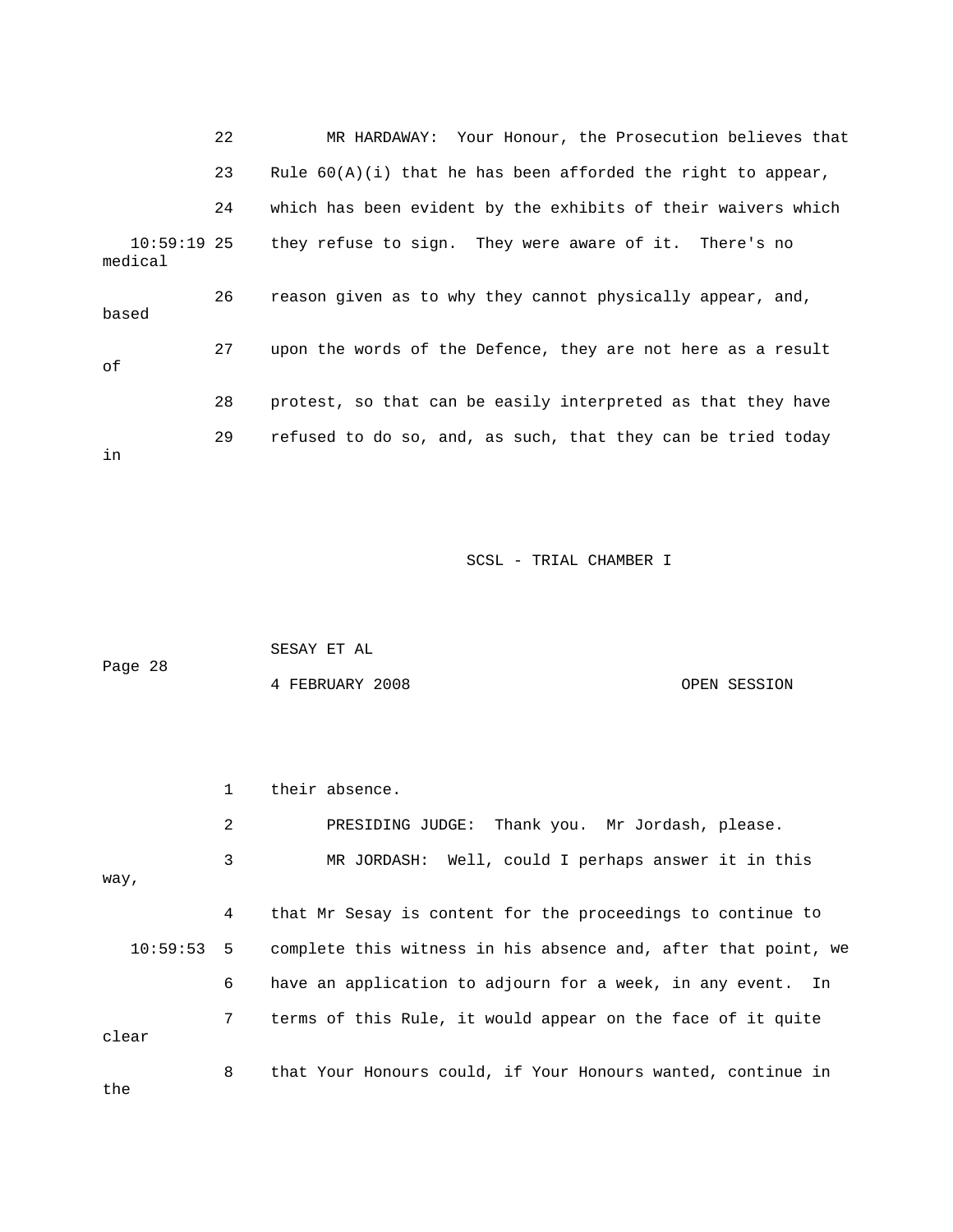9 absence of the accused in these circumstances. 11:00:24 10 PRESIDING JUDGE: Mr Ogeto? 11 MR OGETO: I think there was a misunderstanding regarding 12 the request that I made of adjournment. I wasn't making 13 adjournment that would last the whole day; the adjournment 14 was seeking was to facilitate a meeting between myself and the 11:00:42 15 accused this morning, so that he is able to provide me with 16 further and better particulars regarding his absence; that's all. 19 discussed over the weekend. I had only 20 minutes this 11:01:00 20 so I didn't really fully appreciate the reasons why he is not 21 Court this morning and, for that reason, I thought I should 11:01:15 25 PRESIDING JUDGE: Thank you. 27 MR OGETO: Yes, My Lords. 28 JUDGE THOMPSON: I understood an adjournment to mean some 29 protracted time. But if it had been a standdown that was that I 17 So I just wanted a short adjournment to be able to go and 18 discuss with him because, as I said, this is not a matter we morning in get a 22 short adjournment to go to the detention facility and finalise my 23 discussions with him, so that I can come and advise the Chamber 24 accordingly. 26 JUDGE THOMPSON: So you wanted a standdown?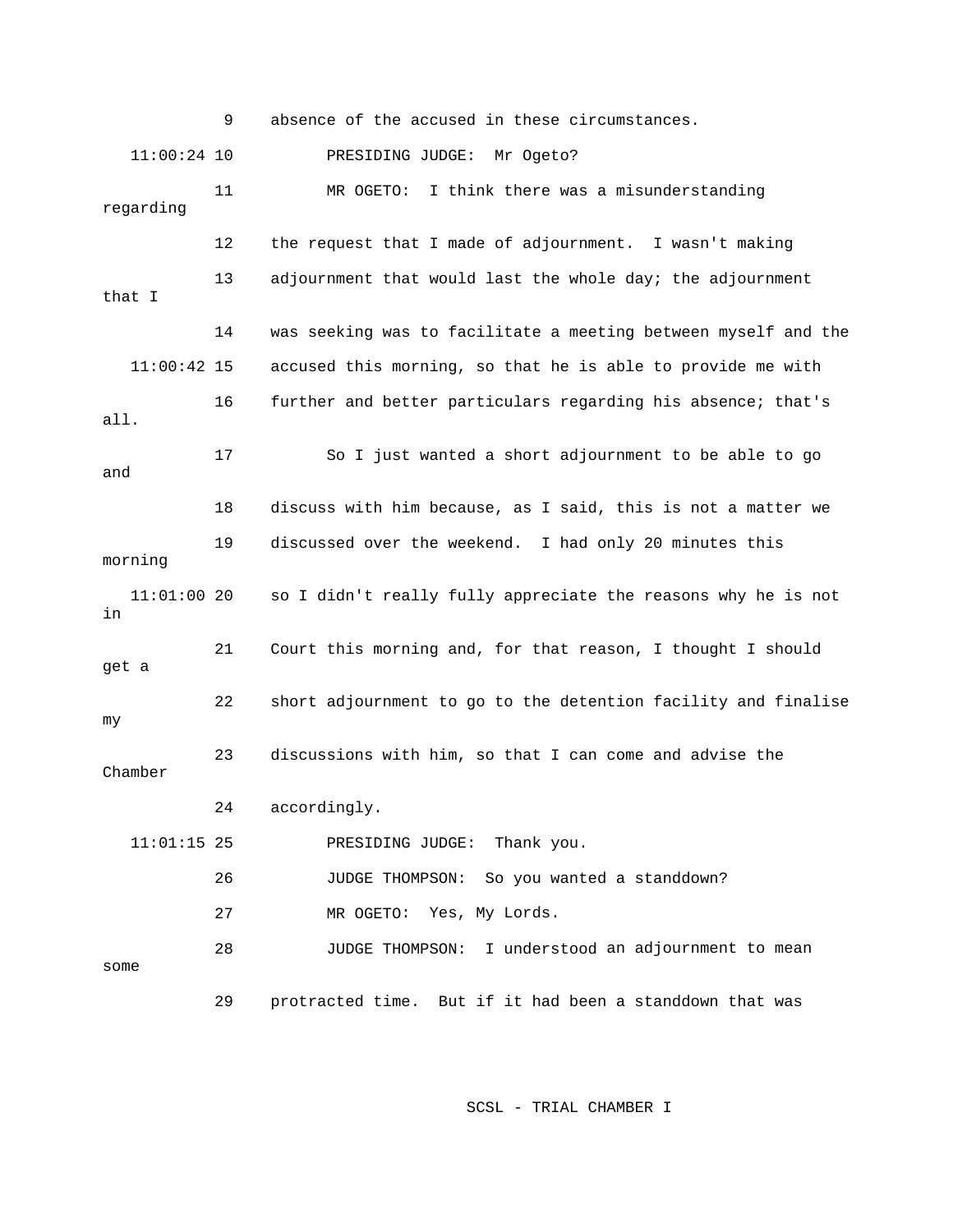|         | SESAY ET AL |  |
|---------|-------------|--|
| Page 29 |             |  |

4 FEBRUARY 2008 OPEN SESSION

 1 different. 2 MR OGETO: Maybe I used the wrong terminology. 3 JUDGE THOMPSON: That's okay. 4 PRESIDING JUDGE: Mr Cammegh, please; may we have your view 6 MR CAMMEGH: Well, I think it's implicit in what Mr Gbao 7 said to me this morning that he is content for proceedings to 8 on in his absence today. 11:03:33 10 Chamber will recess for a brief while and we will resume in 12 [Break taken at 11.03 a.m.] 13 [RUF04FEB08A - DG] 11:22:21 15 PRESIDING JUDGE: Yes, we are resuming this session. 16 Mr Ogeto. 17 MR OGETO: My Lords, thank you. My application for 19 rushed to the detention facility to speak with Mr Kallon, and 11:01:34 5 on this as well? go 9 PRESIDING JUDGE: Right. Thank you. Learned counsel, the the 11 next couple of minutes. We will rise, please. 14 [Upon resuming at 11.22 a.m.] Yes, 18 adjournment may now be mute because during the short break I

he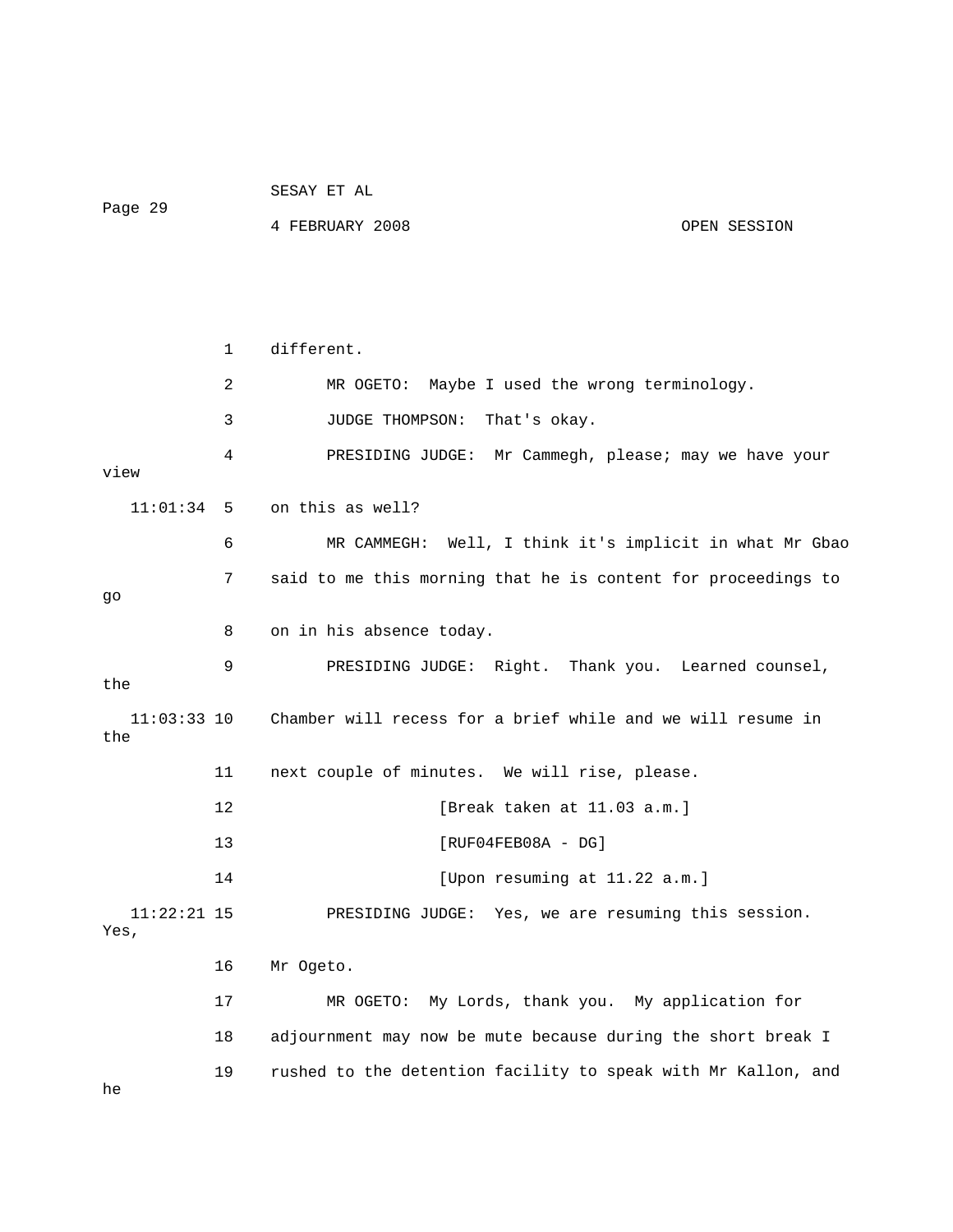| $11:22:41$ 20<br>his |                | has just provided me with a document in writing, explaining     |
|----------------------|----------------|-----------------------------------------------------------------|
|                      | 21             | absence in Court, and I don't know how I will proceed now.<br>I |
| best                 | 22             | have this document with me here. I don't know whether the       |
| simply               | 23             | procedure would be to read the document into the record or      |
| Chamber.             | 24             | make copies for the parties and hand the original to the        |
| $11:23:07$ 25        |                | I'm in your hands, My Lords.                                    |
|                      | 26             | May you tender it? You may tender it.<br>PRESIDING JUDGE:       |
|                      | 27             | MR OGETO:<br>Yes.                                               |
| in                   | 28             | PRESIDING JUDGE: We are interested in knowing what is           |
|                      | 29             | the document.                                                   |
|                      |                | SCSL - TRIAL CHAMBER I                                          |
|                      |                |                                                                 |
| Page 30              |                | SESAY ET AL                                                     |
|                      |                | 4 FEBRUARY 2008<br>OPEN SESSION                                 |
|                      |                |                                                                 |
|                      | $\mathbf{1}$   | MR OGETO: Can you look at it before we tender it, My            |
|                      | $\overline{a}$ | Lords?                                                          |
| there,               | 3              | PRESIDING JUDGE: No. I mean, we don't know what is              |
|                      | 4              | but if it is an explanation as to why he is not in Court--      |
| $11:23:23$ 5         |                | MR OGETO: That is -- that is what is in the document,           |
|                      | 6              | nothing more.                                                   |
|                      | 7              | Yes. Can you show it to the<br>PRESIDING JUDGE:                 |

Prosecution,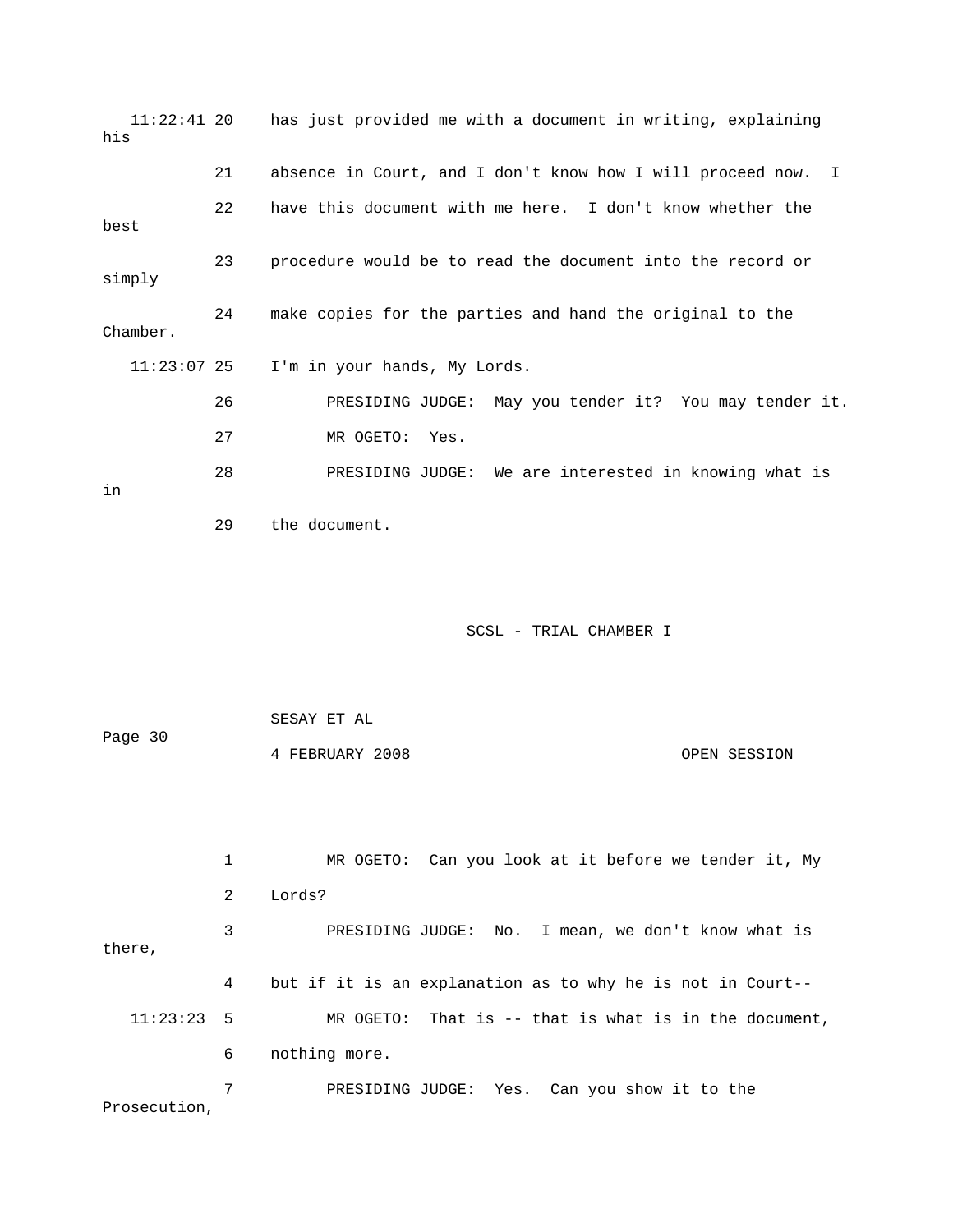8 please?

|               | 9       | MR OGETO: Yes, I have copies here. You could give the        |
|---------------|---------|--------------------------------------------------------------|
| $11:23:28$ 10 |         | original to the learned Judges. Or you want to show them the |
|               | 11      | original?                                                    |
|               | $12 \,$ | PRESIDING JUDGE: I am sure you want this document to be      |
|               | 13      | admitted in evidence?                                        |
|               | 14      | MR OGETO: Yes, My Lords.                                     |
| $11:24:16$ 15 |         | PRESIDING JUDGE: Am I right? So stated; am I right?          |
|               | 16      | MR OGETO: Yes, My Lords, it could be admitted.               |
|               | 17      | PRESIDING JUDGE: The document is virtually restating         |
| what          |         |                                                              |
|               | 18      | you informed the Court, you know, orally.                    |
|               | 19      | MR OGETO:<br>Yes.                                            |
| $11:24:32$ 20 |         | PRESIDING JUDGE:<br>This morning.                            |
|               | 21      | MR OGETO: Yes, My Lords.                                     |
|               | 22      | I have not gone through the entire<br>PRESIDING JUDGE:       |
|               | 23      | document, but I've gone through most of it, you know, just   |
|               | 24      | browsing through.                                            |
| $11:24:37$ 25 |         | MR OGETO: It is more or less --                              |
|               | 26      | PRESIDING JUDGE: The issue of the lack of fairness.          |
|               | 27      | MR OGETO: It's moreorless, Your Honour, what I said in       |
| the           |         |                                                              |
|               | 28      | morning hours.                                               |
|               | 29      | According to the rights which are<br>PRESIDING JUDGE:        |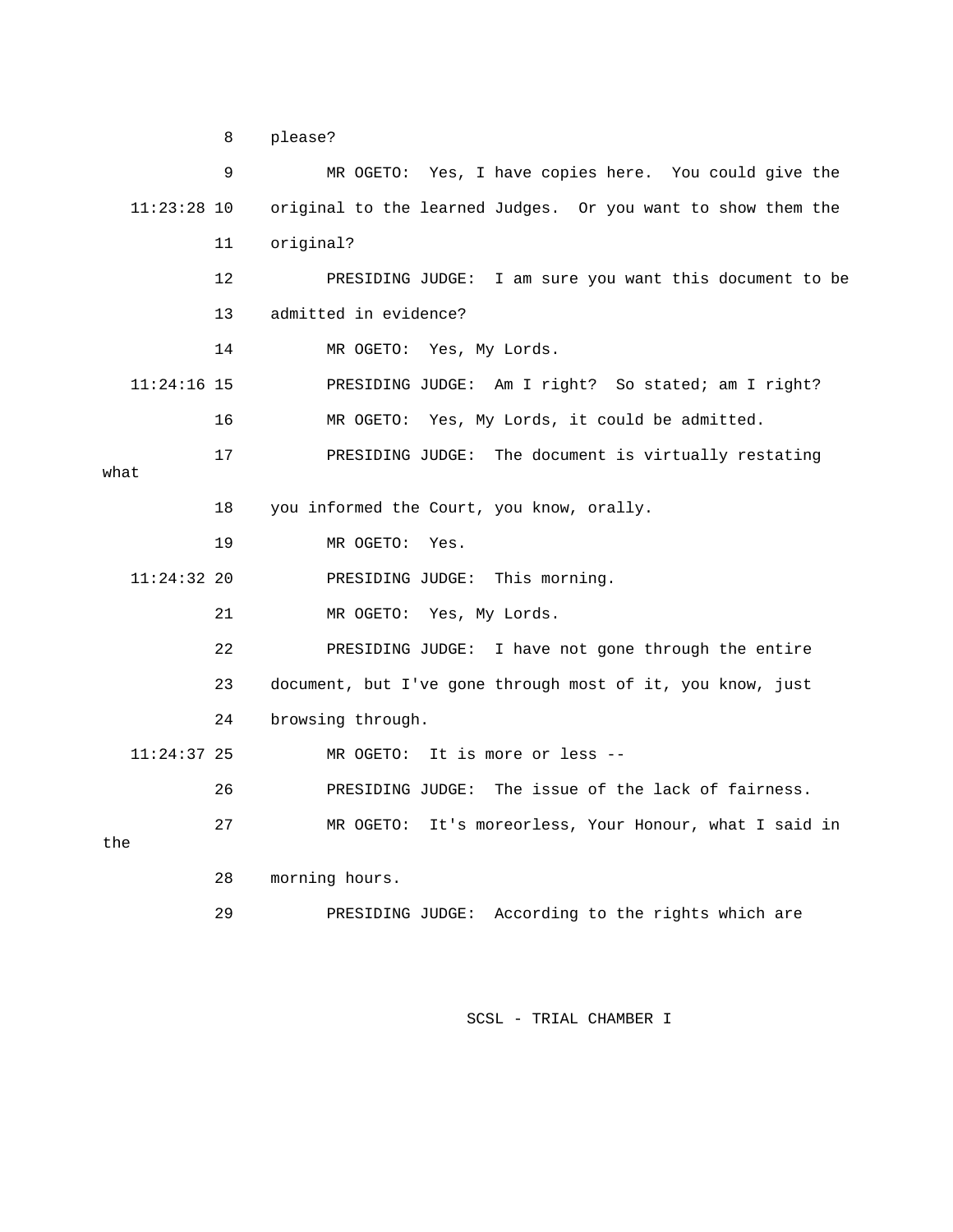| Page 31 | SESAY ET AL     |              |
|---------|-----------------|--------------|
|         | 4 FEBRUARY 2008 | OPEN SESSION |

 2 MR HARDAWAY: None, Your Honour. 3 MR OGETO: The only thing that I probably didn't mention 4 the morning is that, and that is in this letter, Mr Kallon 11:25:18 5 emphasises that he has the greatest respect for this Court and 6 will continue to do so, and all he's asking of this Court is 8 PRESIDING JUDGE: So the Court has been unfair 9 the proceedings? 11:25:40 10 MR OGETO: That is what is -- not throughout the 11 proceedings. He has explained the context in which he's making 12 these allegations of unfairness. I don't think he has said -- 13 JUDGE BOUTET: What explanation have you given to your 14 client about that? You know the reasons. We've issued the you 18 MR OGETO: It is. It is. 19 JUDGE BOUTET: -- to support the Court as well and explain  $11:26:03$  20 how proceedings function in a Court like this. 21 MR OGETO: I have -- I have explained that to him. 1 accorded him under the Statute. Any objection? in he 7 fairness in the proceedings. throughout 11:25:52 15 decision on that. What explanation you, as his counsel, have 16 given to him with respect to these decisions? This is also part 17 of your duties --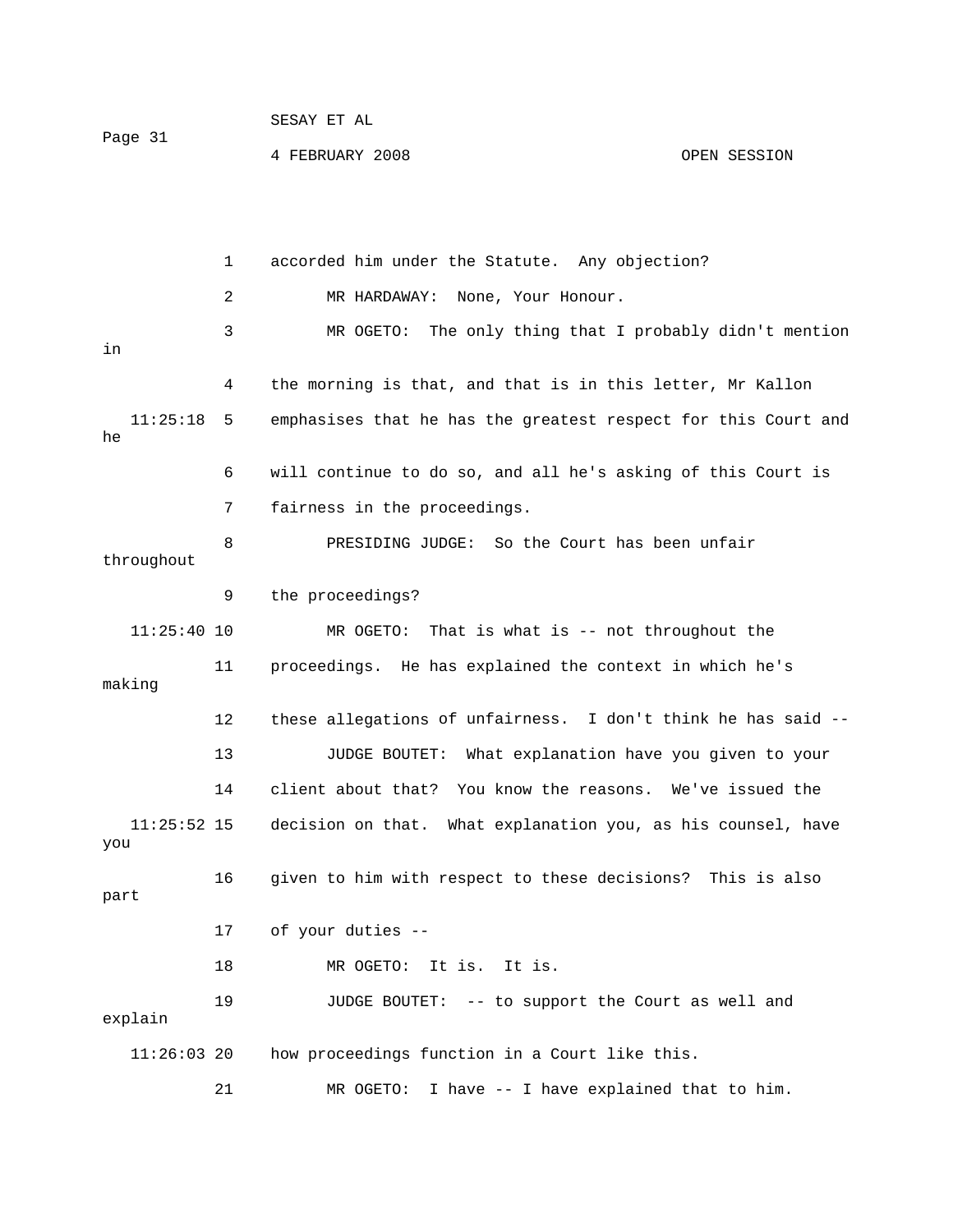22 JUDGE BOUTET: But he's refused to hear what you have to 23 say. PRESIDING JUDGE: You know, I did mention this earlier 7 this morning, before we stood this matter down, and that is 28 counsel on both sides, you know, are supposed to be the 29 to their clients, and they know better than their clients do. 24 MR OGETO: No, I can't disclose that. That is privileged, 11:26:14 25 My Lords. 26 on 2 that advisers

SCSL - TRIAL CHAMBER I

 SESAY ET AL Page 32 OPEN SESSION 4 FEBRUARY 2008

1 And they are supposed also -- I mean, we are not asking to be 2 shielded. They are supposed to explain to them what the Court 3 can do and what the Court cannot do, and to advise them on 4 certain motions. 11:26:42 5 Most submissions have been made here this morning and 6 we've not heard that, not withstanding your efforts to advise 7 them against what we consider you should think is not proper, 8 they did insist that you should present this, this in Court. 9 This is where we think that the role of counsel comes in, and

we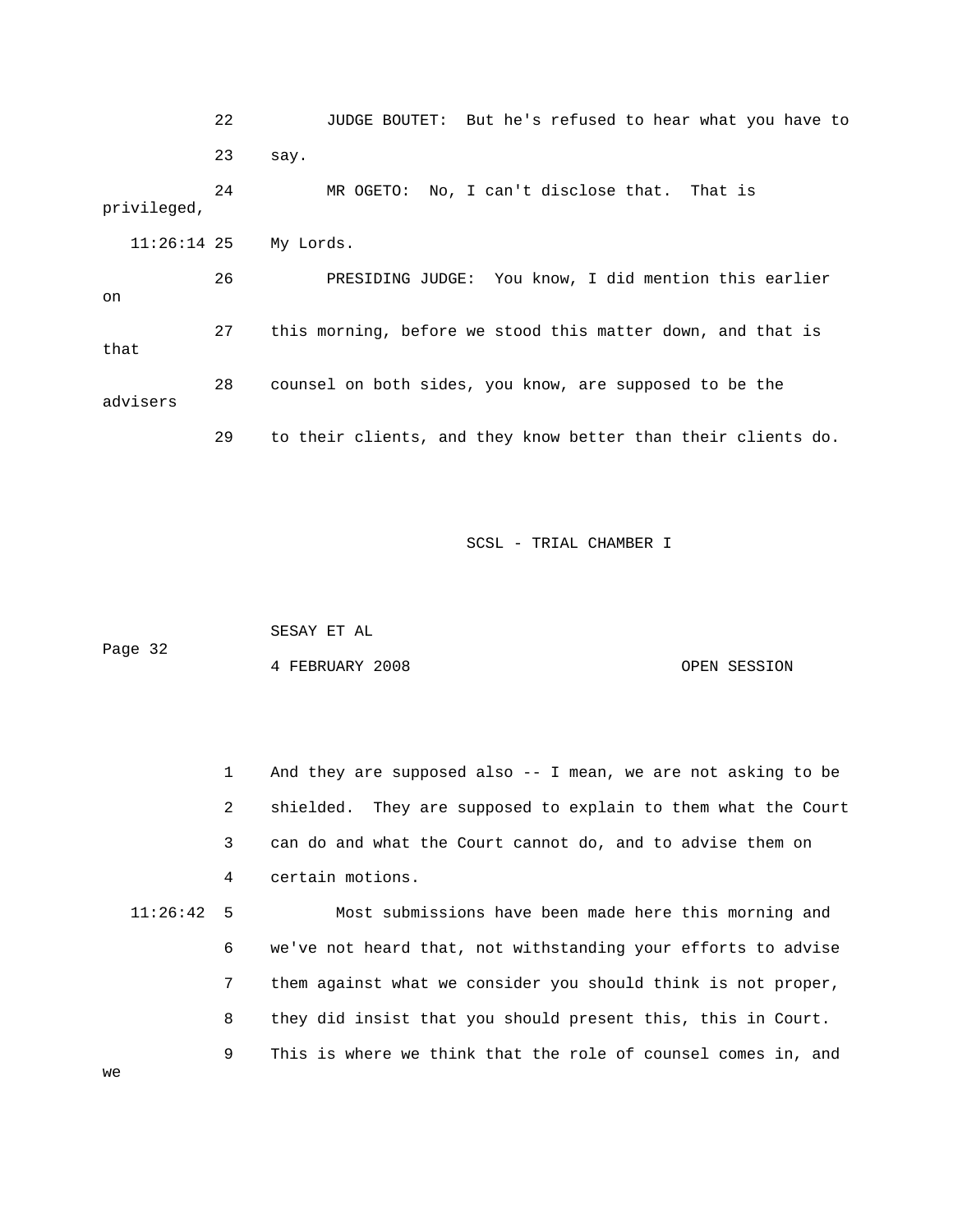11:27:05 10 would like to mention this and to hope that when accused Court 12 that counsel would be the very first to distance themselves 13 these allegations, particularly if they consider, if counsel 14 consider that they lack any legal or lawful justification. This is what we were wanting to say in respect of this 17 the bud. They are accused persons, they know nothing about 18 what -- they may know nothing about what they are talking 19 but the allegations are sufficiently grave. 11:27:57 20 MR OGETO: My Lords, let me, let me just point out that, 21 speaking for myself, I have done my best in the context of the 22 law and the Statute to advise my client, and I don't want to 23 into details of the discussions that I've had with him, but 26 PRESIDING JUDGE: Anyway, that's all right, Mr Ogeto. 27 That's okay, we have heard you. I think the document which 28 have tendered is admitted and marked as Exhibit 283. 29 [Exhibit No. 283 was marked] persons 11 allegedly make, you know, certain allegations against the from  $11:27:37$  15 16 particular matter, because I think many things could be nipped in about go I've 24 done my best to advise him. So I don't want to get involved in 11:28:25 25 other discussions - you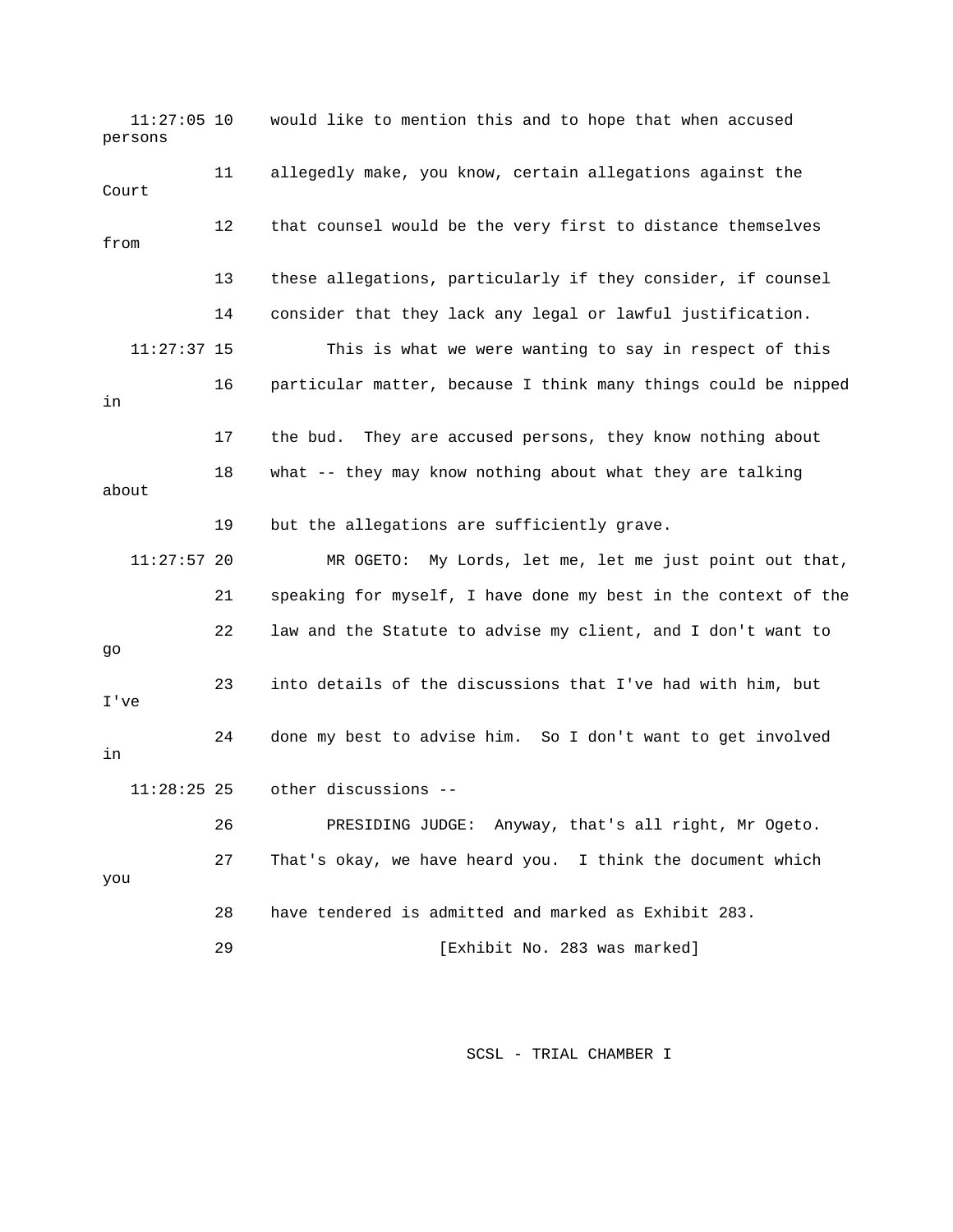SESAY ET AL

Page 33

4 FEBRUARY 2008

OPEN SESSION

 2 MR JORDASH: May I just briefly buttress what my learned 3 friend has just said, that at every stage of this trial we have 11:29:16 5 than that, we've always done our best to advise him that 6 cooperating and fighting -- 8 best to be very fair to them. We may be faulted somewhere, 9 think this Chamber considers that it has been -- it has done 11 MR JORDASH: Well, I simply wanted to say, in light of 12 Court's comments concerning my submissions in some way being 14 always advised Mr Sesay that his best interests lie in remaining 11:30:06 15 in Court and fighting the case. So if there is a suggestion 16 the advice has been different to that, then it's rejected. 17 Wholly rejected. 11:30:49 20 opened inquiry. We are informed, through Exhibits 282A, B and 1 MR GEORGE: Yes, My Lord. 4 done our best to advise our client, and, well, I'll go further 7 PRESIDING JUDGE: Just like we, too, have done our very but I its 11:29:37 10 very, very best to be fair to all the parties in this case. the 13 connected to Mr Sesay's protest, that I have always, we have that 18 PRESIDING JUDGE: Thank you. Well, this morning the 19 Chamber did notice the absence of the three accused persons and  $C$ .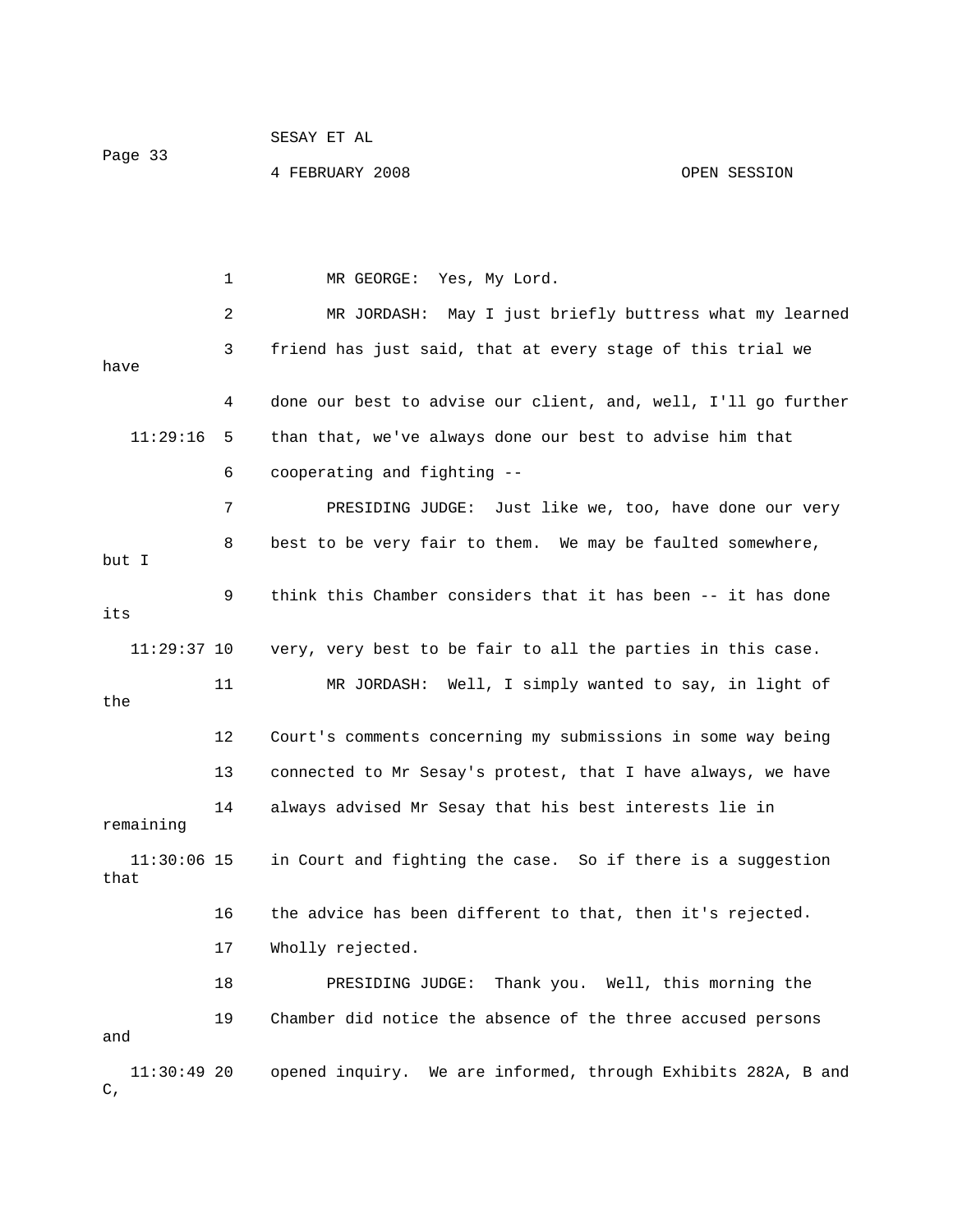|    |             | 21 | and now through Exhibit 283, that they have impliedly waived   |
|----|-------------|----|----------------------------------------------------------------|
| оf |             | 22 | their rights to be present in Court pursuant to the provisions |
|    |             | 23 | Rule 60(B) of the Rules of Procedure and Evidence. This being  |
|    |             | 24 | the case, the Chamber will proceed with this trial,            |
|    | 11:31:39 25 |    | notwithstanding their absence, and we will proceed to hearing  |
| in |             | 26 | continuing the -- with taking the evidence of DIS-236, who was |
|    |             | 27 | the witness box.                                               |
|    |             | 28 | MR HARDAWAY: I believe it is 226, Your Honour.                 |
|    |             | 29 | PRESIDING JUDGE: 226, I'm sorry. It's 226. 226, I'm            |

| Page 34 | SESAY ET AL     |              |
|---------|-----------------|--------------|
|         | 4 FEBRUARY 2008 | OPEN SESSION |

|               | $1 \quad$ | sorry. Mr Jordash, do you confirm that?            |
|---------------|-----------|----------------------------------------------------|
|               | 2         | MR JORDASH: Yes, Your Honour, it's 226.            |
|               | 3         | PRESIDING JUDGE: 226. Right. Thank you. So may the |
|               | 4         | witness be brought in please.                      |
| $11:34:51$ 5  |           | [The witness entered Court]                        |
|               | 6         | PRESIDING JUDGE: Yes, Mr Hardaway.                 |
|               | 7         | MR HARDAWAY: Thank you, Your Honours.              |
|               | 8         | WITNESS: DIS-226 [Continued]                       |
|               | 9         | CROSS-EXAMINED BY MR HARDAWAY:                     |
| $11:35:02$ 10 |           | Q. Mr Witness, good morning, sir.                  |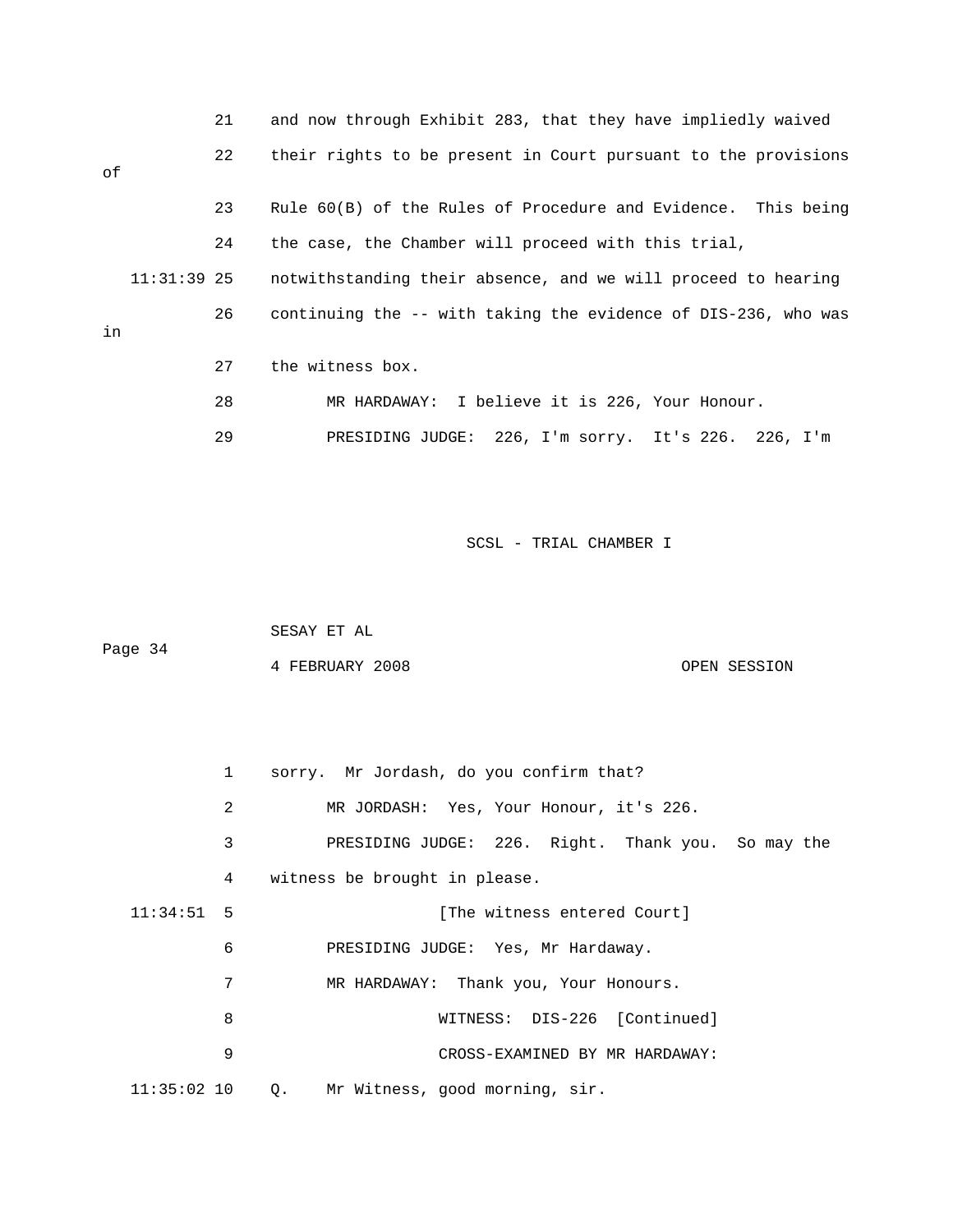|                       | 11 | Good morning.<br>Α.                                            |
|-----------------------|----|----------------------------------------------------------------|
| point                 | 12 | I have a few questions for you. If there is at any<br>Q.       |
| All                   | 13 | you don't understand what I'm saying, ask me to repeat it.     |
|                       | 14 | right?                                                         |
| $11:35:19$ 15         |    | Α.<br>Yes.                                                     |
| a                     | 16 | Now, Mr Witness, you had testified that you had received<br>Q. |
| start                 | 17 | message from the paramount chief that the civilians should     |
|                       | 18 | cultivating a farm; is that correct?                           |
|                       | 19 | Α.<br>Yes.                                                     |
| $11:35:40$ 20<br>tell |    | Now, the paramount chief was instructed by the RUF to<br>О.    |
| also                  | 21 | the civilians that they should cultivate a farm; isn't that    |
|                       | 22 | correct?                                                       |
| to                    | 23 | He came and told us to cultivate farm, that we have come<br>Α. |
|                       | 24 | the end of the war.                                            |
| $11:36:07$ 25         |    | PRESIDING JUDGE: Who came? Who came? "He" came.<br>You         |
|                       | 26 | said "he" came.                                                |
|                       | 27 | MR HARDAWAY:                                                   |
|                       | 28 | By "he" came, who do you refer to, sir?<br>О.                  |
|                       | 29 | The paramount chief. He sent a letter to us.<br>Α.             |
|                       |    |                                                                |

SESAY ET AL

4 FEBRUARY 2008 OPEN SESSION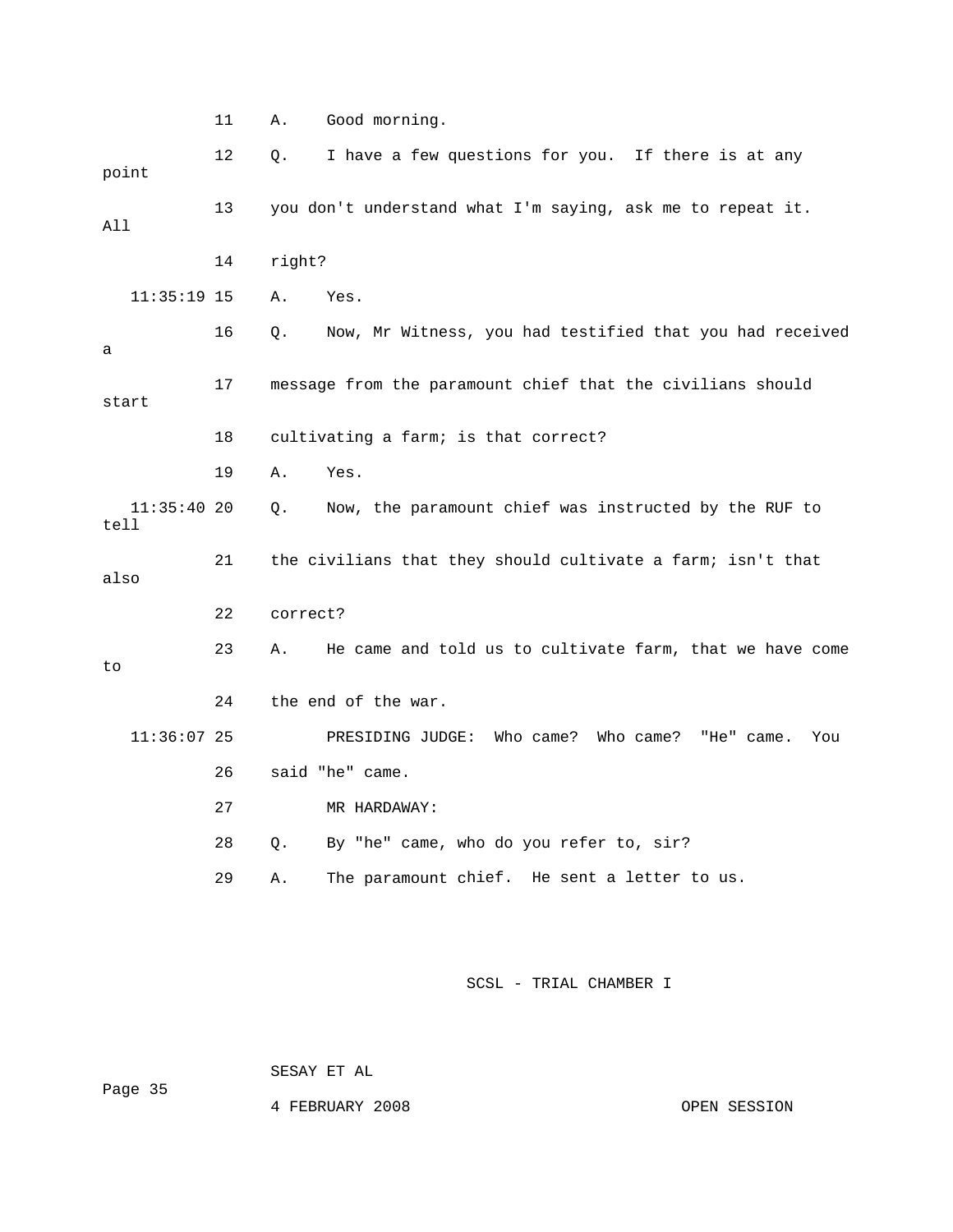|                           | 1  | Q.    | Mr Witness, please listen to my question. The question         |
|---------------------------|----|-------|----------------------------------------------------------------|
| the                       | 2  | was:  | The RUF told the paramount chief to send the letter so         |
|                           | 3  |       | civilians could start the farm; is that correct?               |
| saw                       | 4  | Α.    | I was not there when the letter was written. We only           |
| 11:36:50                  | 5  |       | the letter from the paramount chief that we should cultivate a |
|                           | 6  | farm. |                                                                |
| the                       | 7  | Q.    | So when I put it to you that it was the RUF that told          |
| you                       | 8  |       | paramount chief to tell the civilians to cultivate the farm,   |
|                           | 9  |       | would not know; is that correct?                               |
| $11:37:09$ 10             |    | Α.    | No. I cannot tell.                                             |
| was                       | 11 | Q.    | Thank you, sir. Now you had also testified that there          |
|                           | 12 |       | brushing of the farm and that the farm was all burned; is that |
|                           | 13 |       | also correct?                                                  |
|                           | 14 | Α.    | Yes.                                                           |
| $11:37:34$ 15<br>correct? |    | Q.    | And this was all done by civilians; is that also               |
|                           | 16 | Α.    | Yes.                                                           |
| that                      | 17 | Q.    | Now, there were children also working on the farm; is          |
|                           | 18 |       | also correct?                                                  |
| amongst                   | 19 | Α.    | Who were working on the farm? There were children              |
| $11:37:50$ 20             |    |       | us, together with our children.                                |
| correct?                  | 21 | Q.    | So the children worked the farm with you; is that              |
|                           | 22 | Α.    | Those who were with us, we were all there.<br>Yes.             |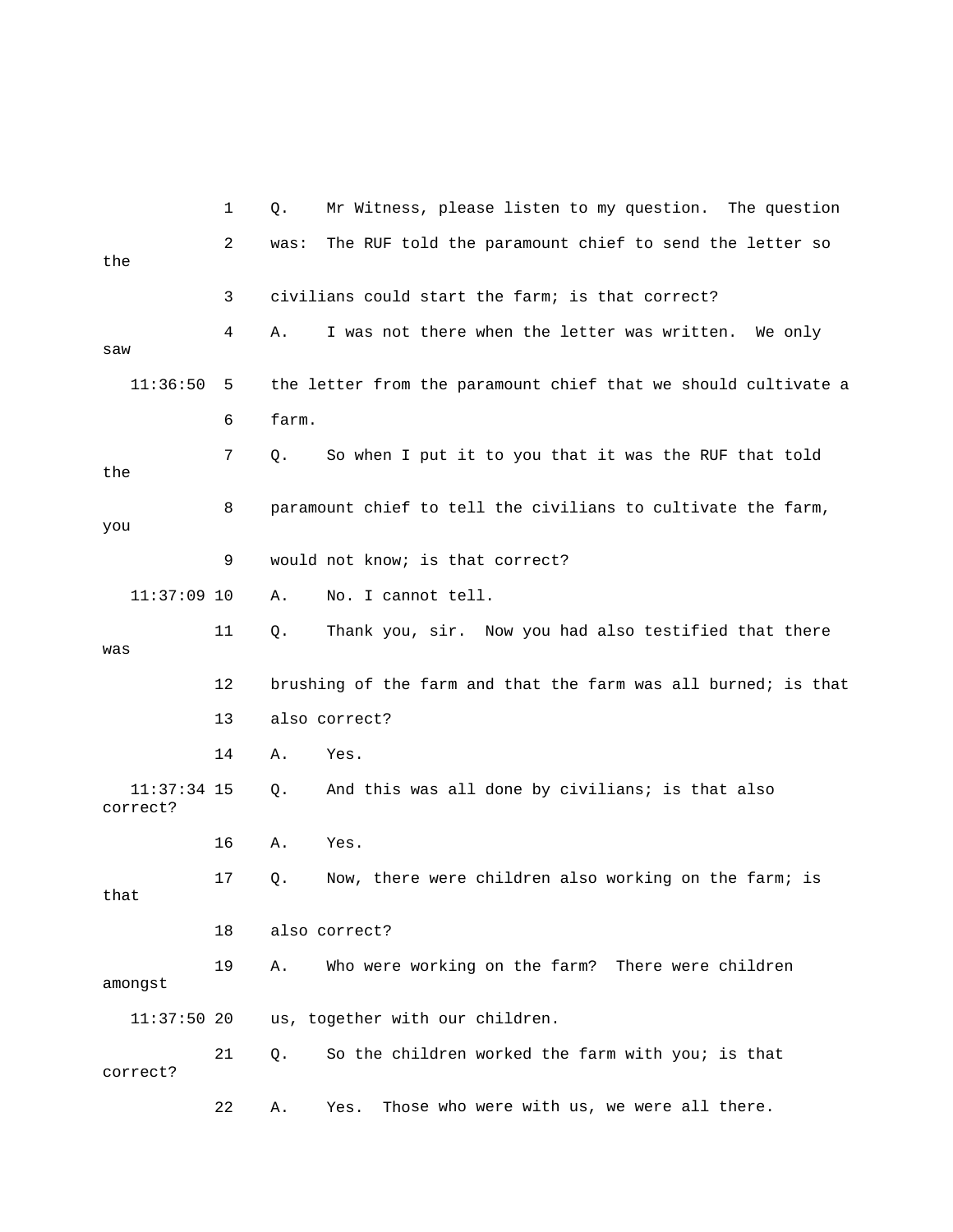| the |               | 23 | $\circ$ . | Now, Mr Witness, could the civilians refuse to work on       |
|-----|---------------|----|-----------|--------------------------------------------------------------|
|     |               | 24 |           | farm if they wanted to?                                      |
|     | $11:38:13$ 25 |    | А.        | Somebody will complain about ill-health. Those who are       |
|     |               | 26 |           | willing will go and work.                                    |
|     |               | 27 | 0.        | So, if somebody was not in ill-health, could they refuse     |
|     |               | 28 | А.        | If you refused to go, you will remain at home because        |
| it  |               | 29 |           | nobody was forced. We are only told to -- we are cultivating |

 SESAY ET AL ge 36 4 FEBRUARY 2008 OPEN SESSION Pa

|               | 1 | for ourselves.                                                     |
|---------------|---|--------------------------------------------------------------------|
| forced        | 2 | I put it to you, Mr Witness, that the civilians were<br>Q.         |
|               | 3 | to work on that farm; how do you respond?                          |
| nobody        | 4 | I? I did not see anybody forced to do that work and<br>A.          |
|               |   | $11:39:15$ 5 forced me to do the work.                             |
| tell          | 6 | Now, Mr Witness, you had testified that you could not<br>$\circ$ . |
|               | 7 | the difference between the civilians and the fighters; is that     |
|               | 8 | correct?                                                           |
|               | 9 | We, the civilians, I know very well. We were moving<br>Α.          |
| $11:39:45$ 10 |   | together, I know us very well.                                     |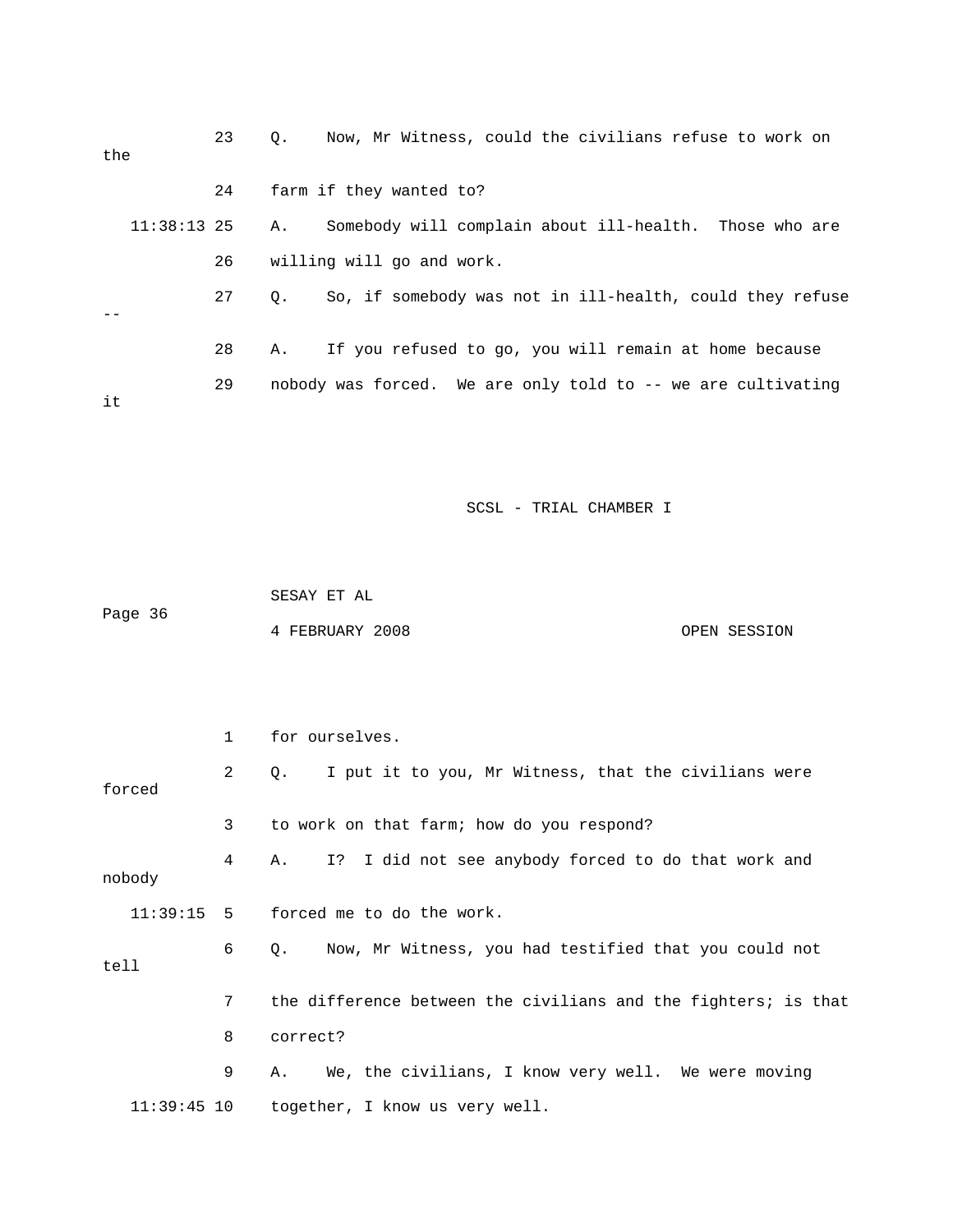| had       |               | 11 | Mr Witness, again, please listen to the question.<br>Q.<br>You   |
|-----------|---------------|----|------------------------------------------------------------------|
| civilians |               | 12 | testified you could not tell the difference between the          |
|           |               | 13 | and the fighters; is that correct?                               |
| a         |               | 14 | I cannot differentiate that this is a soldier or this is<br>Α.   |
|           | $11:40:12$ 15 |    | civilian.                                                        |
|           |               | 16 | I put it to you, Mr Witness, that there were fighters at<br>Q.   |
|           |               | 17 | the farm whose purpose was to guard the farm. How do you         |
|           |               | 18 | respond?                                                         |
|           |               | 19 | They were there, but we were not told that these are the<br>Α.   |
|           | $11:40:34$ 20 |    | soldiers, that they should be there to guard the farm.<br>We are |
|           |               | 21 | all moving together. Whenever we are told to go and do it, we    |
|           |               | 22 | will all go there. We will use the town crier to announce to     |
|           |               | 23 | everybody that we should go and do, for example, the felling.    |
|           |               | 24 | I put it to you, Mr Witness, that fighters were there at<br>О.   |
|           | $11:41:00$ 25 |    | the farm to make sure that the civilians worked. How do you      |
|           |               | 26 | respond?                                                         |
|           |               | 27 | But I don't know them.<br>Α.                                     |
| had       |               | 28 | Now, Mr Witness, you had testified that the civilians<br>Q.      |
|           |               | 29 | harvested the rice; is that correct?                             |

SESAY ET AL

Page 37

4 FEBRUARY 2008 OPEN SESSION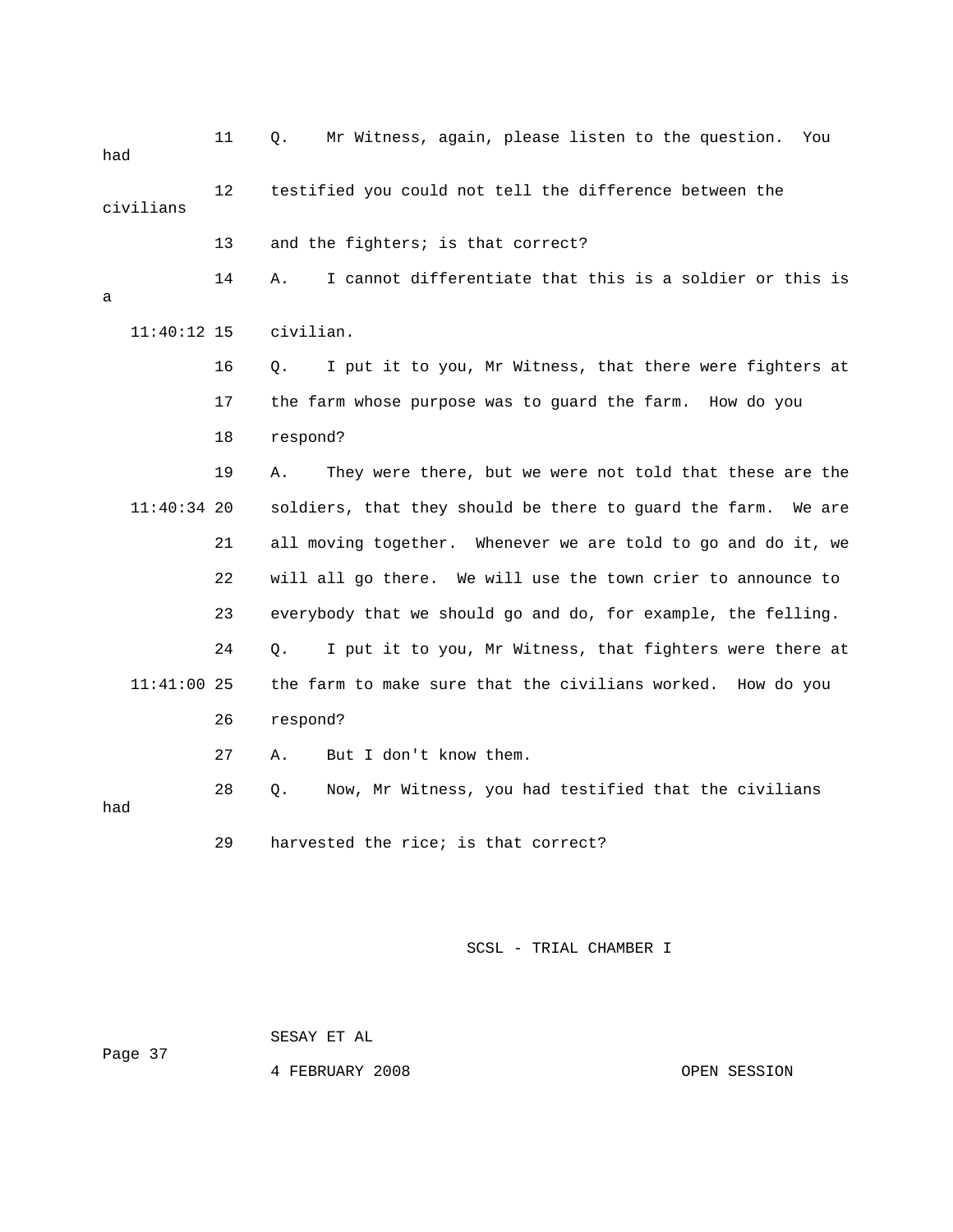1 A. Yes.

| rice;                  | 2  | Q.       | And there were also children who helped harvest the             |
|------------------------|----|----------|-----------------------------------------------------------------|
|                        | 3  |          | is that also correct?                                           |
|                        | 4  | Α.       | Together with the women.                                        |
| 11:41:35               | 5  | Q.       | Could the civilians --                                          |
|                        | 6  |          | PRESIDING JUDGE: Came back together with the women.             |
|                        | 7  |          | Children first. He said children.                               |
|                        | 8  |          | MR HARDAWAY:<br>Yes.                                            |
| no?                    | 9  | Q.       | Mr Witness, did the children harvest the rice; yes or           |
| $11:41:59$ 10<br>there |    | Α.       | There were suckling mothers but the children were not           |
|                        | 11 |          | to work on the farm. We were all working together.<br>I did not |
|                        | 12 |          | see any child there, because a child does not know how to       |
|                        | 13 | harvest. |                                                                 |
| rice                   | 14 | Q.       | Mr Witness, could the civilians refuse to harvest the           |
| $11:42:30$ 15          |    |          | if they wanted to?                                              |
| rice.                  | 16 | Α.       | I did not see any civilian refusing to cultivate the            |
| to?                    | 17 | Q.       | But, Mr Witness, could a civilian refuse if they wanted         |
|                        | 18 | Α.       | If nobody is-- somebody is capable of<br>It was a work.         |
|                        | 19 |          | doing, he will say no, but it was for ourselves.                |
| $11:43:02$ 20          |    | Q.       | I'll ask again, Mr Witness. Based --                            |
|                        | 21 | Α.       | Okay.                                                           |
| that                   | 22 | Q.       | -- upon the position you held, and do not tell us what          |
| that                   | 23 |          | position is, we are in open session, based on the position      |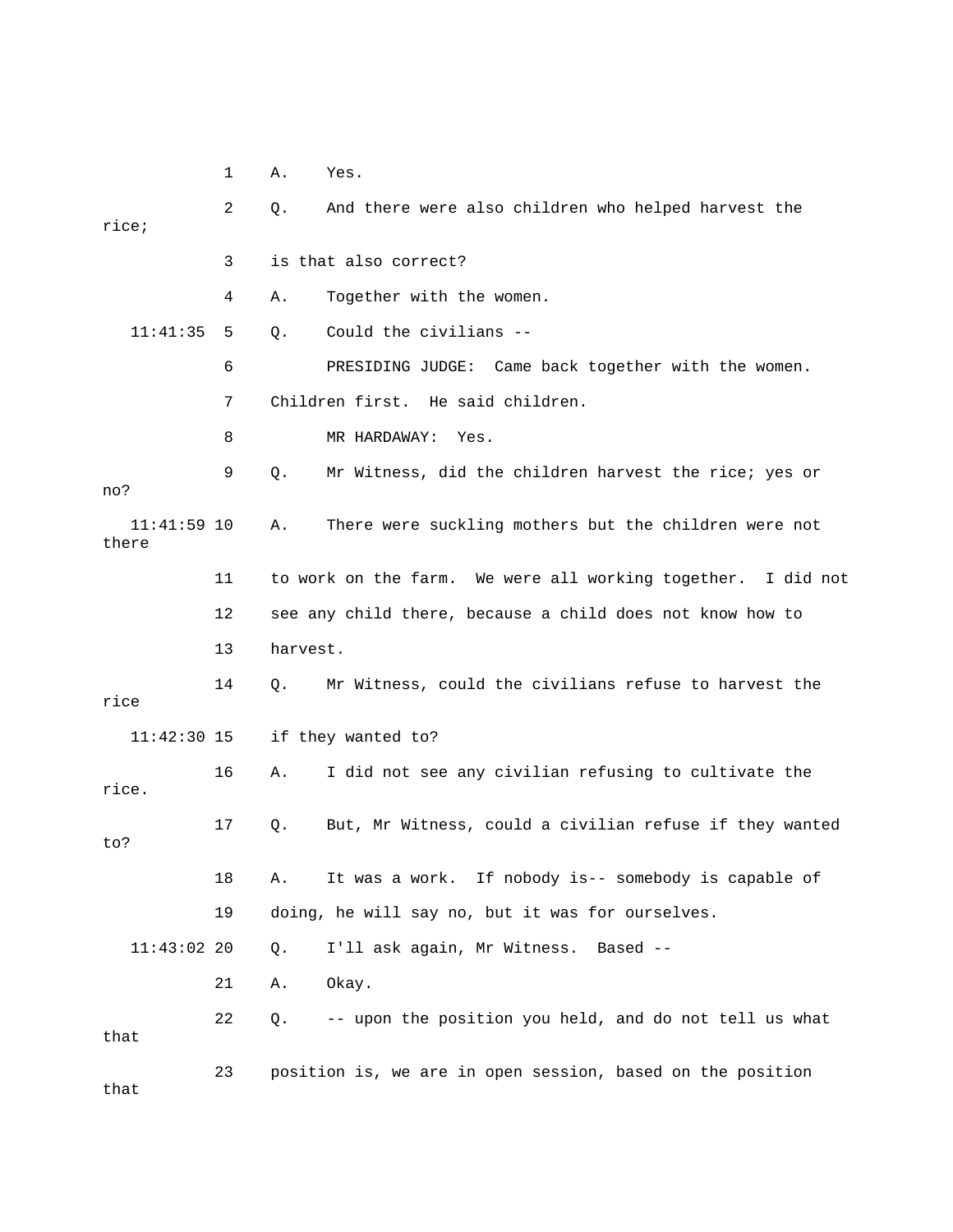24 you held, would you know if civilians could refuse to harvest the 11:43:34 25 rice? 26 A. Civilian could refuse but we would beg him to go. They 27 were not refusing. We were all asking them to go together. They 28 were all happy. Nobody would say, for example: Today I am not

29 going to work.

### SCSL - TRIAL CHAMBER I

Page 38 4 FEBRUARY 2008 OPEN SESSION SESAY ET AL

 1 Q. I put it to you, Mr Witness, that civilians could not 2 refuse to harvest the rice because, if they did so, they will 4 A. They will not punish them. Even myself, sometimes I will 11:44:18 5 say I'm not going to work today. There are other people who testified :44:39 10 that correct? 11be 3 punished. How do you respond? will 6 go happily, and I did not see anybody who was refusing to go and 7 work. 8 Q. Now, Mr Witness, after the rice was harvested you 9 that you and the other civilians carried the rice to town; is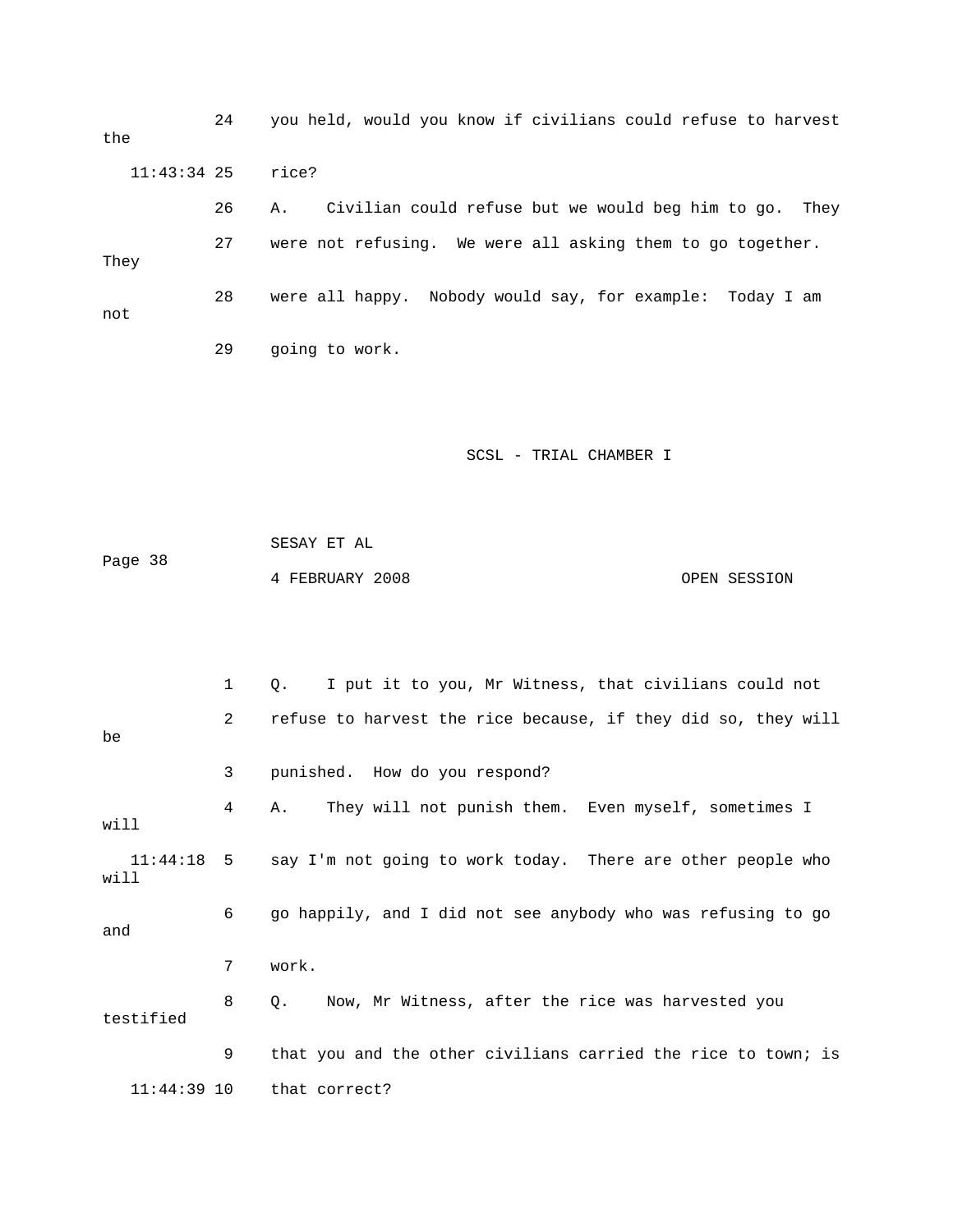11 A. Yes. 12 Q. That town was different from when you carried the rice Now, did children help carry the rice? 16 A. When we were transporting from the farm there were 18 will carry it. But if you can't you won't. Even women were also 19 carrying. Whatever you were able to carry you would be able were rice to the farm. You will not force that child. Even an 26 you will not force that adult to carry the rice. They will -- 27 you will not be punished. Whatever you are able to do is what 29 Q. Now, you stated that some of the rice -- you took some to 13 Kailahun; is that also correct? 14 A. Yes, the rice that we stored in the barn that was the rice.  $11:44:55$  15 0. 17 children. You, as a child, if you can carry whatever you can you to 11:45:19 20 carry. 21 Q. So in answer to the question, yes, children -- there 22 children that carried rice to the town; correct? 23 A. The child that was able, the child that was able. Not all 24 of the child. Not every child. You'll tell a child: Take this  $11:45:40$  25 adult, 28 you'll be able to carry. of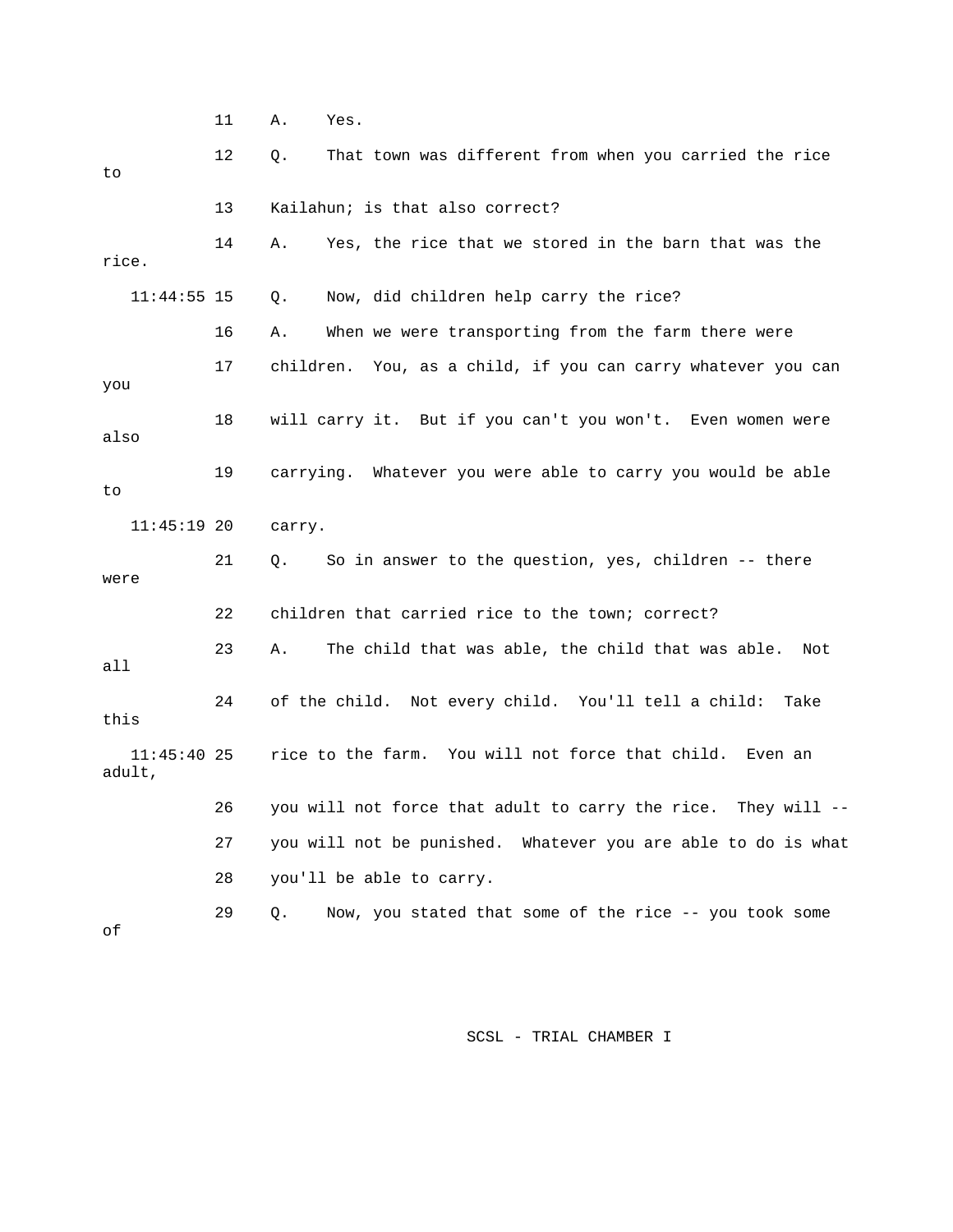| Page 39 | SESAY ET AL     |              |
|---------|-----------------|--------------|
|         | 4 FEBRUARY 2008 | OPEN SESSION |

|                      | 1  | the rice to Kailahun; is that correct?                           |
|----------------------|----|------------------------------------------------------------------|
| rice.                | 2  | They took rice there. We were processing the<br>Α.<br>Yes.       |
|                      | 3  | Then they will give us some.                                     |
|                      | 4  | Who told you to carry the rice to Kailahun?<br>Q.                |
| 11:46:17             | 5  | The paramount chief.<br>Α.                                       |
| brought              | 6  | $Q$ .<br>And who told the paramount chief to have the rice       |
|                      | 7  | to Kailahun?                                                     |
|                      | 8  | No, I don't know the person.<br>Α.                               |
|                      | 9  | So, if I put it to you that the paramount chief was<br>Q.        |
| $11:46:38$ 10<br>the |    | instructed by the RUF to tell the civilians they should carry    |
|                      | 11 | rice to Kailahun, you would know nothing about that; is that     |
|                      | 12 | correct?                                                         |
|                      | 13 | I don't know that. I was not there. I don't know.<br>Α.          |
|                      | 14 | Now the rice you carried to Kailahun that was carried by<br>О.   |
| $11:47:06$ 15        |    | the civilians; is that correct?                                  |
| the                  | 16 | We, the civilians, were carrying the rice, but the time<br>Α.    |
| But                  | 17 | rice was carried there we were not there. I was not there.       |
| been                 | 18 | the rice was stored there. They told us that the rice has        |
|                      | 19 | taken to Kailahun.                                               |
| $11:47:24$ 20        |    | Did children help carry the rice to Kailahun?<br>Q.              |
|                      | 21 | I don't know that.<br>I did not see anybody in my presence<br>Α. |
|                      | 22 | carry the rice to Kailahun.                                      |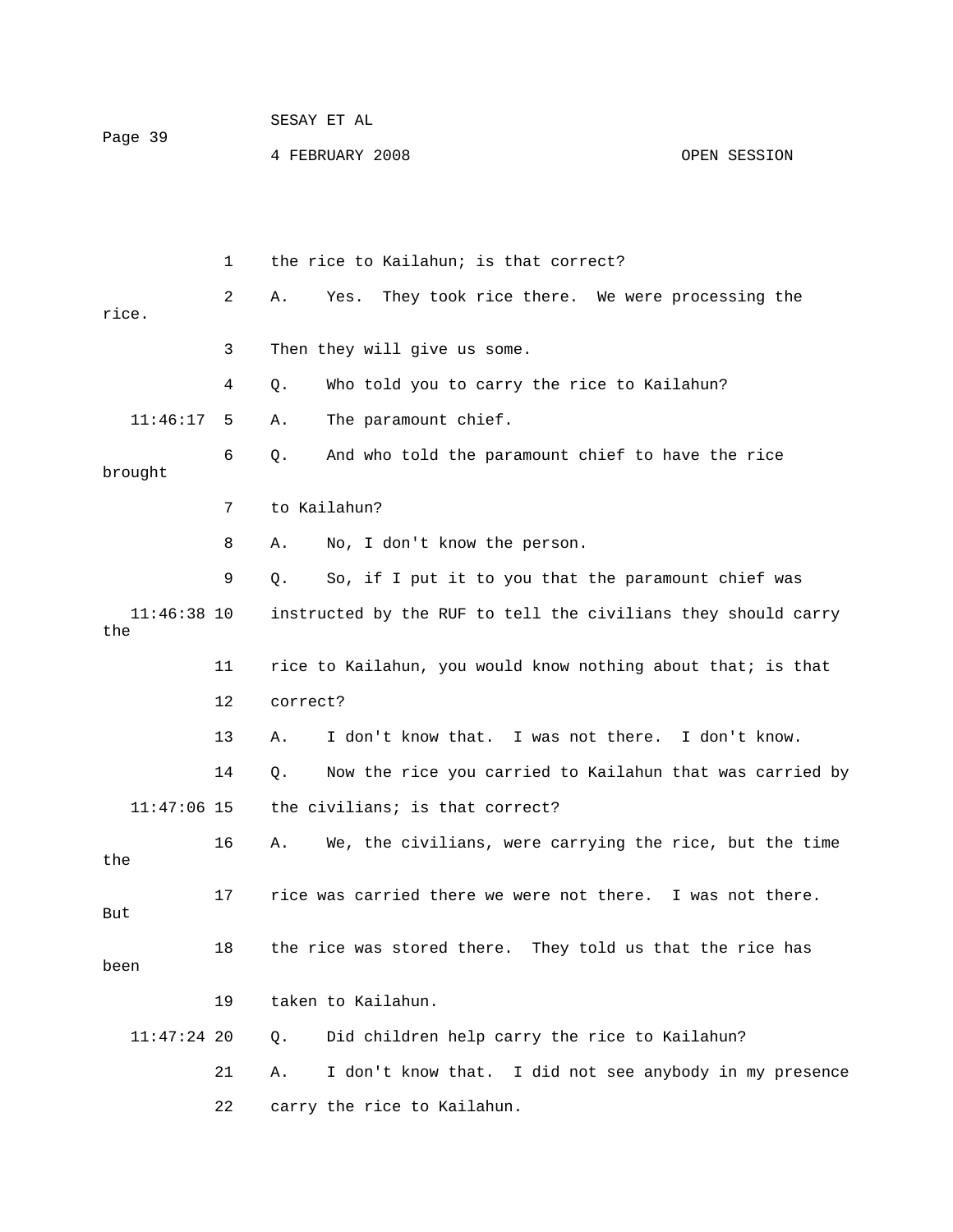23 Q. So if I put it to you that there were children that were ? 24 carrying rice to Kailahun, you would know nothing about that 11:47:53 25 A. No. I did not see them forcing them to carry the rice 26 Kailahun, telling them to carry the rice to Kailahun. I did not 27 see that. 29 Kailahun if they wanted to? to 28 Q. Could the civilians have refused to carry the rice to

SCSL - TRIAL CHAMBER I

Page 40 OPEN SESSION SESAY ET AL 4 FEBRUARY 2008

|           | 1            | Nobody was told to take the rice to Kailahun. I was not<br>Α.     |
|-----------|--------------|-------------------------------------------------------------------|
| happen    | $\mathbf{2}$ | there. That did not happen in my presence. That did not           |
|           | 3            | in my presence that you, as an individual, take this rice to      |
|           | 4            | Kailahun. I did not see that.                                     |
| 11:48:39  | 5            | So if I put it to you that the civilians, including<br>A.,        |
|           | 6            | children, were forced to carry the rice to Kailahun, you would    |
|           | 7            | know nothing about that; is that correct?                         |
| did       | 8            | No, I did not see that. I did not see that at all. I<br>A.,       |
|           | 9            | not see it at all, in my presence, these people were forced to    |
| presence, |              | 11:49:02 10 carry the rice. Or, for example, forcing people in my |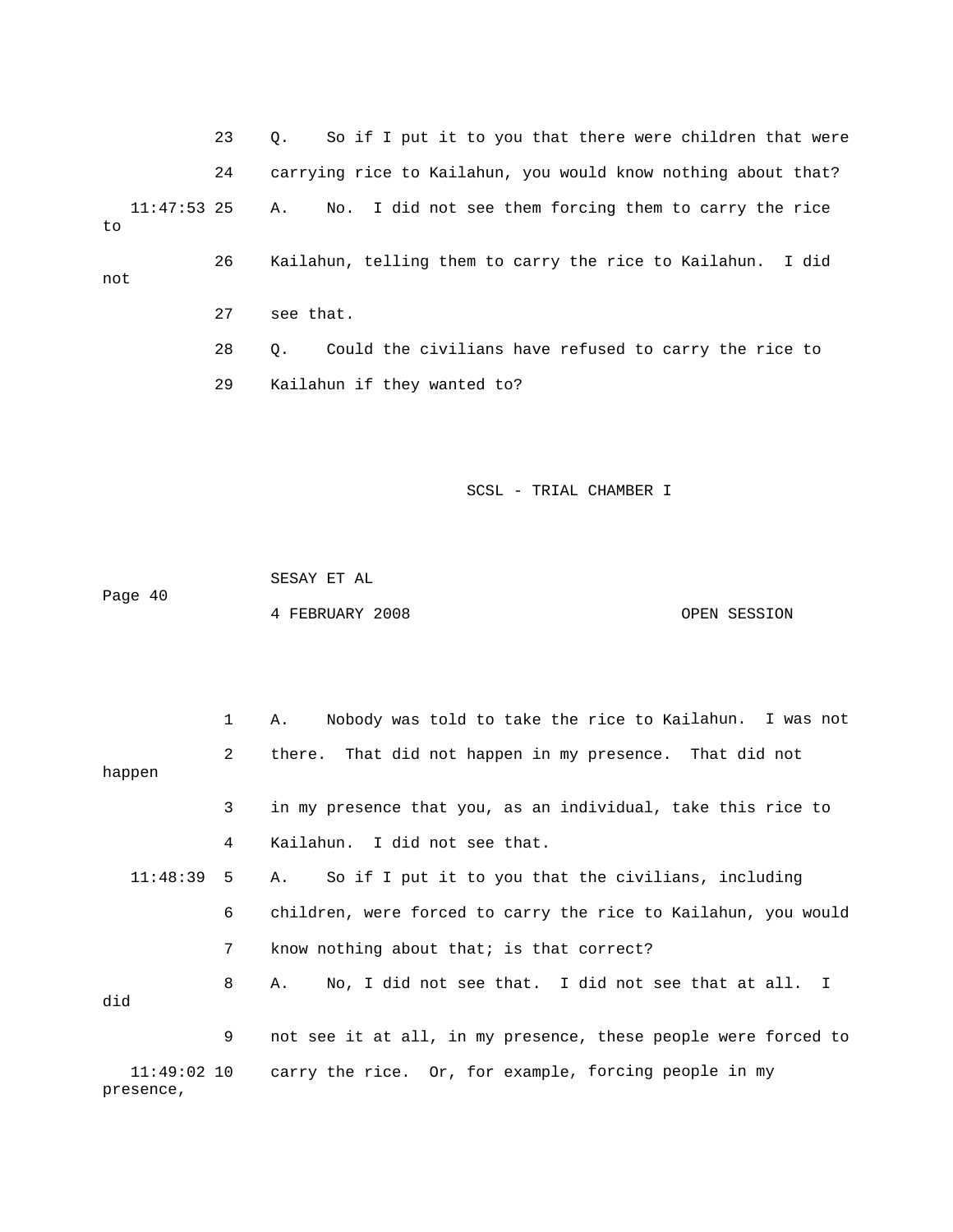11 carry this rice to Kailahun. I did not see that at all. 12 Q. Now, Mr Witness, while the civilians were carrying the rice. 15 If that happened in my presence I would have been able to answer 16 all these questions but I did not see anybody who was even a 17 child. We process the rice, we transported it on the road, then 18 we went to do our own personal work. But I did not see anybody 19 was forced to carry the rice. So when -- 11:49:57 20 PRESIDING JUDGE: There are two things, Mr witness. Did 21 you see -- there is some lack of clarity somewhere. Are you 23 they were carrying the rice? 24 THE WITNESS: No. 11:50:16 25 PRESIDING JUDGE: And that, are you saying you were not 28 PRESIDING JUDGE: That's not what you are saying? What 29 you're saying is that you were there and you did not see rice 13 to Kailahun, they were guarded by armed fighters, weren't they? 14 A. No. I did not see anybody who was told to carry the 11:49:34 22 saying that you never saw anybody, that you were not there when 26 there when they were carrying the rice to Kailahun? 27 THE WITNESS: No. anybody

SCSL - TRIAL CHAMBER I

SESAY ET AL

Page 41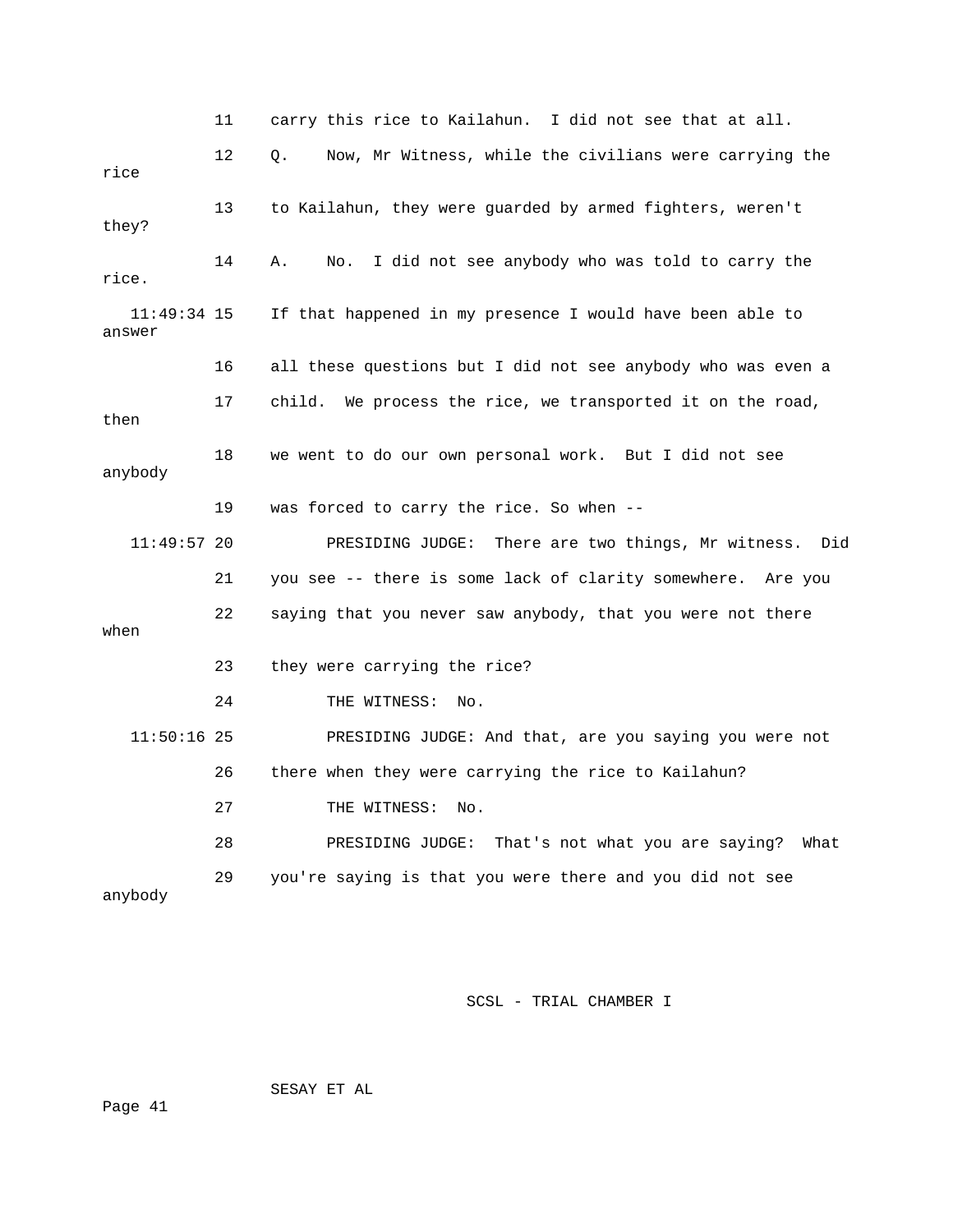1 forcing the civilians to carry the rice? 2 THE WITNESS: That rice, I was there when the rice was 3 processed, but they did not force anybody in my presence to carry 4 the rice to Kailahun. I did not see anybody that was forced 11:50:48 5 carry the rice to Kailahun in my presence. I did not see anybody 6 in my presence that was forced to carry the rice to Kailahun. 7 PRESIDING JUDGE: Okay. 8 MR HARDAWAY: 9 Q. You yourself did not go to Kailahun with the rice; is that 12 Q. So, when I put it to you, Mr Witness, that there were 13 fighters with the civilians carrying the rice to Kailahun, you 14 would not know about that; is that correct? 16 That was the reason that I went -- I ran away. If people had 17 guns with them we wouldn't have been able to cultivate that 19 Q. So when I put it to you that the armed men with the 11:51:46 20 civilians carrying the rice to Kailahun were there to force that; 22 is that correct? to 11:51:07 10 correct? 11 A. Not at all. armed 11:51:24 15 A. Not at all. I have told you, I was afraid of gunshots. farm, 18 in fact. them 21 to carry the rice to Kailahun, you would know nothing about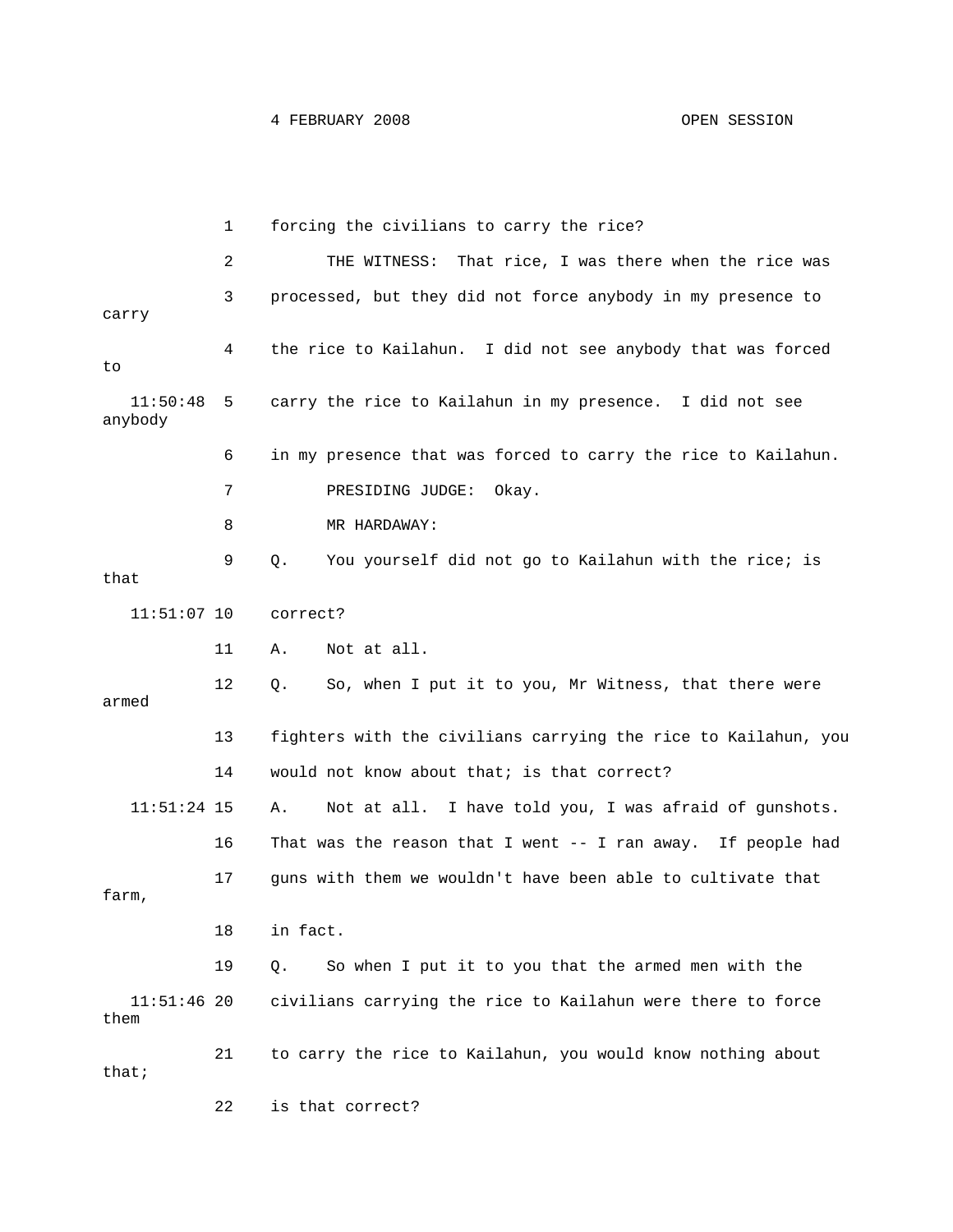23 A. No, because I don't know the soldiers.

24 MR HARDAWAY: Thank you, Mr Witness. I have no more e 11:52:06 25 questions of you. Thank you for your time and your evidenc here

 26 today. Your Honours, this concludes my cross-examination. 27 PRESIDING JUDGE: Yes, Mr Jordash, any re-examination? 28 MR JORDASH: No re-examination. Thank you. 29 PRESIDING JUDGE: Well, at the end of the testimony of this

SCSL - TRIAL CHAMBER I

 SESAY ET AL Page 42 4 FEBRUARY 2008 OPEN SESSION

| make   | 1               | witness, this is the -- the Chamber will like to present to    |
|--------|-----------------|----------------------------------------------------------------|
| by     | 2               | its ruling in respect of the closed session application made   |
|        | 3               | learned counsel Mr Jordash for the first accused for the first |
| a      | 4               | five minutes, I think he said, of his evidence to be taken in  |
|        |                 | $11:54:06$ 5 closed session.                                   |
|        | 6               | Consistent with the general requirements that criminal         |
| 78     | $7\overline{ }$ | proceedings are to be conducted in public as enjoined by Rule  |
| taking | 8               | of the Rules of Procedure and Evidence of this Court, and      |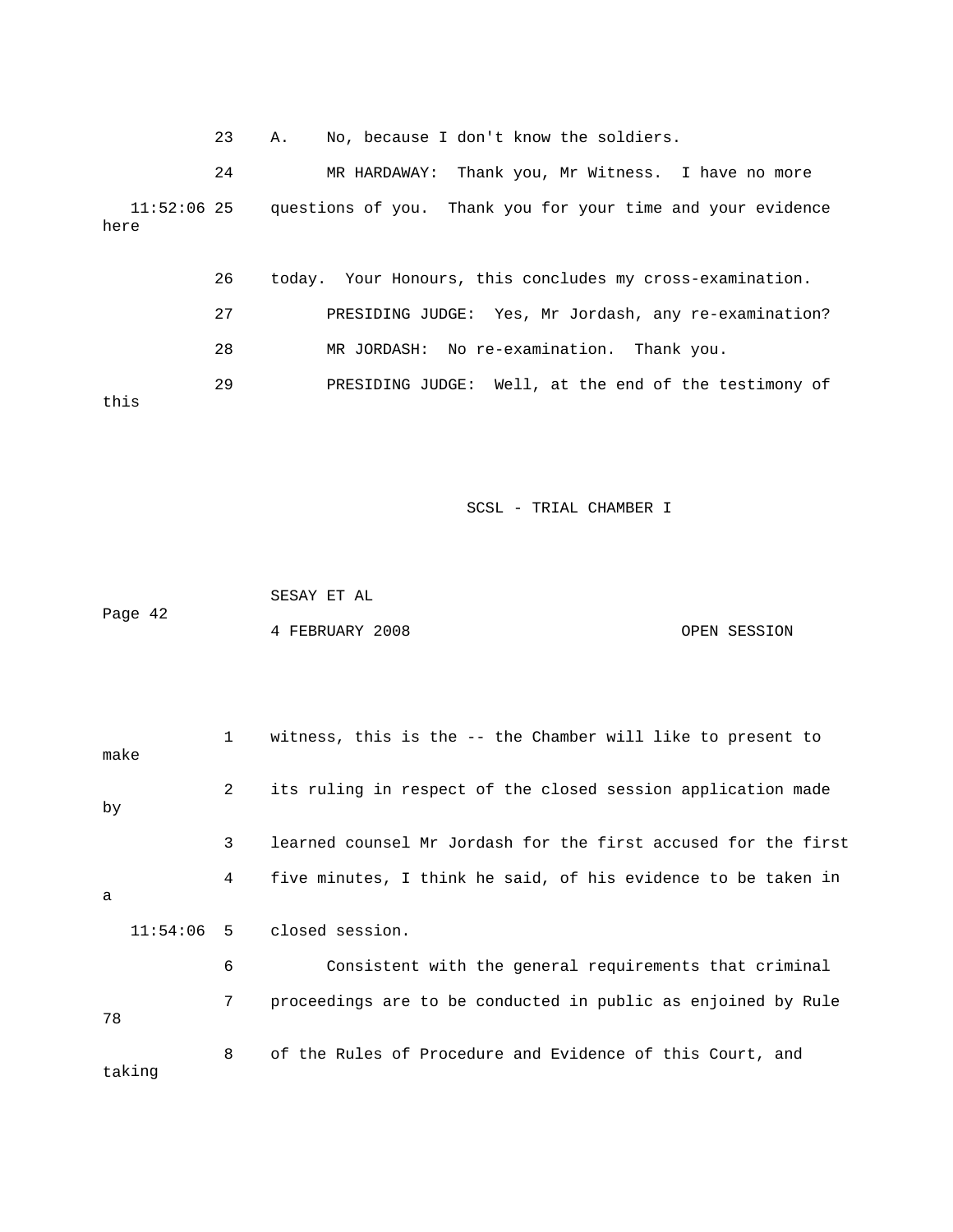9 into consideration Article 17(2) of the Statute of the Court, but 11:54:28 10 exceptionally as authorised by Rule 79(A)(ii) of the said 11 and the need to protect witnesses as provided for in Rule 75, 12 this Chamber, on the application of learned counsel Mr Jordash, 13 for a certain portion of the testimony which was to last five 11:55:07 15 MR JORDASH: 226. 16 PRESIDING JUDGE: I'm sorry, 226, DIS-226, to be heard a in 17 closed session did, by way of an exceptional procedure, grant 18 said application for reasons advanced in support thereof. We 19 now at the end of, the close of his evidence, and Mr Witness, 11:55:31 20 would like to thank you for coming to provide the Court, you thank are back 11:55:59 25 THE WITNESS: Okay. Okay. 26 **[The witness withdrew]** 27 PRESIDING JUDGE: We're still in the open session. Mr 29 MR JORDASH: We would like to make an application for a Rules, 14 minutes of witness number DIS-225, DIS-225 - the are  $W \ominus$  21 know, with your knowledge of the facts of this case and we 22 you for coming and we wish you -- you are now discharged. We 23 at the end of your testimony and we wish you a safe journey 24 to your home. Once more, thank you very much and bye for now. 28 Jordash, how do you proceed from here?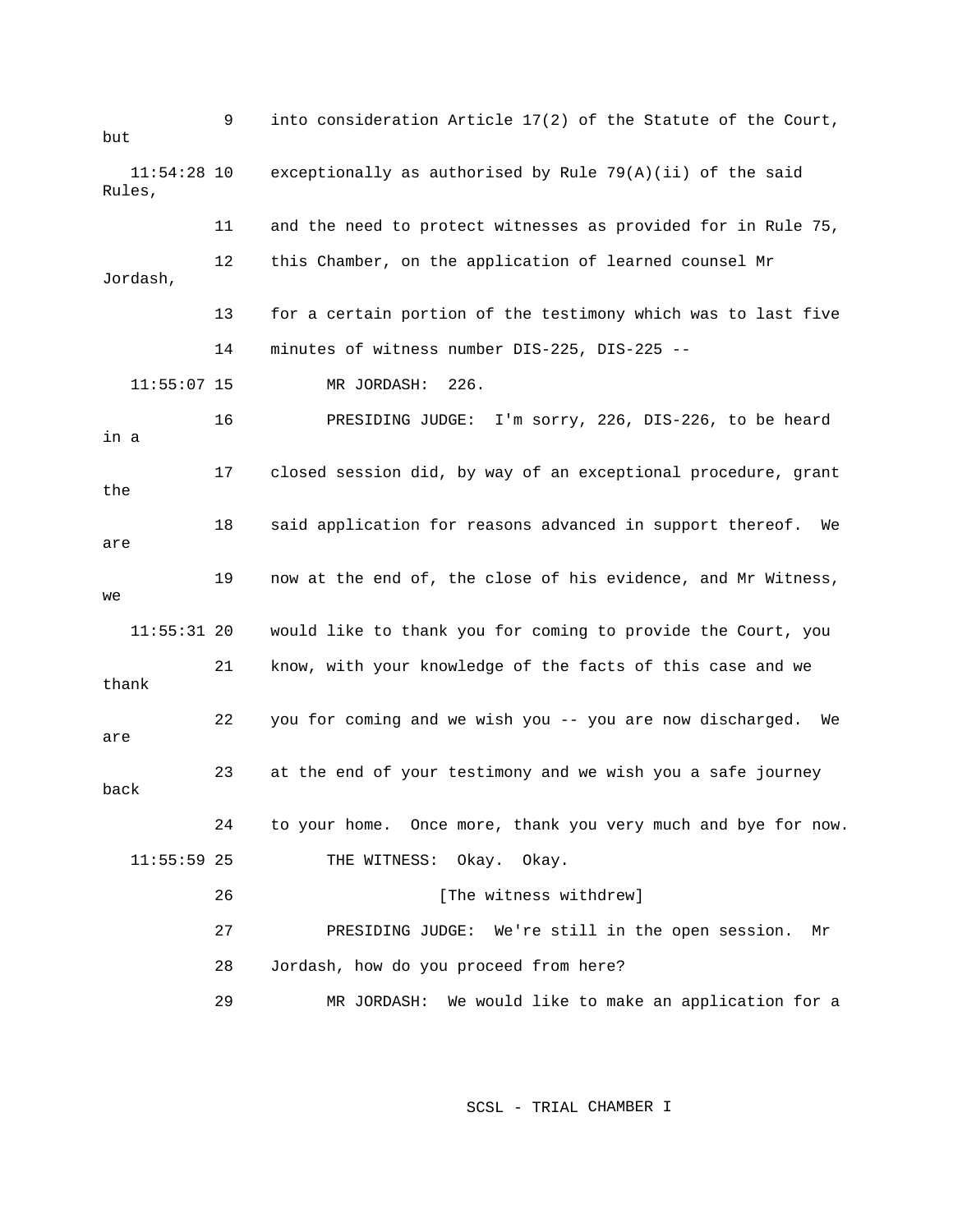Page 43

SESAY ET AL

4 FEBRUARY 2008 OPEN SESSION

| and           | 1  | one-week adjournment, because the application is a serious,     |
|---------------|----|-----------------------------------------------------------------|
| submissions   | 2  | in some regards, complicated. We've put our skeleton            |
| There         | 3  | into a document which we would ask Your Honours to read.        |
|               | 4  | are copies for Your Honours, and copies for my learned friends  |
| 11:58:01      | 5  | from the Prosecution.                                           |
| to            | 6  | In short, we do not have any witnesses ready to be able         |
|               | 7  | give evidence.<br>The witnesses we do have, in our professional |
| have          | 8  | view, are not ready to give evidence. And so we regrettably     |
|               | 9  | to make this application.<br>I would ask Your Honours to have a |
| $11:58:31$ 10 |    | look at the submissions we've made on paper, and I'm happy, of  |
| ask           | 11 | course, to address Your Honours in depth on any issue. Can I    |
|               | 12 | Mr George, please.                                              |
| made          | 13 | PRESIDING JUDGE: Well, this is an application you've            |
|               | 14 | for an adjournment, and an adjournment for one week.            |
| $12:00:46$ 15 |    | MR JORDASH: Your Honour, yes.                                   |
|               | 16 | PRESIDING JUDGE:<br>Yes. And this is made notwithstanding       |
|               | 17 | the ruling of the Chamber on Friday, but irrespective of the    |
| we            | 18 | application you made for an adjournment to tomorrow, Tuesday,   |
|               | 19 | were going to go on, because we didn't find any legal           |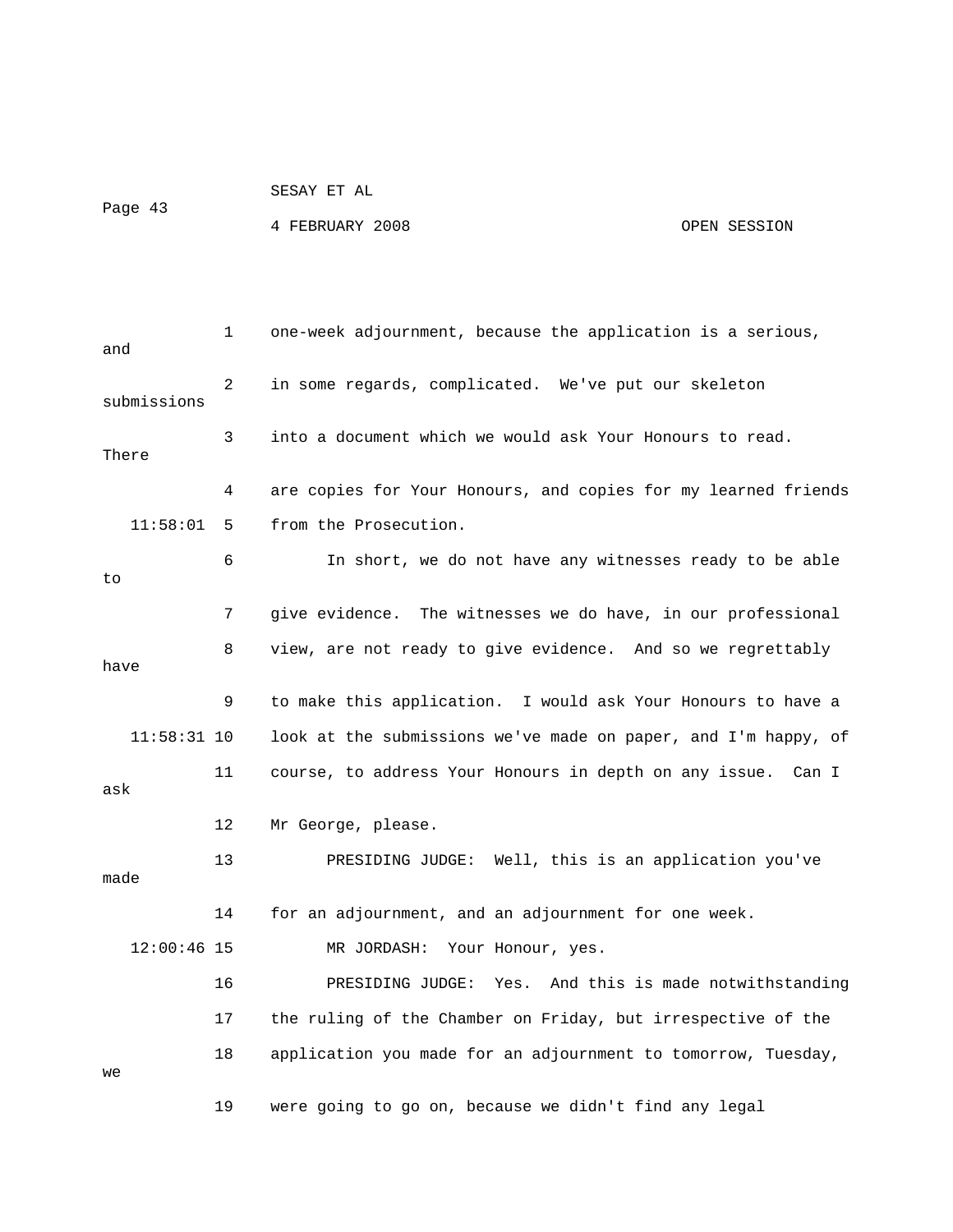12:01:08 20 justification for us to adjourn the case. And that's why we are 22 MR JORDASH: Yes. 23 PRESIDING JUDGE: Today you are making an application 26 PRESIDING JUDGE: I, yes, we -- we cannot say that we 27 go through this document now, but- 28 MR JORDASH: Your Honour -- 21 here today. for 24 an adjournment for one week. 12:01:20 25 MR JORDASH: Yes. can 29 PRESIDING JUDGE: I don't know if the Prosecution have been

| Page 44 | SESAY ET AL     |              |  |  |  |
|---------|-----------------|--------------|--|--|--|
|         | 4 FEBRUARY 2008 | OPEN SESSION |  |  |  |

|      |   | served with this document, you know, before now.                         |
|------|---|--------------------------------------------------------------------------|
| just | 2 | MR JORDASH: No. They haven't because we've literally                     |
|      | 3 | completed it. May I explain what happened over the weekend to            |
| the  | 4 | necessitate a change of the application and a revisitation by            |
| qo   |   | 12:01:54 5 Defence to the issue of an adjournment. It is not designed to |
|      | 6 | behind Your Honours' order. We had anticipated that --                   |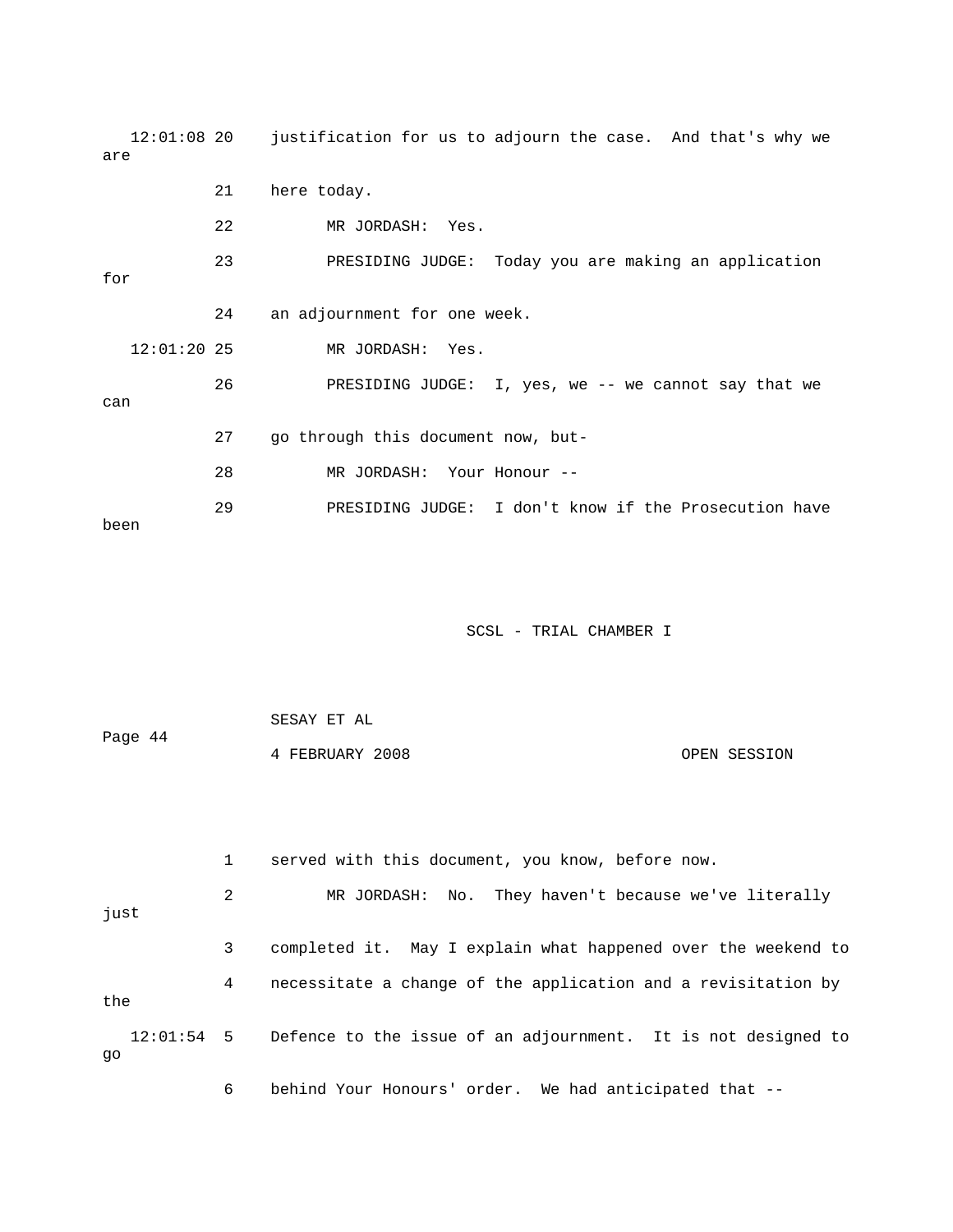7 PRESIDING JUDGE: We are in an open session. Why is people 12 MR JORDASH: We had anticipated that. 13 PRESIDING JUDGE: Yes, Mr Jordash, you may proceed. 14 MR JORDASH: We had anticipated that by working to an 12:02:42 15 unreasonable level over the weekend, we would be able to have 16 witness ready for this morning, after Your Honours rejected 17 application for an adjournment. And we had hoped that we 18 have a witness after, a second witness, ready at least by the 19 of today. What happened over the weekend was that I saw the 12:03:08 20 anticipated witness and came to the -- and that was the first view 24 anticipated who would come next, DIS-170, informed us that he this 8 screen closed here? Please, can it be opened. 9 MR JORDASH: We had anticipated that -- 12:02:16 10 PRESIDING JUDGE: We have this -- we have the, the 11 of the witness unit. And they should be here to assist. a the would end 21 time I'd seen that witness, it was DIS-127 and I came to the 22 that the witness could not be ready, except after a two- or 23 three-day period. In addition, the second witness who we 12:03:33 25 could not remain in the witness house because of professional 26 commitments and could not, in fact, return to Freetown for two 27 weeks. 28 Hence, despite our wanting to comply with the Court's order 29 to continue this morning, the two witnesses we had hoped we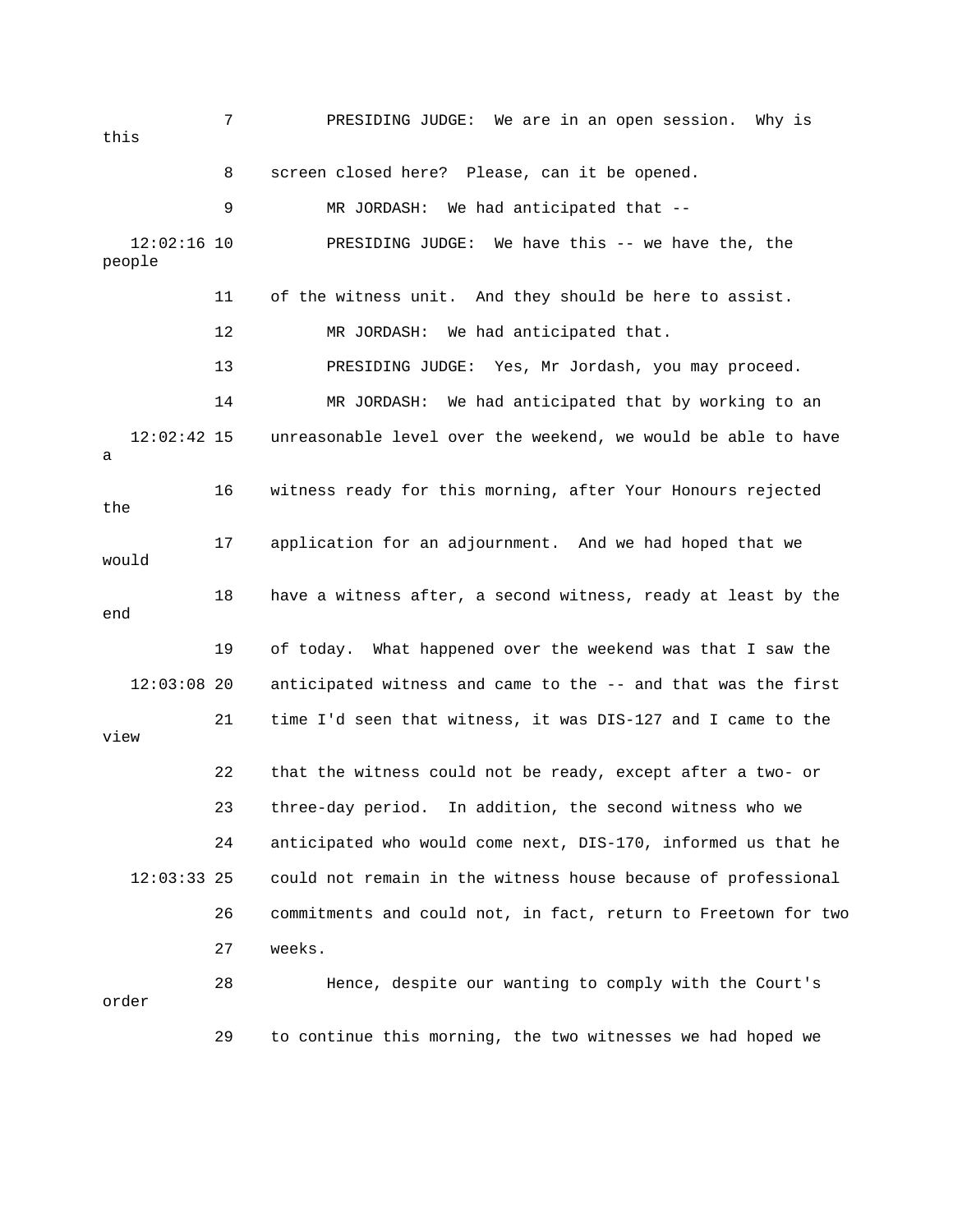| Page 45                     |    | 4 FEBRUARY 2008                                                | OPEN SESSION |
|-----------------------------|----|----------------------------------------------------------------|--------------|
|                             |    |                                                                |              |
| professional                | 1  | could, with excessive endeavours, have ready, in my            |              |
| available.                  | 2  | view, the first cannot be ready and the second is not          |              |
|                             | 3  | So that, that has led to our revisiting the issue of an        |              |
|                             | 4  | That and $-$<br>adjournment.                                   |              |
| 12:04:25                    | 5  | PRESIDING JUDGE: The adjournment on Friday was for two         |              |
|                             | 6  | days, or one day, Monday, for us to resume on Tuesday.         | Now on       |
| to                          | 7  | Monday we are faced with an application from you, Mr Jordash,  |              |
|                             | 8  | adjourn this matter for one week.                              |              |
|                             | 9  | MR JORDASH:<br>Yes.                                            |              |
| $12:04:45$ 10               |    | PRESIDING JUDGE: Is it something which you could not           |              |
|                             | 11 | anticipate on Friday.                                          |              |
|                             | 12 | MR JORDASH:<br>Well--                                          |              |
| you                         | 13 | PRESIDING JUDGE: Before making the application which           |              |
|                             | 14 | know, you know, the Court rejected.                            |              |
| $12:04:58$ 15<br>predicated |    | Well, the application on Friday was<br>MR JORDASH:             |              |
| оf                          | 16 | upon more of a hope than a reasonable expectation, as has much |              |
| to                          | 17 | our case been predicated upon the hope that witnesses turn up  |              |
|                             | 18 | the witness house, and a hope that the witnesses, when seen    |              |

SESAY ET AL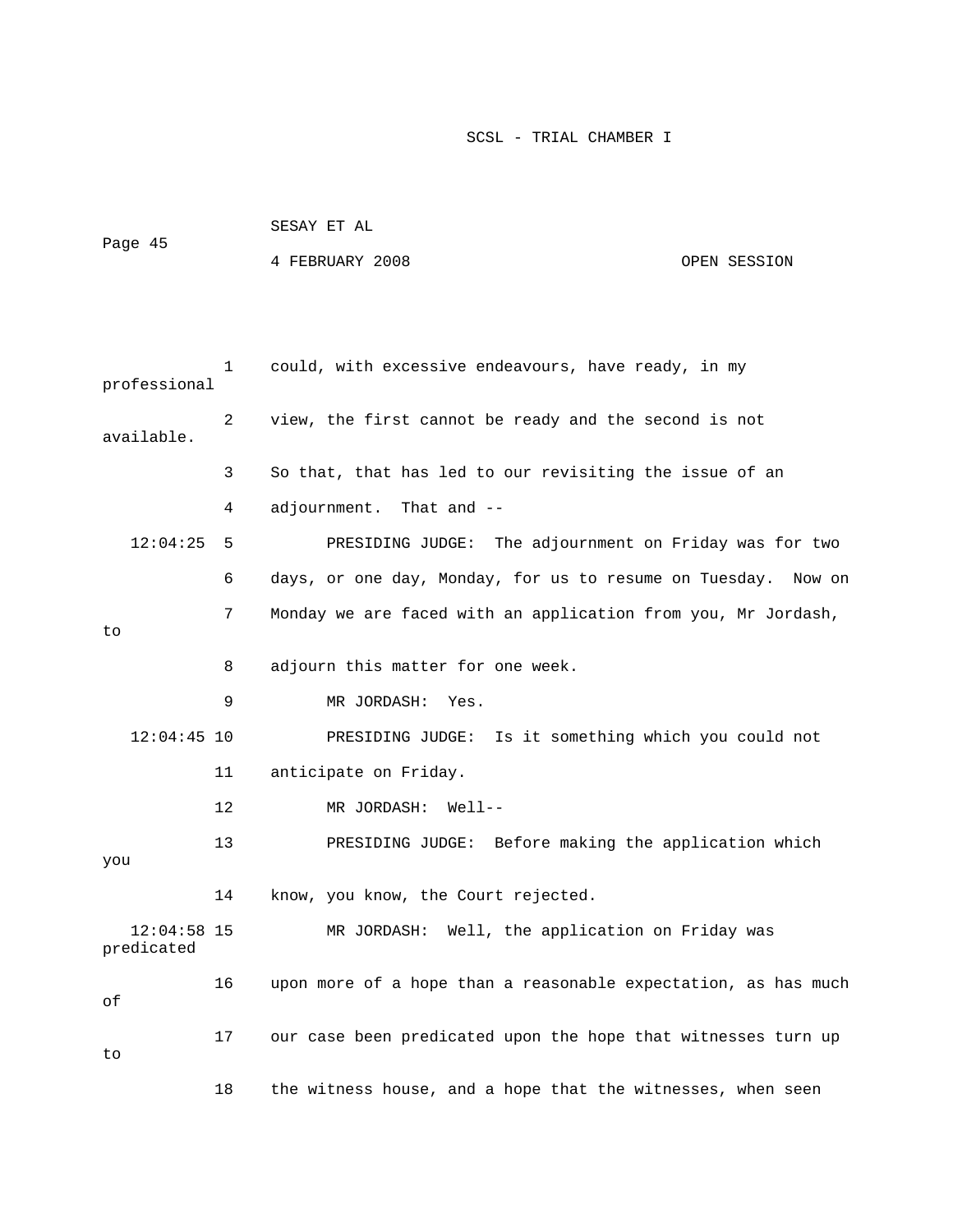| we          |               | 19 | properly and taken through their testimony, will be witnesses  |
|-------------|---------------|----|----------------------------------------------------------------|
|             | $12:05:31$ 20 |    | wish to call. And so in many ways I ought to have applied on   |
|             |               | 21 | Friday for four or five days adjournment but I was hoping, as  |
|             | avoid         | 22 | I've hoped, and we've hoped throughout the Defence case, to    |
| one         |               | 23 | any adjournment whatsoever. So the application was a limited   |
| the         |               | 24 | in the hope that we could avoid a lengthier one. But, given    |
|             | $12:05:59$ 25 |    | events over the weekend and meetings between myself, Ms XXXXX  |
| $\mathbf I$ |               | 26 | and Mr XXXXXX, and the illness of Mr Kneitel over the weekend, |
|             |               | 27 | should add that to the equation, it's -- we've arrived at the  |
|             |               | 28 | view that it would not be in our profession -- in our client's |
| we          |               | 29 | interest, to ask for anything less than a week. And in fact,   |

|         | SESAY ET AL     |              |
|---------|-----------------|--------------|
| Page 46 |                 |              |
|         | 4 FEBRUARY 2008 | OPEN SESSION |

 1 considered at length whether to ask for two weeks, and it may 2 well be if Your Honours grant the adjournment, that we may 3 come back to this Court and ask for another week. 4 Your Honours will see from Paragraph 9 that there are, 12:06:55 5 there is an expectation that 46 witnesses will arrive in the still next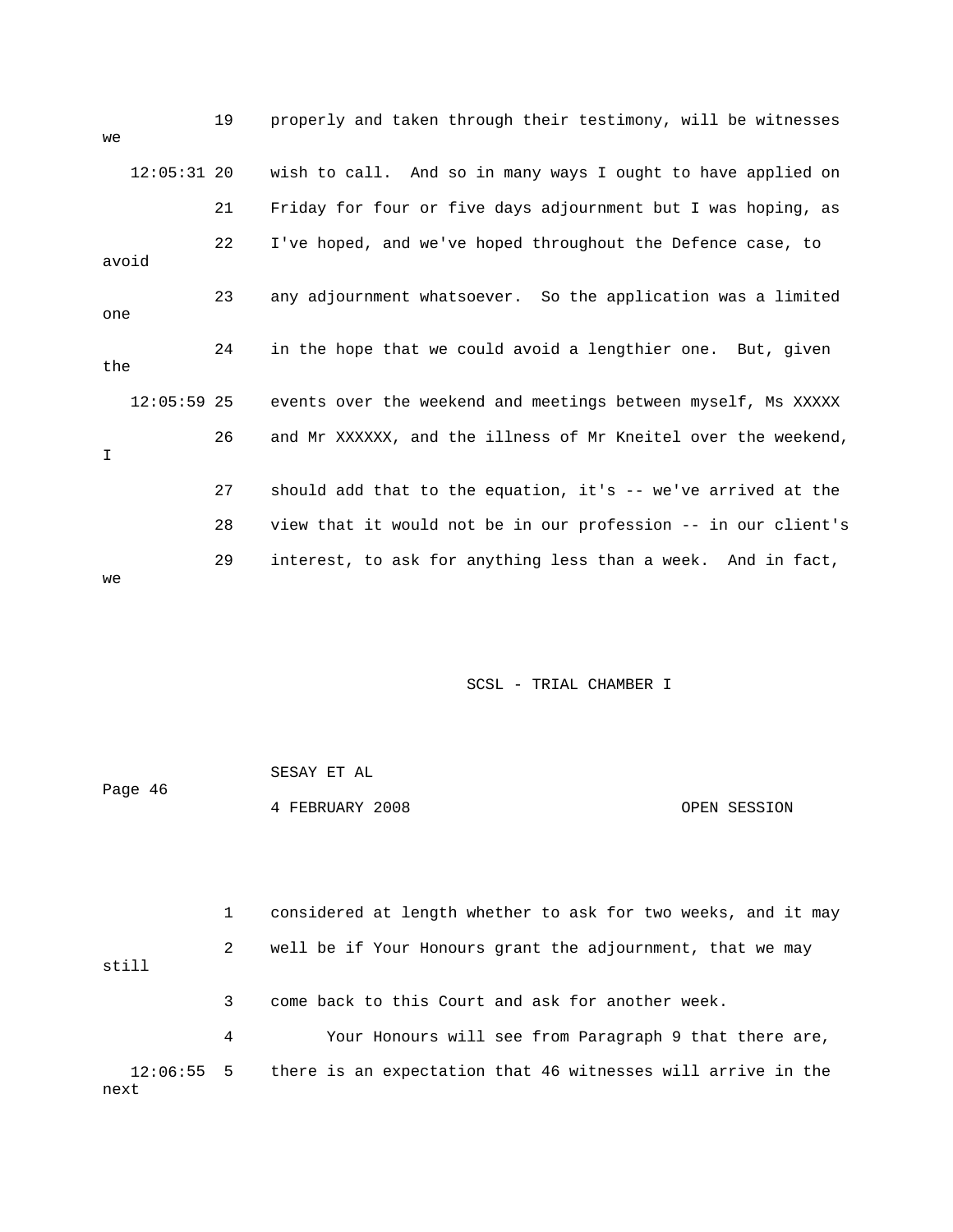|                       | 6  | few days to the next two weeks. And as I've noted on several  |
|-----------------------|----|---------------------------------------------------------------|
|                       | 7  | occasions, we have only two lawyers who can interview the     |
|                       | 8  | witnesses with the requisite knowledge of the case. And with  |
| people                | 9  | myself in Court, and with the best will in the world, two     |
| $12:07:27$ 10<br>20   |    | to interview 46 witnesses to select a possible 15 or so, with |
|                       | 11 | or 25 to be cut to be the basis of a 92, Rule 92 application, |
|                       | 12 | it's not possible. It's just not possible. And we are as      |
|                       | 13 | concerned about delay as anyone else because --               |
|                       | 14 | It's you who say that your client, you<br>PRESIDING JUDGE:    |
| $12:07:59$ 15<br>long |    | keep saying it, your client has been in detention for a very  |
|                       | 16 | time.                                                         |
|                       | 17 | MR JORDASH:<br>Yes.                                           |
| time                  | 18 | PRESIDING JUDGE: He's been there for an unduly long           |
|                       | 19 | and this is what it plays up to.                              |
| $12:08:12$ 20<br>οf   |    | MR JORDASH: Yes. We are sadly placed into a position          |
|                       | 21 | having to chose between expedition and fairness. And this     |
| view,                 | 22 | situation we foreshadowed in April 2005, and I came to the    |
|                       | 23 | myself and Ms XXXXXX came to the view, at that stage.<br>You  |
| want                  | 24 | cannot interview 300 witnesses to select the witnesses you    |
| $12:08:36$ 25         |    | to call with only three lawyers.                              |
|                       | 26 | PRESIDING JUDGE: Why do you need to interview 300             |
| witnesses             | 27 | witnesses? 300 witnesses for what case, really?<br>300        |
|                       | 28 | for what case? The case where the Prosecution has called how  |
|                       | 29 | many witnesses, you're interviewing 300.                      |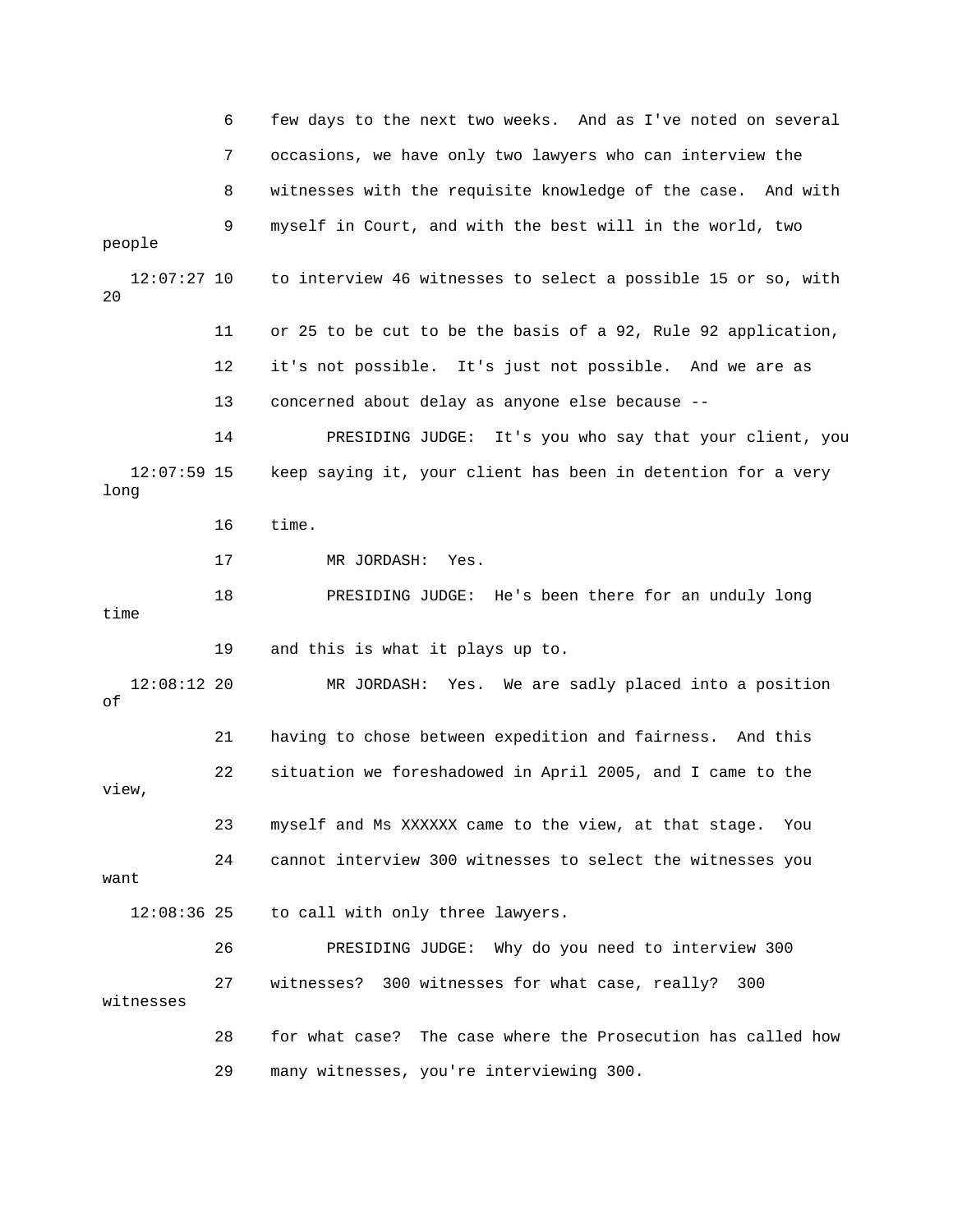|                          |    | سم ⊥ت یماندن                                                   |              |  |
|--------------------------|----|----------------------------------------------------------------|--------------|--|
| Page 47                  |    | 4 FEBRUARY 2008                                                | OPEN SESSION |  |
|                          |    |                                                                |              |  |
|                          | 1  | MR JORDASH: Yes.                                               |              |  |
| an                       | 2  | PRESIDING JUDGE: Envisaging interviewing 300. That's           |              |  |
|                          | 3  | excessive burden that you place on yourself. It's a very       |              |  |
| I.                       | 4  | excessive burden. I must say, if that has been your approach,  |              |  |
| 12:09:03                 | 5  | would say that the burden you've assumed is excessive.         |              |  |
|                          | 6  | Well, if 300 witnesses give evidence on the<br>MR JORDASH:     |              |  |
|                          | 7  | face of their preliminary statements which is exculpatory, we  |              |  |
| the                      | 8  | have an absolute duty to interview each witness to find out    |              |  |
|                          | 9  | substance and detail of that testimony. We do not have the     |              |  |
| $12:09:23$ 10<br>dealing |    | option of simply ignoring a proportion of them, and not        |              |  |
| оf                       | 11 | with them. In the same way the Prosecution had a witness list  |              |  |
|                          | 12 | in excess of 300, they too, would have interviewed, I'm        |              |  |
| wanted                   | 13 | presuming, each and every witness to chose the ones they       |              |  |
|                          | 14 | to put before the Court to put their case against the accused. |              |  |
| $12:09:49$ 15            |    | We're asking for nothing more than what facilities were        |              |  |
|                          | 16 | provided to the Prosecution. And I would not be doing my       |              |  |
|                          | 17 | professional duty to my client if I were to simply ignore 200  |              |  |

SESAY ET AL

of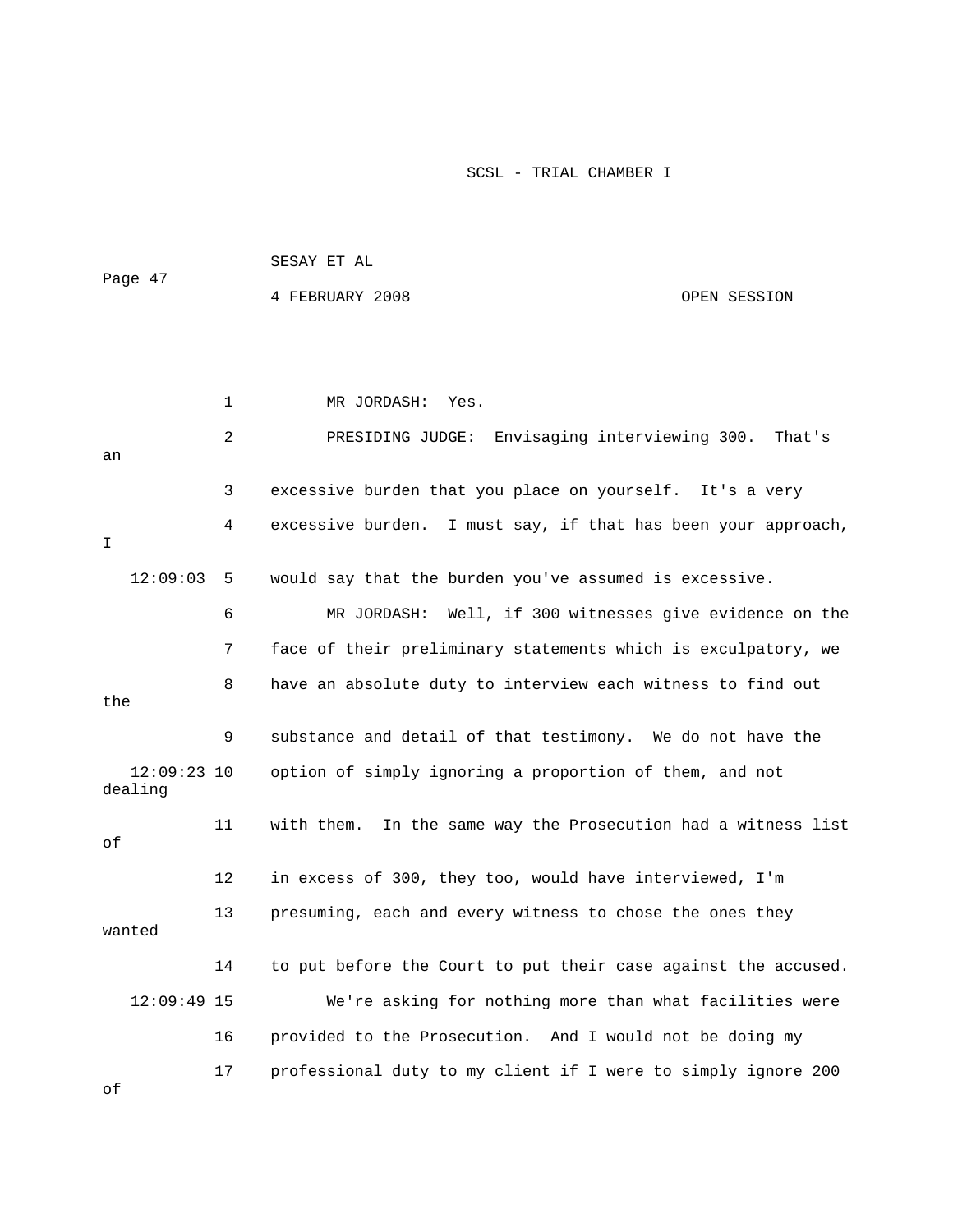| step                 | 18 | them. And we have sought to avoid this situation at every     |
|----------------------|----|---------------------------------------------------------------|
| and                  | 19 | of the way. And the arguments have been advanced since 2005,  |
| $12:10:19$ 20<br>are |    | yet we have never received a response to how it is two people |
| is                   | 21 | to interview this large number of witnesses while one person  |
| that                 | 22 | in Court. And in my respectful submission, it comes down to   |
|                      | 23 | simple fact: Ignoring the plethora of other tasks which arise |
|                      | 24 | day-in, day-out: It comes down to that.                       |
| $12:10:54$ 25        |    | I've been in Court alone, practically alone, since the        |
|                      | 26 | beginning of the Defence case. And I look around me every so  |
|                      | 27 | often and see two people on each of the co-accused's cases    |
| three                | 28 | sitting there. And I look around and I see two, sometimes     |
|                      | 29 | on the Prosecution side. And yet the one team which has the   |

 SESAY ET AL 4 FEBRUARY 2008 OPEN SESSION Page 48

 1 burden of the work at the moment has one. In my respectful 2 submission the merits of this situation -- 3 BRESIDING JUDGE: The Prosecution has two or three. 4 [Indiscernible] the three accused persons as well. 12:11:38 5 MR JORDASH: And one case being presented.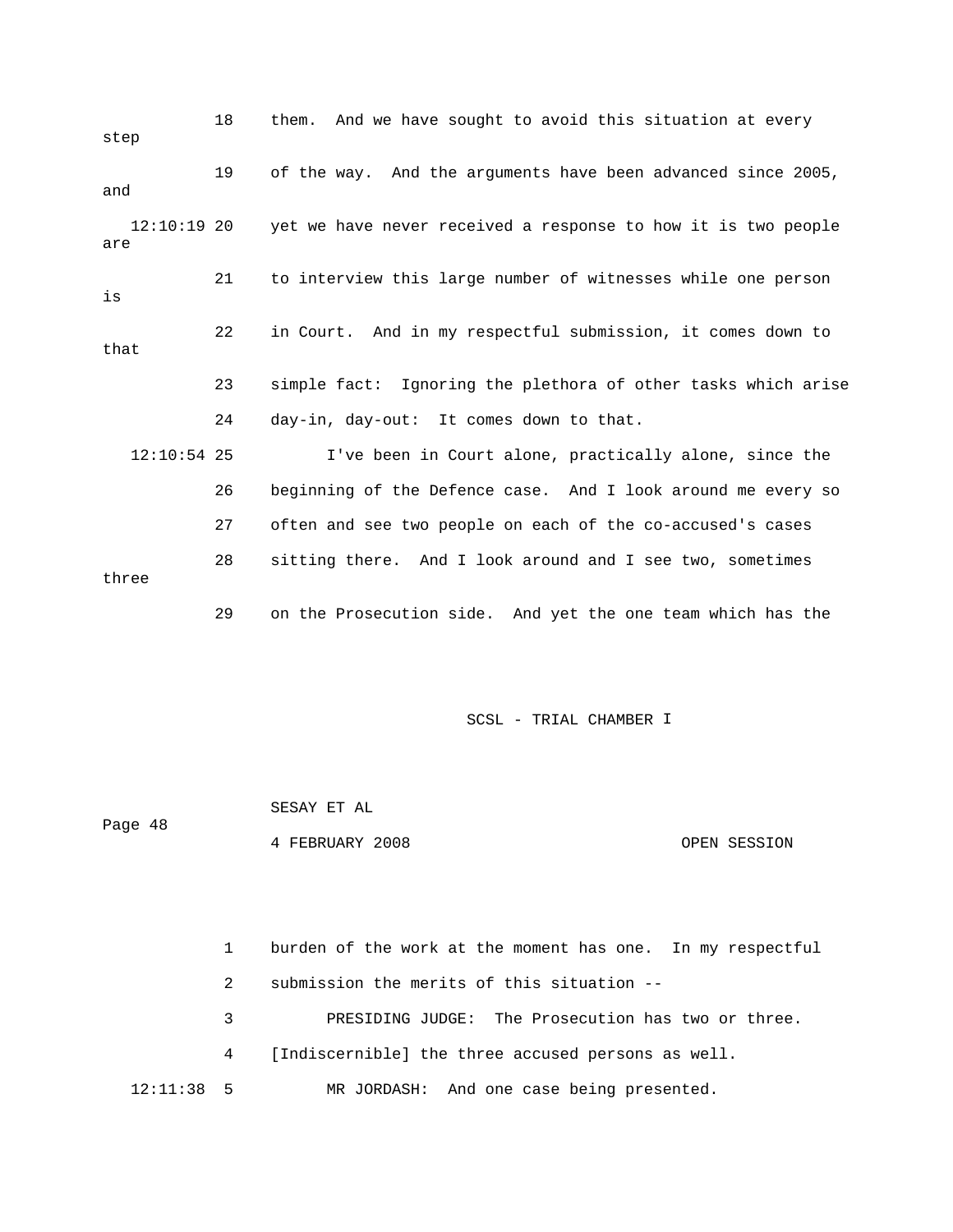6 PRESIDING JUDGE: Being presented but which has a nexus, 8 MR JORDASH: Well, at the end of the day the Prosecution 9 have four lawyers who rotate in and out of Court. 13 as Your Honours can see from the motion -- 14 PRESIDING JUDGE: I've seen two of, two of you, you and 17 PRESIDING JUDGE: I know that it's lawyers, you know, 18 are mentioned there, but your team, what's the picture of your 19 team? 21 PRESIDING JUDGE: Because you have been introducing 22 legal assistants, and so on and so forth. MR JORDASH: Well, the legal assistants are interns, and 24 unqualified lawyers. And there are now three of them working direct 27 personal friend of mine who has taken an unreasonable rate of 28 remuneration at the last minute to and come and help with the 29 92bis witnesses, but goes without saying he does not know the 7 you know, with the other cases. 12:11:51 10 PRESIDING JUDGE: How many do you have, including your 11 legal assistants? 12 MR JORDASH: Well, including the legal assistants, we have, Ms 12:12:05 15 XXXXX. 16 MR JORDASH: Well, lawyers who are- who 12:13:02 20 MR JORDASH: The picture of the team is - people, 23 MR on 12:13:02 25 a specific task analysing 10,000 DDR documents, and during 26 examination, taking a note for me. There is one lawyer who is a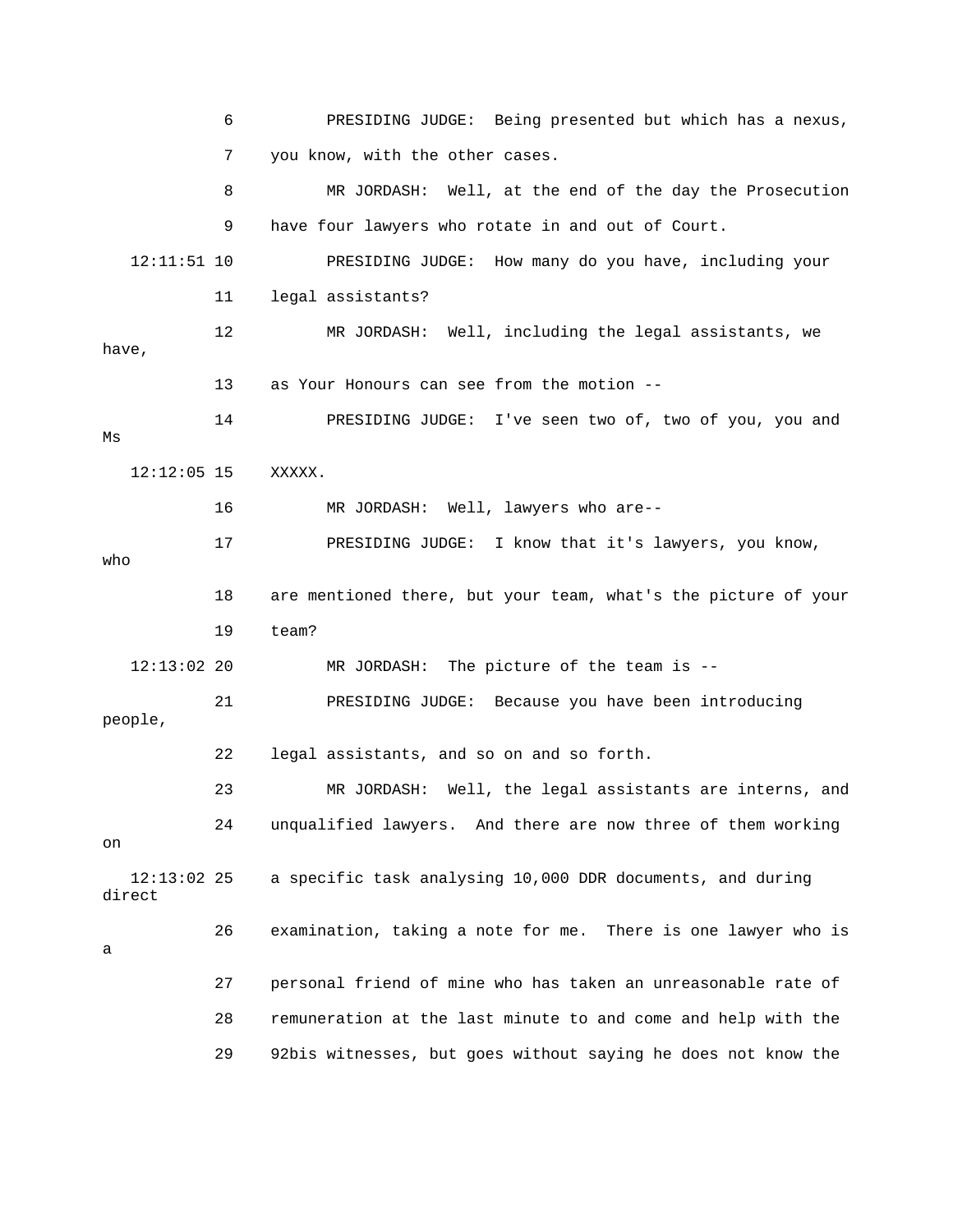|                               |              | SESAY ET AL                                                |              |  |  |
|-------------------------------|--------------|------------------------------------------------------------|--------------|--|--|
| Page 49                       |              | 4 FEBRUARY 2008                                            | OPEN SESSION |  |  |
|                               |              |                                                            |              |  |  |
|                               |              |                                                            |              |  |  |
| present                       | $\mathbf{1}$ | case so cannot fulfill the full role of a lawyer at this   |              |  |  |
| down                          | 2            | time. And so that is the complement of the team.           | It comes     |  |  |
|                               | 3            | to three lawyers cognizant of the case, who --             |              |  |  |
| who                           | 4            | JUDGE BOUTET: But you introduced one a few weeks ago       |              |  |  |
| $12:13:20$ 5<br>recollection, |              | was new to your team. It was not an intern from my         |              |  |  |
|                               | 6            | but I may be wrong.                                        |              |  |  |
|                               | 7            | MR JORDASH: Well, legal assistant/intern, unqualified      |              |  |  |
| we're                         | 8            | lawyers perhaps is the best way to describe the assistance |              |  |  |
|                               | 9            | getting --                                                 |              |  |  |
| $12:13:38$ 10                 |              | PRESIDING JUDGE: But lawyers all the same.                 |              |  |  |
|                               | 11           | MR JORDASH: Well unqualified lawyers also.                 |              |  |  |
|                               | 12           | PRESIDING JUDGE: In what sense?                            |              |  |  |
|                               | 13           | MR JORDASH:<br>They are not qualified lawyers.             |              |  |  |
| or                            | 14           | PRESIDING JUDGE: They have not been admitted to the Bar    |              |  |  |
| $12:13:49$ 15                 |              | SO?                                                        |              |  |  |
|                               | 16           | MR JORDASH:<br>Yes.                                        |              |  |  |
| I                             | 17           | But the one you introduced two weeks ago,<br>JUDGE BOUTET: |              |  |  |
|                               | 18           | do not remember his name, he's an unqualified lawyer?      |              |  |  |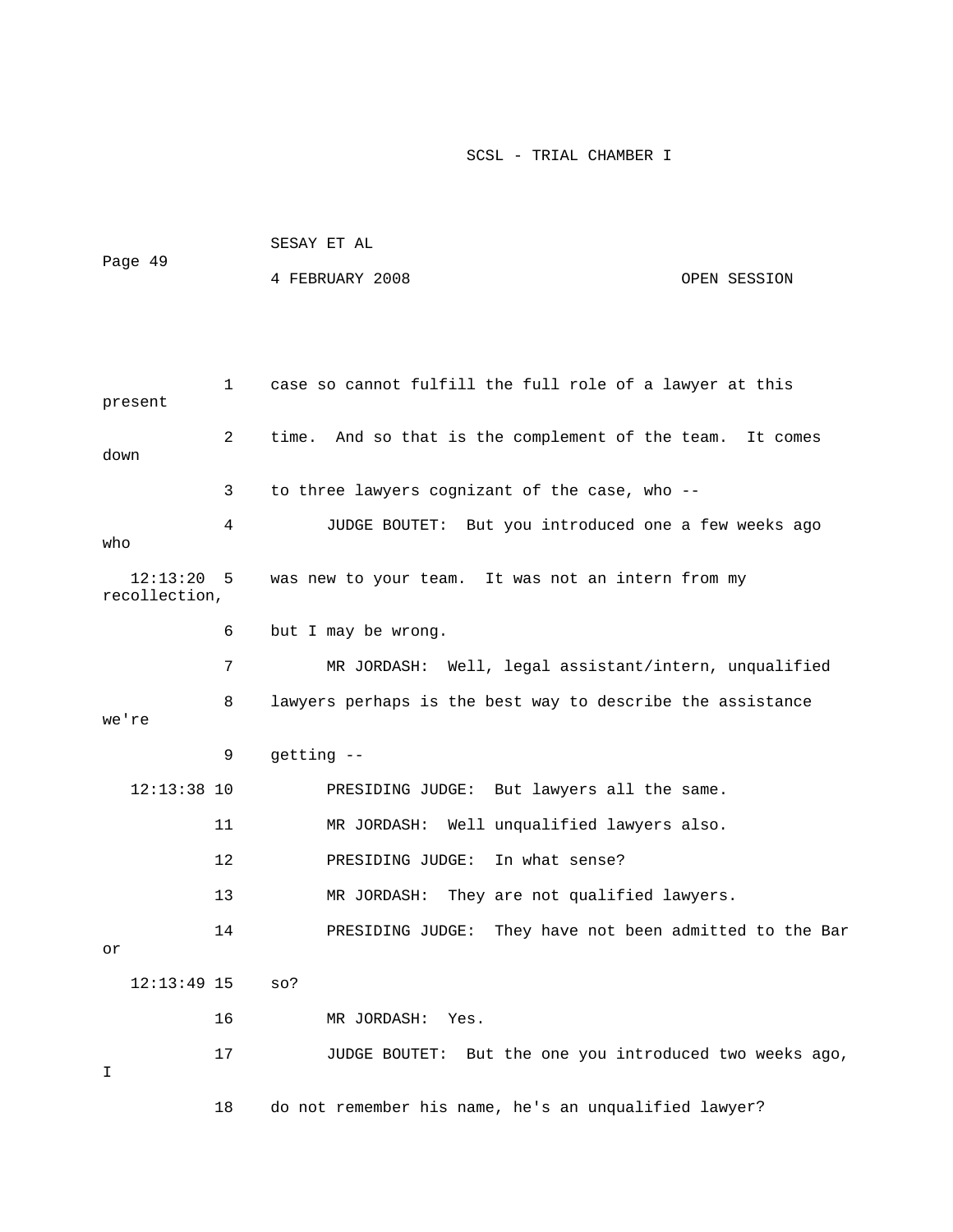|               | 19 | MR JORDASH: Yes. But this is the problem with the              |  |  |  |
|---------------|----|----------------------------------------------------------------|--|--|--|
| $12:13:59$ 20 |    | funding. If peanuts are provided, what we can hire are         |  |  |  |
|               | 21 | unqualified lawyers. But of course we can also rely upon the   |  |  |  |
| lucky,        | 22 | generosity of our friends to come to Sierra Leone if we're     |  |  |  |
| obtain        | 23 | and agree to work for peanuts. But what we cannot do is        |  |  |  |
|               | 24 | qualified lawyers at reasonable rate who will give up their    |  |  |  |
| $12:14:28$ 25 |    | domestic practice for a period to come and assist.             |  |  |  |
|               | 26 | If I may say so, whether I'm right or wrong about any of       |  |  |  |
|               | 27 | this, we have placed these arguments in front of the Registry; |  |  |  |
|               | 28 | we've placed these arguments in front of the Trial Chamber in  |  |  |  |
| merits        | 29 | September of 2006. We cannot have done more to obtain the      |  |  |  |

| Page 50 | SESAY ET AL     |              |
|---------|-----------------|--------------|
|         | 4 FEBRUARY 2008 | OPEN SESSION |

|              | $\mathbf{1}$ | of what I'm saying, to be looked at fairly and squarely. |
|--------------|--------------|----------------------------------------------------------|
|              | 2            | PRESIDING JUDGE: But at least there is some progress as  |
|              | 3            | has been an improved remuneration, somehow.              |
|              | 4            | MR JORDASH: Yes, to place--                              |
| $12:15:09$ 5 |              | PRESIDING JUDGE: Wasn't there an improved remuneration?  |
|              | 6            | MR JORDASH: To place --                                  |
| having       | 7            | PRESIDING JUDGE: So it's not a question of nothing       |
|              |              |                                                          |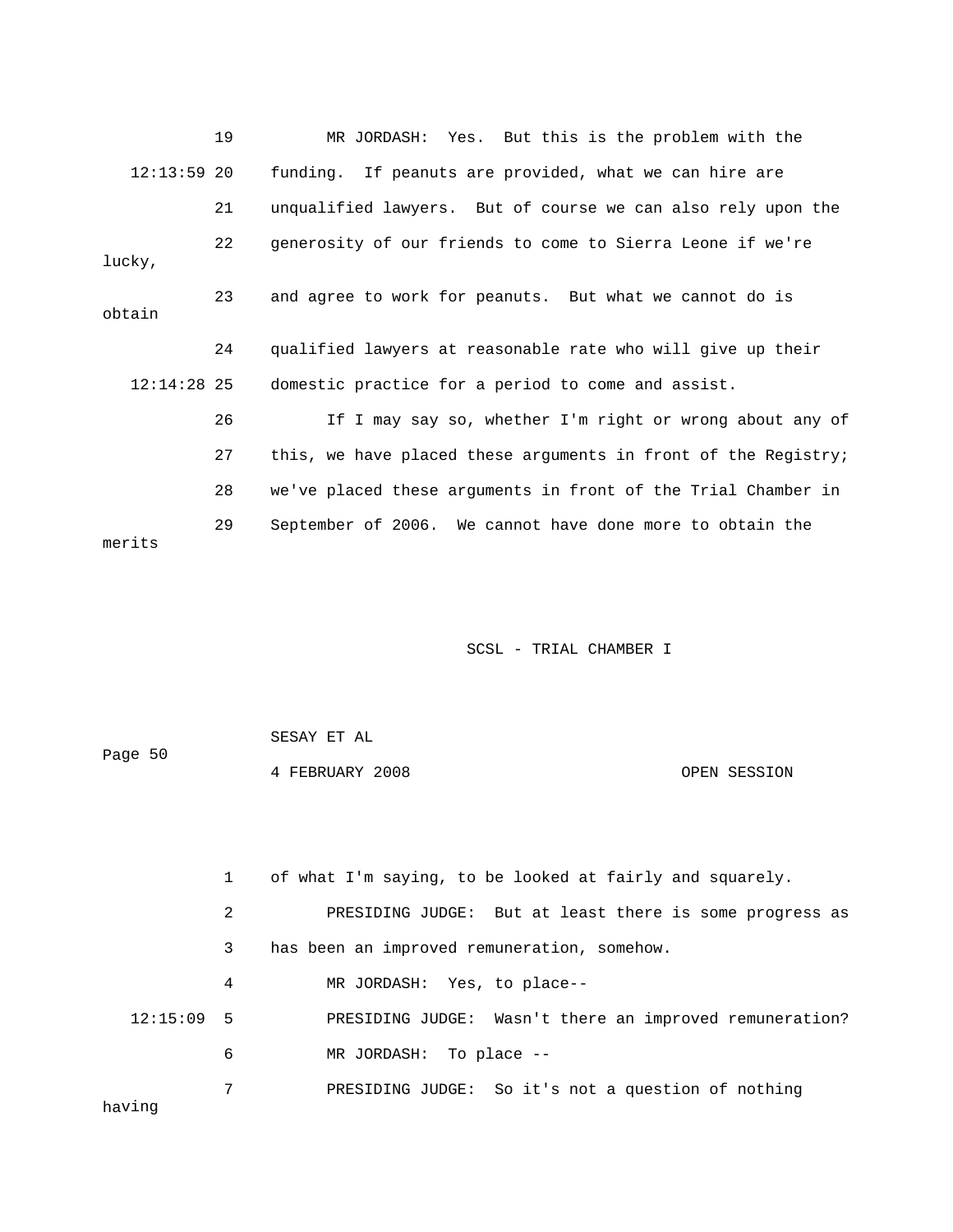8 been done since 2006, as you put it.

 9 MR JORDASH: Well nothing has been done. 12:15:18 10 PRESIDING JUDGE: At least we know, you know, from the 11 records that we have examined that there has been an improved 12 remuneration. 13 MR JORDASH: No, no. Improved from-- 14 PRESIDING JUDGE: Improved in a sense, you know. 12:15:26 15 MR JORDASH: In a sense. 16 PRESIDING JUDGE: Yes. 17 MR JORDASH: That now myself and Ms XXXXXX and Mr XXXXX XX teams, 12:15:39 20 but there has been no consideration of our application for 21 additional help. And in my respectful submission, the very 22 that we could hope for is that somebody would consider the 23 of our application which run into close to a hundred pages of 24 argument. And we have time and time again said this is going 12:16:09 25 happen. We've done everything we can by working ridiculous 26 to avoid it. And we cannot, we haven't been able to avoid 27 application for an adjournment today. And so, if Your Honours 18 can be paid at the same rate as the rest of the teams. So yes, 19 we are grateful to be paid at the same rate as the other least merits to hours this 28 look at the request we make at paragraph 29, we ask for one week 29 suspension of the proceedings, we ask for an immediate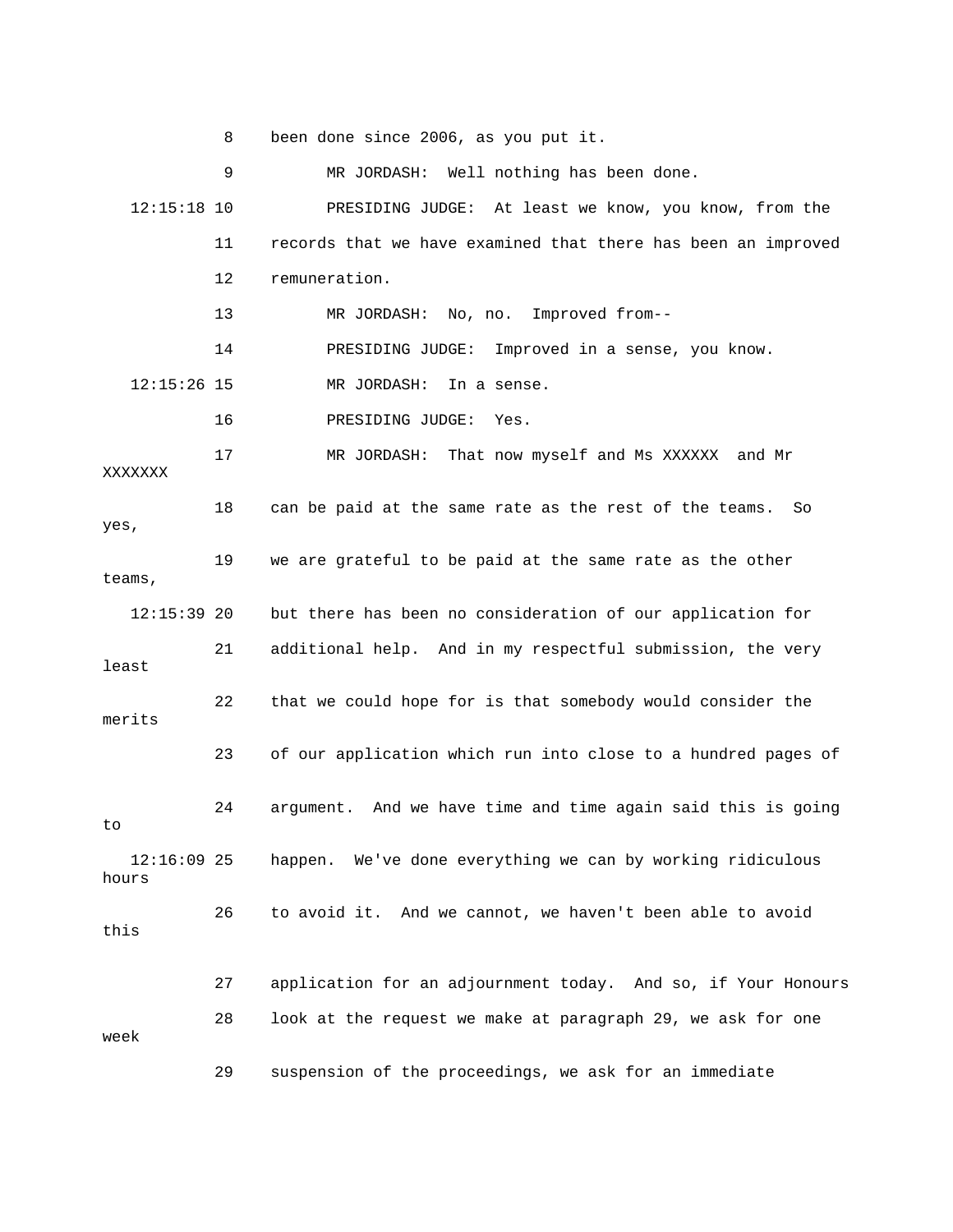SESAY ET AL 4 FEBRUARY 2008 OPEN SESSION Page 51

|                            | 1              | consideration of the motion for additional funding so that the |
|----------------------------|----------------|----------------------------------------------------------------|
|                            | $\overline{a}$ | lawyer who's kindly agreed to come and help out where he can   |
|                            | 3              | receives proper remuneration consistent with what every other  |
|                            | 4              | professional lawyer gets at this Court and finally the proper  |
| 12:17:03                   | 5              | consideration of any further application for an adjournment to |
| at                         | 6              | ensure effective representation. And I would add this, that    |
| Our                        | 7              | one point our application was simply for additional funds.     |
| on                         | 8              | application was in 2005, 2006 to have a lawyer come in to get  |
| Defence                    | 9              | top of the details of the case and help us out during the      |
| $12:17:26$ 10<br>obviously |                | Our application now has gone beyond that because<br>case.      |
|                            | 11             | that time has passed. The lawyer who's come to help us now if  |
|                            | 12             | now has come in halfway through the case so the remedy we seek |
| way                        | 13             | now has been extended to adjournment because that is the only  |
|                            | 14             | the existing team with the full knowledge of the case can cope |
| $12:17:57$ 15<br>can       |                | with the workload. The additional lawyer whose come to help    |
|                            | 16             | assist and will mean that we do not have to apply for the same |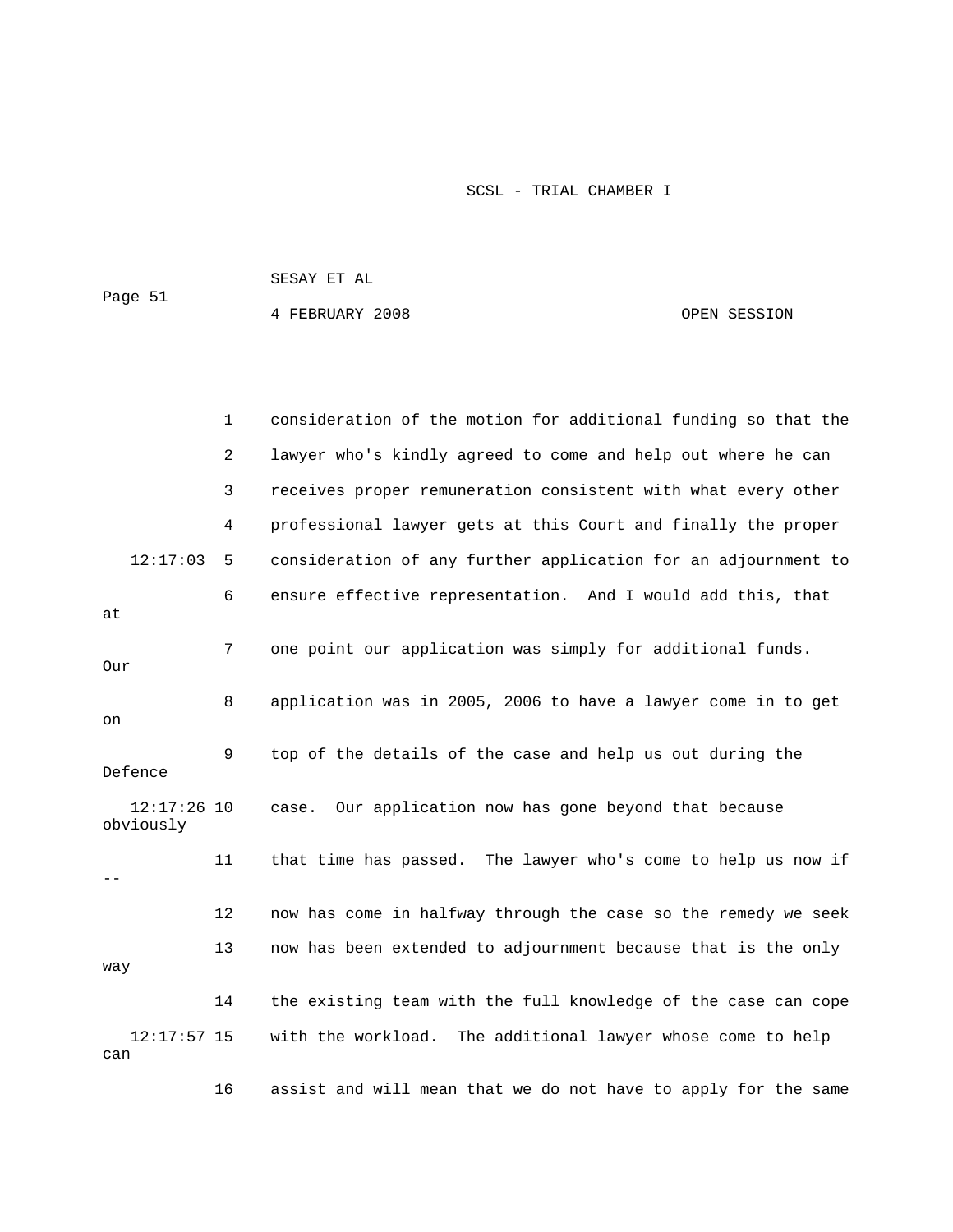17 adjournments we would have had to apply but for his generosity 18 but nevertheless those are the remedies we now unfortunately 19 to seek. 22 time to look through it. Because I notice it was just served 23 you now. 24 MR HARDAWAY: Would ask to briefly have time to look at SIDING JUDGE: Learned counsel, I think we'll be 26 PRE 27 standing down this matter, you know, to enable the Prosecution 28 provide a response to Mr Jordash's application before the have 12:18:20 20 PRESIDING JUDGE: Thank you. Prosecution, I mean, I don't 21 know have you looked through that document or do you want some on it 12:18:36 25 Your Honour since it was just served upon us. to Chamber 29 would come out with its position on this application. So we are

SCSL - TRIAL CHAMBER I

|         | SESAY ET AL     |              |
|---------|-----------------|--------------|
| Page 52 |                 |              |
|         | 4 FEBRUARY 2008 | OPEN SESSION |

 1 standing down the matter and we will resume at 2.30 during which 2 time we expect the Prosecution to have -- to state its position 3 on this and thereafter we would indicate to the parties how we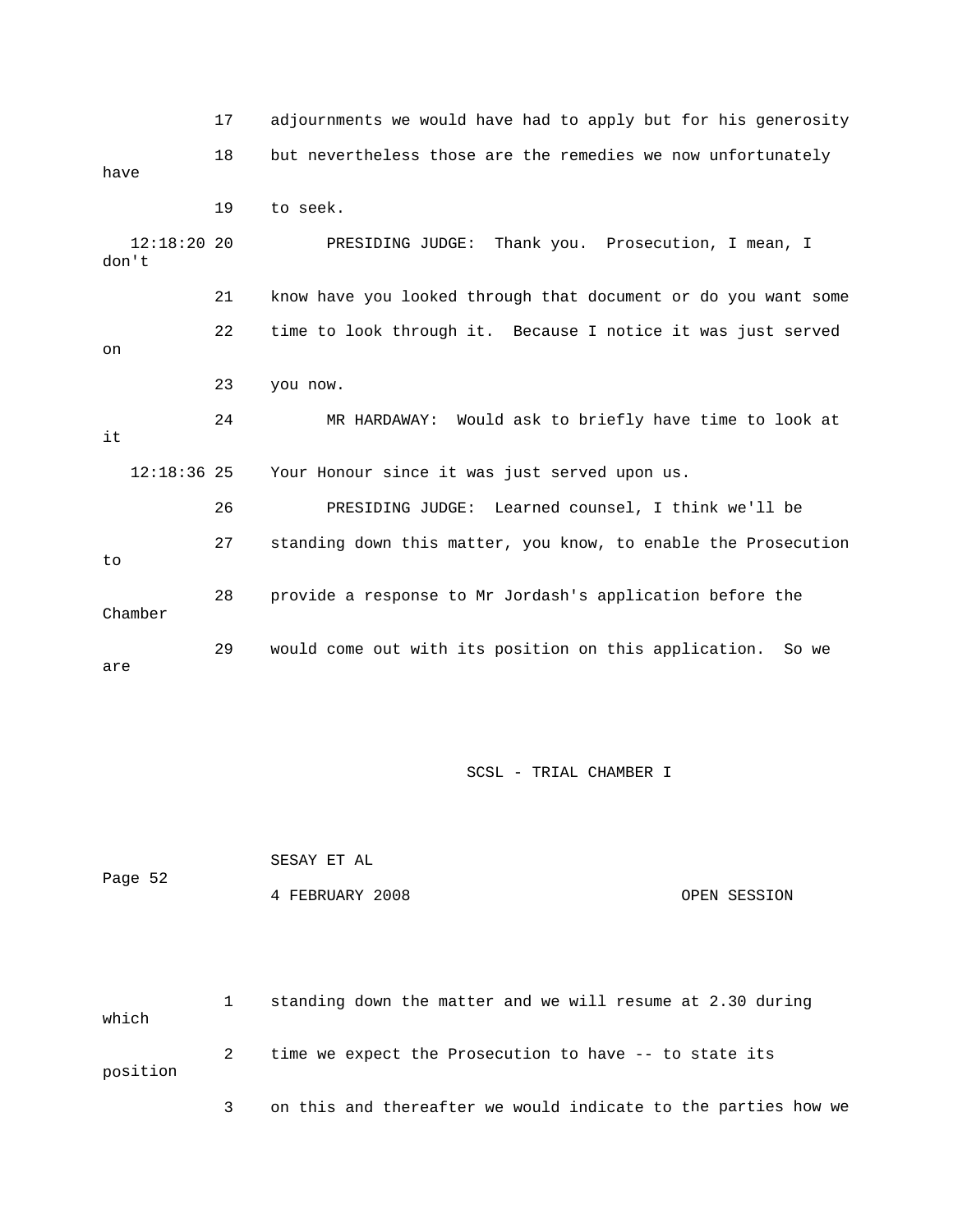4 intend to proceed. With this said we would go now for the 12:21:36 5 recess, for the lunch recess and resume the session at 2.30. 6 The Chamber will rise, please. 7 [Luncheon recess taken at 12.22 p.m.] 8 [RUF4FEB08B - DG] 9 [Upon resuming at 3.20 p.m.] PRESIDING JUDGE: Good afternoon, learned counsel. We are 11 sorry we are starting a bit late. We have been in Chambers and Prosecution 15:30:09 15 we should have called on you to provide a written response 16 coupled with -- coupled by a reply like he did but, if you 17 we are disposed to hearing you on what your position is on 18 application, Mr Hardaway. Prosecution does oppose the Defence request for an 21 The major basis for that opposition is the fact that the 22 Prosecution's case closed on 2 August 2006. We are now in 23 February of 2008. It's been approximately 18 months since the 24 close of the Prosecution's case for the Defence in -- for the 15:30:59 25 Defence for the first accused in order to get their witnesses 26 together. 27 There are also a couple of points from the written motion  $15:29:41$  10 12 we have been discussing issues relating to the proceedings before 13 we thought we should start. We did adjourn for the 14 to provide a reply to Mr Jordash's written motion. Ordinarily, may, this 19 MR HARDAWAY: Yes, Your Honour. For the record, the 15:30:36 20 adjournment. 2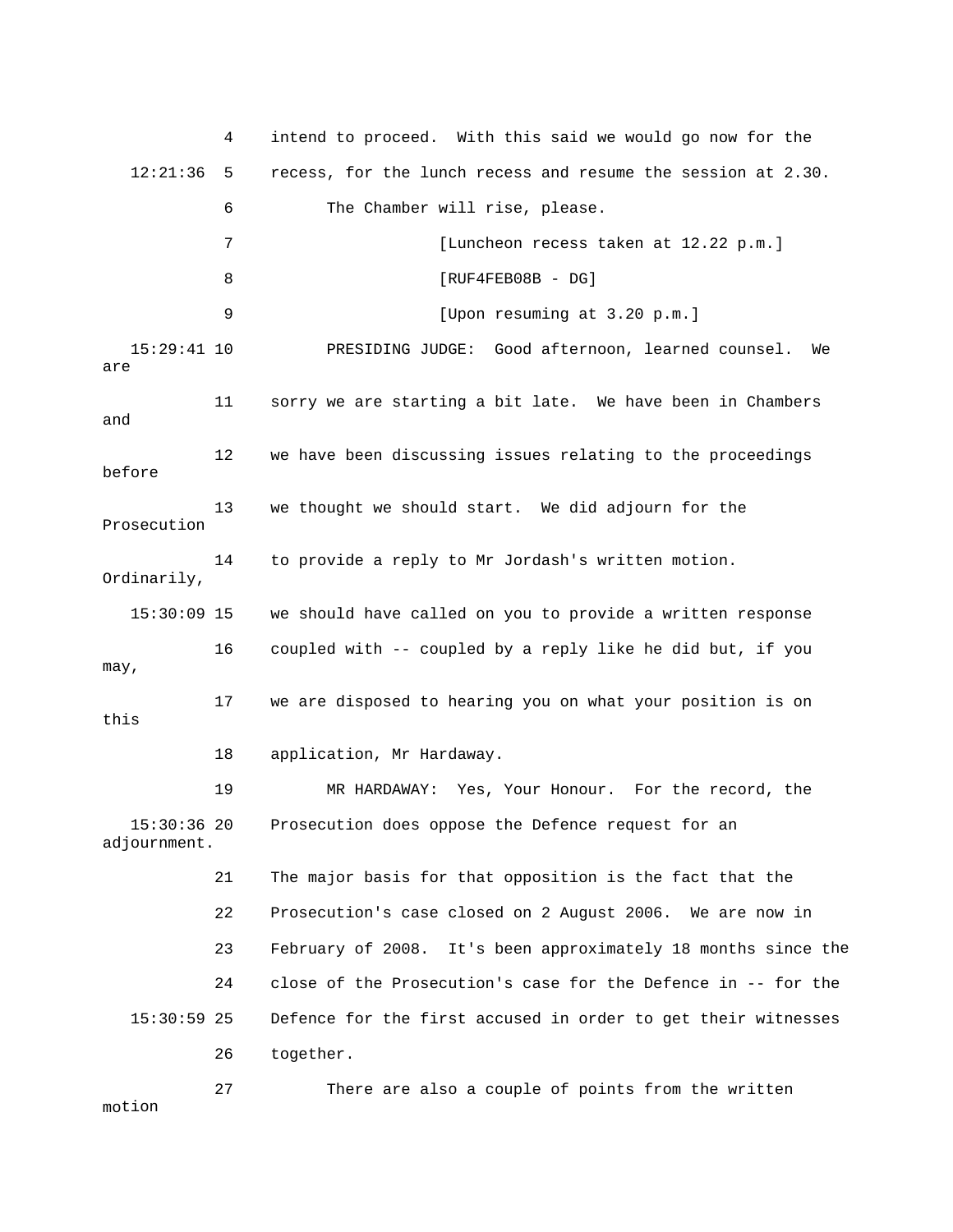28 that I would like to respond to specifically as it relates to 29 paragraph 22 of the first accused brief, where it m entions that

|         | SESAY ET AL     |              |
|---------|-----------------|--------------|
| Page 53 |                 |              |
|         | 4 FEBRUARY 2008 | OPEN SESSION |

|                        | $\mathbf{1}$ | during the Prosecution case, the Prosecution had up to seven                                            |  |  |
|------------------------|--------------|---------------------------------------------------------------------------------------------------------|--|--|
|                        | 2            | lawyers to lead a similar number of witnesses. It should be<br>pointed out that it was not exclusive -- |  |  |
|                        | 3            |                                                                                                         |  |  |
|                        | 4            | PRESIDING JUDGE: At paragraph what?                                                                     |  |  |
| 15:31:35<br>inequality | 5            | MR HARDAWAY: 22, Your Honour. Dealing with the                                                          |  |  |
|                        | 6            | between the parties.                                                                                    |  |  |
|                        | 7            | PRESIDING JUDGE: Yes.                                                                                   |  |  |
|                        | 8            | MR HARDAWAY: During the Prosecution case, every lawyer                                                  |  |  |
| also                   | 9            | involved with the RUF case, all but one of those lawyers was                                            |  |  |
| that                   |              | 15:31:54 10 working on the AFRC case at that time, so it is not the fact                                |  |  |
| And                    | 11           | you had seven lawyers dedicated exclusively to the RUF case.                                            |  |  |
|                        | 12           | also, the following sentence which states: The Prosecution                                              |  |  |
| examining              | 13           | currently has four full-time lawyers engaged in cross-                                                  |  |  |
|                        | 14           | the Sesay Defence witnesses, that is also inaccurate.<br>We have                                        |  |  |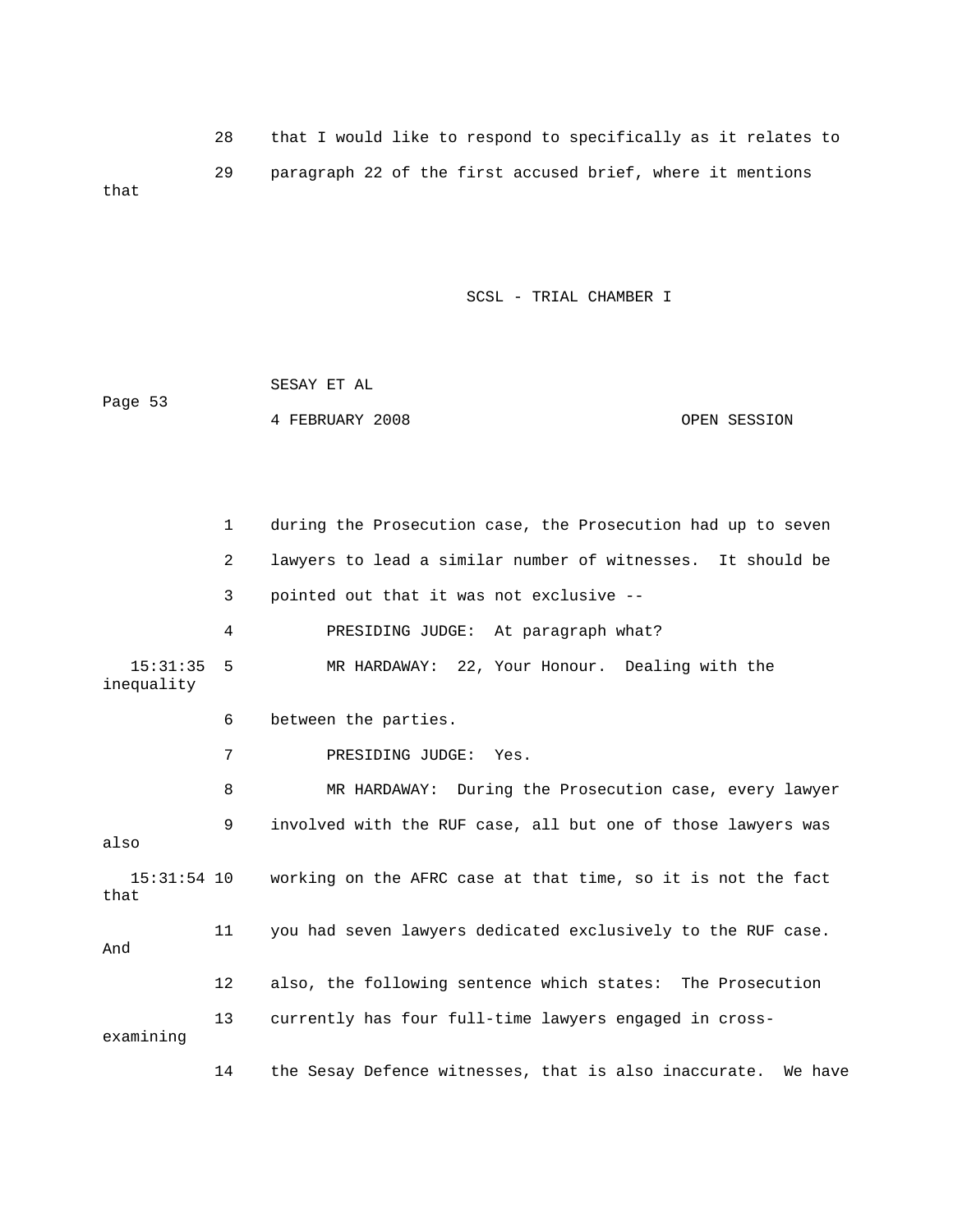15:32:17 15 full-time lawyers, that part is accurate. However, two lawyers 16 are also assigned and required to do work on other trials brought 17 before the Special Court. So again, it is not an exclusivity 21 Also, Your Honour, I need to point out, when it's stated 22 about unavailability of witnesses, the Prosecution was 23 I believe last week asking if DIS-103 could be called to 24 Now, DIS-103 was not on any call order and thus, pursuant to weeks 26 notice to see who's coming in the call order. 27 To be fair, the Defence asked if we would waive that two 29 we would have no objection to the witness coming forward to 18 issue. It is the fact that with our resources they are being 19 allocated not just to the RUF but also to other matters in other 15:32:38 20 cases before the Court. approached testify. the 15:33:06 25 Court Rules, we would have -- we are entitled to about two 28 week requirement. Our response was that, in order to save time, give

### SCSL - TRIAL CHAMBER I

| Page 54 | SESAY ET AL     |              |
|---------|-----------------|--------------|
|         | 4 FEBRUARY 2008 | OPEN SESSION |

1 his evidence in chief, but that we would need to defer his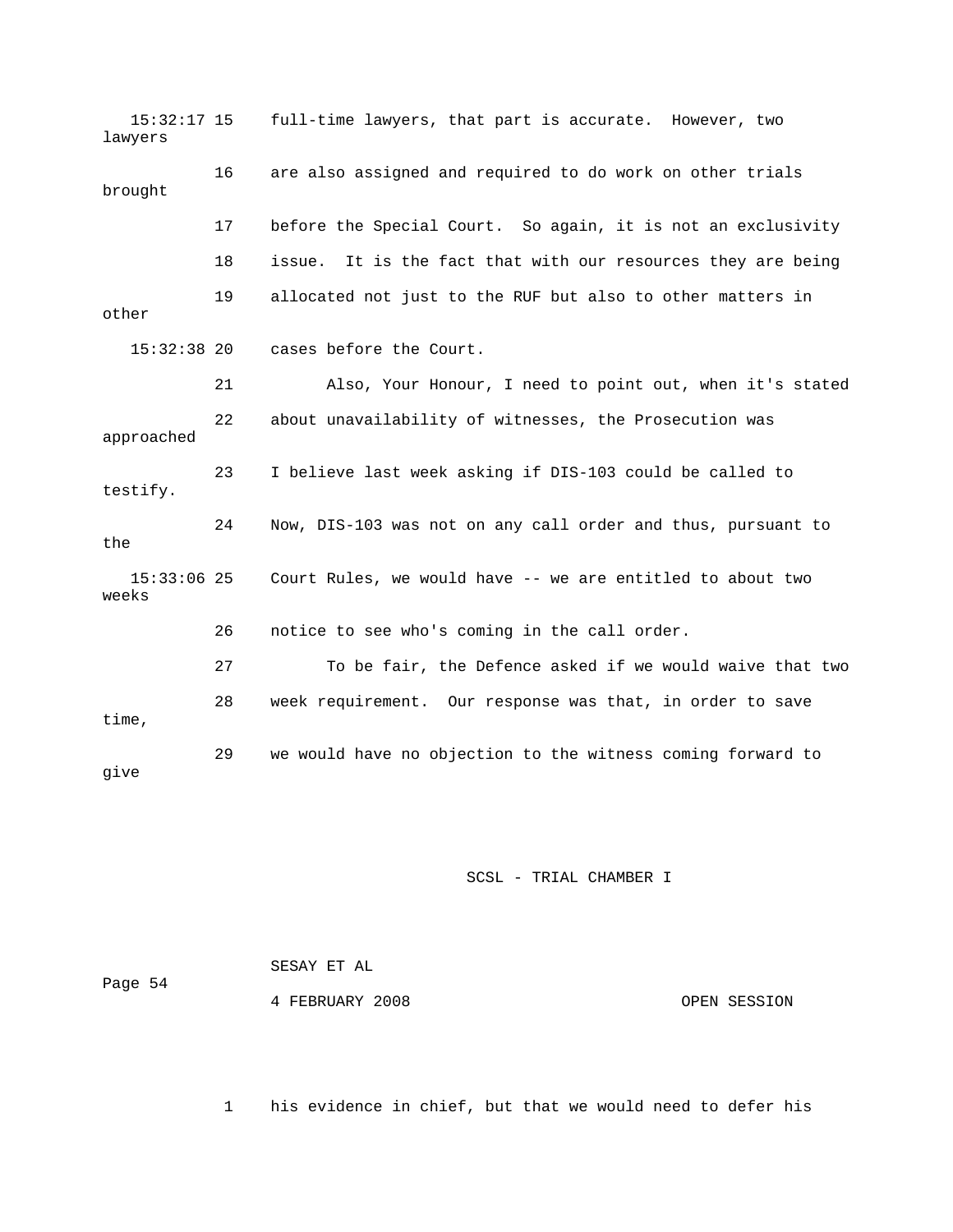2 cross-examination, at least from the point of the Prosecution. 3 That offer was rejected by the Defence. 4 Furthermore, Your Honour, as it relates to the witnesses, 15:33:46 5 apparently I don't know if they are -- maybe counsel can help 6 with this -- how many witnesses are currently in the witness 7 house and how long have they been there. The fact that they are 8 not ready -- I understand the Defence's reasons but it is our been 15:34:05 10 witnesses in the witness house some for a significant period 11 time, and why these witnesses cannot be brought forth the 13 Again, the Prosecution would stand to be corrected if 16 the Prosecution's case to get their Defence witnesses in . order 17 Those are the submissions of the Prosecution. reply 19 to that please? 24 interview until we knew what we had to interview them about. 9 understanding, and we stand to be corrected, that there have of 12 Prosecution doesn't know. we're 14 in error on that point. But the fundamental reason why we oppose 15:34:22 15 is the fact that the Defence has had 18 months since the close of 18 PRESIDING JUDGE: Thank you. Mr Jordash, you have a 15:34:41 20 MR JORDASH: Well, in relation to the issue of 21 Prosecution's case closing on 2 August, clearly, until the Rule 22 98 had been argued, there was no point disturbing witnesses from 23 their respective homes and bringing them into Freetown to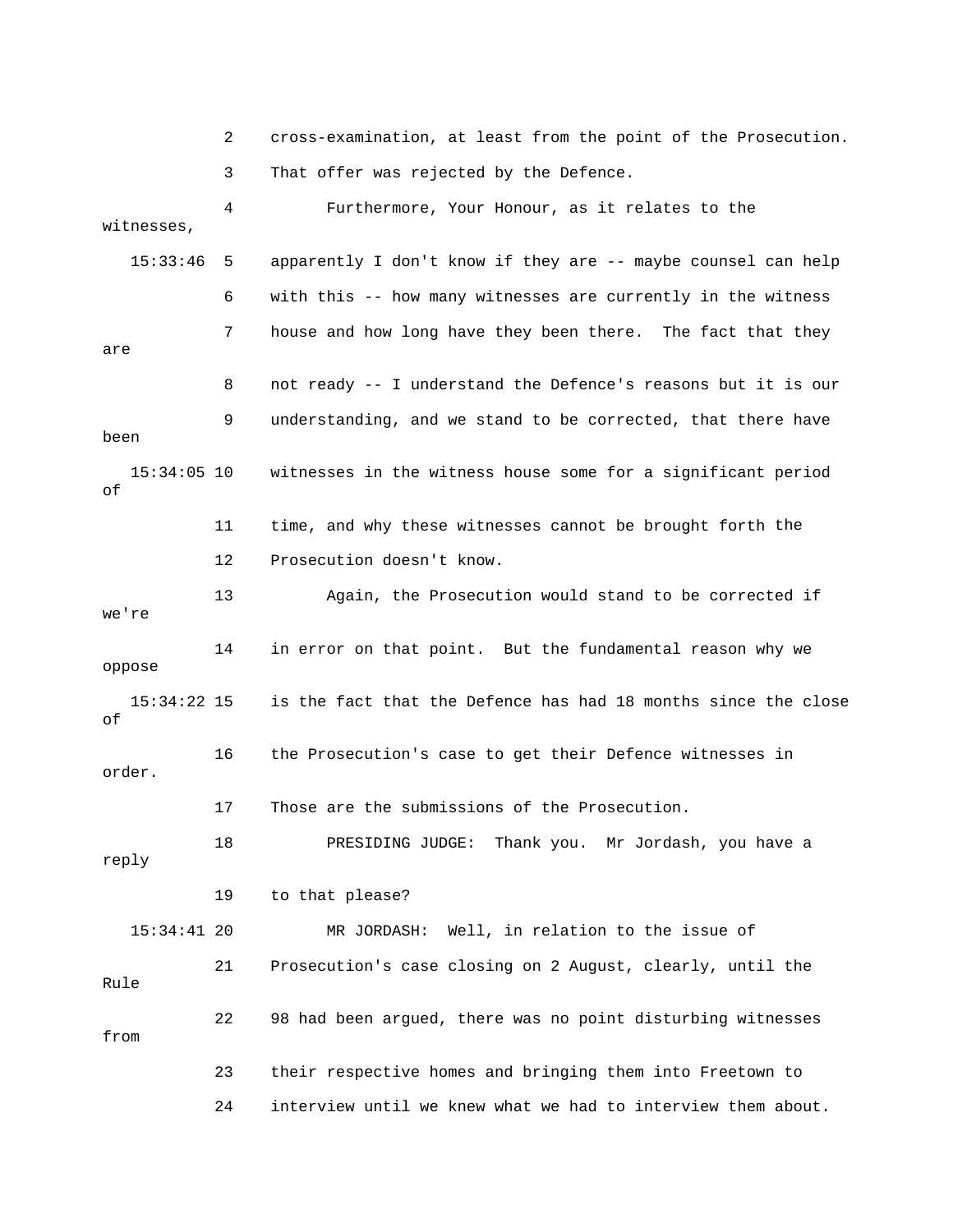15:35:11 25 I -- 26 PRESIDING JUDGE: The Prosecution's case closed on 2 27 August -- 28 MR JORDASH: Yes. 29 PRESIDING JUDGE: 2000 and --

SCSL - TRIAL CHAMBER I

 SESAY ET AL OPEN SESSION Page 55 4 FEBRUARY

1 MR HARDAWAY: Six, Your Honour. 2 PRESIDING JUDGE: 2006. Yes. And when did we issue our 3 Rule 98 decision? Do you have an idea? 4 MR JORDASH: I'm just trying to recall. I think it must 15:35:37 5 have been around October because I remember we attended here 6 September or thereabouts to argue. So, in October, I think 7 decision came out. During that time there was approximately a 8 month or so then for work to be done on the case before the 9 Christmas period when it is almost impossible to have witnesses 11 could start in January 2007, although I have to say we had in the 15:36:08 10 leave their respective homes to work on the case. And so we people 12 working on the case, including myself, throughout the period from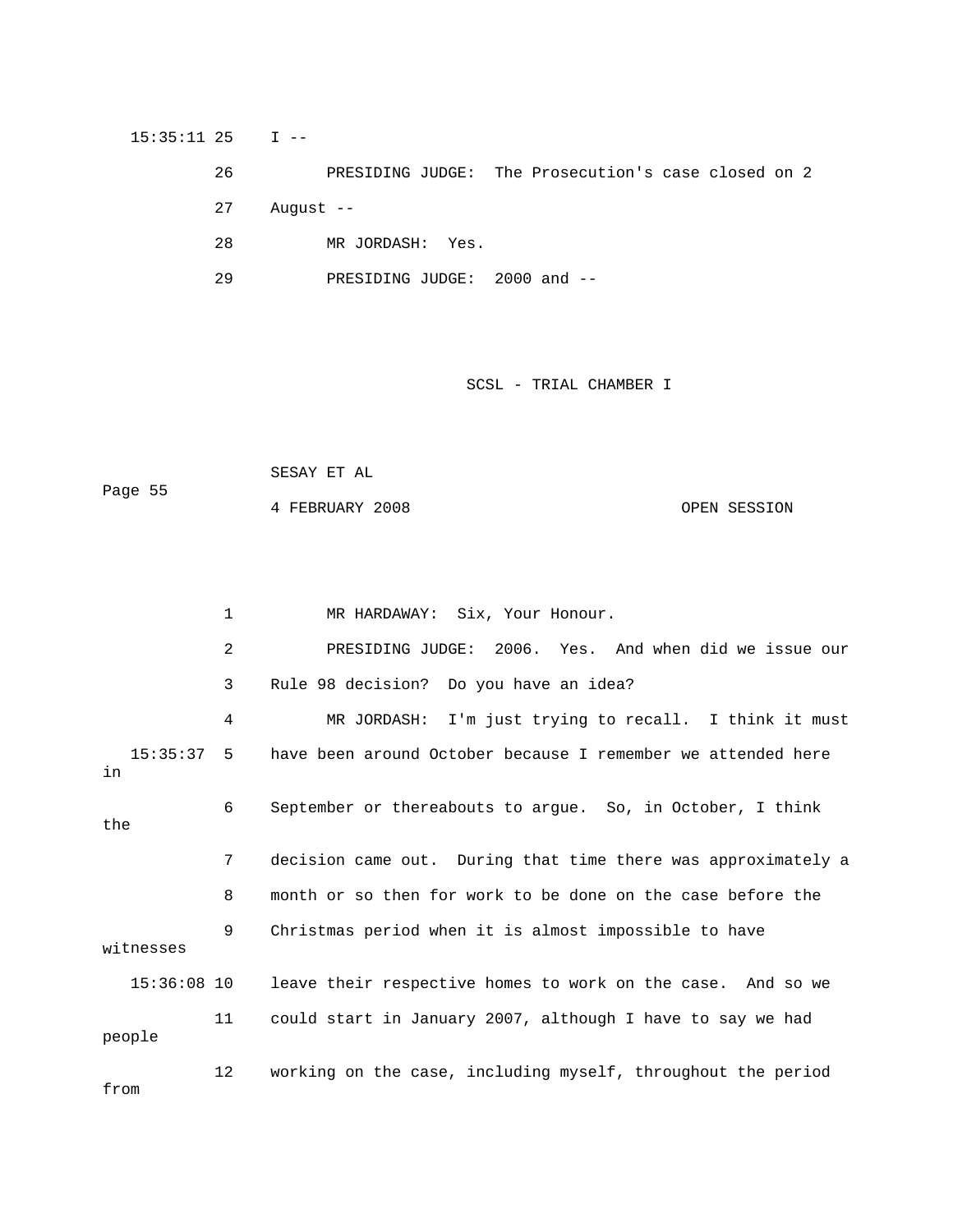13 August until January 2007.

 14 January 2007 we were able to start bringing in witnesses the 16 best will in the world, from January to May, one can interview 17 only so many witnesses. One cannot in that period of time 18 in 300 witnesses to interview, and carry out detailed 19 In addition to that, obtain he detailed instructions the client and prepare the client to give evidence which, 21 was a long and detailed task. So, yes, on the face of it, the 23 were able to start interviewing witnesses afresh in October 24 and began and continued in earnest in January 2007. So February, March, April, April, four months to interview as 26 witnesses as we could and that explains why it was we were 27 to continue thus far. The -- Prosecution in 15:36:45 15 earnest to start the Defence case in May 2007 and so, again, bring interviews. from  $15:37:16$  20 again, 22 Prosecution's case did close on 2 August 2006 and the Defence 2006 January, 15:37:52 many able 28 PRESIDING JUDGE: Mr Jordash, just one question before you 29 continue: In the course of your cross-examination of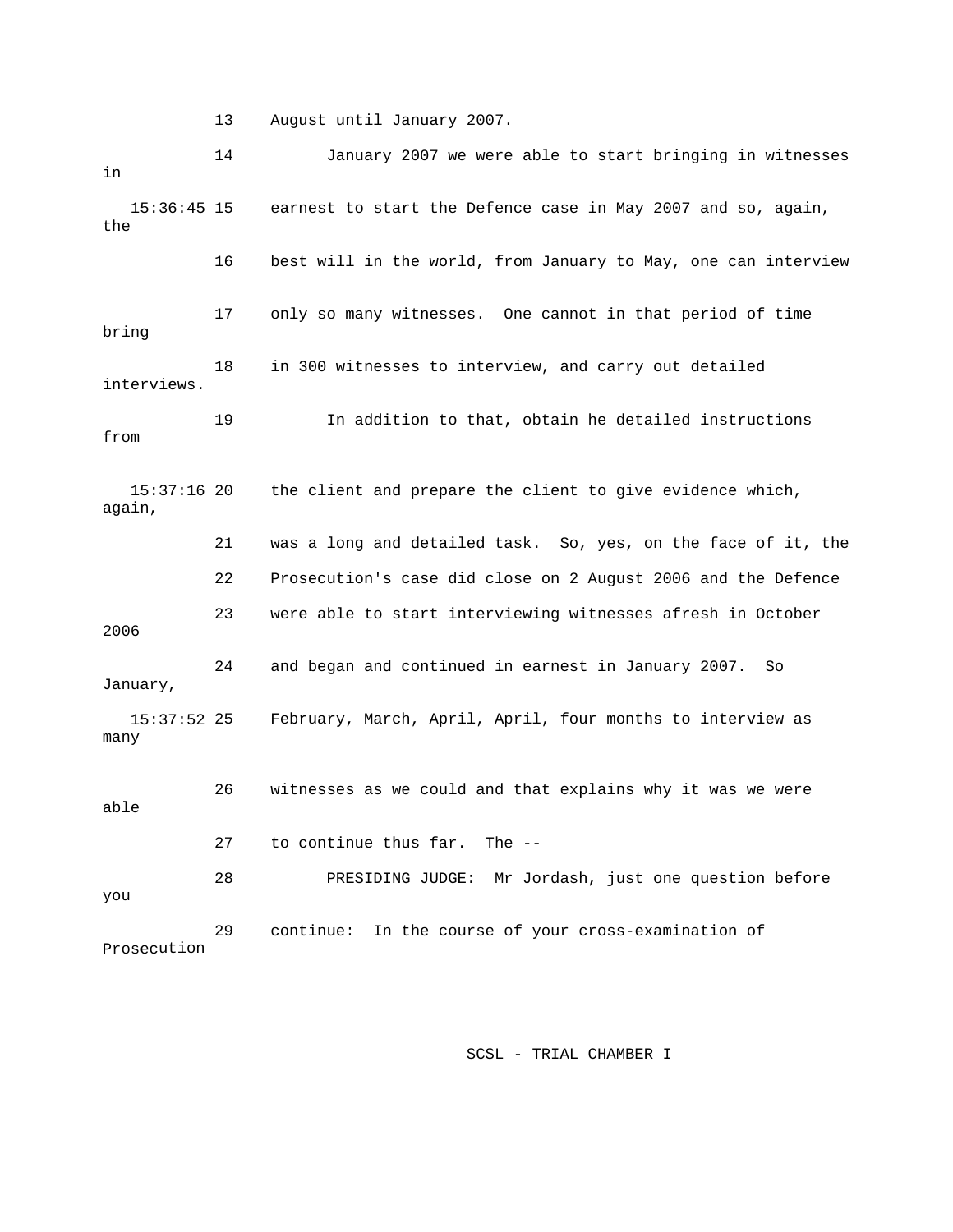|         | SESAY ET AL     |              |
|---------|-----------------|--------------|
| Page 56 |                 |              |
|         | 4 FEBRUARY 2008 | OPEN SESSION |

1 witnesses, I would imagine you must have had cause to interview 2 some of these witnesses who you are now calling for purposes 3 your cross-examination of the Prosecution witnesses. I would 4 imagine that must have been the case. That you must have been testifying, 6 yes. 7 MR JORDASH: Yes. Well, what we had during the Prosecution 15:38:57 10 Prosecution case was progressing were out in the provinces 11 interviewing witnesses, but, of course, only so much can be 12 in the provinces. And by the end of the Prosecution case we 13 our 300 witnesses and preliminary statements taken from each. Those statements ranged from between two to five or six pages, but the real interviewing can only take place in the 16 privacy of the witness house because, for example, insiders, require 18 several days of interview which has to be done in the privacy 19 a safehouse. It cannot be done by lawyers or legal assistants of in 15:38:37 5 contact with a good number of them, of those who were 8 case was a single national investigator and the able assistance 9 of between one and three legal assistants who, when the done had 14 15:39:20 1 such 17 as DIS-1288 [sic] 188 -- let me shortcut that. Insiders of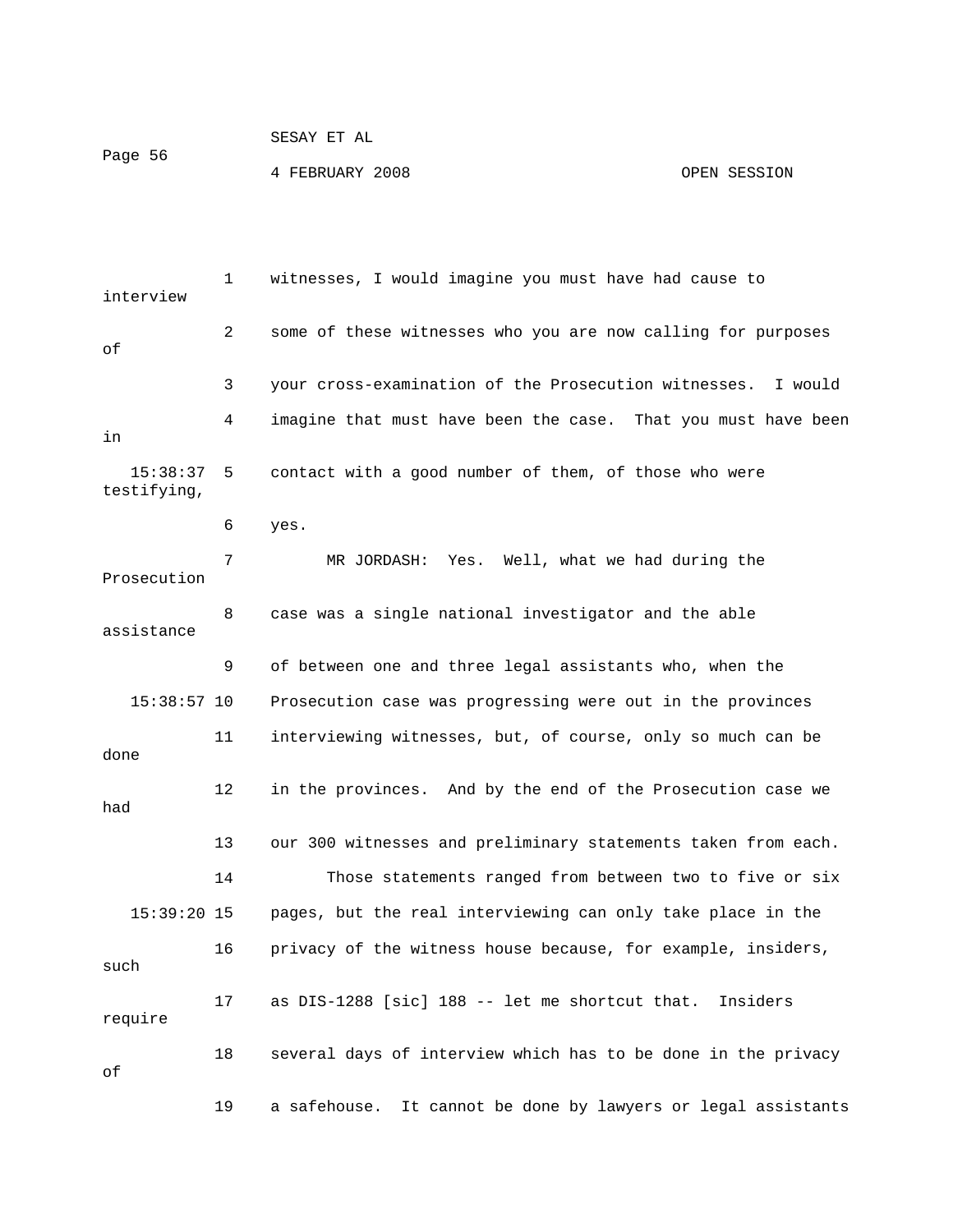15:40:01 20 attending the provinces and occupying civilians' houses, because 24 process cannot be done in full until they are in a safe house. And I would also add this: That these witnesses are brought 26 Freetown either under their own steam or through the assistance 29 assistance of our witness management, and then the full 21 that would necessarily alert everyone in the locality to the fact 22 that the person is a Defence witness. 23 So, practical considerations mean that the interviewing 15:40:25 25 to 27 of the investigator and, again, that imposes a huge restriction 28 on how many can be brought to Freetown. It's only with the

SCSL - TRIAL CHAMBER I

| Page 57 | SESAY ET AL     |              |
|---------|-----------------|--------------|
|         | 4 FEBRUARY 2008 | OPEN SESSION |

1 assistance of WVS, who begin to play a role in bringing in 2 witnesses as soon as the Defence case is imminent, and did not 3 play a role in bringing witnesses in before then. 4 So these are practical difficulties which actually explain 15:41:17 5 why it was we could not interview witnesses properly in the 6 field. And again, we've raised these points on a number of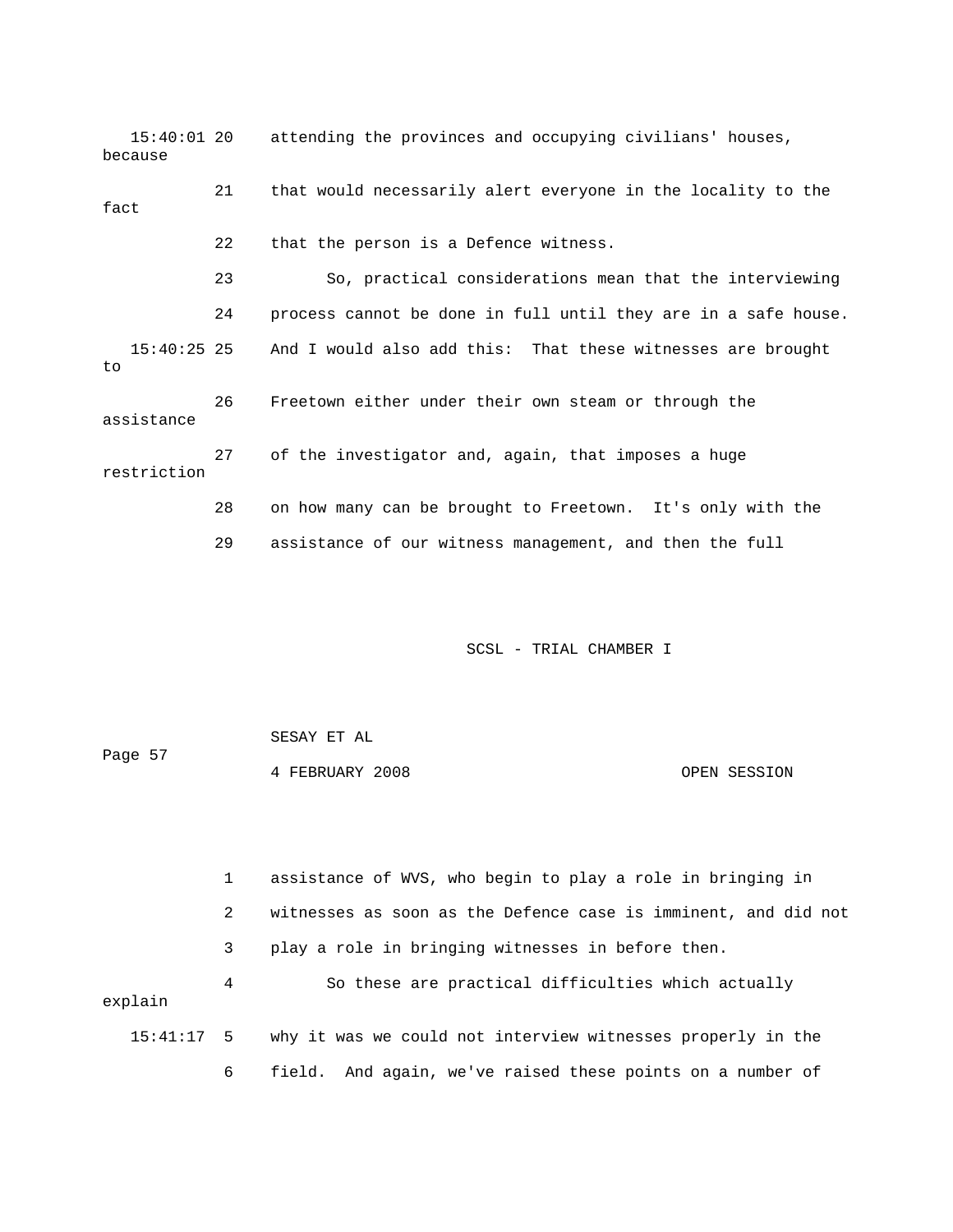7 occasions with the Registry, arguing we cannot find and interview 8 this many witnesses for a case of this size using one national rejected, 11 rejected until the last minute, until the crisis was upon us. 12 Again, the same with the witness management officer, not 13 until the intervention of Your Honours shortly before the 15:42:00 15 So we have struggled through the use of some very able e 16 generous legal assistants who have worked tirelessly in th 15:42:18 20 The Prosecution, if they had a mind, would have to agree 21 that this is the way they've done it. They haven't taken 22 detailed interviews in the provinces, they have done it in the 23 privacy of a safehouse in Freetown, but, the difference being vehicles to be able to bring witnesses into the premises at the drop of 26 hat. We have had to rely upon poda-podas, taxis and the goodwill 27 of witnesses. 29 MR JORDASH: Fortunately, I have managed to avoid it but 9 investigator and, time and time again, we argued for the 15:41:42 10 assistance of an international investigator. Rejected, provided Sesay 14 case began. and 17 provinces trying to find these witnesses and trying to do their 18 very best to interview them to give us a picture of what these 19 witnesses might say. 24 that they've had the luxury of up to ten, four-by-four  $15:42:38$  25 a 28 PRESIDING JUDGE: I'd love to see inside the poda-poda.

my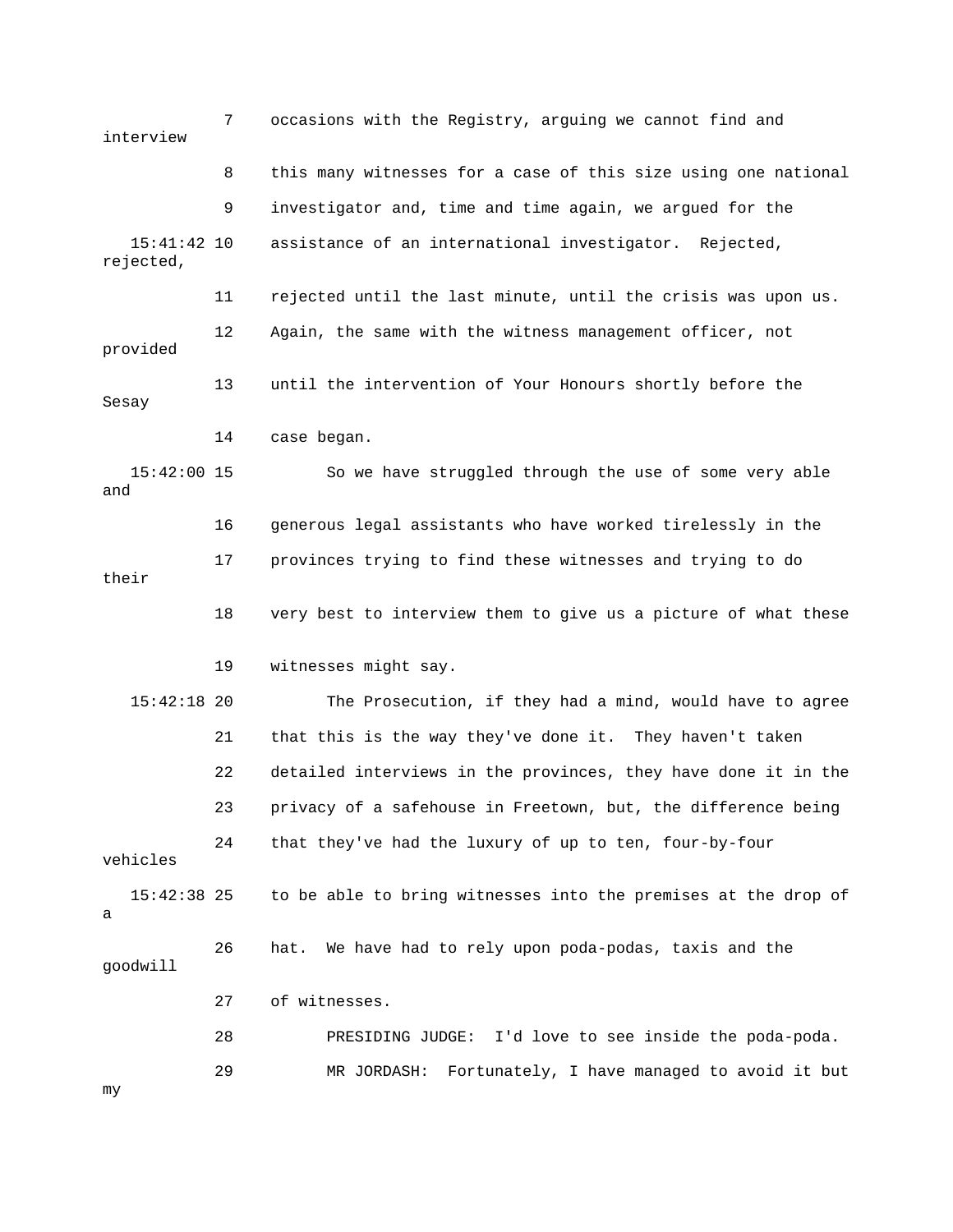| Page 58               |    | SESAY ET AL                                                    |              |
|-----------------------|----|----------------------------------------------------------------|--------------|
|                       |    | 4 FEBRUARY 2008                                                | OPEN SESSION |
|                       |    |                                                                |              |
|                       |    |                                                                |              |
|                       | 1  | legal assistants have enjoyed that experience.                 |              |
| оf                    | 2  | PRESIDING JUDGE: They film you in it and put it on some        |              |
|                       | 3  | the screens in England, so they see a British lawyer in a      |              |
|                       | 4  | poda-poda situation in Freetown. Anyway, yes.                  |              |
| 15:43:15              | 5  | MR JORDASH: So that in a way tells the real story about        |              |
|                       | 6  | how the time has been spent in trying to get the Defence case  |              |
|                       | 7  | ready.                                                         |              |
|                       | 8  | In relation to other points my learned friend made.            | The          |
| one                   | 9  | point they make about the seven lawyers that they had at any   |              |
| $15:43:44$ 10<br>they |    | time working on the Prosecution case; the point remains that   |              |
| witness               | 11 | had seven lawyers who could attend their own particular        |              |
|                       | 12 | and interview those witnesses whilst the proceedings in Court  |              |
| Prosecution           | 13 | continued. Your Honours would have noted during the            |              |
|                       | 14 | case that they had at most around four, often three counsel in |              |
| $15:44:04$ 15         |    | So at any one time they had up to three or four<br>Court.      |              |
| The                   | 16 | prosecuting counsel interviewing witnesses outside of Court.   |              |
| did                   | 17 | issue isn't whether they were working full-time, the issue is  |              |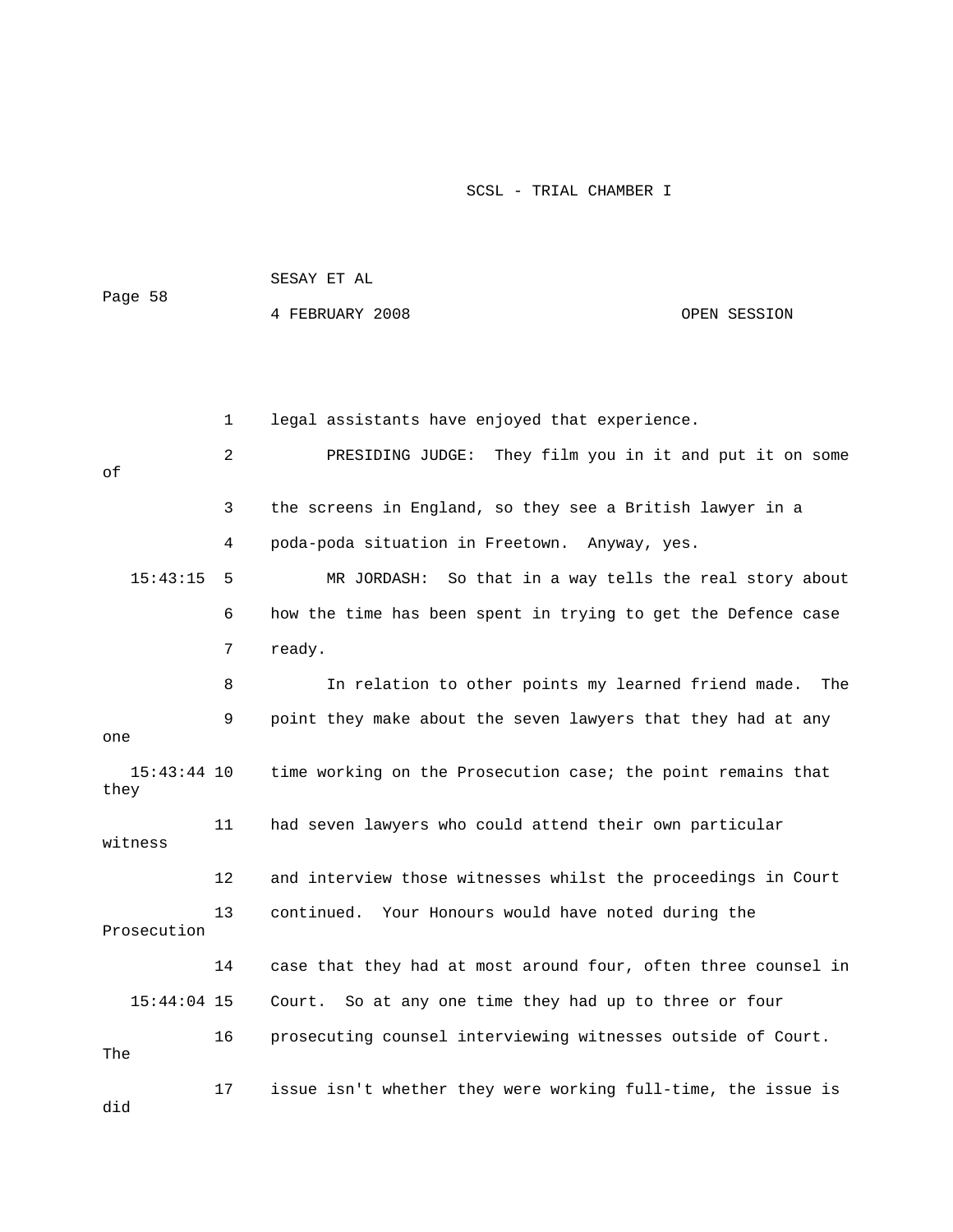18 witnesses --

 19 PRESIDING JUDGE: Well, there are three accused, so, 21 MR JORDASH: Could I deal with that point because the 22 Prosecution have had to, and the present four Prosecutors have accused. 15:44:43 25 as much work to do as each individual Defence team, but this 27 own acts and conduct, but also the acts and conduct of Mr 28 and Mr Gbao, so the notion that we, for the first accused at 29 least, do not have to meet the case in relation to each three there 15:44:22 20 are three accused persons. to 23 oppose a case -- sorry, put forward a case against three 24 Now, in an ordinary case, that would mean they have three times 26 isn't an ordinary case because Mr Sesay's liability rests on his Kallon

SCSL - TRIAL CHAMBER I

Page 59 SESAY ET AL 4 FEBRUARY 2008 OPEN SESSION

 1 accused does not represent the state of the law of command 2 responsibility, as I understand it. So, we cannot interview 3 witnesses and forget about Mr Gbao, we cannot interview 4 and forget about Mr Kallon. We have to interview with the idea witnesses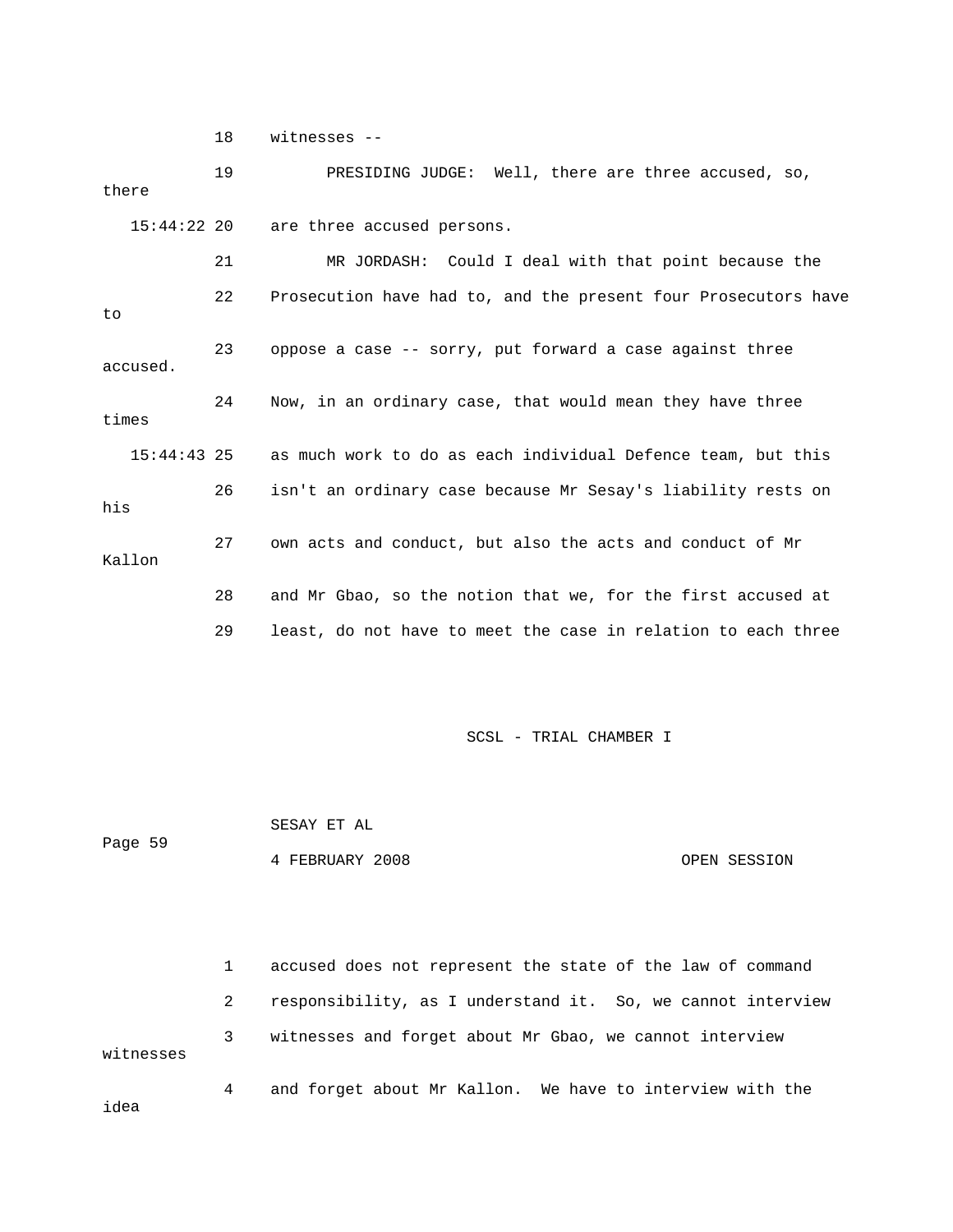15:45:18 5 of trying to attack the liability of each accused. That is 6 command responsibility, as I understand it. 7 In relation to the question of the four lawyers now, who

 8 are in charge of the RUF Prosecution, it's interesting that my 15:45:57 10 lawyers are working on. They are certainly not working on the 11 AFRC case and certainly not working on the CDF case. And, as 12 observed from the TV screen from The Hague, there appears to 13 about seven prosecuting lawyers working on the Taylor case so perspective 15:46:18 15 which is that these four lawyers are working practically 19 well, they offered us a solution, we didn't take them up on 15:46:38 20 but again, that needs to be examined with some care. DIS-103 21 a witness who said: If you can get me on within two days I 22 stay, otherwise, I have to go back to Makeni. So my learned 23 friend's suggestion that, well, leave that witness in chief 15:47:03 25 for that witness didn't, in fact, save any time because at the 26 time we had other witnesses who could go on, and yet DIS had 27 travel back to Makeni two days later and did so. 9 learned friend does not in fact detail what other case these four I be I 14 think we need to put that submission into its right 16 full-time on this case. 17 My learned friend raised the comment or raised the 18 submission about DIS-103. Again, what they are suggesting is, it, was can and 24 then we want to have the time, two weeks, to do our preparation to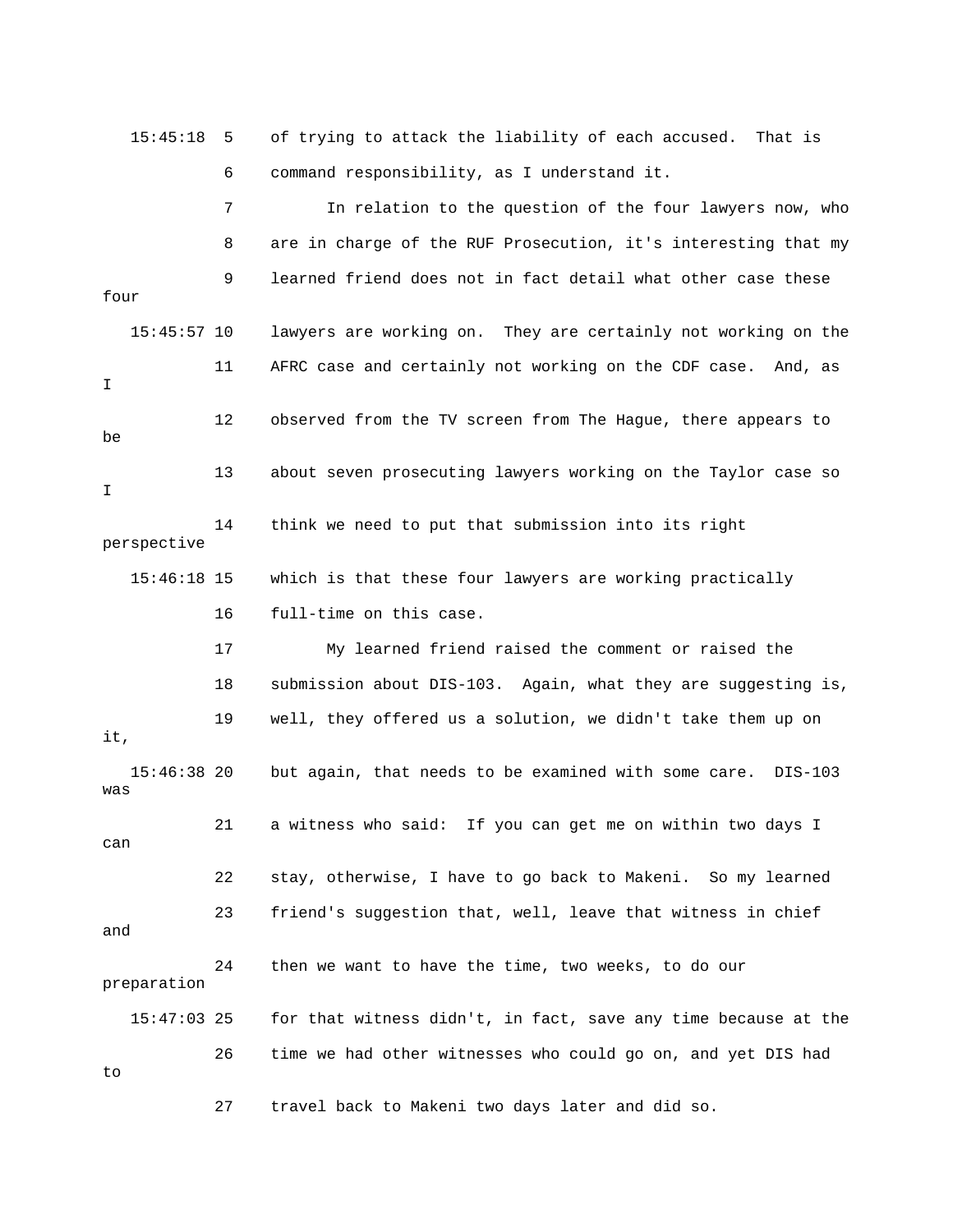28 So my learned friend simplifies the issue to one of 29 scheduling of witnesses rather than a party having to take into

|         | SESAY ET AL     |  |              |
|---------|-----------------|--|--------------|
| Page 60 |                 |  |              |
|         | 4 FEBRUARY 2008 |  | OPEN SESSION |

|               | 1                 | account witness's own schedule. And, of course, as much as     |
|---------------|-------------------|----------------------------------------------------------------|
| we            | 2                 | possible, the Court must take precedence. We have to do what   |
|               | 3                 | can to not disturb the witness's own work schedule.            |
|               | 4                 | Finally, my learned friend made comments about witnesses       |
| 15:47:52      | 5                 | being in the witness house for a significant time. I can say   |
| heard         | 6                 | that for now is simply not true. The witnesses we've just      |
| completed     | $7\phantom{.}$    | from were in the witness house for some time, and we've        |
|               | 8                 | them. DIS-127, who we'd hoped to go today, only came into the  |
| on            | 9                 | witness house on Friday. DIS-095 came into the witness house   |
| $15:48:19$ 10 |                   | Saturday and has had to leave yesterday, and I can assure this |
| to            | 11                | sorry, DIS-170 came into the witness house on Saturday and had |
| both          | $12 \overline{ }$ | leave I think today. And during the weekend Mr Kneitel saw     |
|               | 13                | witnesses in the mornings and I saw one of those witnesses     |
|               | 14                | yesterday as well.                                             |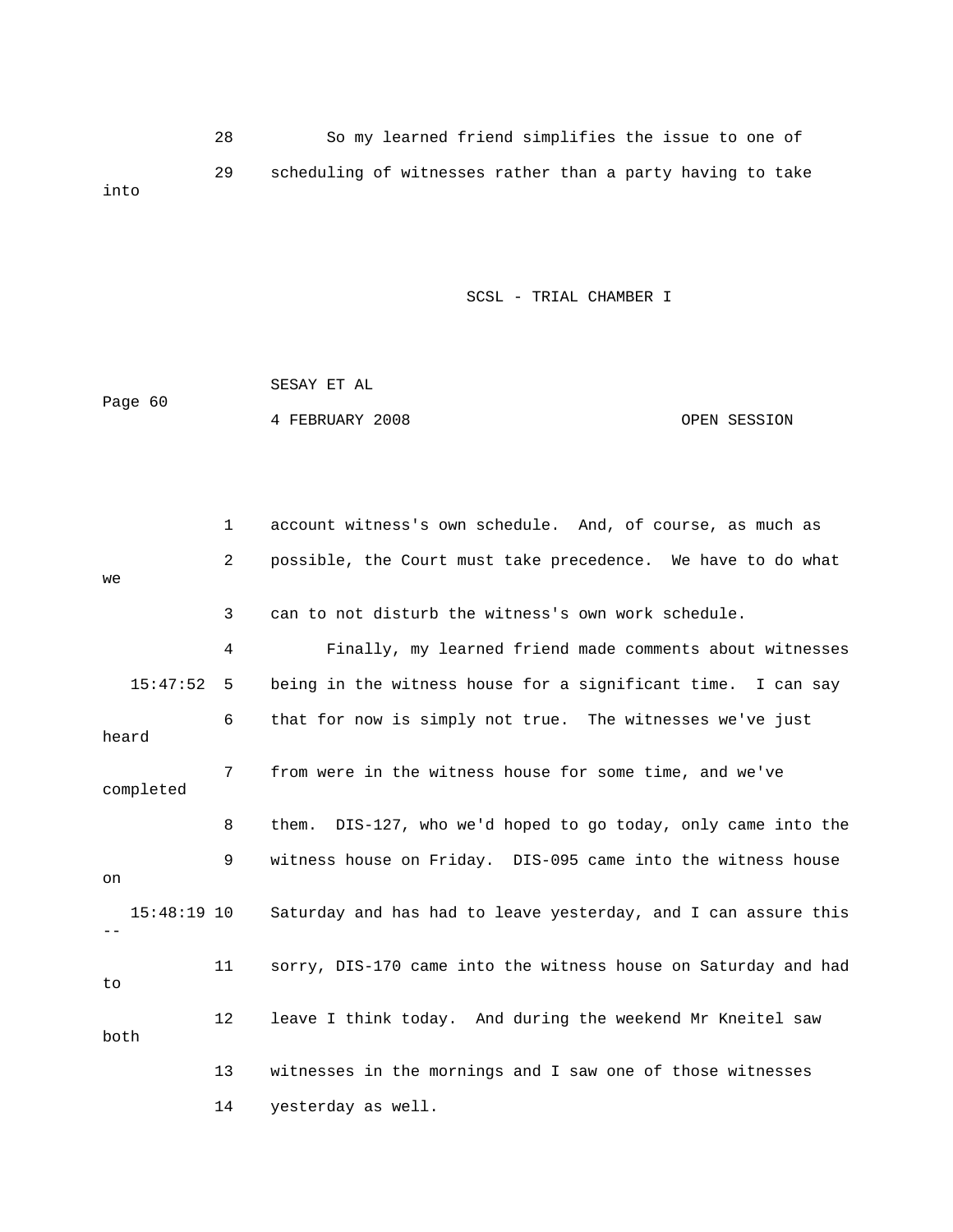15:48:47 15 So the remaining witnesses in the witness house are coming 16 in as we speak and two of them arrived at the weekend but, again, 17 we couldn't deal with them immediately because we don't have the 18 personnel to deal with them when they come in. 15:49:08 20 PRESIDING JUDGE: So, how many witnesses do you have in 21 vitness house now, in the one they call Zulu; how many of them? 22 How many do you have? 23 MR JORDASH: At the moment I think we have 14 or so with evidence 15:49:26 25 and waiting to leave and seven now -- two of them being 26 interviewed by the lawyer I referred to earlier for the 92bis 29 Could I round up by saying this: That I offer this 19 So what I would conclude with is this: That - the I 24 think probably about seven of them having already given 27 submission, relating to Bombali and five of them now waiting to 28 have interviews commenced or completed.

|         | SESAY ET AL     |              |
|---------|-----------------|--------------|
| Paqe 61 |                 |              |
|         | 4 FEBRUARY 2008 | OPEN SESSION |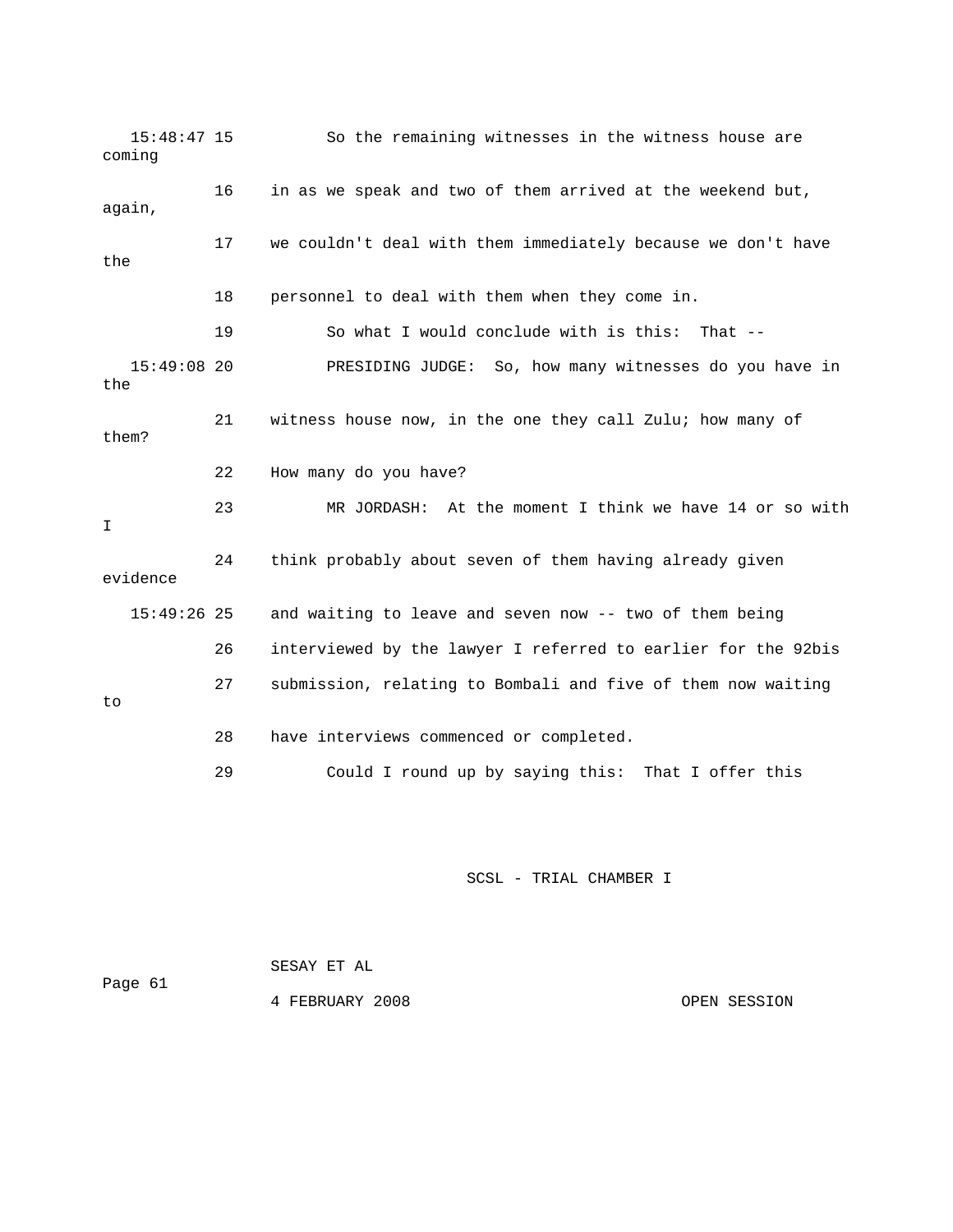1 submission in absolute bona fides, that we work excessive hours. 2 Nobody from this team works less than 12 hours in a day during 3 the week and less than six hours a day at the weekend, and I 4 would respectfully ask this Court to consider what this Court has 6 We've always worked and committed ourselves to keeping this 7 case on track, and the suggestion now that somehow we come to 8 Court without bona fides, or without merit to the argument, we working 11 at this rate; absolutely tired of it because if, with a short 12 trial one can work every weekend, one can work evenings, but 13 a trial which lasts for months and years, one cannot keep that 14 forever. wanting 16 a little bit of time off; a weekend or two where we don't 17 But because we're the Defence, it seems, we are not entitled 19 about the resources considered. That is all we have asked for from the beginning. Just, these are our arguments: Would 21 somebody consider them, please. That is it. And their 23 considered, somehow it is our fault, well, if that is the 24 suggestion, if that is how it appears, then so be it, but we 15:50:20 5 seen this team do since this case started. the 9 would simply reject and reject as forcefully as able. 15:50:48 10 To be frank, the core team is absolutely tired of with up 15:51:12 15 And this is where we find ourselves now is actually work. to 18 the resources, and we are not entitled to have our arguments  $15:51:34$  20 22 suggestion that now we come, without having those arguments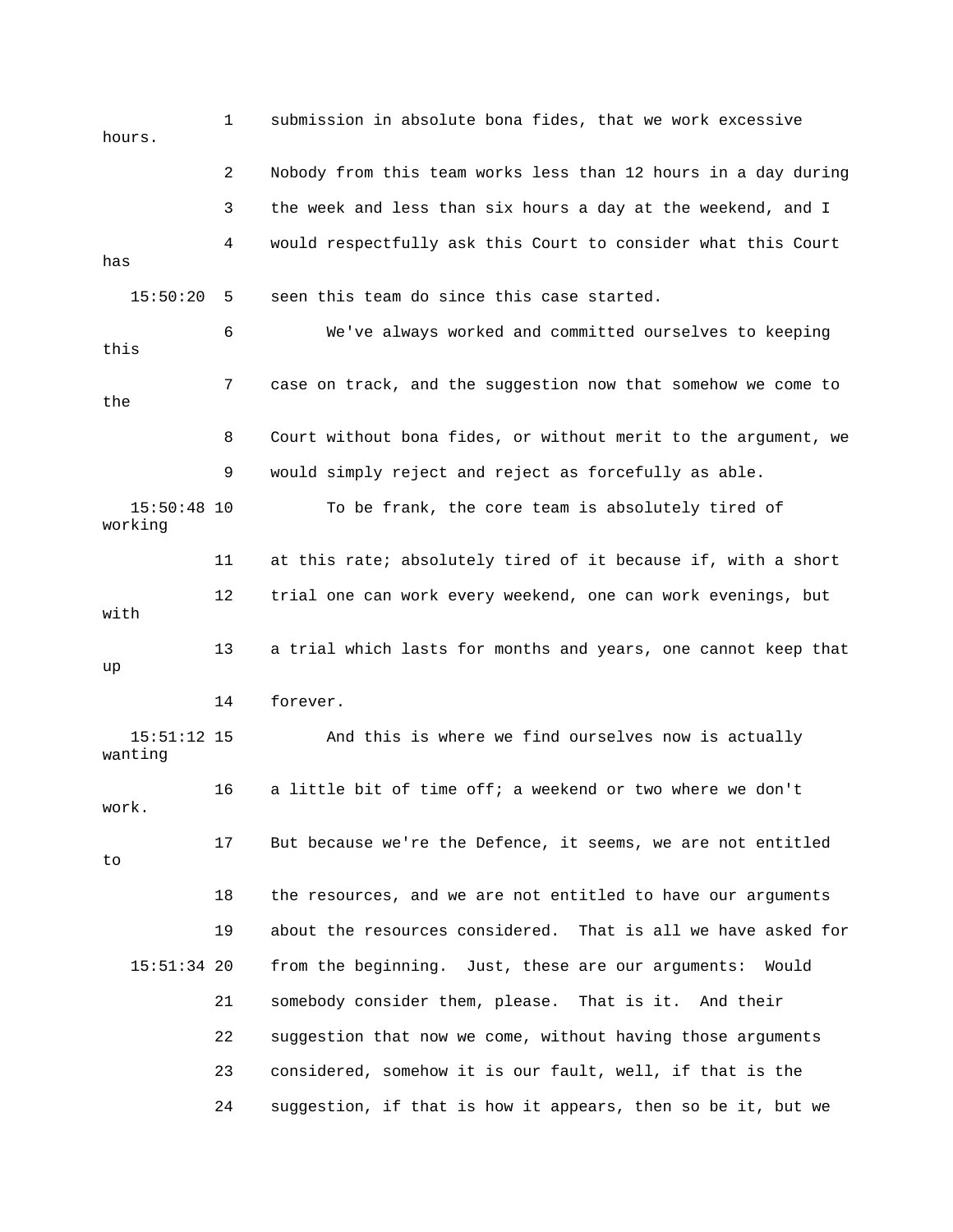15:51:54 25 reject it without a shadow of doubt.

 26 MR CAMMEGH: Your Honour, may I briefly say something, 27 please? 29 MR CAMMEGH: I think the Bench will take it from me that 28 PRESIDING JUDGE: Yes, you may, Mr Cammegh.

I

#### SCSL - TRIAL CHAMBER I

 SESAY ET AL Page 62

4 FEBRUARY 2008 OPEN SESSION

 1 hadn't actually intended to say anything, but I feel morally 2 compelled to do so. It seems that perhaps Mr Jordash deserves 3 some corroboration and that is what I will do. 4 The phenomenal effort that the Sesay team make 15:52:31 5 day-by-day-by-day puts everybody else to shame, and I think it 6 time somebody actually put that on record. These individuals 7 work tremendously hard, and don't appear to me to ever have a day 8 off, and to that extent I would like just to introduce that 15:52:54 10 But there is a second point that I'd like to make, and that is human 9 element into this, and say I agree they should have some time. 11 is this: I'm frequently embarrassed by the fact that I've 12 plundered so much information from Sesay witnesses. And I've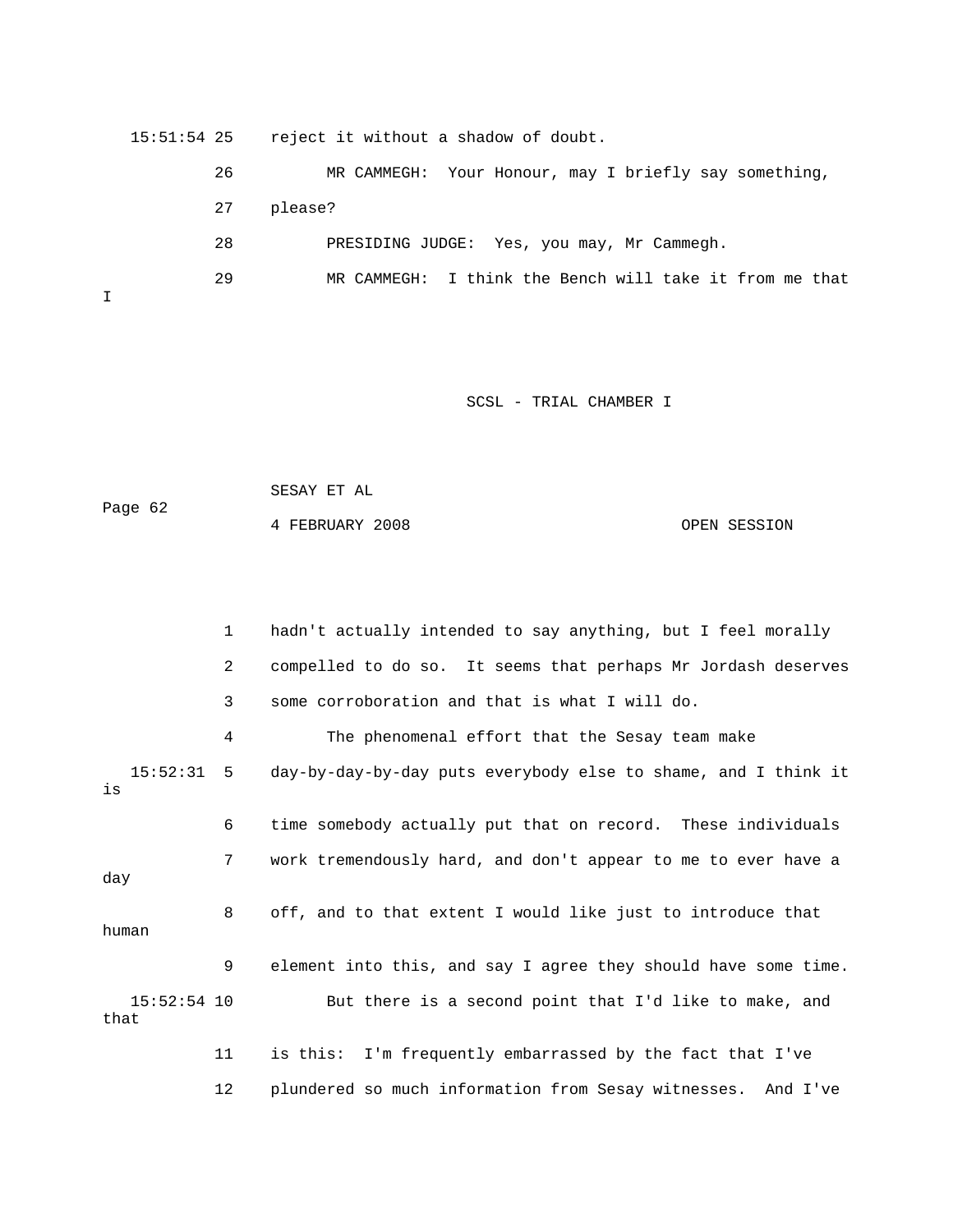| the                 | 13 | been in that very luxurious and privileged position and, to      |
|---------------------|----|------------------------------------------------------------------|
|                     | 14 | extent that I don't anticipate the Gbao case to last any more    |
| $15:53:09$ 15<br>do |    | than -- at the moment it looks like about two weeks -- and I     |
|                     | 16 | hope that that can be borne in mind when one comes to a          |
|                     | 17 | conclusion as to whether or not this adjournment should be       |
|                     | 18 | Because it is true that this case is taking an awful<br>awarded. |
|                     | 19 | long time, and I think the Court knows no one wants to go home   |
| $15:53:26$ 20       |    | more than I do, but, taking everything into account and          |
|                     | 21 | particularly the fact that the Gbao Defence has benefitted so    |
| compelled           | 22 | much from Mr Jordash and his team's noble efforts, I'm           |
|                     | 23 | to support the application.                                      |
| the                 | 24 | PRESIDING JUDGE:<br>Yes.<br>Mr Ogeto, you want to support        |
| $15:53:55$ 25       |    | application as well?                                             |
| is                  | 26 | MR OGETO: My Lords, the position of the Kallon Defence           |
| trial,              | 27 | that we are desirous of going through this process, this         |
| these               | 28 | as soon as possible, and we will not entertain any delay in      |
| my                  | 29 | proceedings. But, having listened to the submissions made by     |

 SESAY ET AL Page 63 4 FEBRUARY 2008 CPEN SESSION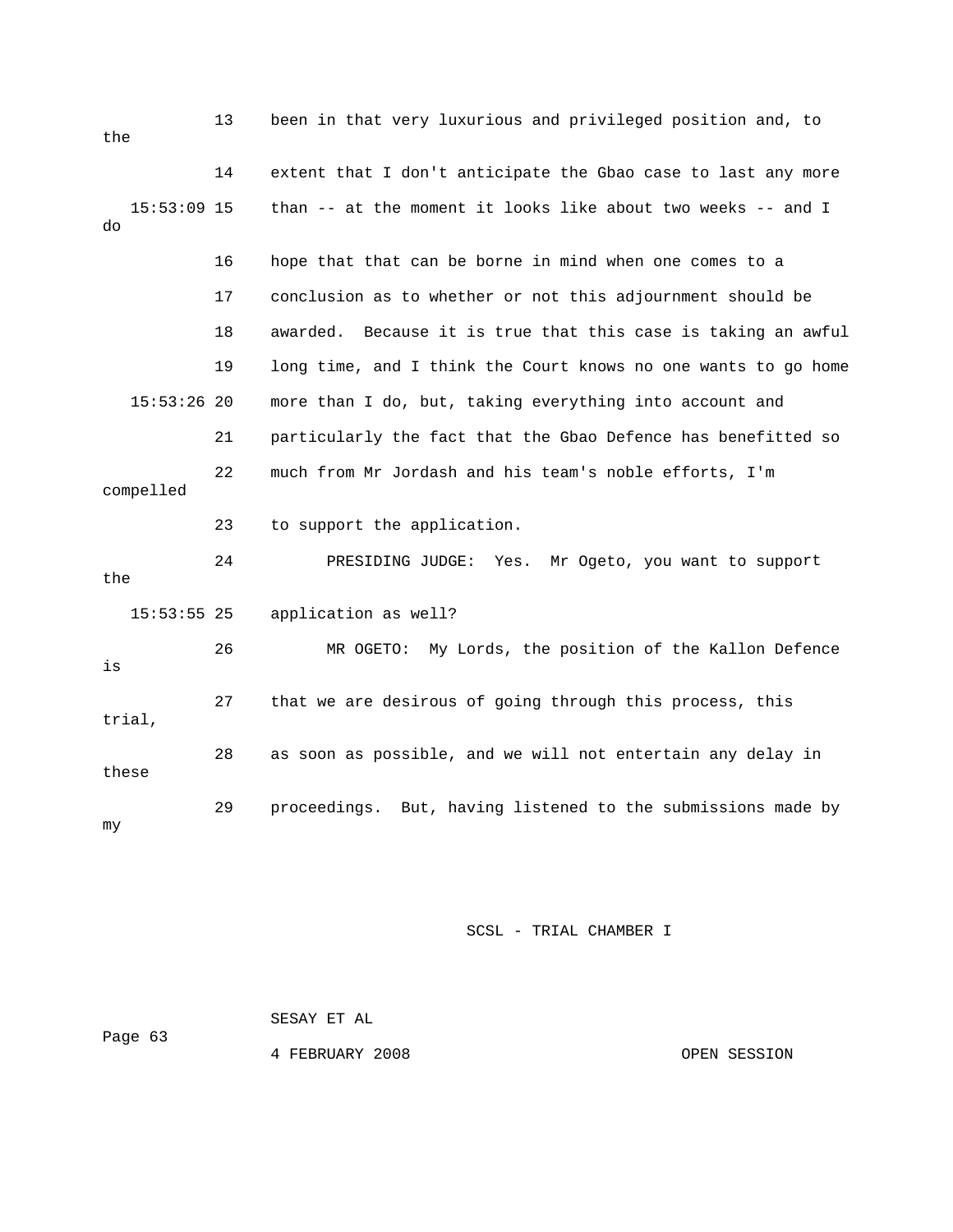1 learned friend Mr Jordash, I have no otherwise than sympathise 2 with his predicament and I associate myself with this application 4 PRESIDING JUDGE: Thank you. Yes, Mr Hardaway. 15:54:59 5 MR HARDAWAY: May I rise, Your Honour, just to answer a 6 question that was raised by my learned friend for the first 7 accused. 8 PRESIDING JUDGE: Yes, you may. 15:55:10 10 we are working on, I can tell you him that the work we're 11 is in relation to the Charles Taylor case and what it is the 13 amount of time, given the fact that the two trials are 14 intertwined. That is the other work that we are doing, which 15:55:31 15 why we're rotating in and out, and Your Honour even said, when 16 came in for first time last week, I had been gone for a while, e 17 and a part of that was leave, but the other part when I cam put 15:55:45 20 MR JORDASH: Sorry, I don't mean to turn this into an up Taylor 23 have to make sure that if there's valuable evidence in there 3 for adjournment. 9 MR HARDAWAY: When counsel asked exactly what other cases doing 12 reviewing of transcripts for Rule 68 and that takes a tremendous is I back 18 had to do with the other responsibilities. I just wanted to 19 that on the record. 21 and down but we too are reading all the transcripts on the 22 case, as we must, because we don't know what's in there and we we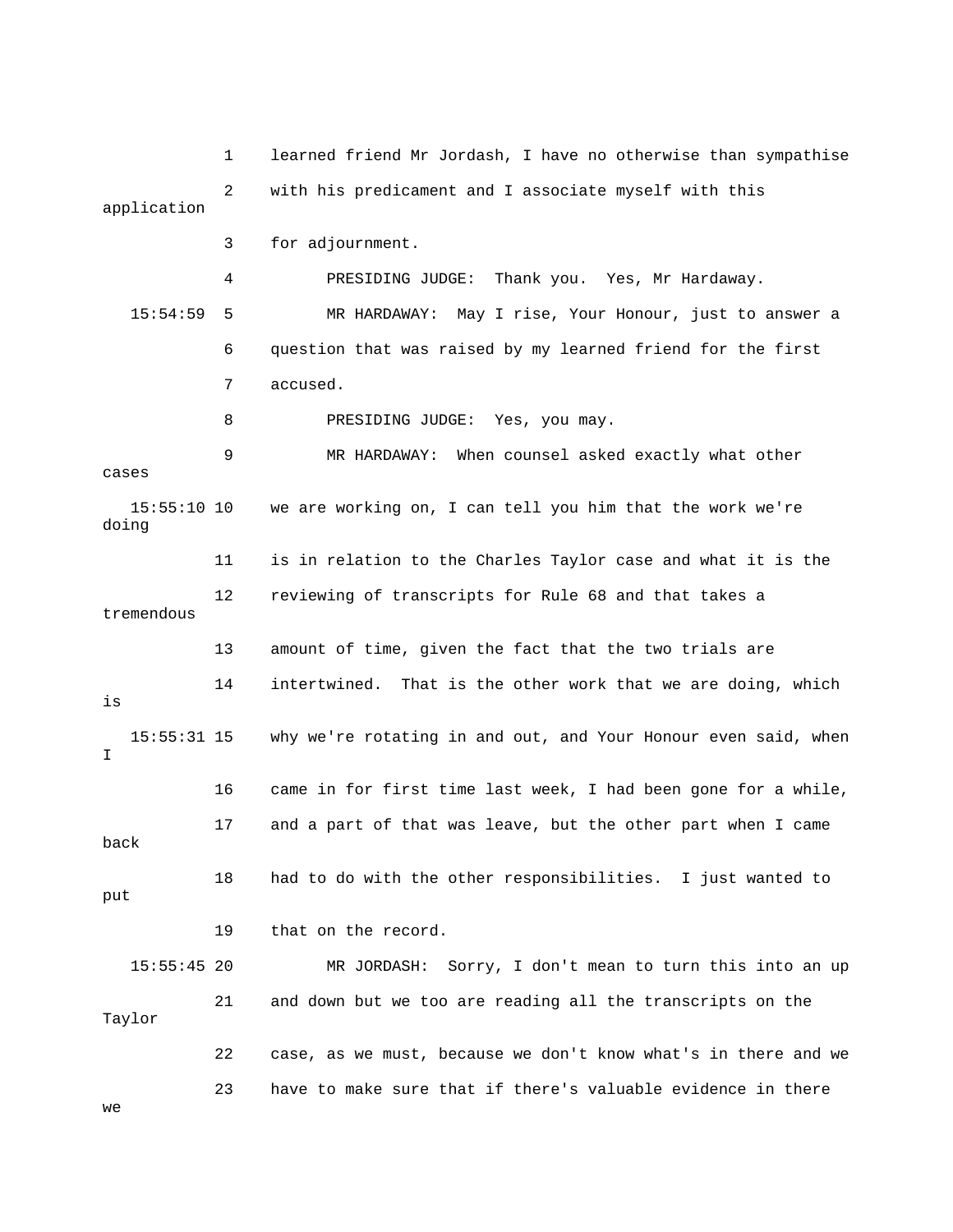24 seek to call it.

 15:56:01 25 JUDGE BOUTET: But that's not what he said. He said 26 were viewing the proceedings of this case for Rule 68 impression, material they disclosure 27 to the Taylor case. 28 MR HARDAWAY: No, Your Honour. If that was the 29 no, we are reviewing the Taylor transcripts for Rule 68

SCSL - TRIAL CHAMBER I

|         | SESAY ET AL     |              |
|---------|-----------------|--------------|
| Page 64 |                 |              |
|         | 4 FEBRUARY 2008 | OPEN SESSION |

 1 as it relates to this case; I do apologise for the confusion. 2 JUDGE BOUTET: Sorry, Mr Jordash. Sorry. 3 MR JORDASH: Well, I can say that so far I have read 4 of the witnesses full transcripts from the Taylor case and 15:56:29 5 continue and will continue to read them because, obviously, 6 are very closely interlinked cases and we do not simply rely upon 7 the Prosecution to serve the material we want. So I, too, am 8 working on another case. 9 PRESIDING JUDGE: Well, everybody is working on three they something,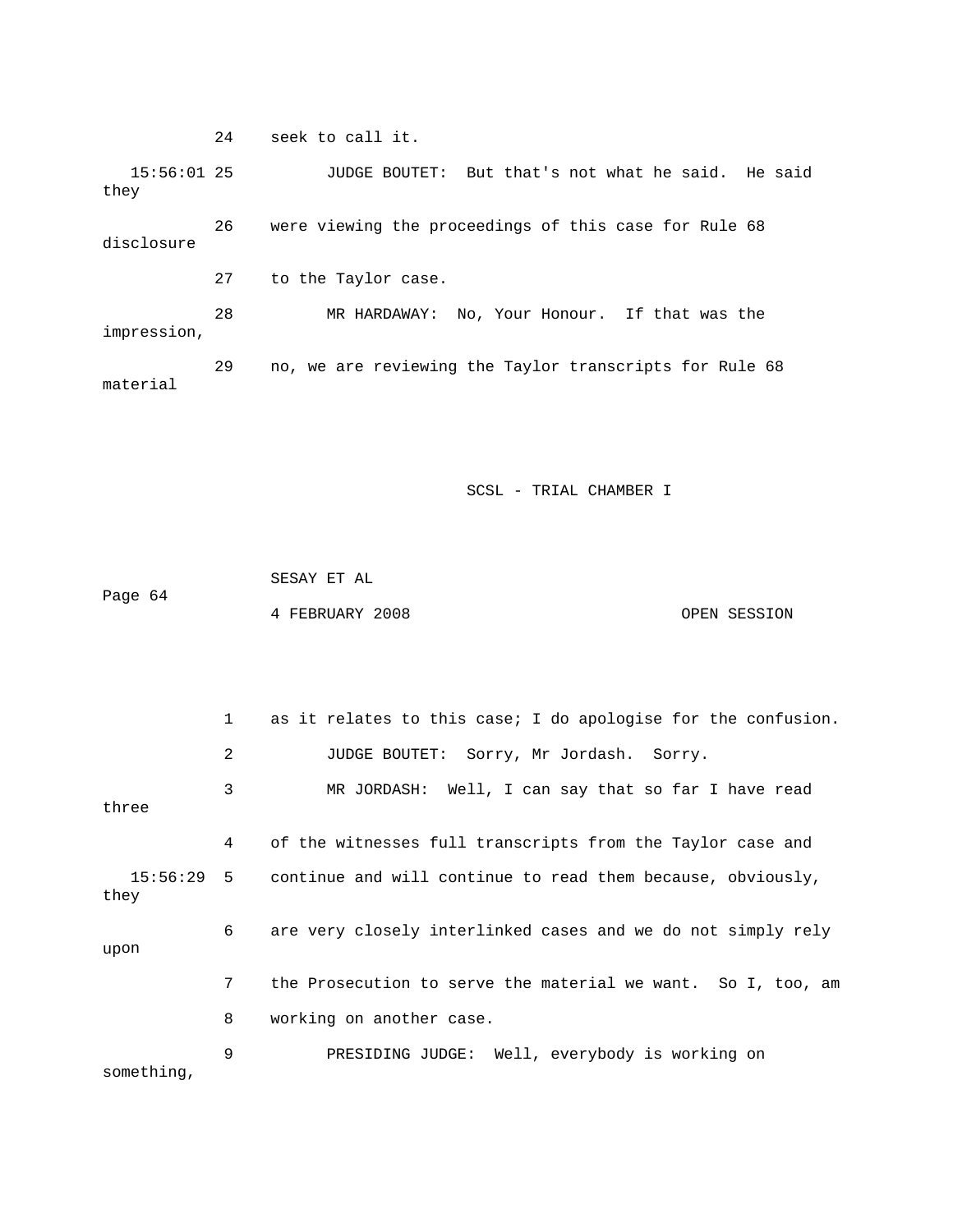15:56:50 10 I suppose that's why we are all seated in our various angles in 12 working and working and working. There is enough work for 15:57:18 15 will not repeat itself, you know, when we come to the Defence 16 cases -- let this be an eye opener for other Defence cases. 17 Kallon case should take particular note because out of the 18 case it will be the Kallon case. We hope that we will not be 19 confronted with the same issues, and that witnesses will be 21 And I say this also for the attention of Mr Cammegh, 23 up to two weeks or maximum two weeks. So I think that this next Chamber 11 the four corners of this Court. So one can complain, you know, 13 everybody. 14 So, well, I hope that the little controversy we have now The Sesay 15:57:43 20 streamlined to ensure that we'll move as expeditiously as we can. from 22 whom we have received assurances that his case may not last for 24 should teach us at least a lesson on how we should tackle issues 15:58:17 25 like this in future. 26 Well, we'll stand this matter down and return in the 27 couple of minutes to continue with the proceedings. The 28 will rise, please. 29 [Break taken at 3.48 p.m.]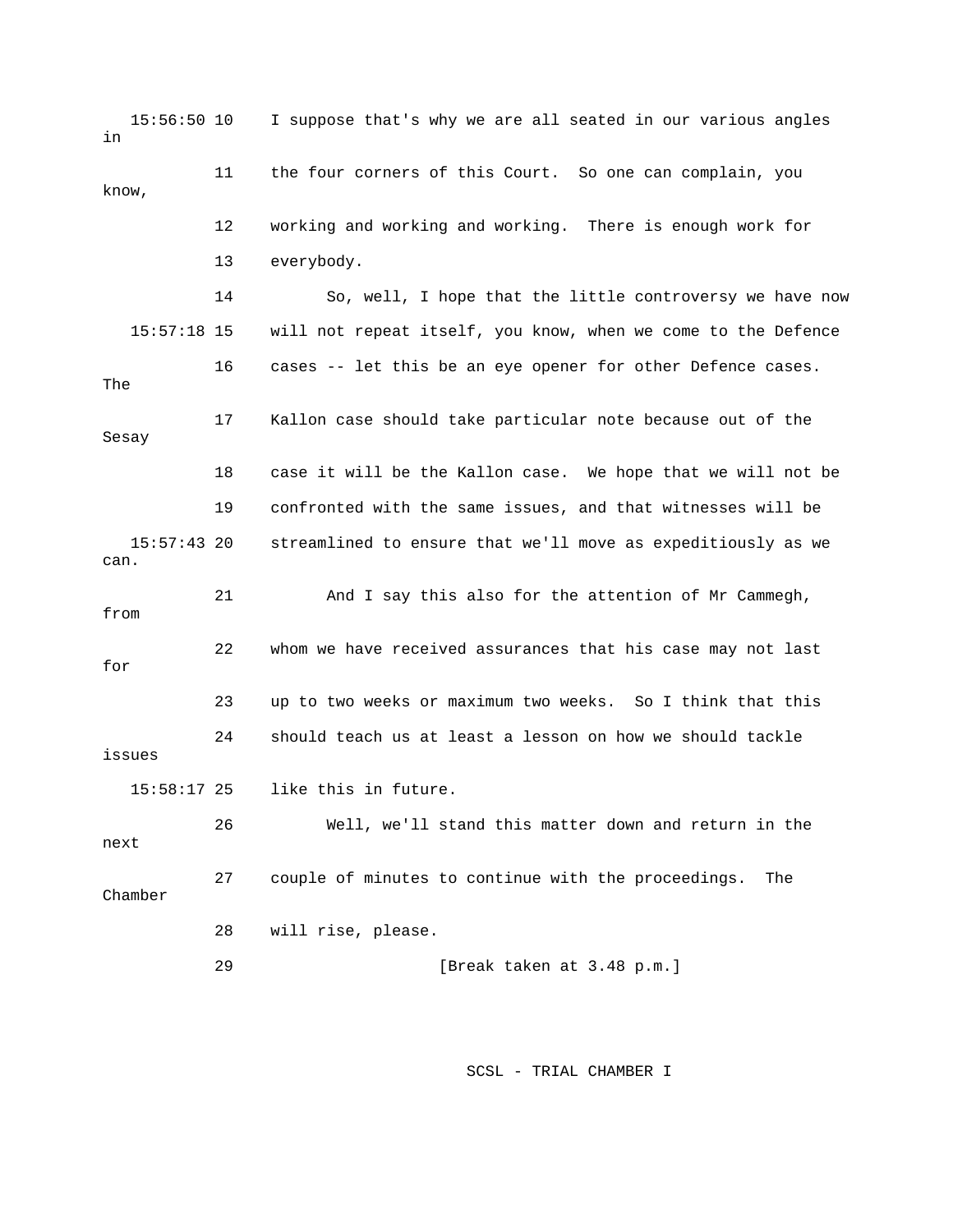```
Page 65
 SESAY ET AL 
 4 FEBRUARY 2008 OPEN SESSION
```
1 [Upon resuming at 4.29 p.m.] 2 PRESIDING JUDGE: Well, learned counsel, we are resuming 3 the session and this is our Chamber decision, our decision on 4 Jordash's application for an adjournment for seven days, that's 6 6 After an application of a similar nature which he made 7 the Chamber on Friday 1 February 2008, learned lead counsel for 8 the first accused, Mr Wayne Jordash, during the proceedings this 16:42:24 10 one week on these grounds: The inability to properly identify 11 and prepare viva voce witnesses, totalling 46, for immediate 12 trial readiness and, two, the inability to carry out the 14 team. After hearing Mr Jordash on his application, which he made 16 in writing and filed on 4 February 2008, and which he further , reply 16:43:24 20 1. That the Defence case for the first accused must be Mr 16:41:56 5 one week. to 9 morning, again applied this time to have the case adjourned for 13 remaining associated tasks given the number of lawyers on the  $16:42:52$  15 17 buttressed with oral submissions, and the Prosecution in 18 the Chamber grants Mr Jordash's application and orders as 19 follows: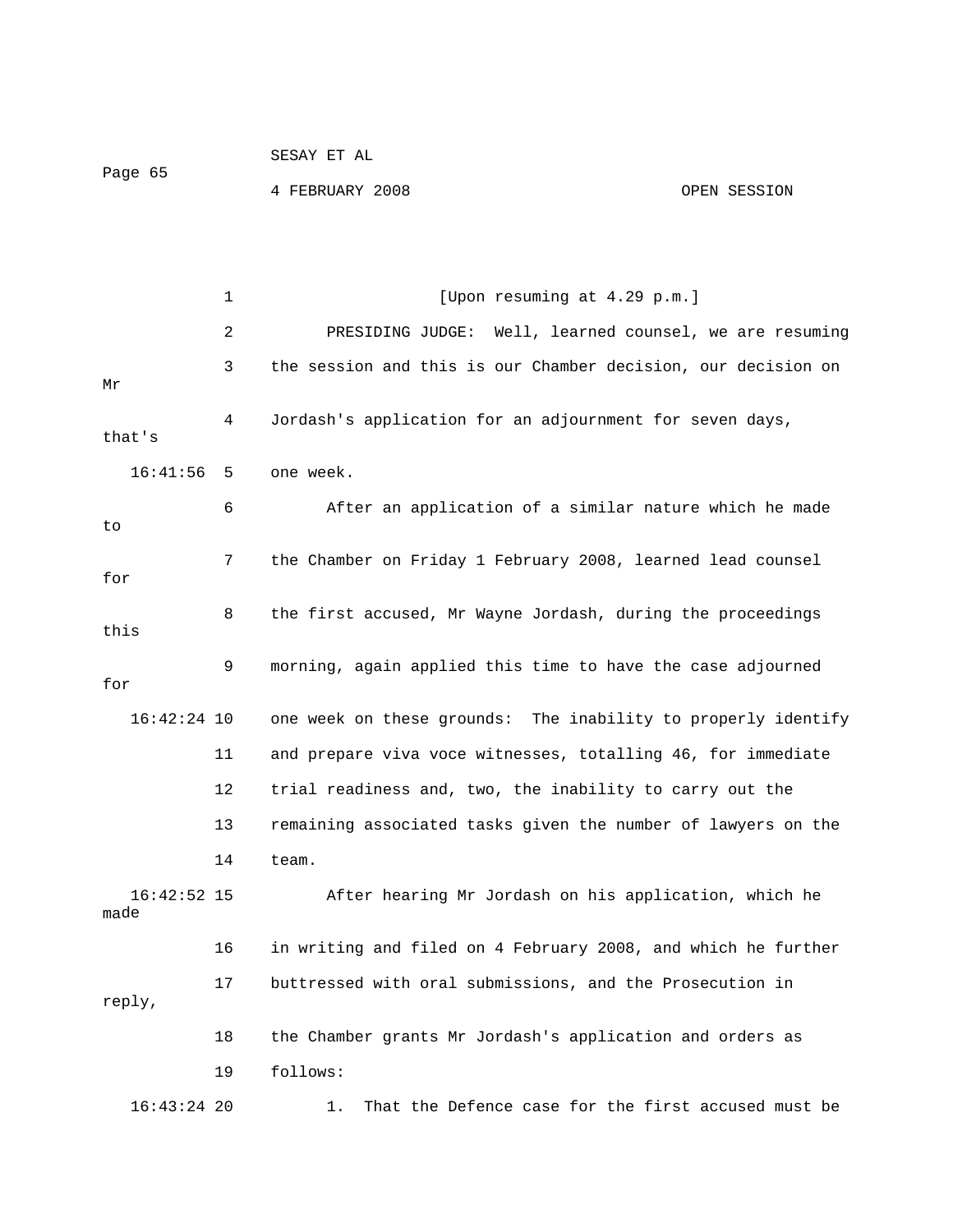|               | 21 | closed on or before Thursday, 13 March 2008.           |
|---------------|----|--------------------------------------------------------|
| the           | 22 | 2. That Mr Jordash further reduces to a strict minimum |
|               | 23 | list of Defence witnesses he intends to call.          |
| called        | 24 | 3. That the reduced list of Defence witnesses to be    |
| $16:43:56$ 25 |    | be filed by Mr Jordash on or before 12 February 2008,  |
|               | 26 | including a summary of their testimony with a view to  |
|               | 27 | avoiding repetitiveness and unnecessary duplication of |
|               | 28 | evidence.                                              |
|               | 29 | That the case is accordingly adjourned to Monday, 12   |

|         | SESAY ET AL     |  |              |
|---------|-----------------|--|--------------|
| Page 66 |                 |  |              |
|         | 4 FEBRUARY 2008 |  | OPEN SESSION |

 1 February 2008, and that these orders be carried out. A 2 reasoned decision on this oral ruling will be delivered in due 3 course. 4 Having so delivered our ruling on this, we are 16:44:47 5 the case to 12 February 2008 to pursue -- 11? Well, we said . 12 6 To 12 February 2008, and we do expect to take the witnesses 7 the Defence in the order that will be presented by the Defence written adjourning for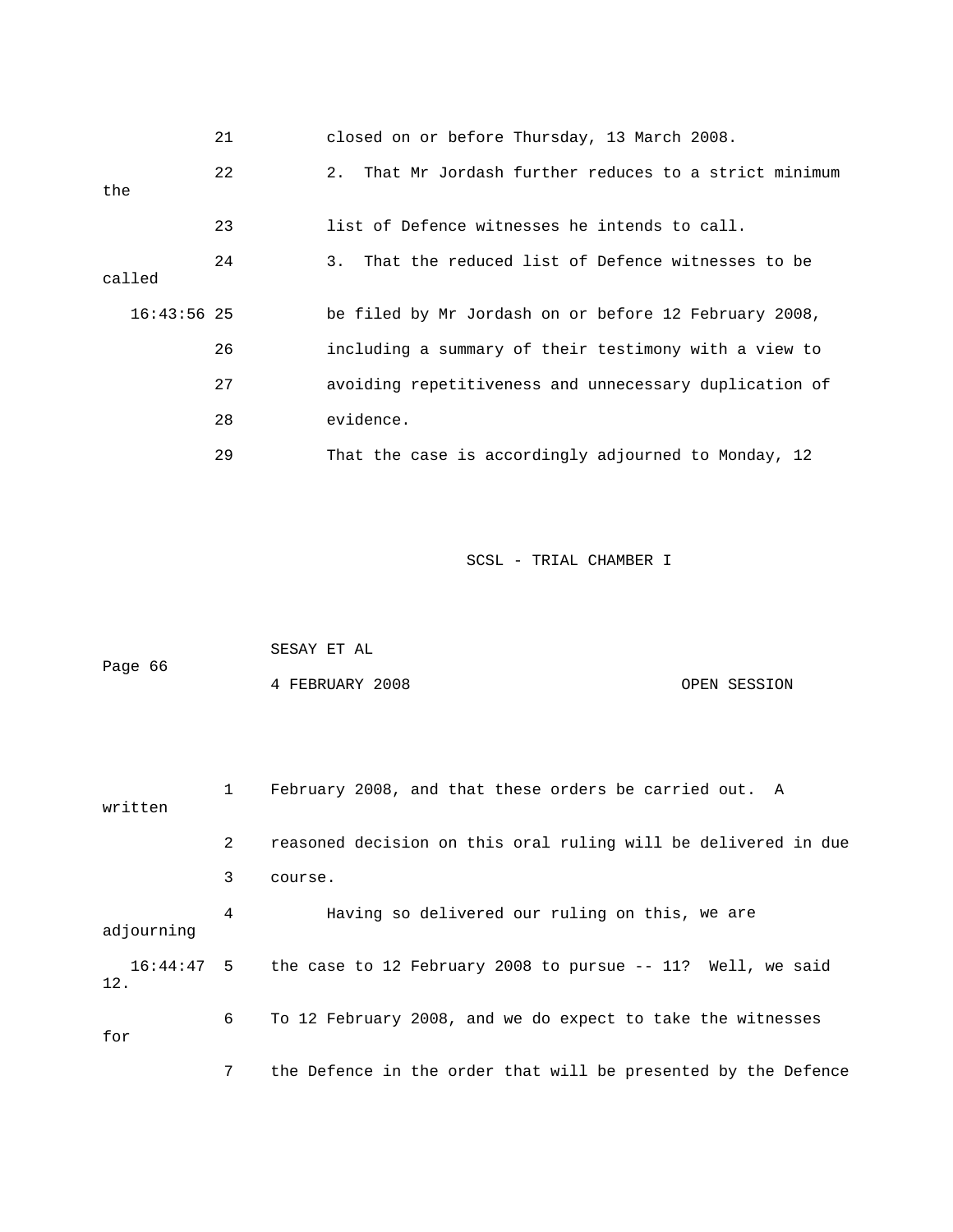8 team of the first accused to the Court, and particularly to 9 Prosecution for them to be put on notice as to when these 16:45:49 10 witnesses will be called and the order in which they will be 12 MR HARDAWAY: Actually, Your Honour addressed the second 13 the two points I wanted to raise which is ancillary to Court's 17 MR HARDAWAY: Understood, Your Honour. 18 PRESIDING JUDGE: Yes. 19 MR HARDAWAY: Based on how the Court ruled, the 22 The first is that the Court -- that the Prosecution 23 ask the Court for a reaffirmation of their order issued on 28 24 March 2007, in which, in a written decision, the Chamber 16:46:33 25 that the Defence shall ensure at all times the availability of 27 PRESIDING JUDGE: The decision stands. It is not the 11 called. Yes, Mr Hardaway. of 14 decision. The first point is the Prosecution -- 16:46:03 15 PRESIDING JUDGE: But this decision is oral. We're going 16 to deliver a written decision. Prosecution 16:46:14 20 wanted to bring up two ancillary matters, the second of which I 21 will address, but the Court has already addressed, I believe. would stated at 26 least two standby witnesses in Court ready to testify. 28 nullified. This one is made to take care of a particular 29 circumstance. Our previous decisions on this issue still stand.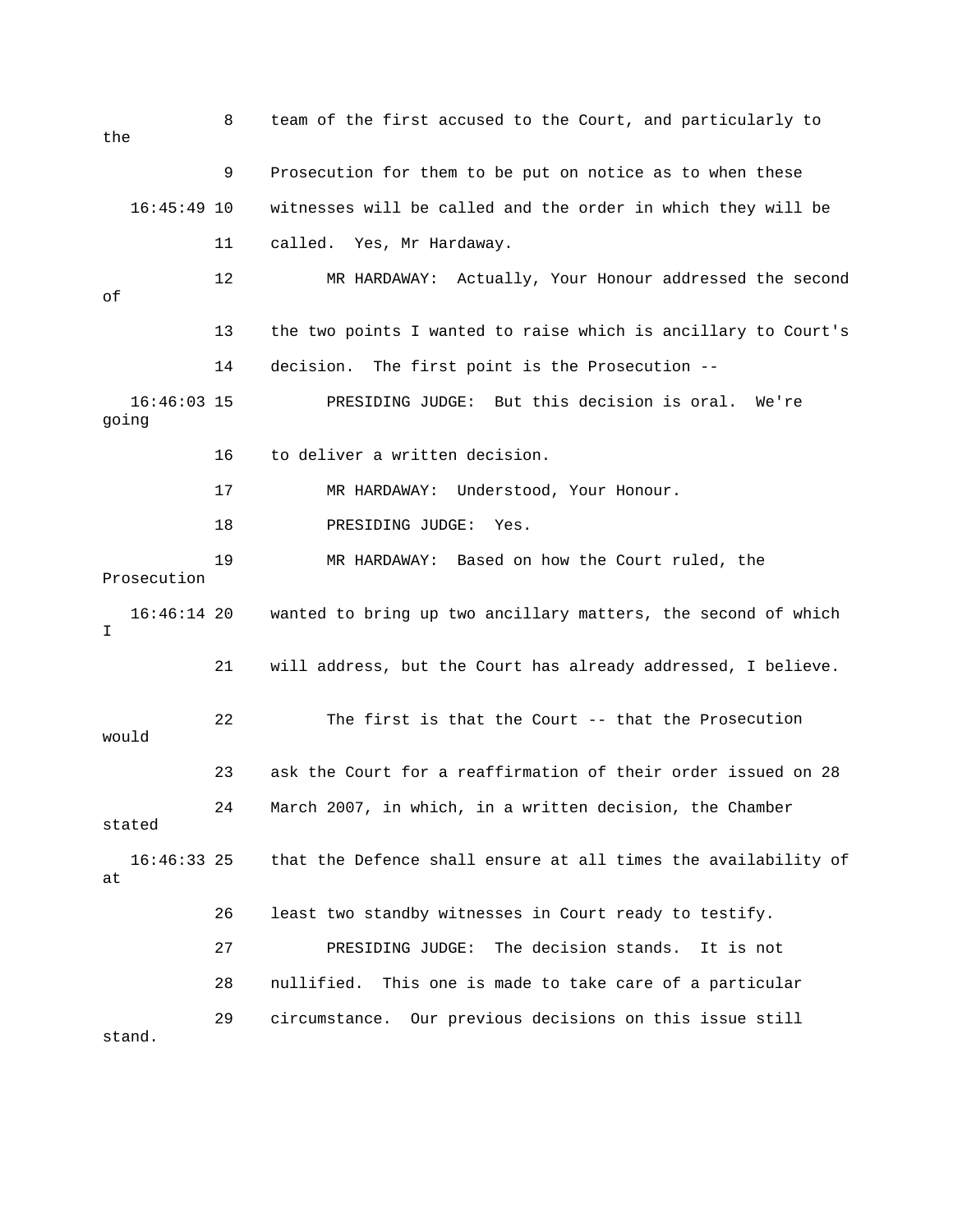| Page 67                |    | SESAY ET AL                                                    |              |
|------------------------|----|----------------------------------------------------------------|--------------|
|                        |    | 4 FEBRUARY 2008                                                | OPEN SESSION |
|                        |    |                                                                |              |
|                        |    |                                                                |              |
| reaffirmation          | 1  | MR HARDAWAY: Right. I am just asking for a                     |              |
|                        | 2  | on that point.                                                 |              |
|                        | 3  | PRESIDING JUDGE:                                               |              |
|                        | 4  | We are not reaffirming, you know. It stands.                   |              |
| 16:46:57               | 5  | MR HARDAWAY: And the second point which I believe the          |              |
|                        | 6  | Court addressed is, given the Prosecution concerns from last   |              |
| believe                | 7  | week, dealing with the fluidity of the call order, but I       |              |
|                        | 8  | Your Honour's oral ruling has addressed that. That's the       |              |
|                        | 9  | other -- the other main concern of the Prosecution that of the |              |
| $16:47:14$ 10          |    | fluidity of the call order that's received by the Prosecution. |              |
|                        | 11 | I think we have done so.<br>PRESIDING JUDGE:                   |              |
|                        | 12 | MR HARDAWAY: Very well, Your Honour. Thank you.                |              |
|                        | 13 | Thank you. Yes, Mr Jordash.<br>PRESIDING JUDGE:                |              |
| One                    | 14 | May I -- may I just highlight two issues.<br>MR JORDASH:       |              |
| $16:47:31$ 15<br>would |    | is that there are -- we'd anticipated that four witnesses      |              |
| and                    | 16 | be called immediately after Easter, at the close of our case,  |              |
| whose                  | 17 | the reason for that is the UN personnel or ex-UN personnel     |              |
|                        | 18 | schedules are dictated by some serious duties in associated    |              |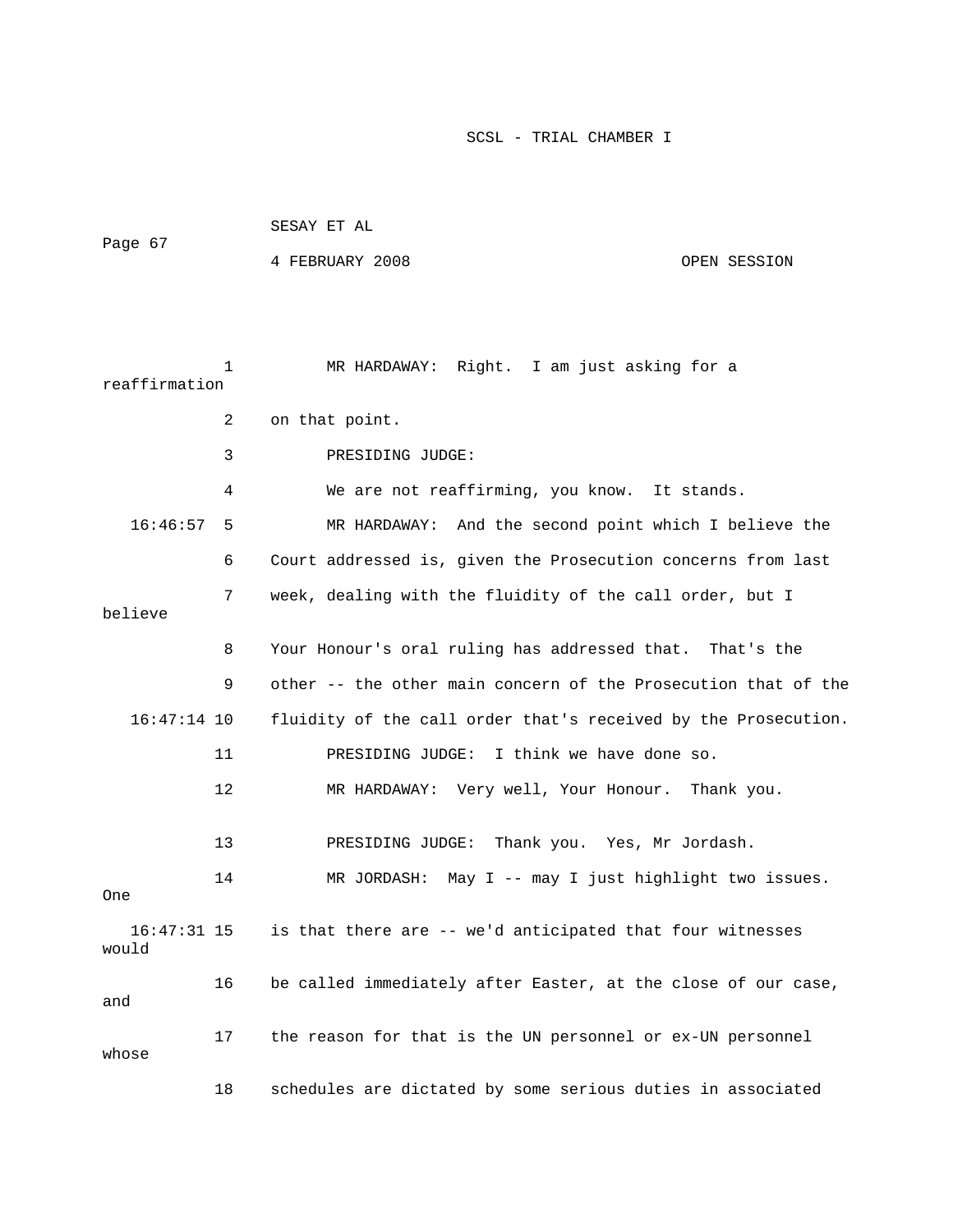| military;            | 19 | roles, two of whom are I think currently serving in the       |
|----------------------|----|---------------------------------------------------------------|
| $16:48:12$ 20        |    | one of whom is -- could I just take a moment -- one is an     |
|                      | 21 | ambassador and the other is ex-UN, but we're not sure exactly |
|                      | 22 | what he's doing now but he's extremely senior, so we have not |
|                      | 23 | inquired as to his professional commitments but they have all |
| that                 | 24 | indicated that they cannot come this session. So I'd flag     |
| 16:48:45 25<br>their |    | up for Your Honour's consideration. What I can say is that    |
|                      | 26 | testimony at most would take three to four days.              |
|                      | 27 | Each?<br><b>JUDGE BOUTET:</b>                                 |
|                      | 28 | MR JORDASH: No, no, in total, Your Honour. Two are            |
|                      | 29 | effectively but not exclusively character and two go to the   |

| Page 68 | SESAY ET AL     |              |
|---------|-----------------|--------------|
|         | 4 FEBRUARY 2008 | OPEN SESSION |

you 3 do them by 92bis? 4 MR JORDASH: Well, because I think we would like to call 16:49:23 5 them live, and they do, as I said, they are not exclusively 6 character, they do go to acts and conduct of the accused. appearing 1 UNAMSIL counts. 2 JUDGE BOUTET: All those character witnesses, why can't 7 The second point I would seek to raise, without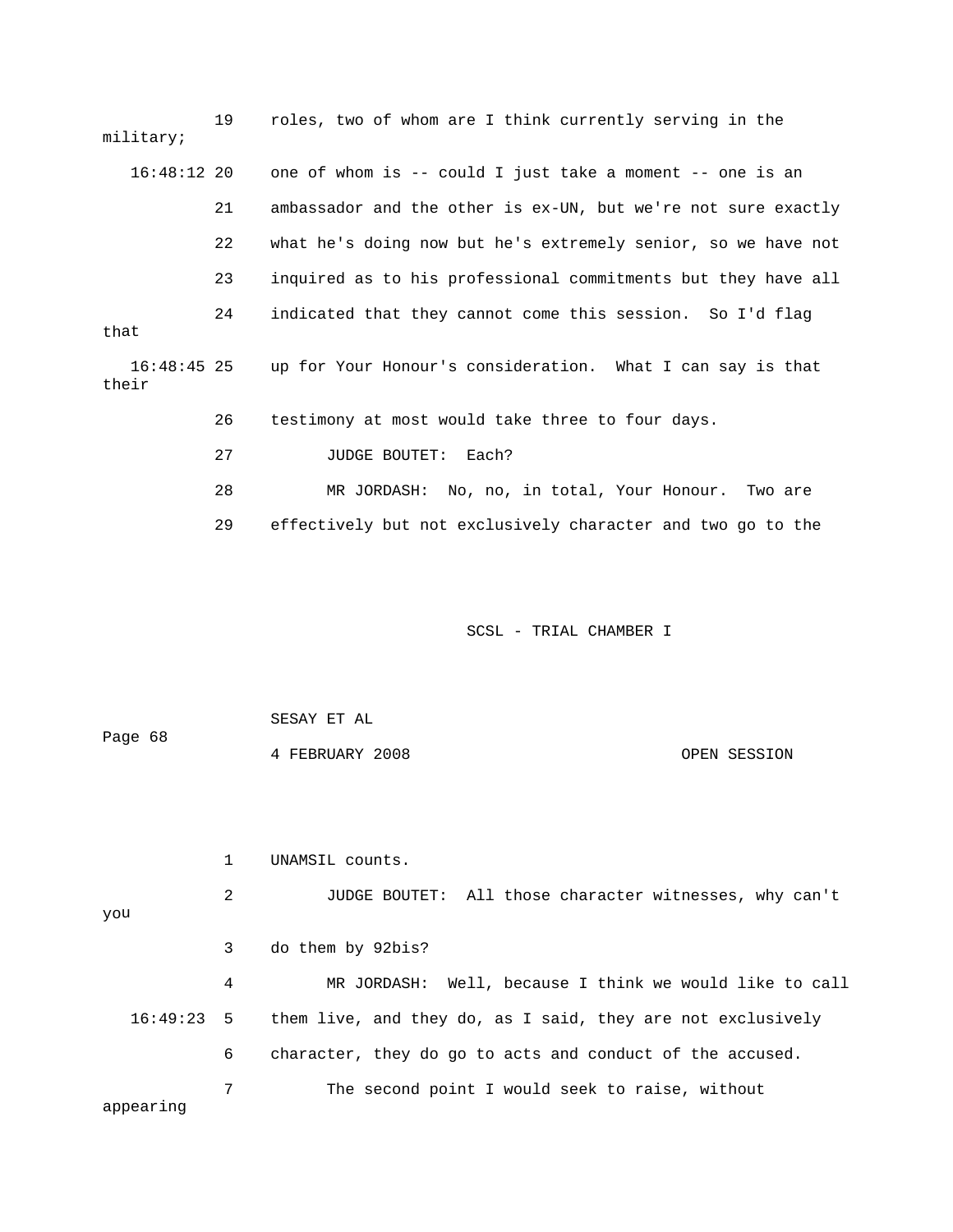or der 8 to -- appearing to be difficult is that, in relation to the 9 to file a call list by 12 February, the same problems which 've we 16:50:07 10 sought to identify remain in that these witnesses are slowly 11 making their way to Freetown and, in order to decide on a 12 list of witnesses and, secondly, a fixed call list, we have to list 16:50:33 15 of some sort but, until they arrive in Freetown there remains 16 some fluidity because, obviously, if they arrive -- well, 17 number one, they may not arrive. Number two, if they do, we may 18 wish to abandon them. So I raise this with some hesitation, but 19 I feel as though I'm obliged to raise them because we can do only 16:51:03 20 as much as we can do. I just wanted to make those comments, DING JUDGE: All right. Well, Mr Jordash, we've 22 PRESI heard 23 you on the witnesses who you say you intend to call after Easter 24 break. 29 comply with the present order, and then the Court at that time fixed 13 see them. 14 What we can definitely do is comply as -- by giving a for 21 the record. 16:52:23 25 MR JORDASH: Yes. 26 PRESIDING JUDGE: Is that what -- well, it is the Chamber's 27 view that you, before that point in time, be required to make an 28 application detailing exceptional circumstances why you cannot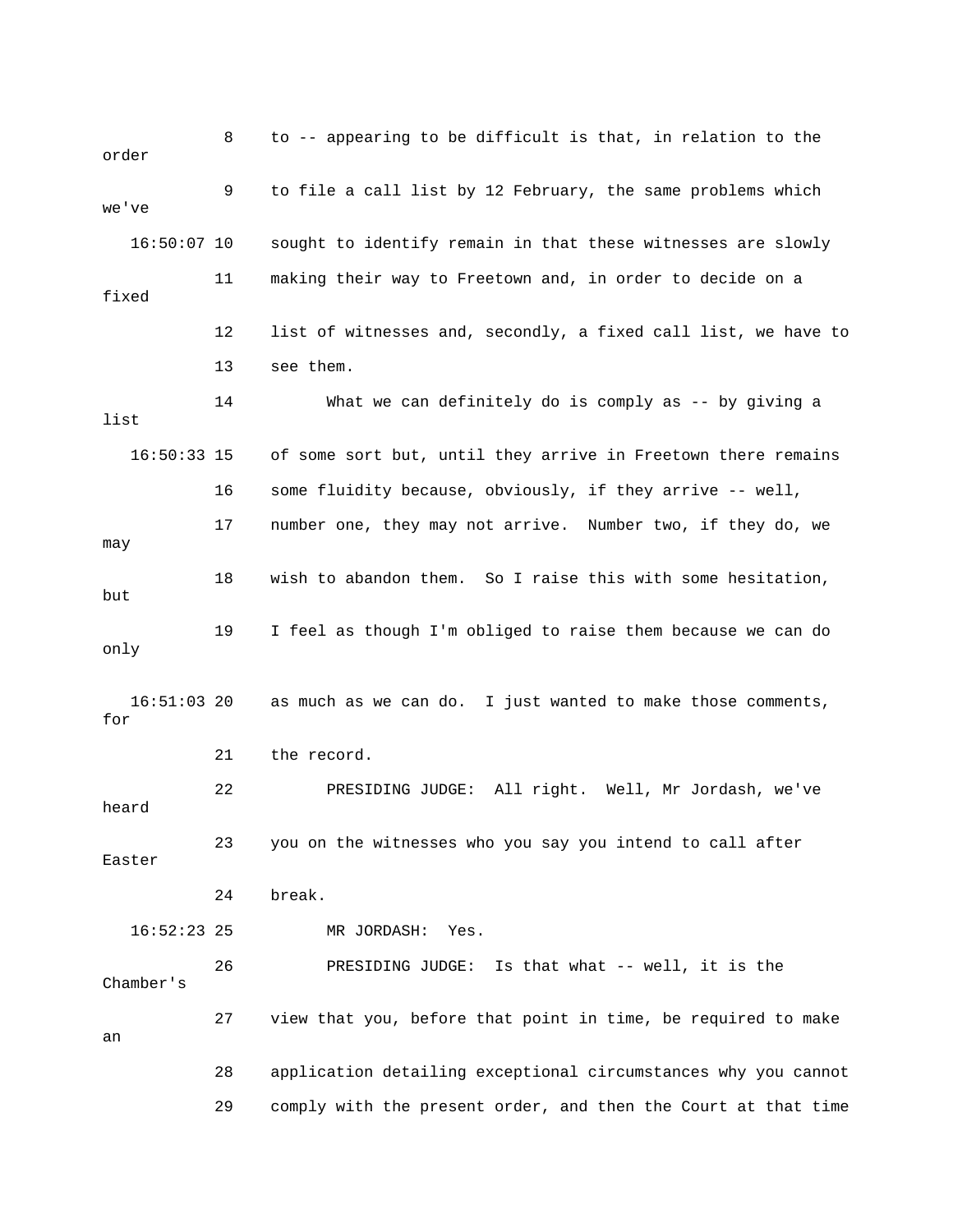| Page 69                        |    | 4 FEBRUARY 2008                                            | OPEN SESSION                                                   |
|--------------------------------|----|------------------------------------------------------------|----------------------------------------------------------------|
|                                |    |                                                            |                                                                |
|                                | 1  |                                                            | will have to determine whether it should vary its order on the |
| would                          | 2  | particularity or the peculiarity of the reasons which you  |                                                                |
|                                | 3  |                                                            | have advanced to sustain your application. If we do find that  |
| is                             | 4  |                                                            | there is merit in that we will see what we will do. So that    |
| 16:53:12                       | 5  | what we have decided upon here and now.                    |                                                                |
|                                | 6  | MR JORDASH:<br>Certainly.                                  |                                                                |
|                                | 7  | PRESIDING JUDGE:                                           | Right. So is there --                                          |
| Mr                             | 8  |                                                            | JUDGE BOUTET: You should attempt to make every effort,         |
|                                | 9  |                                                            | Jordash, to bring these people before Easter recess. I have    |
| $16:53:32$ 10<br>accommodation |    | worked in organisations like that and you can make         |                                                                |
| it.                            | 11 |                                                            | in those organisations, so, if they want to do it they can do  |
|                                | 12 |                                                            | But, having said that, they are your witnesses and see what    |
|                                | 13 | accommodation either the UN, or whoever it is, if they are |                                                                |
|                                | 14 | prepared to make accommodation to come before Easter.      | But I                                                          |
| $16:53:50$ 15                  |    | leave it to you as to --                                   |                                                                |
|                                | 16 |                                                            | MR JORDASH: And we shall make every effort for sure            |
|                                | 17 | because, frankly, we want this to be done by Easter.       |                                                                |

SESAY ET AL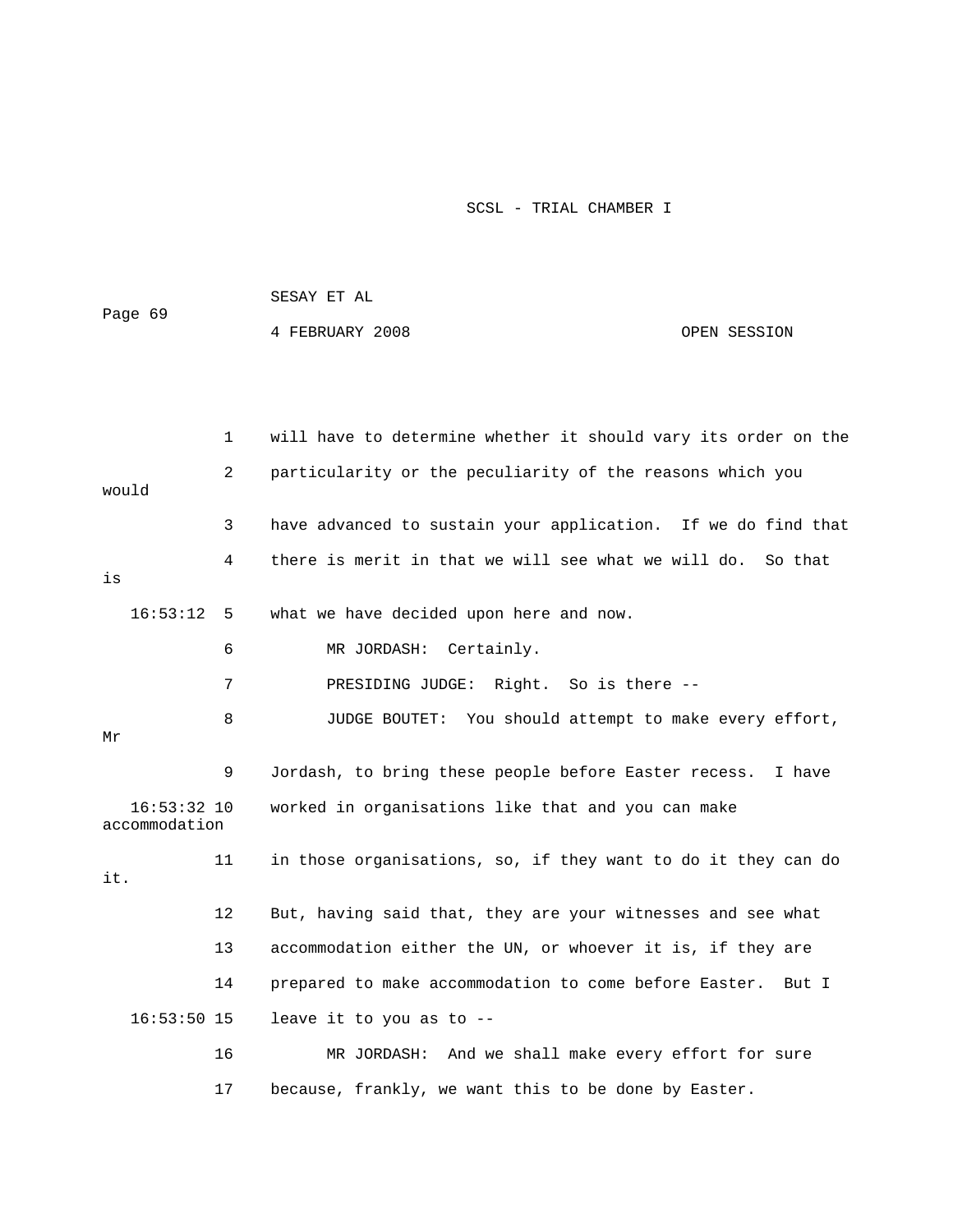|         | 18 | JUDGE BOUTET: Thank you.                                            |
|---------|----|---------------------------------------------------------------------|
| we      | 19 | PRESIDING JUDGE: So, we said the Chamber will rise and              |
| Chamber |    | 16:54:12 20 are adjourning the proceedings to 12 February 2008. The |
|         | 21 | will rise, please.                                                  |
| p.m.    | 22 | [Whereupon the hearing adjourned at 4.54                            |
|         | 23 | to be reconvened on Monday, the 12th day of                         |
|         | 24 | February 2008 at 9.30 a.m.]                                         |
|         | 25 |                                                                     |
|         | 26 |                                                                     |
|         | 27 |                                                                     |
|         |    |                                                                     |
|         | 28 |                                                                     |
|         | 29 |                                                                     |

| EXHIBITS:        |   |
|------------------|---|
| Exhibit No. 282A | 4 |
| Exhibit No. 282B | 4 |
| Exhibit No. 282C | 4 |
| Exhibit No. 283  |   |